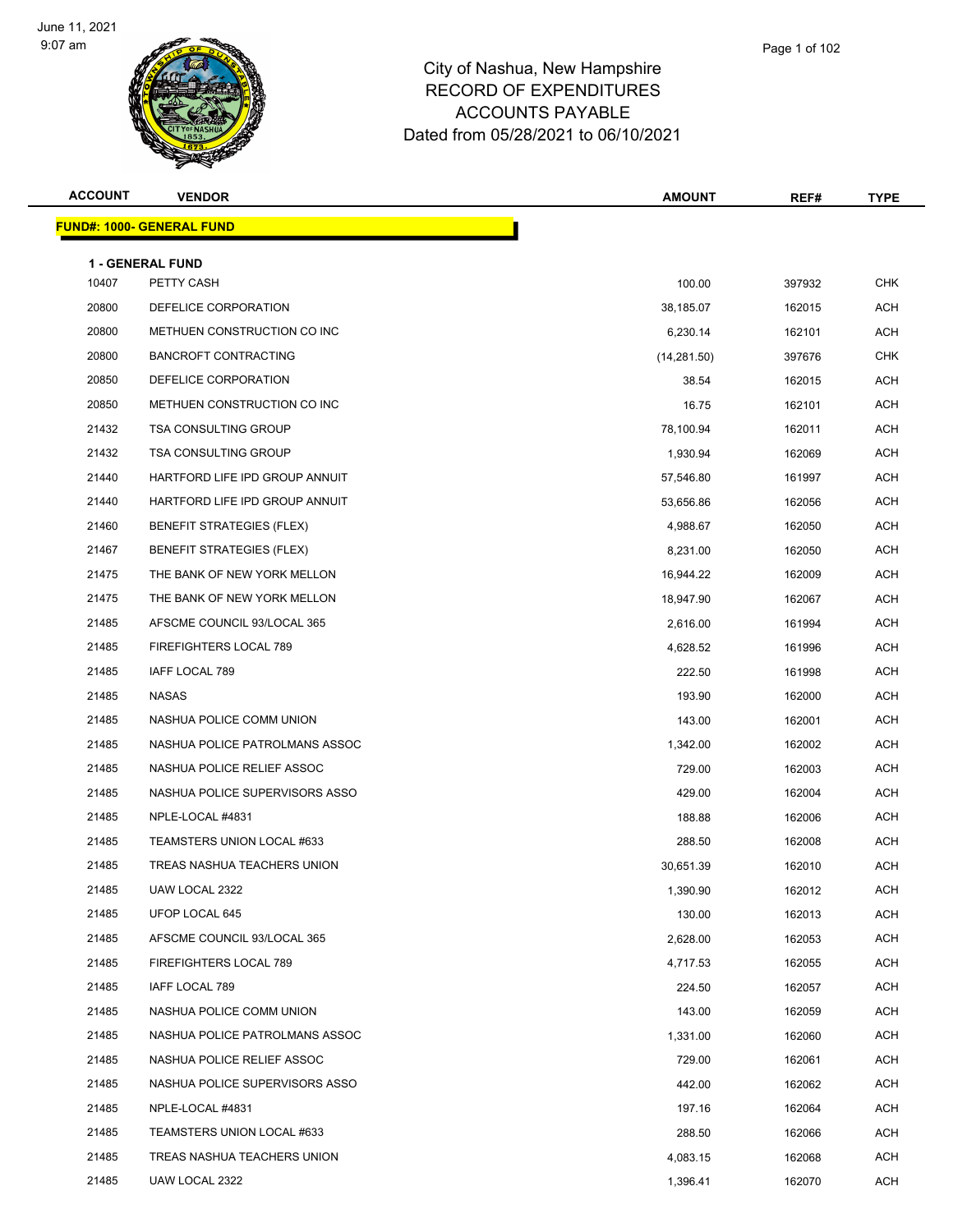

| <b>ACCOUNT</b> | <b>VENDOR</b>                     | <b>AMOUNT</b> | REF#   | <b>TYPE</b> |
|----------------|-----------------------------------|---------------|--------|-------------|
|                | <u> FUND#: 1000- GENERAL FUND</u> |               |        |             |
|                | <b>1 - GENERAL FUND</b>           |               |        |             |
| 21485          | UFOP LOCAL 645                    | 130.00        | 162071 | <b>ACH</b>  |
| 21485          | AMERICAN FEDERATION OF TEACHER    | 163.00        | 397617 | <b>CHK</b>  |
| 21485          | AMERICAN FEDERATION OF TEACHER    | 5.00          | 397914 | <b>CHK</b>  |
| 21490          | UNITED WAY OF GREATER NASHUA      | 201.06        | 162014 | ACH         |
| 21490          | UNITED WAY OF GREATER NASHUA      | 40.06         | 162072 | <b>ACH</b>  |
| 21495          | <b>WAGE ASSIGNMENT</b>            | 300.00        | 161999 | ACH         |
| 21495          | <b>WAGE ASSIGNMENT</b>            | 259.00        | 162007 | <b>ACH</b>  |
| 21495          | <b>WAGE ASSIGNMENT</b>            | 300.00        | 162058 | <b>ACH</b>  |
| 21495          | <b>WAGE ASSIGNMENT</b>            | 259.00        | 162065 | ACH         |
| 21495          | <b>WAGE ASSIGNMENT</b>            | 706.93        | 397618 | <b>CHK</b>  |
| 21495          | <b>WAGE ASSIGNMENT</b>            | 479.00        | 397619 | <b>CHK</b>  |
| 21495          | <b>WAGE ASSIGNMENT</b>            | 155.00        | 397620 | <b>CHK</b>  |
| 21495          | <b>WAGE ASSIGNMENT</b>            | 104.00        | 397621 | <b>CHK</b>  |
| 21495          | <b>WAGE ASSIGNMENT</b>            | 110.00        | 397622 | <b>CHK</b>  |
| 21495          | <b>WAGE ASSIGNMENT</b>            | 1,590.98      | 397623 | <b>CHK</b>  |
| 21495          | <b>WAGE ASSIGNMENT</b>            | 11.54         | 397624 | <b>CHK</b>  |
| 21495          | <b>WAGE ASSIGNMENT</b>            | 155.00        | 397913 | <b>CHK</b>  |
| 21495          | <b>WAGE ASSIGNMENT</b>            | 923.04        | 397915 | <b>CHK</b>  |
| 21495          | <b>WAGE ASSIGNMENT</b>            | 155.00        | 397916 | <b>CHK</b>  |
| 21495          | <b>WAGE ASSIGNMENT</b>            | 104.00        | 397917 | <b>CHK</b>  |
| 21495          | <b>WAGE ASSIGNMENT</b>            | 110.00        | 397918 | <b>CHK</b>  |
| 21495          | <b>WAGE ASSIGNMENT</b>            | 1,590.98      | 397919 | <b>CHK</b>  |
| 21495          | <b>WAGE ASSIGNMENT</b>            | 11.54         | 397920 | <b>CHK</b>  |
| 21538          | NASHUA TEACHERS UNION             | 2,502.58      | 162005 | ACH         |
| 21538          | NASHUA TEACHERS UNION             | 51.83         | 162063 | <b>ACH</b>  |
| 21780          | THE TITLE TEAM LLC                | 1,750.11      | 397899 | <b>CHK</b>  |
| 21780          | 41 INDIAN ROCK ROAD REALTY TRU    | 895.00        | 398285 | CHK         |
| 21780          | BARRY, DOLORES A                  | 966.36        | 398286 | <b>CHK</b>  |
| 21780          | BOLDUC, GERARD &                  | 932.50        | 398287 | <b>CHK</b>  |
| 21780          | BOULETTE, ANDREW R &              | 962.21        | 398288 | <b>CHK</b>  |
| 21780          | <b>BURNS, LISA</b>                | 679.85        | 398289 | <b>CHK</b>  |
| 21780          | DAVIS FAMILY REVOC LIVING TRUS    | 912.68        | 398290 | <b>CHK</b>  |
| 21780          | <b>ENOS, ANN MARIE</b>            | 931.31        | 398291 | <b>CHK</b>  |
| 21780          | <b>GONZALEZ, JOSE LUIS &amp;</b>  | 945.28        | 398292 | <b>CHK</b>  |
| 21780          | HARR, CARITA E                    | 931.31        | 398293 | <b>CHK</b>  |
| 21780          | JOSEPH, JOHN C &                  | 854.48        | 398294 | <b>CHK</b>  |
| 21780          | KAJI, YASUHIKO &                  | 605.74        | 398295 | CHK         |
| 21780          | LAMONTAGNE, SANDRA ROSE &         | 837.38        | 398296 | <b>CHK</b>  |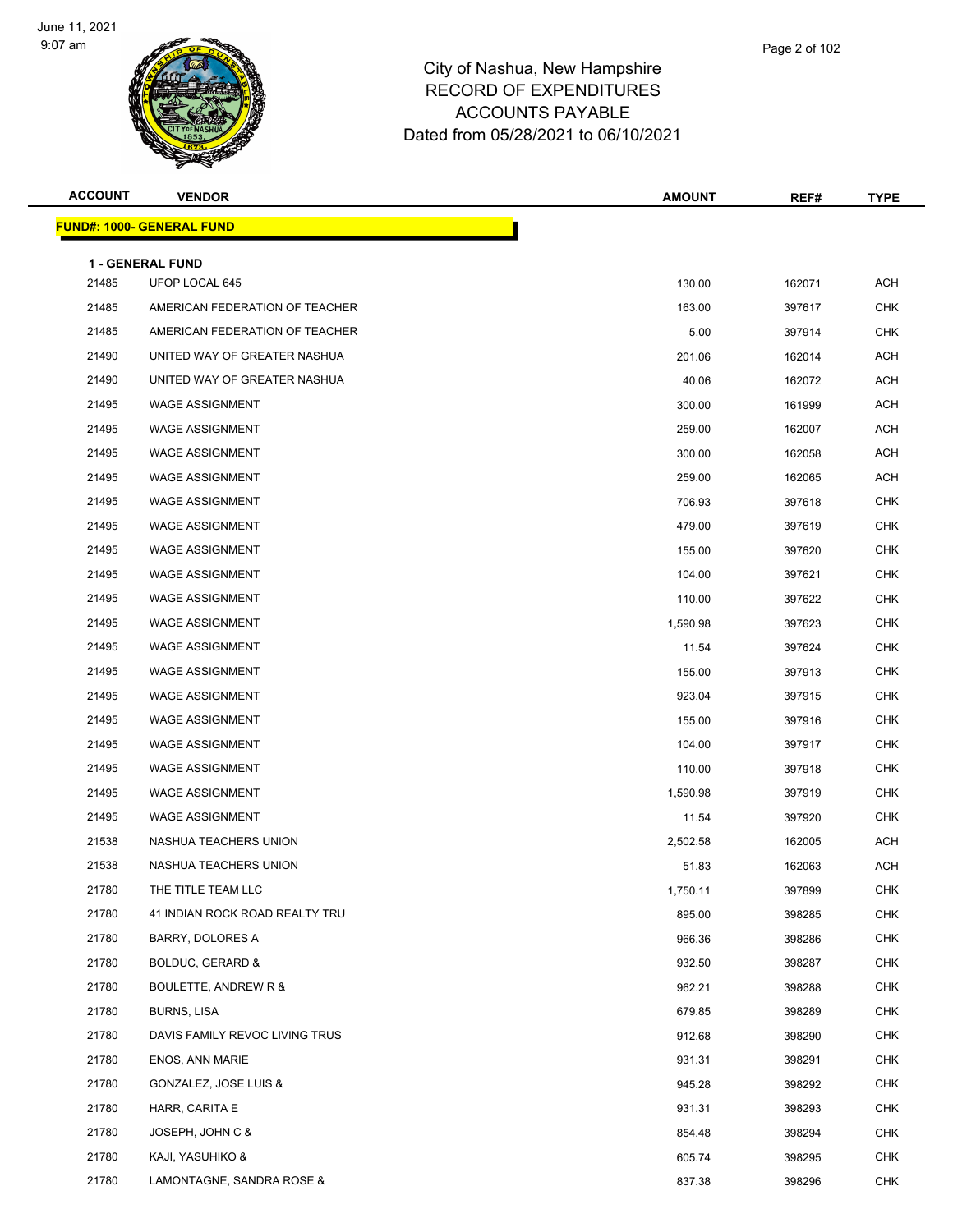

| <b>ACCOUNT</b>     | <b>VENDOR</b>                              | <b>AMOUNT</b> | REF#             | <b>TYPE</b> |
|--------------------|--------------------------------------------|---------------|------------------|-------------|
|                    | <b>FUND#: 1000- GENERAL FUND</b>           |               |                  |             |
|                    |                                            |               |                  |             |
| 21780              | 1 - GENERAL FUND<br>LEVESQUE, JEANNINE T   | 607.29        | 398297           | <b>CHK</b>  |
| 21780              | METZLER, DANA EARL &                       | 945.28        | 398298           | <b>CHK</b>  |
| 21780              | MICHON, J JR & L M TRUST                   | 766.00        |                  | <b>CHK</b>  |
| 21780              | MODUGNO FAMILY TRUST 2021                  |               | 398299<br>398300 | <b>CHK</b>  |
|                    |                                            | 912.68        |                  |             |
| 21780              | MULLIN, ARLENE H                           | 682.18        | 398301           | <b>CHK</b>  |
| 21780              | NICOLOSI, JAMES &                          | 874.36        | 398302           | CHK         |
| 21780              | O'BRYANT, DONNA R REVOCABLE TR             | 908.17        | 398303           | <b>CHK</b>  |
| 21780              | POPOVSKI, SUSAN T                          | 892.72        | 398304           | <b>CHK</b>  |
| 21780              | RAFFERTY, MARY E                           | 922.54        | 398305           | <b>CHK</b>  |
| 21780              | RIOUX, YU ALOE LOU &                       | 2,756.05      | 398306           | <b>CHK</b>  |
| 21780              | VARNUM, GEORGE E &                         | 875.85        | 398307           | <b>CHK</b>  |
| 21780              | WEST, GARY O &                             | 1,209.74      | 398308           | <b>CHK</b>  |
| 21780              | WILSON, SUSAN L                            | 931.31        | 398309           | <b>CHK</b>  |
| 21921              | STATE OF NH-MV                             | 19,885.91     | 161988           | <b>ACH</b>  |
| 21921              | STATE OF NH-MV                             | 29,825.62     | 161989           | <b>ACH</b>  |
| 21921              | STATE OF NH-MV                             | 12,137.66     | 161990           | <b>ACH</b>  |
| 21921              | STATE OF NH-MV                             | 15,081.95     | 162016           | <b>ACH</b>  |
| 21921              | STATE OF NH-MV                             | 24,353.92     | 162047           | <b>ACH</b>  |
| 21921              | STATE OF NH-MV                             | 19,734.28     | 162048           | <b>ACH</b>  |
| 21921              | STATE OF NH-MV                             | 15,830.77     | 162051           | <b>ACH</b>  |
| 21921              | STATE OF NH-MV                             | 20,788.44     | 162052           | <b>ACH</b>  |
| 21921              | STATE OF NH-MV                             | 15,317.33     | 162076           | <b>ACH</b>  |
|                    | <b>TOTAL 1 - GENERAL FUND</b>              | \$538,632.97  |                  |             |
| <b>101 - MAYOR</b> |                                            |               |                  |             |
| 61100              | WB MASON CO INC                            | 108.81        | 398101           | CHK         |
|                    | <b>TOTAL 101 - MAYOR</b>                   | \$108.81      |                  |             |
|                    | <b>106 - ADMINISTRATIVE SERVICES</b>       |               |                  |             |
| 55200              | NH ASSC OF ASSESSING OFFICIALS             | 25.00         | 397733           | <b>CHK</b>  |
| 61100              | AMAZON CAPITAL SERV (CITY ACH)             | 372.13        | 162079           | ACH         |
| 61100              | WB MASON CO INC                            | 84.42         | 398101           | CHK         |
|                    | <b>TOTAL 106 - ADMINISTRATIVE SERVICES</b> | \$481.55      |                  |             |
|                    |                                            |               |                  |             |
|                    | 107 - CITY CLERK                           |               |                  |             |

| 44149 | TREASURER STATE OF NH          | 7.995.00 | 397968 | CHK |
|-------|--------------------------------|----------|--------|-----|
| 44149 | AMY SOHRE                      | 39.00    | 398085 | СНК |
| 53435 | AMAZON CAPITAL SERV (CITY ACH) | 36.98    | 162079 | ACH |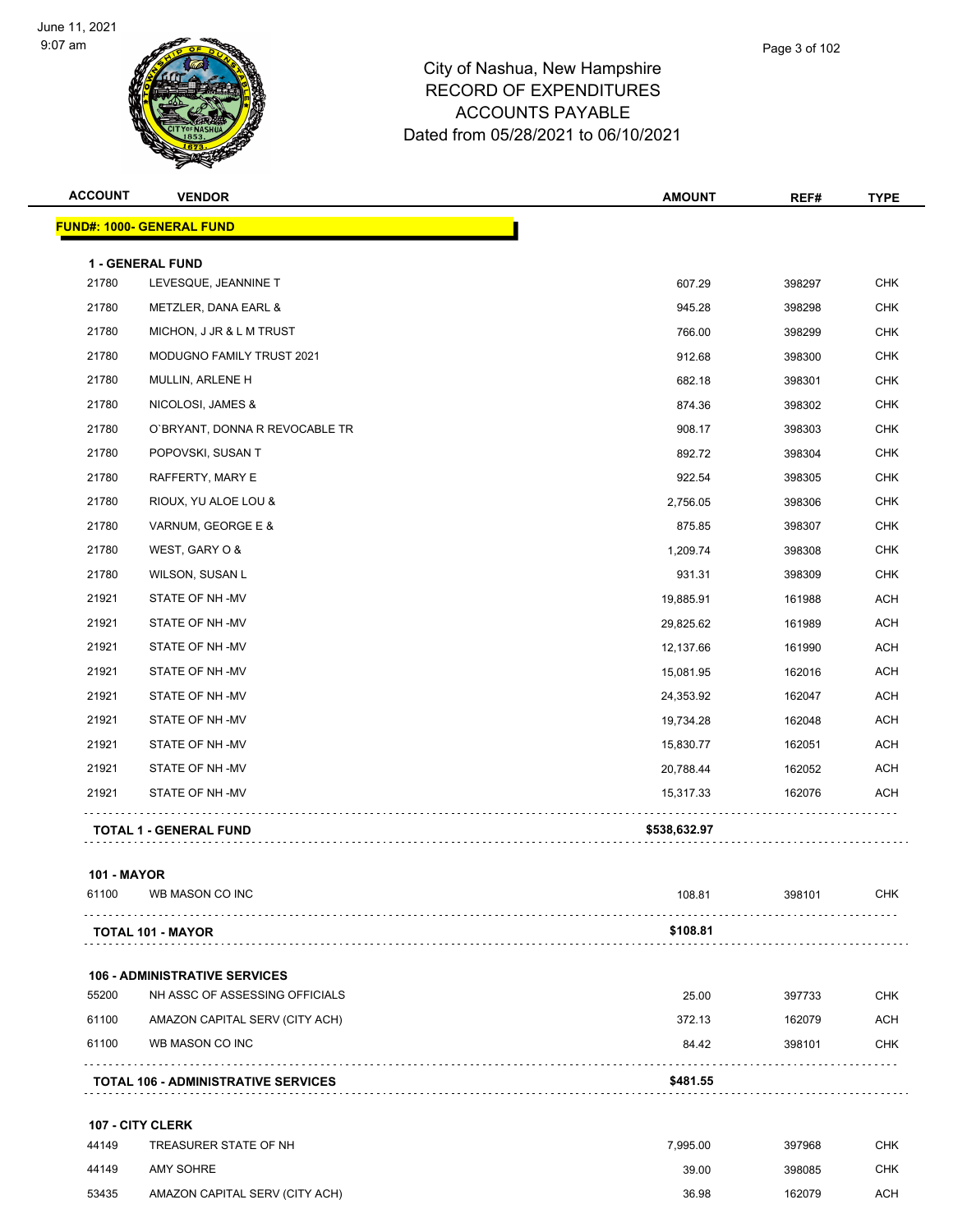

| <b>ACCOUNT</b> | <b>VENDOR</b>                                       | <b>AMOUNT</b> | REF#   | <b>TYPE</b> |
|----------------|-----------------------------------------------------|---------------|--------|-------------|
|                | FUND#: 1000- GENERAL FUND                           |               |        |             |
|                | 107 - CITY CLERK                                    |               |        |             |
| 55699          | PETTY CASH                                          | 100.00        | 397929 | <b>CHK</b>  |
| 55699          | <b>ALLISON WAITE</b>                                | 50.00         | 397935 | <b>CHK</b>  |
| 61100          | <b>ALLISON WAITE</b>                                | 21.98         | 397935 | <b>CHK</b>  |
|                | <b>TOTAL 107 - CITY CLERK</b>                       | \$8,242.96    |        |             |
|                | <b>109 - CIVIC &amp; COMMUNITY ACTIVITIES</b>       |               |        |             |
| 56214          | HUMANE SOCIETY FOR GREATER                          | 8,256.75      | 397715 | <b>CHK</b>  |
|                | <b>TOTAL 109 - CIVIC &amp; COMMUNITY ACTIVITIES</b> | \$8,256.75    |        |             |
|                | <b>111 - HUMAN RESOURCES</b>                        |               |        |             |
| 53452          | HW STAFFING SOLUTIONS                               | 573.32        | 398036 | <b>CHK</b>  |
| 55425          | PETTY CASH                                          | 25.50         | 397929 | <b>CHK</b>  |
| 55425          | PEOPLEFACTS LLC                                     | 290.14        | 398065 | <b>CHK</b>  |
| 61100          | AMAZON CAPITAL SERV (CITY ACH)                      | 92.99         | 162018 | <b>ACH</b>  |
| 61235          | <b>FREEDOM PRINTERS LLC</b>                         | 2,962.34      | 397700 | <b>CHK</b>  |
|                | <b>TOTAL 111 - HUMAN RESOURCES</b>                  | \$3,944.29    |        |             |
|                | <b>120 - TELECOMMUNICATIONS</b>                     |               |        |             |
| 55109          | CONSOLIDATED COMMUNICATIONS                         | 578.44        | 397641 | <b>CHK</b>  |
| 55109          | PACIFIC TELEMANAGEMENT SERVICE                      | 75.00         | 397738 | <b>CHK</b>  |
| 55109          | <b>FIRSTLIGHT</b>                                   | 3,900.36      | 397944 | <b>CHK</b>  |
| 55118          | <b>COMCAST</b>                                      | 337.36        | 397639 | <b>CHK</b>  |
| 55118          | VERIZON WIRELESS 342053899-001                      | 1,000.25      | 397973 | <b>CHK</b>  |
|                | <b>TOTAL 120 - TELECOMMUNICATIONS</b>               | \$5,891.41    |        |             |
|                | <b>122 - INFORMATION TECHNOLOGY</b>                 |               |        |             |
| 54414          | <b>FLUKE NETWORKS</b>                               | 2,652.00      | 397699 | <b>CHK</b>  |
| 54421          | CONWAY TECHNOLOGY GROUP                             | 240.00        | 397687 | <b>CHK</b>  |
| 55118          | VERIZON WIRELESS-985557535                          | 120.03        | 397662 | <b>CHK</b>  |
| 61100          | PETTY CASH                                          | 34.14         | 397929 | <b>CHK</b>  |
| 61607          | <b>ITSAVVY LLC</b>                                  | 1,072.00      | 162090 | <b>ACH</b>  |
|                | <b>TOTAL 122 - INFORMATION TECHNOLOGY</b>           | \$4,118.17    |        | .           |
|                | <b>126 - FINANCIAL SERVICES</b>                     |               |        |             |
| 42200          | RICHARD A BODI                                      | 5.00          | 397680 | <b>CHK</b>  |
| 42200          | ADELINA JEAN                                        | 59.20         | 397719 | <b>CHK</b>  |

A 2200 UNITED PARCEL SERVICE A LOCAL CONTROL CHINA AND A LOCAL AND A 426.40 AND 426.40 AND 426.40 CHK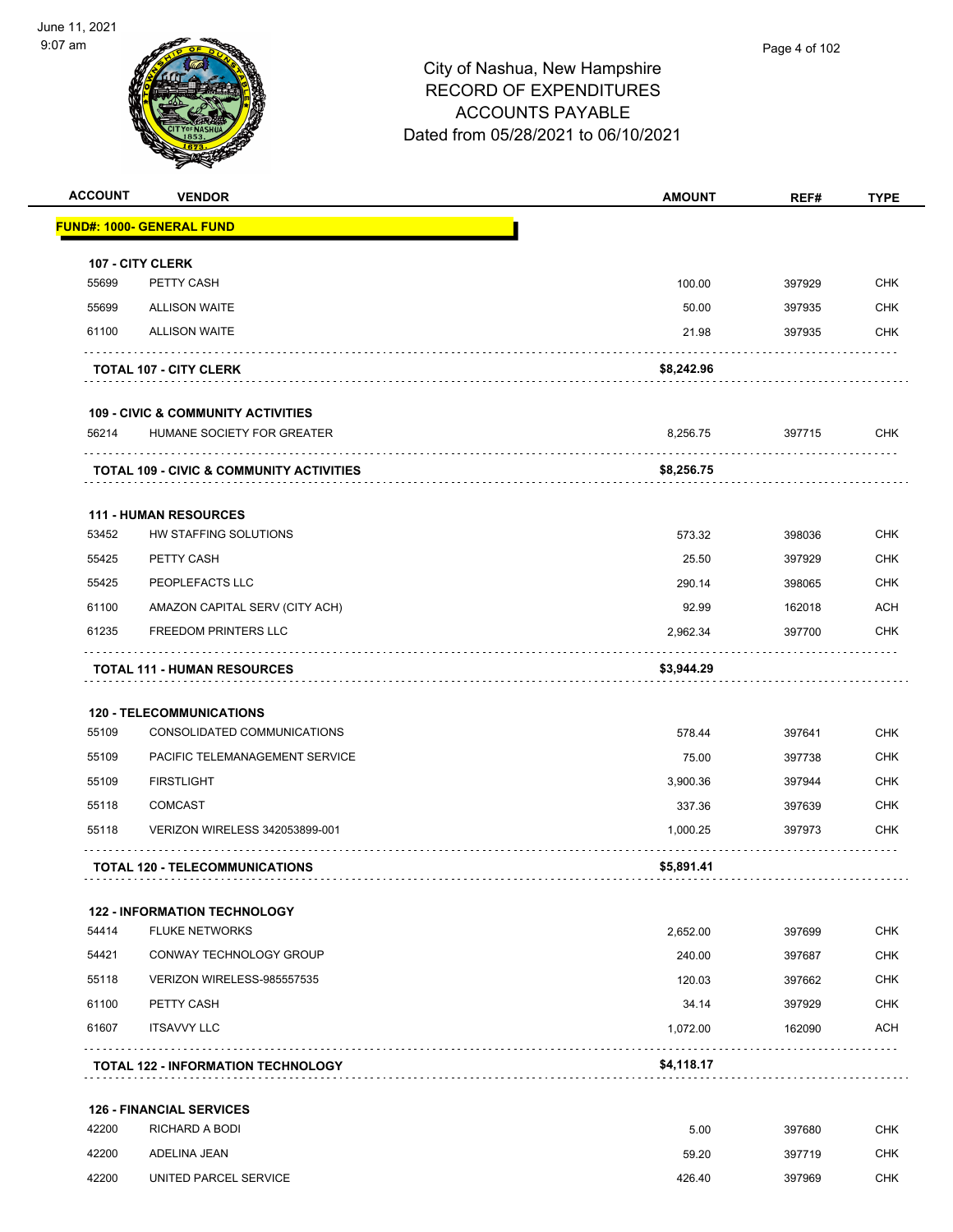

| <b>ACCOUNT</b> | <b>VENDOR</b>                         | <b>AMOUNT</b> | REF#   | <b>TYPE</b> |
|----------------|---------------------------------------|---------------|--------|-------------|
|                | <b>FUND#: 1000- GENERAL FUND</b>      |               |        |             |
|                | <b>126 - FINANCIAL SERVICES</b>       |               |        |             |
| 42200          | <b>JENNIFER BONILLA</b>               | 12.25         | 397991 | <b>CHK</b>  |
| 42200          | RANDY A BOUCHER                       | 154.00        | 397993 | <b>CHK</b>  |
| 42200          | TIMOTHY M DAILEY                      | 100.00        | 398007 | <b>CHK</b>  |
| 42200          | DAT SOLUTIONS LLC                     | 36.80         | 398008 | <b>CHK</b>  |
| 42200          | DOROTHEA L DUDA                       | 60.00         | 398011 | <b>CHK</b>  |
| 42200          | <b>MARK LANDRY</b>                    | 10.50         | 398043 | <b>CHK</b>  |
| 42200          | <b>SCOTT MARCOUX</b>                  | 35.00         | 398048 | CHK         |
| 42200          | <b>BONNIE MORRISSEY</b>               | 7.00          | 398055 | <b>CHK</b>  |
| 42200          | <b>KAREN NASTASIA</b>                 | 31.00         | 398058 | <b>CHK</b>  |
| 42200          | <b>AUSTIN OUELLETTE</b>               | 25.00         | 398064 | <b>CHK</b>  |
| 42200          | <b>GLENDA REYES ROMERO</b>            | 40.00         | 398075 | <b>CHK</b>  |
| 53114          | <b>MELANSON</b>                       | 15,000.00     | 398053 | <b>CHK</b>  |
| 53142          | <b>MCLANE MIDDLETON</b>               | 5,803.50      | 397958 | <b>CHK</b>  |
| 53467          | <b>MAILINGS UNLIMITED</b>             | 5,169.30      | 162033 | <b>ACH</b>  |
| 55607          | <b>MAILINGS UNLIMITED</b>             | 367.57        | 162033 | <b>ACH</b>  |
| 61100          | AMAZON CAPITAL SERV (CITY ACH)        | 135.90        | 162079 | <b>ACH</b>  |
| 61235          | <b>FREEDOM PRINTERS LLC</b>           | 592.50        | 397700 | CHK         |
|                | <b>TOTAL 126 - FINANCIAL SERVICES</b> | \$28,070.92   |        |             |
|                |                                       |               |        |             |
|                | <b>129 - CITY BUILDINGS</b>           |               |        |             |
| 54100          | EVERSOUCE-POWER SUPPLY                | 5,198.75      | 397941 | <b>CHK</b>  |
| 54100          | <b>EVERSOURCE</b>                     | 6,063.46      | 397942 | <b>CHK</b>  |
| 54114          | LIBERTY UTILITIES - NH                | 128.47        | 397647 | <b>CHK</b>  |
| 54114          | LIBERTY UTILITIES - NH                | 168.22        | 397648 | <b>CHK</b>  |
| 54114          | LIBERTY UTILITIES - NH                | 537.92        | 397650 | <b>CHK</b>  |
| 54141          | PENNICHUCK WATER WORKS INC            | 1,166.73      | 397658 | <b>CHK</b>  |
| 54243          | TOTAL AIR SUPPLY INC                  | 50.74         | 397765 | <b>CHK</b>  |
| 54280          | ADT COMMERCIAL LLC                    | 628.36        | 397668 | <b>CHK</b>  |
| 54280          | <b>B &amp; S LOCKSMITHS INC</b>       | 222.00        | 397673 | <b>CHK</b>  |
| 54280          | <b>CINTAS FIRE PROTECTION</b>         | 1,666.91      | 397686 | <b>CHK</b>  |
| 54280          | HOME DEPOT CREDIT SERVICE 3065        | 43.78         | 397714 | <b>CHK</b>  |
| 54280          | <b>MASTER ROOFERS LLC</b>             | 681.90        | 397726 | <b>CHK</b>  |
| 61499          | NASHUA WALLPAPER CO INC               | 37.16         | 398057 | <b>CHK</b>  |
| 71999          | THE COLLINS GROUP INC                 | 446.85        | 398092 | CHK         |
|                | <b>TOTAL 129 - CITY BUILDINGS</b>     | \$17,041.25   |        |             |

**130 - PURCHASING**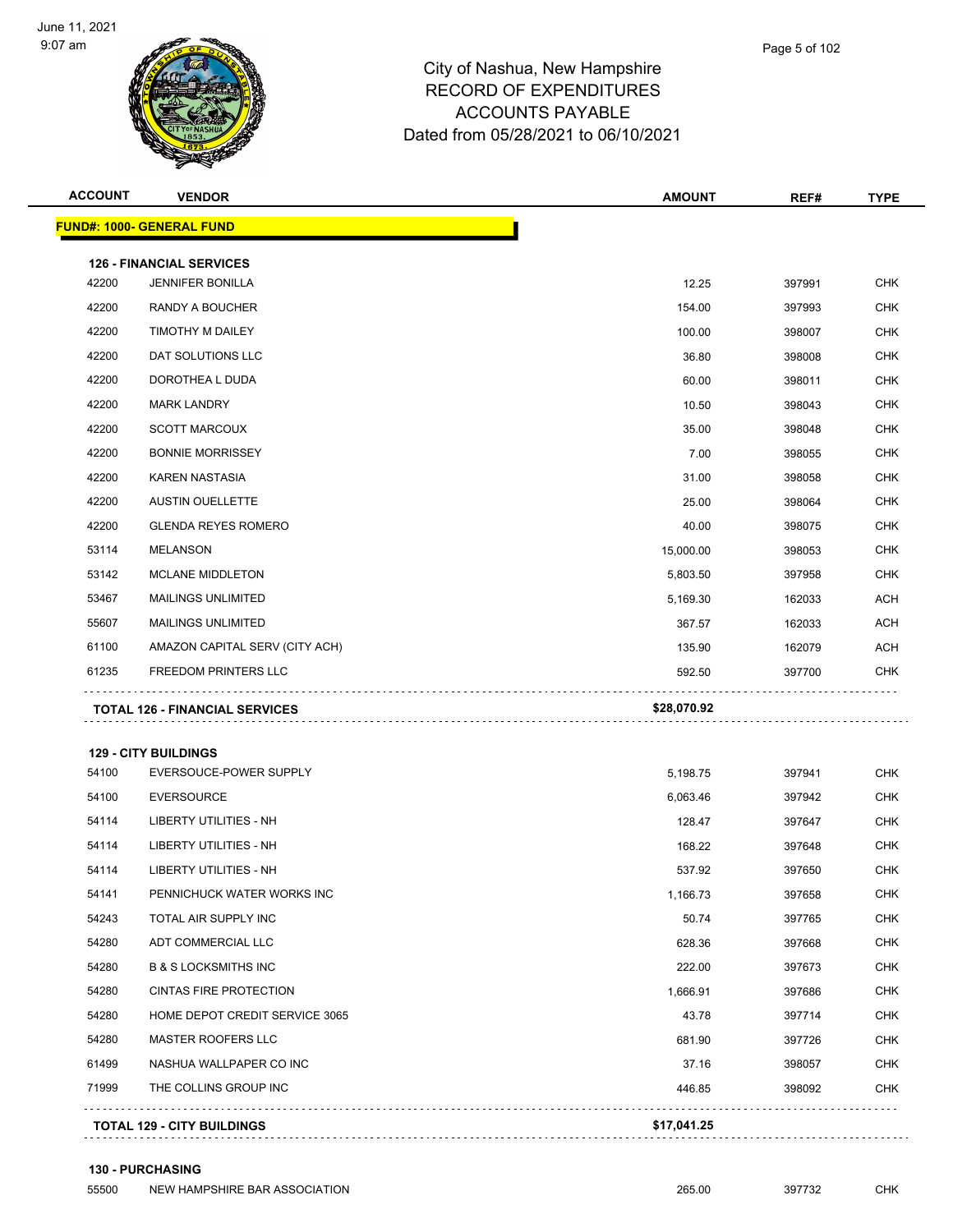

| <b>ACCOUNT</b> | <b>VENDOR</b>                                         | <b>AMOUNT</b> | REF#   | <b>TYPE</b> |
|----------------|-------------------------------------------------------|---------------|--------|-------------|
|                | FUND#: 1000- GENERAL FUND                             |               |        |             |
|                | <b>130 - PURCHASING</b>                               |               |        |             |
| 55607          | AMAZON CAPITAL SERV (CITY ACH)                        | 60.53         | 162018 | <b>ACH</b>  |
| 61100          | AMAZON CAPITAL SERV (CITY ACH)                        | 12.98         | 162018 | <b>ACH</b>  |
| 61100          | WB MASON CO INC                                       | 51.60         | 397771 | <b>CHK</b>  |
| 61242          | PRINT FACTORY                                         | 577.80        | 397746 | <b>CHK</b>  |
|                | <b>TOTAL 130 - PURCHASING</b>                         | \$967.91      |        |             |
|                | 132 - ASSESSING                                       |               |        |             |
| 55100          | VERIZON WIRELESS-342053899-004                        | 200.05        | 397664 | <b>CHK</b>  |
| 61299          | AMAZON CAPITAL SERV (CITY ACH)                        | 41.56         | 162079 | <b>ACH</b>  |
|                | <b>TOTAL 132 - ASSESSING</b>                          | \$241.61      |        |             |
|                | <b>142 - WOODLAWN CEMETERY</b>                        |               |        |             |
| 54100          | <b>EVERSOURCE</b>                                     | 373.67        | 397942 | <b>CHK</b>  |
| 54114          | LIBERTY UTILITIES - NH                                | 147.69        | 397947 | <b>CHK</b>  |
| 54280          | F W WEBB COMPANY                                      | 33.37         | 398016 | <b>CHK</b>  |
| 54280          | HOME DEPOT CREDIT SERVICE 3065                        | 1,504.63      | 398032 | <b>CHK</b>  |
| 54399          | <b>GATE CITY MONUMENT INC</b>                         | 800.00        | 397704 | <b>CHK</b>  |
| 54399          | PHILIP J STYLIANOS INC                                | 140.49        | 397760 | <b>CHK</b>  |
| 61300          | GLOBAL MONTELLO GROUP CORP                            | 314.00        | 398022 | <b>CHK</b>  |
| 61549          | <b>FRIZZHOME GARDENS</b>                              | 3,089.15      | 397702 | <b>CHK</b>  |
|                | TOTAL 142 - WOODLAWN CEMETERY                         | \$6,403.00    |        |             |
|                | <b>144 - EDGEWOOD &amp; SUBURBAN CEMETERIES</b>       |               |        |             |
| 54100          | <b>EVERSOURCE</b>                                     | 150.57        | 397942 | CHK         |
| 54280          | THE COLLINS GROUP INC                                 | 77.48         | 397763 | <b>CHK</b>  |
| 54280          | HOME DEPOT CREDIT SERVICE 3065                        | 45.80         | 398032 | <b>CHK</b>  |
| 54487          | SHATTUCK MALONE OIL CO                                | 192.29        | 397660 | <b>CHK</b>  |
| 54487          | <b>FRIGID FLUID CO</b>                                | 345.26        | 397701 | <b>CHK</b>  |
| 54487          | PETTY CASH                                            | 31.64         | 397929 | <b>CHK</b>  |
| 54600          | CARPARTS DISTRIBUTION CENTER,                         | 7.39          | 397997 | <b>CHK</b>  |
| 61300          | <b>GLOBAL MONTELLO GROUP CORP</b>                     | 392.49        | 397706 | <b>CHK</b>  |
| 61535          | C J ROUSSEAU TRUCKING                                 | 990.00        | 397996 | CHK         |
| 61799          | AMAZON CAPITAL SERV (CITY ACH)                        | 113.70        | 162079 | <b>ACH</b>  |
|                | <b>TOTAL 144 - EDGEWOOD &amp; SUBURBAN CEMETERIES</b> | \$2,346.62    |        |             |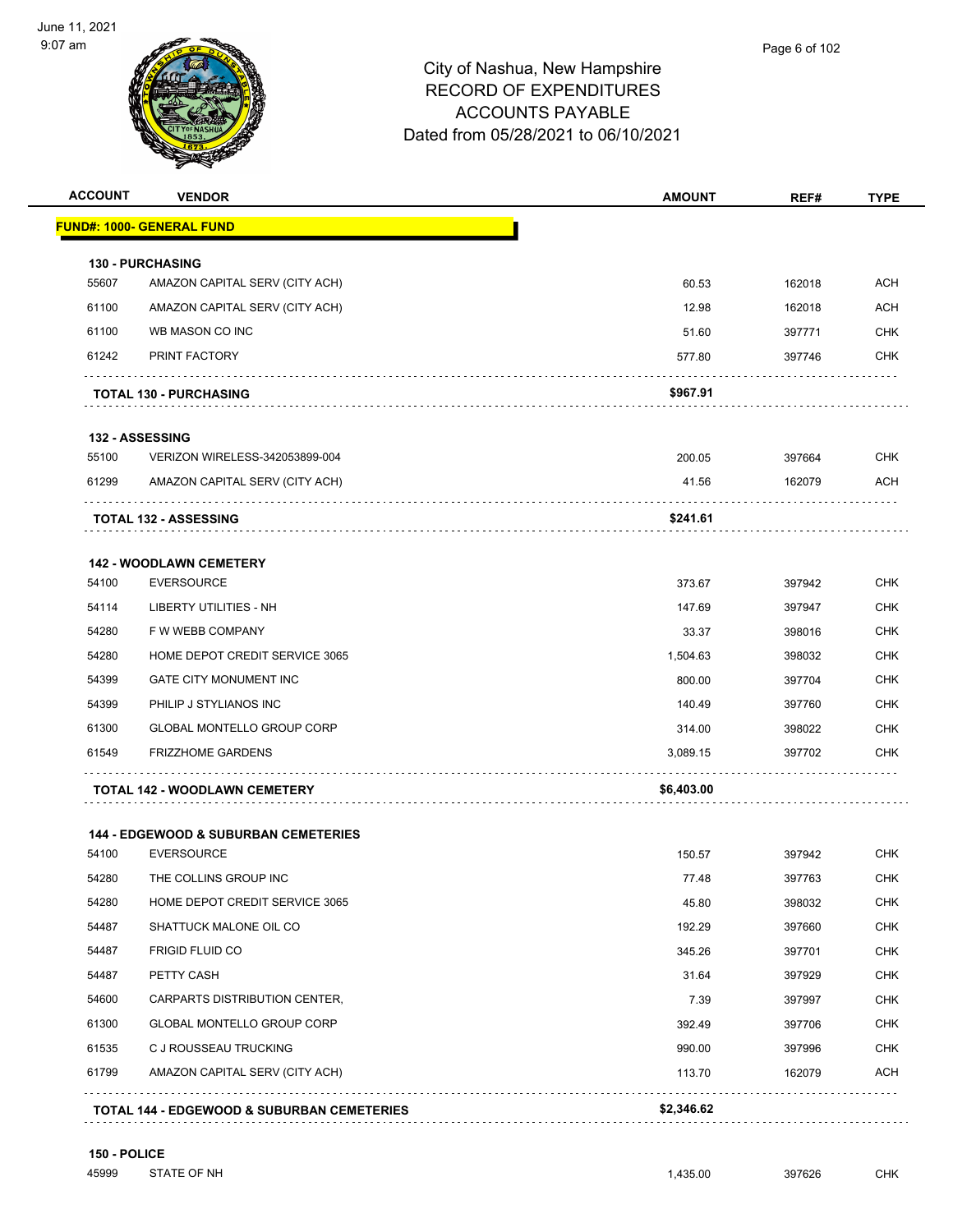

| <b>ACCOUNT</b>        | <b>VENDOR</b>                    | <b>AMOUNT</b> | REF#   | <b>TYPE</b> |
|-----------------------|----------------------------------|---------------|--------|-------------|
|                       | <b>FUND#: 1000- GENERAL FUND</b> |               |        |             |
|                       |                                  |               |        |             |
| 150 - POLICE<br>53135 | ST JOSEPHS BUSINESS & HEALTH     | 448.70        | 397756 | <b>CHK</b>  |
| 53149                 | <b>BROOKLINE ANIMAL HOSPITAL</b> | 398.25        | 397681 | <b>CHK</b>  |
| 53999                 | AAA CREDIT SCREENING SERV LLC    | 60.00         | 397978 | <b>CHK</b>  |
| 54100                 | <b>EVERSOURCE</b>                | 613.60        | 397942 | <b>CHK</b>  |
| 54114                 | LIBERTY UTILITIES - NH           | 2,379.40      | 397653 | <b>CHK</b>  |
| 54114                 | LIBERTY UTILITIES - NH           | 43.01         | 397654 | <b>CHK</b>  |
| 54114                 | LIBERTY UTILITIES - NH           | 70.75         | 397955 | <b>CHK</b>  |
| 54280                 | PETTY CASH                       | 57.00         | 397635 | <b>CHK</b>  |
| 54280                 | NASHUA WALLPAPER CO INC          | 119.96        | 397729 | <b>CHK</b>  |
| 54280                 | SITEONE LANDSCAPE SUPPLY LLC     | 83.24         | 397753 | <b>CHK</b>  |
| 54280                 | LOWE'S - 3502                    | 151.05        | 398044 | <b>CHK</b>  |
| 54407                 | RELX INC DBA LEXISNEXIS          | 172.00        | 398073 | <b>CHK</b>  |
| 54414                 | <b>GOVCONNECTION INC</b>         | 1,175.00      | 162084 | <b>ACH</b>  |
| 54421                 | CONWAY TECHNOLOGY GROUP          | 1,345.00      | 397687 | <b>CHK</b>  |
| 54487                 | <b>GRANITE STATE GLASS</b>       | 1,600.00      | 397708 | <b>CHK</b>  |
| 54600                 | <b>MAYNARD &amp; LESIEUR INC</b> | 1,999.32      | 398050 | <b>CHK</b>  |
| 54842                 | PITNEY BOWES INC                 | 153.00        | 397966 | <b>CHK</b>  |
| 54849                 | <b>CAITLIN BOUCHER</b>           | 45.96         | 397627 | <b>CHK</b>  |
| 54849                 | PETER CINFO                      | 45.96         | 397628 | <b>CHK</b>  |
| 54849                 | <b>JOSHUA ST ONGE</b>            | 45.96         | 397638 | <b>CHK</b>  |
| 54849                 | CONSOLIDATED COMMUNICATIONS      | 41.25         | 397938 | <b>CHK</b>  |
| 55200                 | <b>BLUE BOOK</b>                 | 53.95         | 397679 | <b>CHK</b>  |
| 55200                 | <b>HANNAH MERULLO</b>            | 80.00         | 397926 | <b>CHK</b>  |
| 55307                 | <b>RILEY DOWD</b>                | 44.80         | 397922 | <b>CHK</b>  |
| 55421                 | NEW HAMPSHIRE BAR ASSOCIATION    | 545.00        | 397959 | <b>CHK</b>  |
| 55421                 | NEW HAMPSHIRE BAR ASSOCIATION    | 545.00        | 397960 | <b>CHK</b>  |
| 55421                 | NEW HAMPSHIRE BAR ASSOCIATION    | 545.00        | 397961 | <b>CHK</b>  |
| 55607                 | PETTY CASH                       | 0.49          | 397635 | <b>CHK</b>  |
| 55607                 | UNITED PARCEL SERVICE            | 93.03         | 397970 | <b>CHK</b>  |
| 55699                 | CANAL ART & FRAMING              | 168.00        | 397682 | <b>CHK</b>  |
| 55699                 | ADAM ANDERSON                    | 99.00         | 397921 | <b>CHK</b>  |
| 55699                 | NASHUA MILLYARD ASSOC INC        | 388.46        | 398056 | <b>CHK</b>  |
| 61100                 | AMAZON CAPITAL SERV (CITY ACH)   | 136.99        | 162079 | ACH         |
| 61100                 | WB MASON CO INC                  | 488.86        | 397771 | <b>CHK</b>  |
| 61100                 | WB MASON CO INC                  | 787.69        | 398101 | <b>CHK</b>  |
| 61107                 | ALL SPORTS HEROES UNIFORMS       | 32.00         | 397671 | <b>CHK</b>  |
| 61107                 | DICK AVARD'S HABERDASHERY        | 555.00        | 397693 | <b>CHK</b>  |
| 61107                 | EAST COAST EMERGENCY OUTFITTER   | 25.64         | 397694 | <b>CHK</b>  |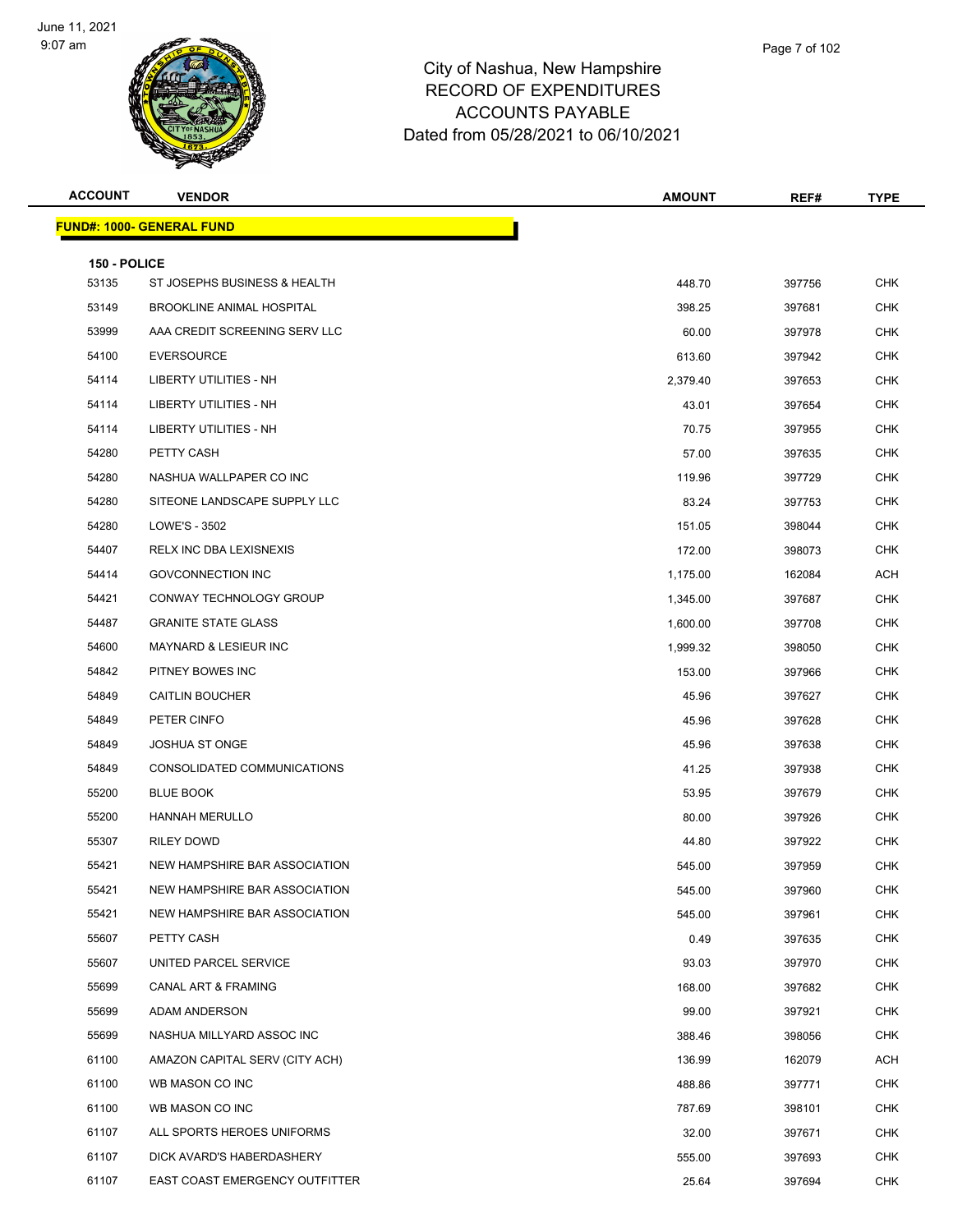

| <b>ACCOUNT</b>        | <b>VENDOR</b>                                | <b>AMOUNT</b> | REF#   | <b>TYPE</b> |
|-----------------------|----------------------------------------------|---------------|--------|-------------|
|                       | <b>FUND#: 1000- GENERAL FUND</b>             |               |        |             |
|                       |                                              |               |        |             |
| 150 - POLICE<br>61107 | <b>BEN'S UNIFORMS</b>                        | 307.00        | 397989 | CHK         |
| 61110                 | EAST COAST EMERGENCY OUTFITTER               | 1,316.69      | 397694 | <b>CHK</b>  |
| 61110                 | ALECS SHOE STORE INC                         | 92.95         | 397981 | <b>CHK</b>  |
| 61110                 | ALL SPORTS HEROES UNIFORMS                   | 373.00        | 397982 | <b>CHK</b>  |
| 61110                 | ATLANTIC TACTICAL INC                        | 4,650.00      | 397986 | <b>CHK</b>  |
| 61110                 | <b>CRYE PRECISION LLC</b>                    | 2,769.60      | 398005 | <b>CHK</b>  |
| 61121                 | USIQ INC                                     | 150.00        | 398099 | <b>CHK</b>  |
| 61185                 | <b>ULINE</b>                                 |               |        | ACH         |
| 61299                 |                                              | 43.62         | 162045 | ACH         |
| 61299                 | AMAZON CAPITAL SERV (CITY ACH)               | 29.99         | 162018 | ACH         |
|                       | AMAZON CAPITAL SERV (CITY ACH)<br>PETTY CASH | 1,142.79      | 162079 | <b>CHK</b>  |
| 61299                 | HARRISON SHRADER ENTERPRISES                 | 62.49         | 397636 | <b>CHK</b>  |
| 61299                 |                                              | 339.50        | 397711 |             |
| 61299                 | LOWE'S - 3502                                | 141.35        | 397724 | <b>CHK</b>  |
| 61299                 | ADAM ANDERSON                                | 45.94         | 397921 | <b>CHK</b>  |
| 61299                 | ATLANTIC TACTICAL INC                        | 944.04        | 397986 | <b>CHK</b>  |
| 61299                 | SAM'S CLUB DIRECT-0860                       | 56.79         | 398076 | <b>CHK</b>  |
| 61428                 | REXEL USA INC                                | 54.63         | 162107 | ACH         |
| 61428                 | <b>B &amp; S LOCKSMITHS INC</b>              | 40.00         | 397673 | <b>CHK</b>  |
| 61428                 | THE DURKIN CO INC                            | 959.94        | 398012 | <b>CHK</b>  |
| 61428                 | HOME DEPOT CREDIT SERVICE 3073               | 22.87         | 398033 | <b>CHK</b>  |
| 61607                 | <b>TESSCO INC</b>                            | 81.67         | 398091 | <b>CHK</b>  |
| 61615                 | CONWAY TECHNOLOGY GROUP                      | 98.15         | 397687 | <b>CHK</b>  |
| 61650                 | WB MASON CO INC                              | 189.30        | 397771 | <b>CHK</b>  |
| 61799                 | PETTY CASH                                   | 16.97         | 397635 | <b>CHK</b>  |
| 61799                 | <b>BEST FORD</b>                             | 518.95        | 397677 | <b>CHK</b>  |
| 61799                 | CARPARTS DISTRIBUTION CENTER,                | 30.56         | 397683 | <b>CHK</b>  |
| 61799                 | SSV TOOLS LLC (SNAP-ON TOOLS)                | 134.95        | 397755 | <b>CHK</b>  |
| 61799                 | <b>BEST FORD</b>                             | 920.12        | 397990 | <b>CHK</b>  |
| 61799                 | CARPARTS DISTRIBUTION CENTER,                | 217.65        | 397997 | <b>CHK</b>  |
| 61799                 | FISHER AUTO PARTS INC                        | 114.40        | 398018 | <b>CHK</b>  |
| 61799                 | MACMULKIN CHEVROLET INC                      | 9.57          | 398047 | <b>CHK</b>  |
| 61799                 | NORTHERN FOREIGN CAR PARTS INC               | 233.18        | 398062 | <b>CHK</b>  |
| 61799                 | <b>QUIRK GM PARTS DEPOT</b>                  | 38.12         | 398071 | <b>CHK</b>  |
| 61910                 | PETTY CASH                                   | 162.34        | 397635 | <b>CHK</b>  |
| 61910                 | PETTY CASH                                   | 137.27        | 397931 | <b>CHK</b>  |
| 71221                 | GOVCONNECTION INC                            | 107.56        | 162084 | ACH         |
| 71221                 | DELL MARKETING LP                            | 85.96         | 398009 | <b>CHK</b>  |
| 71407                 | MERRIMACK FIREARMS LLC                       | 896.00        | 398054 | <b>CHK</b>  |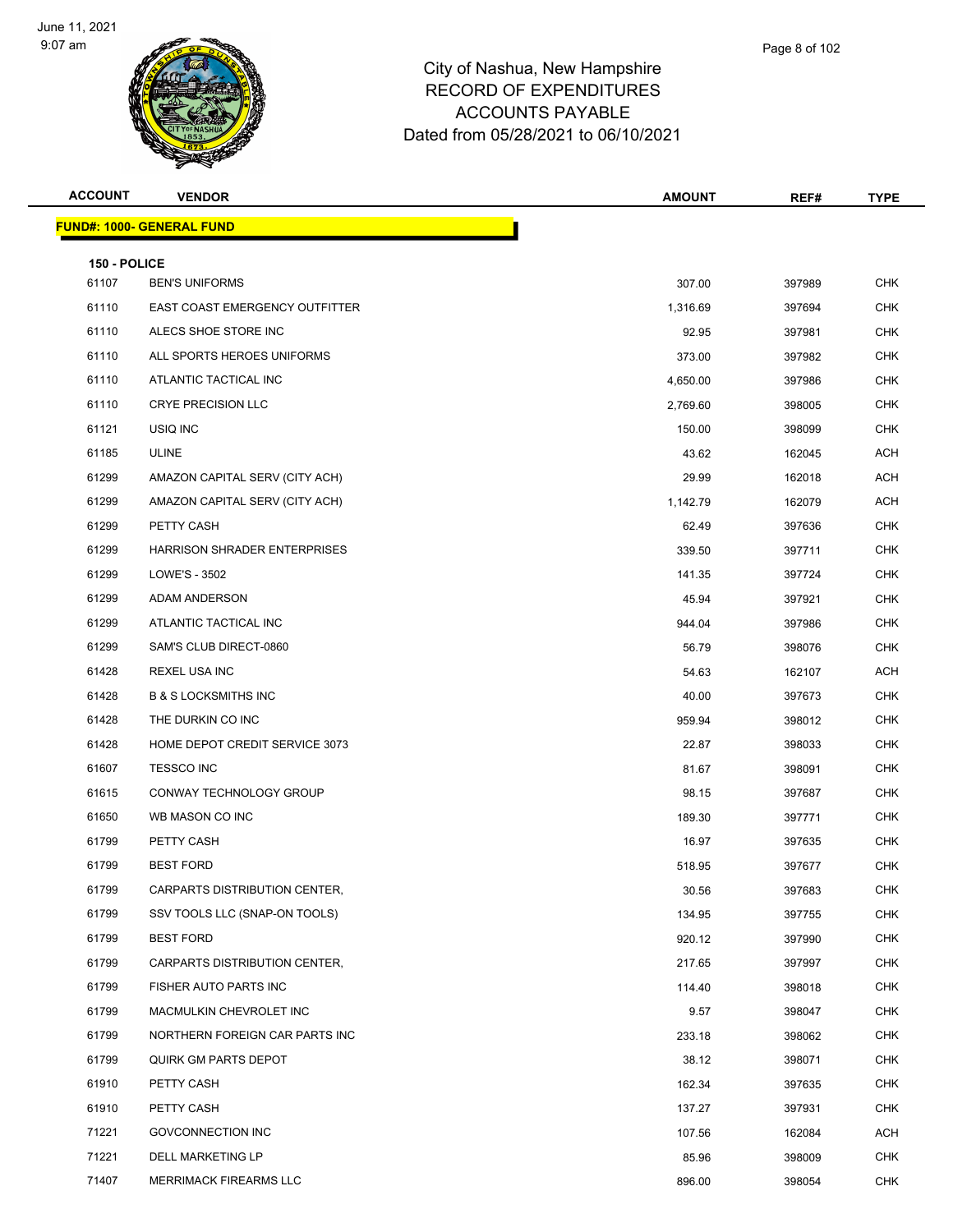

| <b>ACCOUNT</b>    | <b>VENDOR</b>                         | <b>AMOUNT</b> | REF#   | TYPE       |
|-------------------|---------------------------------------|---------------|--------|------------|
|                   | FUND#: 1000- GENERAL FUND             |               |        |            |
| 150 - POLICE      |                                       |               |        |            |
| 71999             | <b>LIFEGUARD SYSTEMS INC</b>          | 2,279.67      | 397723 | <b>CHK</b> |
|                   | <b>TOTAL 150 - POLICE</b>             | \$36,887.90   |        |            |
| <b>152 - FIRE</b> |                                       |               |        |            |
| 54100             | <b>EVERSOURCE</b>                     | 6,454.14      | 397942 | <b>CHK</b> |
| 54114             | LIBERTY UTILITIES - NH                | 202.86        | 397649 | <b>CHK</b> |
| 54114             | LIBERTY UTILITIES - NH                | 707.07        | 397652 | <b>CHK</b> |
| 54114             | LIBERTY UTILITIES - NH                | 711.78        | 397945 | <b>CHK</b> |
| 54114             | LIBERTY UTILITIES - NH                | 243.95        | 397946 | <b>CHK</b> |
| 54141             | PENNICHUCK WATER WORKS INC            | 531.58        | 397658 | <b>CHK</b> |
| 54228             | <b>JP PEST SERVICES LLC</b>           | 89.00         | 162031 | <b>ACH</b> |
| 54243             | AE MECHANICAL INC                     | 399.80        | 397669 | <b>CHK</b> |
| 54280             | FIMBEL GARAGE DOORS                   | 450.00        | 397697 | <b>CHK</b> |
| 54280             | HARRY W WELLS & SON INC               | 707.14        | 397712 | <b>CHK</b> |
| 54414             | AMAZON CAPITAL SERV (CITY ACH)        | 534.13        | 162079 | <b>ACH</b> |
| 54600             | <b>FACTORY MOTOR PARTS</b>            | 300.11        | 162081 | <b>ACH</b> |
| 54600             | AT NEW HAMPSHIRE LLC                  | 504.64        | 397985 | <b>CHK</b> |
| 54600             | SANEL NAPA                            | 84.52         | 398080 | <b>CHK</b> |
| 61100             | AMAZON CAPITAL SERV (CITY ACH)        | 14.95         | 162018 | <b>ACH</b> |
| 61100             | AMAZON CAPITAL SERV (CITY ACH)        | 358.79        | 162079 | <b>ACH</b> |
| 61100             | WB MASON CO INC                       | 58.48         | 398101 | CHK        |
| 61299             | NEW ENGLAND PAPER & SUPPLY            | 45.00         | 397731 | <b>CHK</b> |
| 61299             | NEW ENGLAND PAPER & SUPPLY            | 59.85         | 398059 | <b>CHK</b> |
| 61299             | WB MASON CO INC                       | 43.44         | 398101 | <b>CHK</b> |
| 61307             | SHATTUCK MALONE OIL CO                | 776.86        | 397660 | <b>CHK</b> |
| 61428             | NEW ENGLAND PAPER & SUPPLY            | 162.54        | 397731 | <b>CHK</b> |
| 61428             | <b>NEW ENGLAND PAPER &amp; SUPPLY</b> | 262.88        | 398059 | <b>CHK</b> |
| 61538             | ROCKINGHAM TURF CARE INC              | 237.00        | 398074 | <b>CHK</b> |
| 61650             | WB MASON CO INC                       | 174.18        | 398101 | <b>CHK</b> |
| 61699             | POWER & TELEPHONE SUPPLY CO           | 1,646.32      | 398069 | <b>CHK</b> |
| 61709             | <b>FASTENAL CO</b>                    | 757.58        | 397696 | CHK        |
| 61709             | BRENNTAG LUBRICANTS NORTHEAST         | 383.30        | 397994 | <b>CHK</b> |
| 61799             | <b>CUMMINS NORTHEAST LLC</b>          | 98.67         | 397689 | <b>CHK</b> |
| 61799             | ADAMSON INDUSTRIES CORP               | 127.90        | 397980 | <b>CHK</b> |
| 61799             | CHAPPELL TRACTOR SALES INC            | 30.00         | 398000 | <b>CHK</b> |

**153 - BUILDING INSPECTION**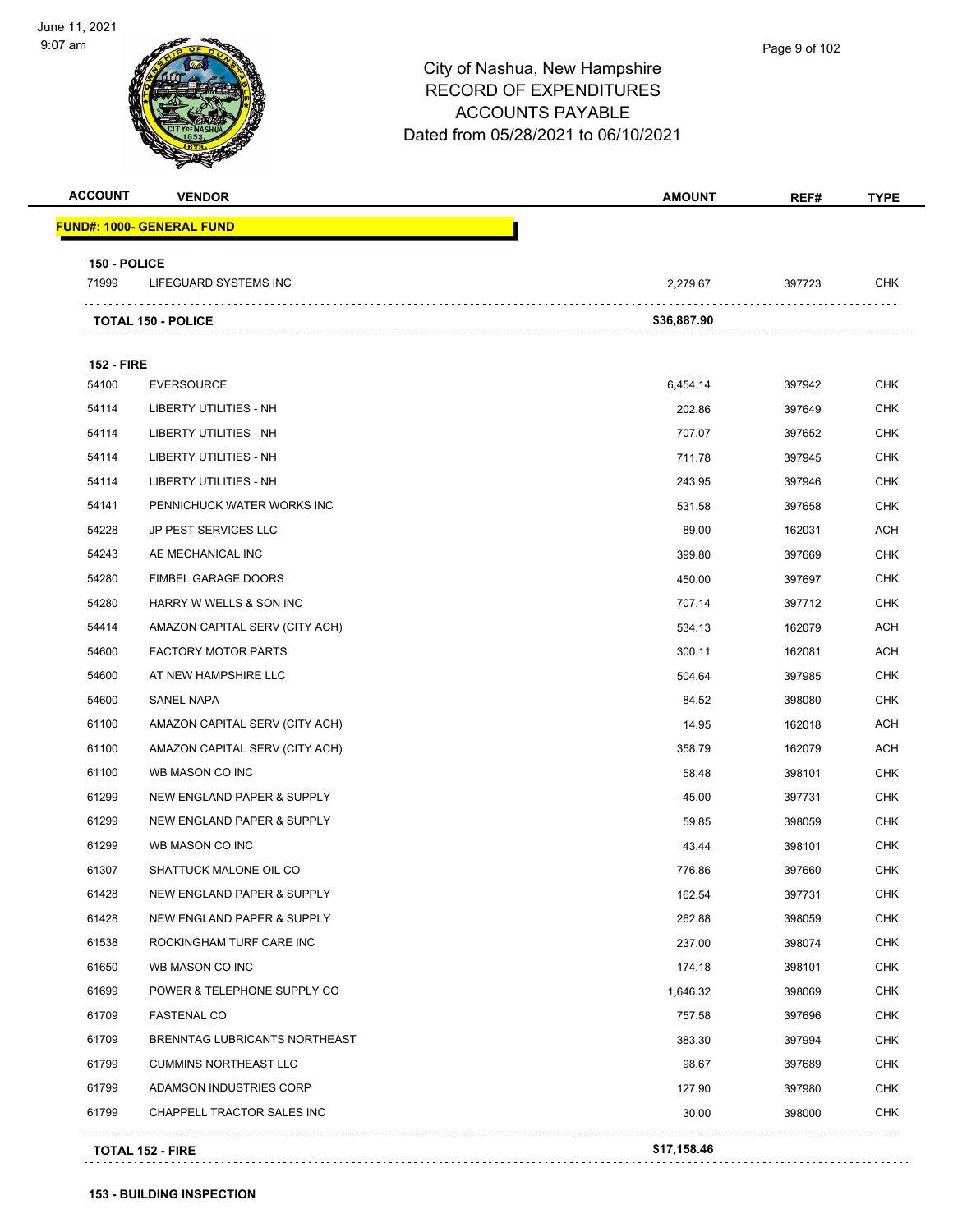

| <b>ACCOUNT</b> | <b>VENDOR</b>                              | <b>AMOUNT</b> | REF#   | <b>TYPE</b> |
|----------------|--------------------------------------------|---------------|--------|-------------|
|                | <u> FUND#: 1000- GENERAL FUND</u>          |               |        |             |
|                | <b>153 - BUILDING INSPECTION</b>           |               |        |             |
| 55200          | NH HOME BUILDERS ASSOCIATION               | 525.00        | 397963 | <b>CHK</b>  |
| 55307          | <b>TIMOTHY DUPONT</b>                      | 297.36        | 162027 | <b>ACH</b>  |
| 55307          | DAWN MICHAUD                               | 191.52        | 397633 | <b>CHK</b>  |
| 55307          | <b>RUSS MARCUM</b>                         | 215.43        | 397925 | <b>CHK</b>  |
| 55307          | <b>JEFFREY RICHARD</b>                     | 386.40        | 397934 | <b>CHK</b>  |
|                | <b>TOTAL 153 - BUILDING INSPECTION</b>     | \$1,615.71    |        |             |
|                | <b>155 - CODE ENFORCEMENT</b>              |               |        |             |
| 55100          | VERIZON WIRELESS 542313821-001             | 120.03        | 397974 | <b>CHK</b>  |
| 55307          | ROBERT SOUSA                               | 272.16        | 162075 | <b>ACH</b>  |
| 55307          | <b>KYLE METCALF</b>                        | 281.12        | 162100 | <b>ACH</b>  |
|                | TOTAL 155 - CODE ENFORCEMENT               | \$673.31      |        |             |
|                | <b>156 - EMERGENCY MANAGEMENT</b>          |               |        |             |
| 55421          | <b>JUSTIN KATES</b>                        | 769.00        | 162093 | <b>ACH</b>  |
| 68325          | <b>JUSTIN KATES</b>                        | 13.99         | 162093 | ACH         |
|                | <b>TOTAL 156 - EMERGENCY MANAGEMENT</b>    | \$782.99      |        |             |
|                | <b>157 - CITYWIDE COMMUNICATIONS</b>       |               |        |             |
| 53142          | 2-WAY COMMUNICATIONS SERVICE               | 500.00        | 397665 | <b>CHK</b>  |
| 54100          | <b>EVERSOURCE</b>                          | 730.36        | 397942 | <b>CHK</b>  |
| 54435          | <b>MOTOROLA SOLUTIONS INC</b>              | 560.00        | 162103 | ACH         |
| 54487          | 2-WAY COMMUNICATIONS SERVICE               | 1,012.00      | 397665 | <b>CHK</b>  |
|                | <b>TOTAL 157 - CITYWIDE COMMUNICATIONS</b> | \$2,802.36    |        |             |
|                | <b>158 - PARKING ENFORCEMENT</b>           |               |        |             |
| 54600          | MEINEKE CAR CARE CENTER #889               | 510.97        | 397727 | CHK         |
| 54625          | 1ST PRIORITY TOWING & RECOVERY             | 1,795.00      | 397977 | <b>CHK</b>  |
| 54625          | BROADSIDE COLLISION LLC                    | 145.00        | 397995 | <b>CHK</b>  |
| 54625          | <b>D &amp; R TOWING INC</b>                | 2,115.00      | 398006 | <b>CHK</b>  |
|                | VERIZON WIRELESS-242339465                 | 169.96        | 397975 | <b>CHK</b>  |
| 55100          |                                            |               |        |             |
| 61107          | PETTY CASH                                 | 20.00         | 397929 | CHK         |

#### **160 - PW-ADMIN & ENGINEERING**

| 54100 | <b>EVERSOURCE</b>             | 644.09 | 397942 | CHK. |
|-------|-------------------------------|--------|--------|------|
| 54114 | <b>LIBERTY UTILITIES - NH</b> | 91.08  | 397654 | CHK. |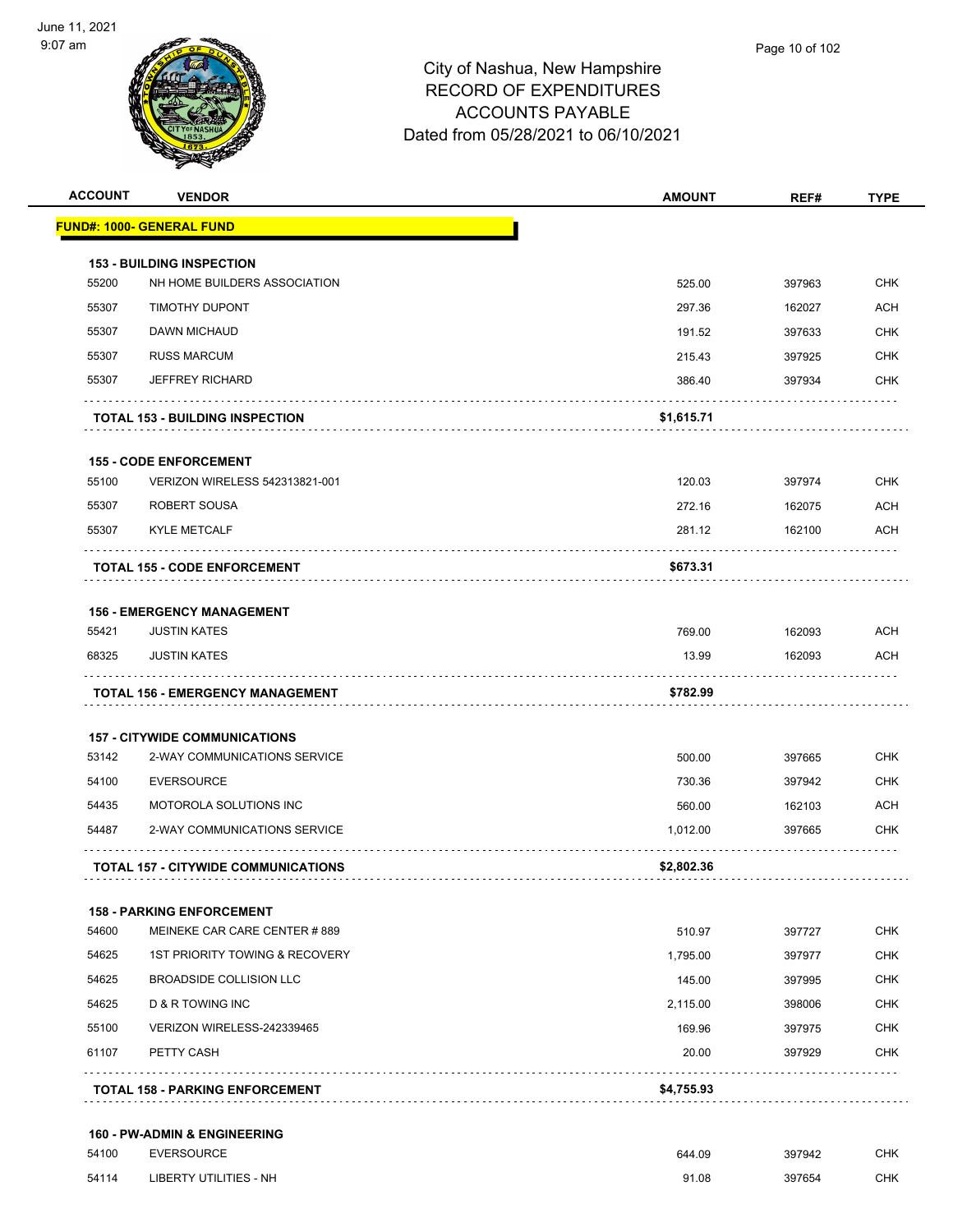

| <b>ACCOUNT</b> | <b>VENDOR</b>                                 | <b>AMOUNT</b> | REF#   | <b>TYPE</b> |
|----------------|-----------------------------------------------|---------------|--------|-------------|
|                | <u> FUND#: 1000- GENERAL FUND</u>             |               |        |             |
|                | <b>160 - PW-ADMIN &amp; ENGINEERING</b>       |               |        |             |
| 54141          | PENNICHUCK WATER WORKS INC                    | 132.50        | 397658 | <b>CHK</b>  |
| 55307          | <b>WILLIAM TOOMEY</b>                         | 350.56        | 398103 | <b>CHK</b>  |
| 55400          | <b>NHLSA</b>                                  | 150.00        | 397962 | <b>CHK</b>  |
| 61100          | AMAZON CAPITAL SERV (CITY ACH)                | 48.51         | 162018 | <b>ACH</b>  |
| 71800          | AMAZON CAPITAL SERV (CITY ACH)                | 150.75        | 162079 | ACH         |
|                | <b>TOTAL 160 - PW-ADMIN &amp; ENGINEERING</b> | \$1,567.49    |        |             |
| 161 - STREETS  |                                               |               |        |             |
| 54100          | <b>EVERSOURCE</b>                             | 267.47        | 397645 | <b>CHK</b>  |
| 54100          | <b>EVERSOURCE</b>                             | 6,065.92      | 397942 | <b>CHK</b>  |
| 54114          | LIBERTY UTILITIES - NH                        | 1,884.50      | 397656 | <b>CHK</b>  |
| 54280          | AMAZON CAPITAL SERV (CITY ACH)                | 412.92        | 162018 | <b>ACH</b>  |
| 54280          | F W WEBB COMPANY                              | 49.82         | 398016 | CHK         |
| 54280          | STEVE SHUMSKY UNLIMITED DOOR                  | 300.00        | 398089 | <b>CHK</b>  |
| 54600          | <b>FACTORY MOTOR PARTS</b>                    | 638.17        | 162081 | <b>ACH</b>  |
| 54600          | MCDEVITT TRUCKS INC                           | 199.88        | 162098 | ACH         |
| 54600          | CARPARTS DISTRIBUTION CENTER,                 | 415.23        | 397683 | <b>CHK</b>  |
| 54600          | <b>INTERSTATE BILLING</b>                     | 1,426.70      | 397716 | CHK         |
| 54600          | <b>JORDAN EQUIPMENT CO</b>                    | 2,729.78      | 397721 | <b>CHK</b>  |
| 54600          | <b>POWERPLAN</b>                              | 101.98        | 397745 | <b>CHK</b>  |
| 54600          | AT NEW HAMPSHIRE LLC                          | 341.26        | 397985 | <b>CHK</b>  |
| 54600          | <b>BEST FORD</b>                              | 371.76        | 397990 | <b>CHK</b>  |
| 54600          | CARPARTS DISTRIBUTION CENTER,                 | 695.18        | 397997 | CHK         |
| 54600          | <b>CHADWICK BAROSS INC</b>                    | 705.06        | 397999 | <b>CHK</b>  |
| 54600          | CHAPPELL TRACTOR SALES INC                    | (21.72)       | 398000 | <b>CHK</b>  |
| 54600          | SANEL NAPA                                    | 824.96        | 398079 | <b>CHK</b>  |
| 54600          | TURF DEPOT                                    | 103.82        | 398096 | <b>CHK</b>  |
| 55699          | TENNANT SALES & SERVICE CO                    | 827.21        | 397762 | <b>CHK</b>  |
| 61100          | AMAZON CAPITAL SERV (CITY ACH)                | 43.54         | 162079 | ACH         |
| 61107          | CINTAS#016                                    | 251.70        | 397685 | <b>CHK</b>  |
| 61107          | CINTAS #016                                   | 498.27        | 398001 | <b>CHK</b>  |
| 61107          | PHOENIX SCREEN PRINTING                       | 4,232.50      | 398067 | <b>CHK</b>  |
| 61166          | BOT L GAS INC                                 | 127.00        | 397992 | <b>CHK</b>  |
| 61299          | MAGID GLOVE & SAFETY MFG CO.                  | 145.60        | 162095 | ACH         |
| 61299          | <b>CRYSTAL ROCK</b>                           | 26.94         | 397642 | <b>CHK</b>  |
| 61299          | <b>FASTENAL CO</b>                            | 4,161.30      | 397696 | <b>CHK</b>  |
| 61299          | HOME DEPOT CREDIT SERVICE 3065                | 132.15        | 397714 | <b>CHK</b>  |
| 61299          | HOME DEPOT CREDIT SERVICE 3065                | 372.53        | 398032 | <b>CHK</b>  |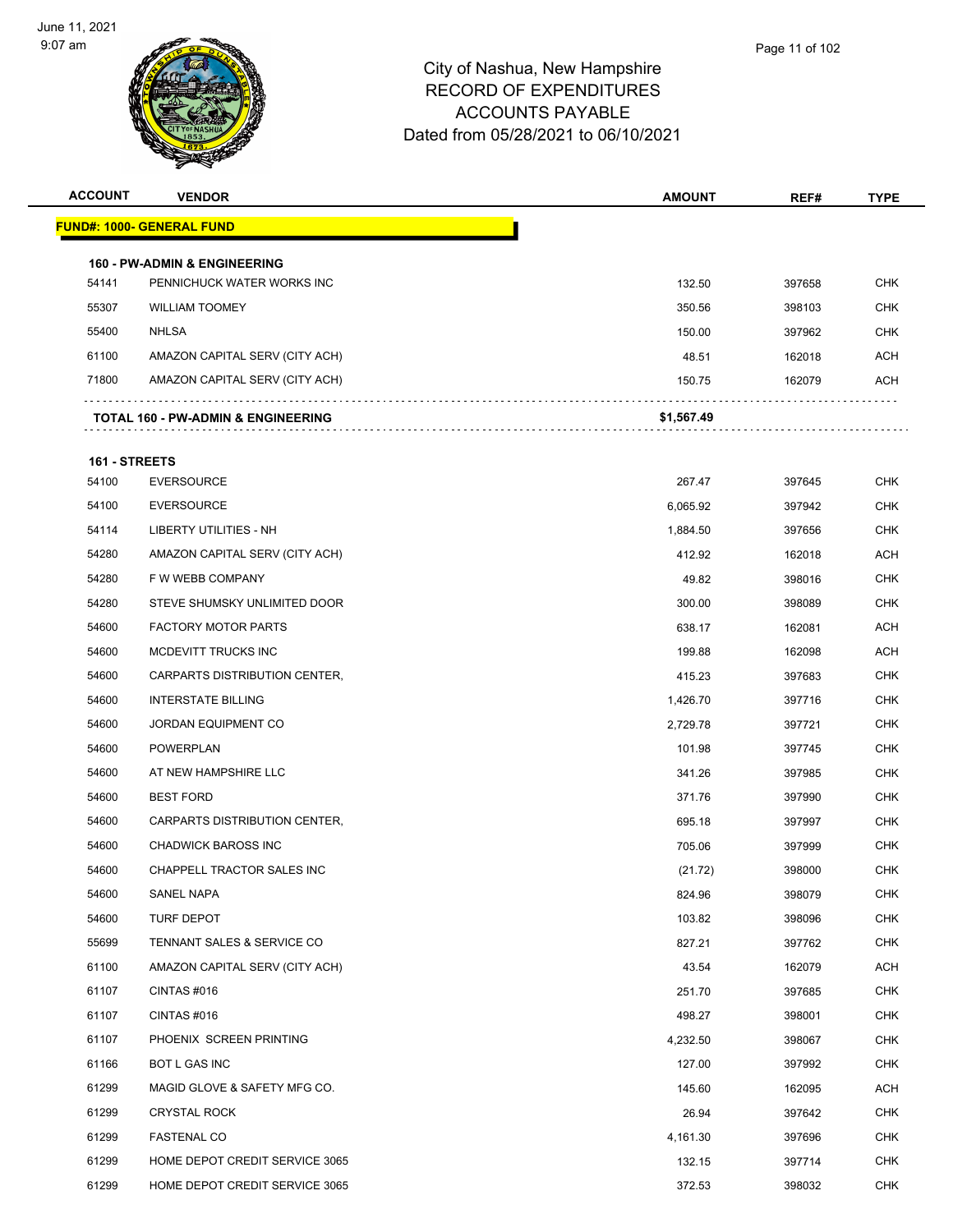

| <b>ACCOUNT</b> | <b>VENDOR</b>                         | <b>AMOUNT</b> | REF#   | <b>TYPE</b> |
|----------------|---------------------------------------|---------------|--------|-------------|
|                | <u> FUND#: 1000- GENERAL FUND</u>     |               |        |             |
| 161 - STREETS  |                                       |               |        |             |
| 61507          | CONTINENTAL PAVING INC                | 1,883.63      | 398002 | <b>CHK</b>  |
| 61542          | PERMA LINE CORP OF NEW ENGLAND        | 436.50        | 397741 | <b>CHK</b>  |
| 61542          | PERMA LINE CORP OF NEW ENGLAND        | 64.95         | 398066 | <b>CHK</b>  |
| 61556          | M & M ELECTRICAL SUPPLY CO INC        | 552.83        | 162094 | <b>ACH</b>  |
| 61556          | OCEAN STATE SIGNAL CO                 | 4,130.00      | 398063 | <b>CHK</b>  |
| 61560          | <b>GRANITE STATE CONCRETE CO INC</b>  | 736.50        | 398024 | <b>CHK</b>  |
| 61560          | <b>HUDSON QUARRY CORP</b>             | 586.20        | 398035 | <b>CHK</b>  |
| 61705          | PETE'S TIRE BARNS INC                 | 4,534.28      | 397742 | <b>CHK</b>  |
| 61705          | MAYNARD & LESIEUR INC                 | 381.69        | 398052 | <b>CHK</b>  |
| 61799          | <b>GRAINGER</b>                       | 175.70        | 397707 | <b>CHK</b>  |
| 61799          | JOHNSON SUPPLY CO INC                 | 160.71        | 398039 | <b>CHK</b>  |
| 71025          | <b>SANEL NAPA</b>                     | 39.70         | 398079 | <b>CHK</b>  |
|                | <b>TOTAL 161 - STREETS</b>            | \$42,014.12   |        |             |
|                | <b>162 - STREET LIGHTING</b>          |               |        |             |
| 54100          | <b>EVERSOURCE</b>                     | 294.42        | 397645 | <b>CHK</b>  |
| 54100          | <b>EVERSOURCE</b>                     | 619.84        | 397942 | <b>CHK</b>  |
| 54276          | <b>EVERSOURCE</b>                     | 115.00        | 397646 | CHK         |
| 54276          | <b>EVERSOURCE</b>                     | 378.00        | 397943 | <b>CHK</b>  |
|                | <b>TOTAL 162 - STREET LIGHTING</b>    | \$1,407.26    |        |             |
|                | <b>166 - PARKING OPERATIONS</b>       |               |        |             |
| 54100          | <b>EVERSOURCE</b>                     | 1,138.70      | 397645 | <b>CHK</b>  |
| 54100          | <b>EVERSOURCE</b>                     | 774.78        | 397942 | <b>CHK</b>  |
| 54280          | P & L LANDSCAPING LLC                 | 236.00        | 162043 | ACH         |
| 54600          | UNITED AG & TURF NE                   | 448.82        | 397767 | <b>CHK</b>  |
| 55699          | POM INC                               | 100.00        | 397743 | <b>CHK</b>  |
| 61100          | PETTY CASH                            | 24.07         | 397929 | <b>CHK</b>  |
| 61299          | PETTY CASH                            | 16.50         | 397929 | <b>CHK</b>  |
| 61299          | NASHUA WALLPAPER CO INC               | 56.20         | 398057 | <b>CHK</b>  |
|                | <b>TOTAL 166 - PARKING OPERATIONS</b> | \$2,795.07    |        |             |
|                | <b>170 - HYDROELECTRIC OPERATIONS</b> |               |        |             |
| 54100          | <b>EVERSOURCE</b>                     | 23.54         | 397942 | <b>CHK</b>  |
| 54221          | WM CORPORATE SERVICES INC             | 283.80        | 398104 | <b>CHK</b>  |
| 54290          | <b>ESSEX POWER SERVICES INC</b>       | 25,801.78     | 397695 | <b>CHK</b>  |
| 54821          | TRIANGLE PORTABLE SERVICES INC        | 266.00        | 397766 | <b>CHK</b>  |
| 55109          | <b>COMCAST</b>                        | 128.39        | 397639 | <b>CHK</b>  |
|                |                                       |               |        |             |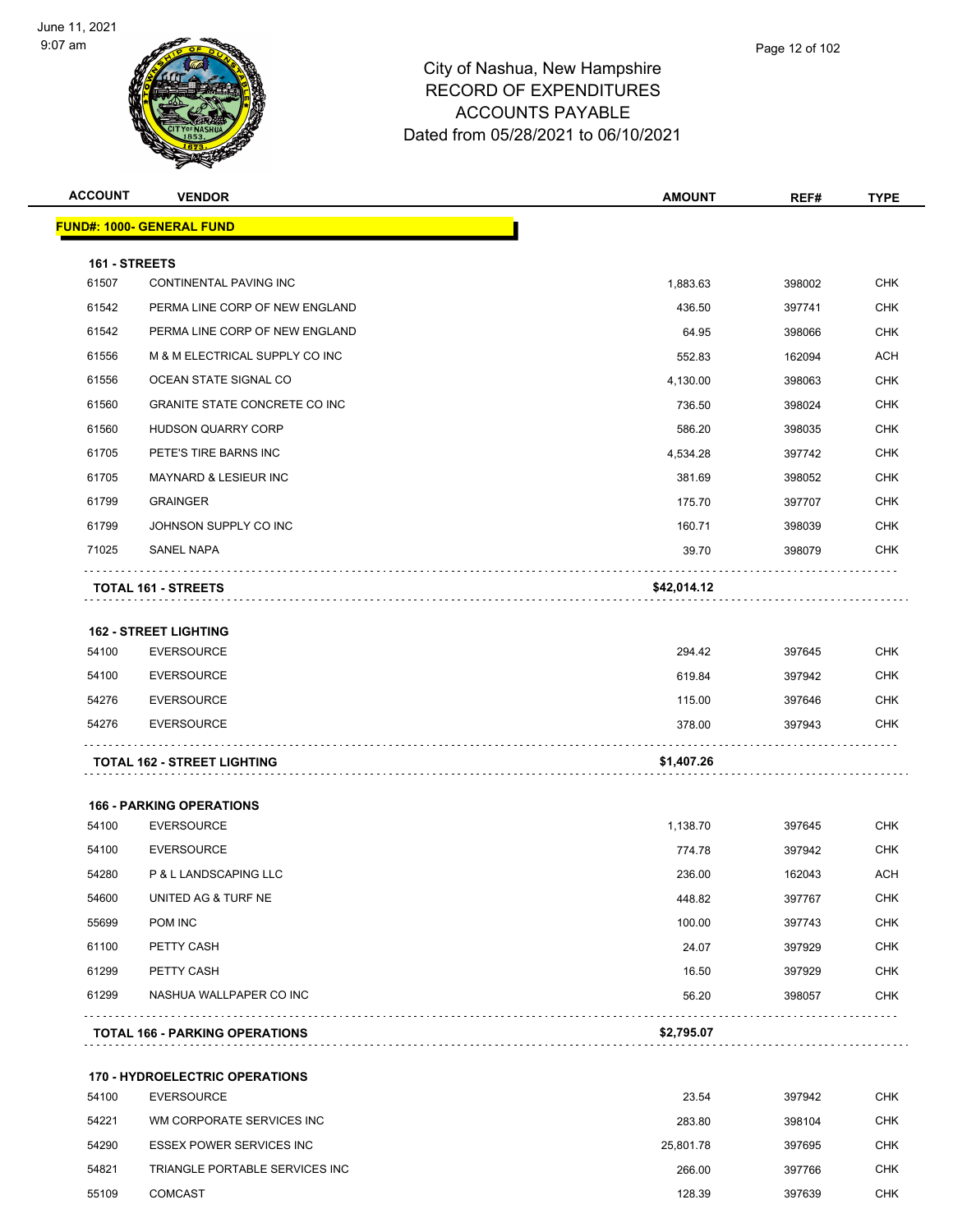

| <b>ACCOUNT</b> | <b>VENDOR</b>                               | <b>AMOUNT</b> | REF#   | <b>TYPE</b> |
|----------------|---------------------------------------------|---------------|--------|-------------|
|                | <u> FUND#: 1000- GENERAL FUND</u>           |               |        |             |
|                | <b>170 - HYDROELECTRIC OPERATIONS</b>       |               |        |             |
| 55109          | CONSOLIDATED COMMUNICATIONS                 | 117.90        | 397938 | <b>CHK</b>  |
| 55109          | CONSOLIDATED COMMUNICATIONS                 | 93.38         | 397939 | <b>CHK</b>  |
|                | <b>TOTAL 170 - HYDROELECTRIC OPERATIONS</b> | \$26,714.79   |        |             |
|                | <b>171 - COMMUNITY SERVICES</b>             |               |        |             |
| 54100          | <b>EVERSOURCE</b>                           | 846.49        | 397645 | <b>CHK</b>  |
| 55699          | <b>HRI-CART LLC</b>                         | 157.50        | 398030 | <b>CHK</b>  |
| 61100          | AMAZON CAPITAL SERV (CITY ACH)              | 42.94         | 162079 | ACH         |
| 61250          | <b>JANE GOODMAN</b>                         | 125.00        | 397718 | <b>CHK</b>  |
| 61250          | NICOLE CHUTE                                | 125.00        | 397735 | <b>CHK</b>  |
|                | <b>TOTAL 171 - COMMUNITY SERVICES</b>       | \$1,296.93    |        |             |
|                | <b>172 - COMMUNITY HEALTH</b>               |               |        |             |
| 54221          | <b>STERICYCLE INC</b>                       | 203.19        | 397758 | <b>CHK</b>  |
| 55307          | PATRICIA GLASTETTER                         | 202.31        | 162083 | <b>ACH</b>  |
| 55307          | LUIS PORRES                                 | 57.78         | 397933 | CHK         |
| 55699          | ALEXANDER GRANOK MD                         | 900.00        | 397709 | <b>CHK</b>  |
|                | <b>TOTAL 172 - COMMUNITY HEALTH</b>         | \$1,363.28    |        |             |
|                | <b>173 - ENVIRONMENTAL HEALTH</b>           |               |        |             |
| 42142          | JOSE MARCIAL MOJICA FONTANEZ                | 140.00        | 397728 | <b>CHK</b>  |
| 61299          | OFFICE SIGN COMPANY LLC                     | 27.65         | 397737 | <b>CHK</b>  |
| 71300          | PETTY CASH                                  | 148.00        | 397634 | CHK         |
|                | <b>TOTAL 173 - ENVIRONMENTAL HEALTH</b>     | \$315.65      |        |             |
|                | <b>175 - WELFARE ASSISTANCE</b>             |               |        |             |
| 55810          | 28-34 RAILROAD SQUARE LLC                   | 675.00        | 398311 | <b>CHK</b>  |
| 55810          | CAJUN WAY LLC                               | 1,400.00      | 398312 | <b>CHK</b>  |
| 55810          | CENTRAL REALTY INC                          | 1,150.00      | 398313 | CHK         |
| 55810          | <b>GP NASHUA LIMITED PARTNERSHIP</b>        | 1,495.00      | 398314 | <b>CHK</b>  |
| 55810          | MWH HOLDINGS LLC                            | 1,300.00      | 398315 | <b>CHK</b>  |
| 55814          | <b>EVERSOURCE</b>                           | 271.55        | 398310 | CHK         |
| 55820          | ANCTIL ROCHETTE FUNERAL HOME                | 750.00        | 397900 | <b>CHK</b>  |
|                |                                             |               |        |             |

#### **177 - PARKS & RECREATION**

er and the state of the state of the state of the state of the state of the state of the state of the state of the state of the state of the state of the state of the state of the state of the state of the state of the sta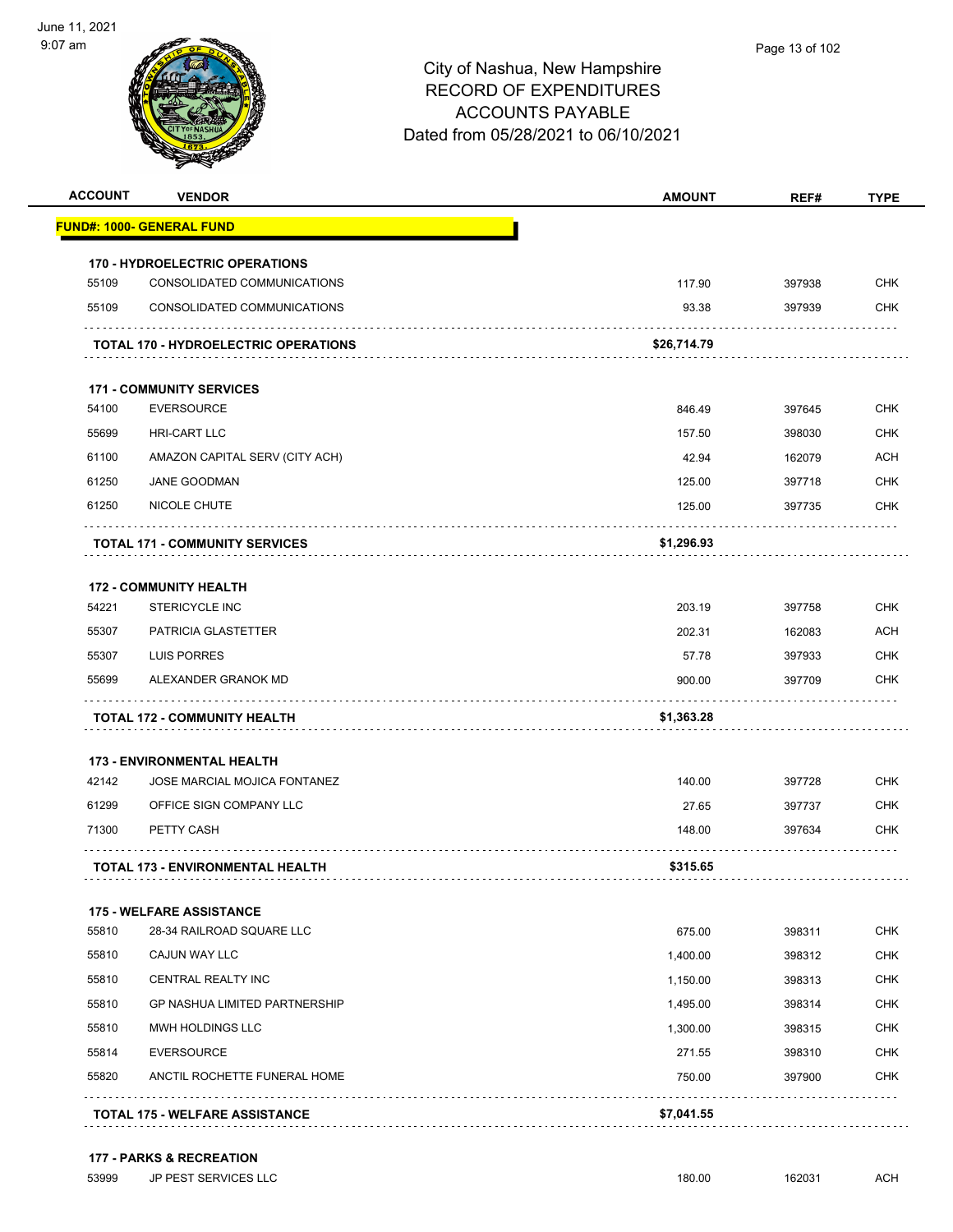

**FUND#: 1000- GENERAL FUND**

# City of Nashua, New Hampshire RECORD OF EXPENDITURES ACCOUNTS PAYABLE

|                |                                     | <b>ACCOUNTS PAYABLE</b><br>Dated from 05/28/2021 to 06/10/2021 |               |        |                    |  |
|----------------|-------------------------------------|----------------------------------------------------------------|---------------|--------|--------------------|--|
| <b>ACCOUNT</b> | <b>VENDOR</b>                       |                                                                | <b>AMOUNT</b> | REF#   | <b>TYPE</b>        |  |
|                | IND#: 1000- GENERAL FUND            |                                                                |               |        |                    |  |
|                | <b>177 - PARKS &amp; RECREATION</b> |                                                                |               |        |                    |  |
| 54100          | <b>EVERSOURCE</b>                   |                                                                | 81.07         | 397942 | <b>CHK</b>         |  |
| 54114          | <b>LIBERTY UTILITIES - NH</b>       |                                                                | 178.75        | 397956 | <b>CHK</b>         |  |
| 54141          | PENNICHUCK WATER WORKS INC          |                                                                | 319.59        | 397658 | <b>CHK</b>         |  |
| 54141          | PENNICHUCK WATER WORKS INC          |                                                                | 139.34        | 397965 | <b>CHK</b>         |  |
| 54250          | HOME DEPOT CREDIT SERVICE 3065      |                                                                | 527.93        | 398032 | <b>CHK</b>         |  |
| 54250          | SEASONAL SPECIALTY STORES           |                                                                | 123.92        | 398081 | <b>CHK</b>         |  |
| 54280          | M & M ELECTRICAL SUPPLY CO INC      |                                                                | 272.77        | 162032 | <b>ACH</b>         |  |
| 54280          | JP PEST SERVICES LLC                |                                                                | 261.20        | 162092 | <b>ACH</b>         |  |
| 54280          | M & M ELECTRICAL SUPPLY CO INC      |                                                                | 681.56        | 162094 | <b>ACH</b>         |  |
| 54280          | P & L LANDSCAPING LLC               |                                                                | 136.00        | 162106 | <b>ACH</b>         |  |
| 0.1000         | LIA IOOA CODDODATION                |                                                                | 1702          | 207740 | C <sub>1</sub> 11Z |  |

| 54250 | SEASONAL SPECIALTY STORES         | 123.92   | 398081 | <b>CHK</b> |
|-------|-----------------------------------|----------|--------|------------|
| 54280 | M & M ELECTRICAL SUPPLY CO INC    | 272.77   | 162032 | <b>ACH</b> |
| 54280 | JP PEST SERVICES LLC              | 261.20   | 162092 | <b>ACH</b> |
| 54280 | M & M ELECTRICAL SUPPLY CO INC    | 681.56   | 162094 | <b>ACH</b> |
| 54280 | P & L LANDSCAPING LLC             | 136.00   | 162106 | <b>ACH</b> |
| 54280 | HAJOCA CORPORATION                | 17.93    | 397710 | <b>CHK</b> |
| 54280 | JOHNSONS ELECTRIC SUPPLY INC      | 444.32   | 397720 | <b>CHK</b> |
| 54280 | SITEONE LANDSCAPE SUPPLY LLC      | 2,972.18 | 397753 | <b>CHK</b> |
| 54280 | COUNTRYBROOK FARMS LLC            | 613.10   | 398004 | <b>CHK</b> |
| 54280 | F W WEBB COMPANY                  | 574.72   | 398016 | <b>CHK</b> |
| 54280 | <b>FASTENAL CO</b>                | 100.64   | 398017 | <b>CHK</b> |
| 54280 | FRANKLIN PAINT CO INC             | 1,332.00 | 398020 | <b>CHK</b> |
| 54280 | HAJOCA CORPORATION                | 447.30   | 398027 | <b>CHK</b> |
| 54280 | JOHNSONS ELECTRIC SUPPLY INC      | 124.22   | 398040 | <b>CHK</b> |
| 54280 | NASHUA WALLPAPER CO INC           | 884.58   | 398057 | <b>CHK</b> |
| 54280 | SITEONE LANDSCAPE SUPPLY LLC      | 1,569.95 | 398083 | <b>CHK</b> |
| 54280 | STATELINE IRRIGATION              | 2,008.05 | 398088 | <b>CHK</b> |
| 54280 | UNITED SITE SERVICES              | 548.67   | 398098 | <b>CHK</b> |
| 54600 | PETTY CASH                        | 8.00     | 397928 | <b>CHK</b> |
| 54821 | UNITED SITE SERVICES              | 3,025.00 | 397768 | <b>CHK</b> |
| 55200 | COMMONWEALTH OF MASS              | 6.75     | 397936 | <b>CHK</b> |
| 55654 | <b>SWANK MOTION PICTURES</b>      | 480.00   | 398090 | <b>CHK</b> |
| 61128 | AMAZON CAPITAL SERV (CITY ACH)    | 96.90    | 162079 | <b>ACH</b> |
| 61156 | D & P SWIMMING POOL               | 3,230.06 | 397690 | <b>CHK</b> |
| 61156 | <b>STREAMLINE AQUATICS</b>        | 4,417.50 | 397759 | <b>CHK</b> |
| 61299 | <b>B &amp; S LOCKSMITHS INC</b>   | 48.80    | 397673 | <b>CHK</b> |
| 61299 | GATE CITY MONUMENT INC            | 1,700.00 | 397704 | <b>CHK</b> |
| 61299 | <b>B &amp; S LOCKSMITHS INC</b>   | 256.92   | 397987 | <b>CHK</b> |
| 61300 | <b>GLOBAL MONTELLO GROUP CORP</b> | 659.55   | 397706 | CHK        |
| 61300 | <b>GLOBAL MONTELLO GROUP CORP</b> | 321.21   | 398022 | <b>CHK</b> |
| 61705 | MAYNARD & LESIEUR INC             | 600.60   | 398051 | <b>CHK</b> |
| 61799 | UNITED AG & TURF NE               | 96.13    | 397767 | <b>CHK</b> |
| 61799 | UNITED AG & TURF NE               | 530.85   | 398097 | <b>CHK</b> |
|       |                                   |          |        |            |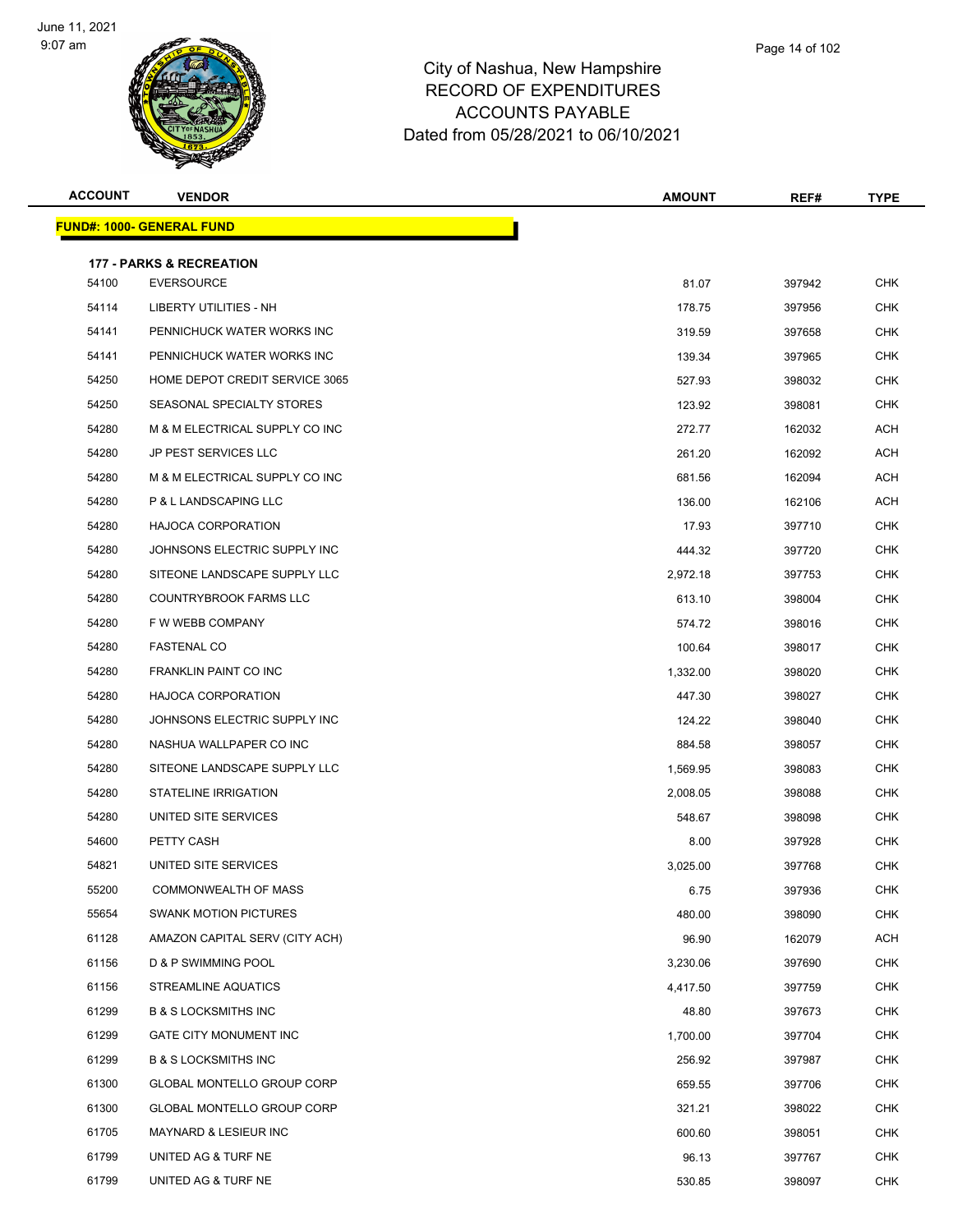

| <b>ACCOUNT</b> | <b>VENDOR</b>                             | <b>AMOUNT</b> | REF#   | <b>TYPE</b> |
|----------------|-------------------------------------------|---------------|--------|-------------|
|                | <b>FUND#: 1000- GENERAL FUND</b>          |               |        |             |
|                |                                           |               |        |             |
|                | <b>TOTAL 177 - PARKS &amp; RECREATION</b> | \$30,018.06   |        |             |
| 179 - LIBRARY  |                                           |               |        |             |
| 54114          | LIBERTY UTILITIES - NH                    | 676.25        | 397651 | <b>CHK</b>  |
| 54141          | PENNICHUCK WATER WORKS INC                | 302.30        | 397658 | <b>CHK</b>  |
| 54280          | <b>JP PEST SERVICES LLC</b>               | 114.00        | 162031 | <b>ACH</b>  |
| 54280          | PETTY CASH                                | 14.98         | 397930 | <b>CHK</b>  |
| 54428          | VERIZON WIRELESS-742348471-001            | 40.01         | 397663 | <b>CHK</b>  |
| 54428          | <b>CELESTE GUIDICE</b>                    | 1,256.25      | 397998 | <b>CHK</b>  |
| 55200          | <b>NHLTA</b>                              | 210.00        | 397657 | <b>CHK</b>  |
| 55607          | USPS-CMRS-PB #49113079                    | 1,000.00      | 162109 | <b>ACH</b>  |
| 55607          | PITNEY BOWES GLOBAL FIN SVCS              | 273.60        | 397659 | <b>CHK</b>  |
| 61100          | AMAZON CAPITAL SERV (CITY ACH)            | 22.79         | 162018 | <b>ACH</b>  |
| 61100          | <b>JENNIFER MCCORMACK</b>                 | 124.40        | 397631 | <b>CHK</b>  |
| 61299          | <b>ULINE</b>                              | 171.61        | 162108 | <b>ACH</b>  |
| 61299          | THE COPY SHOP                             | 140.00        | 397688 | <b>CHK</b>  |
| 61299          | <b>TATIANA SILVA</b>                      | 496.80        | 397752 | <b>CHK</b>  |
| 61299          | THE COPY SHOP                             | 239.00        | 398003 | <b>CHK</b>  |
| 61299          | <b>DEMCO</b>                              | 1,235.23      | 398010 | <b>CHK</b>  |
| 61428          | AMAZON CAPITAL SERV (CITY ACH)            | 24.99         | 162018 | <b>ACH</b>  |
| 61428          | WB MASON CO INC                           | 35.98         | 398101 | <b>CHK</b>  |
| 61807          | INGRAM LIBRARY SERVICES LLC               | 605.59        | 162028 | <b>ACH</b>  |
| 61807          | INGRAM LIBRARY SERVICES LLC               | 3,916.33      | 162088 | <b>ACH</b>  |
| 61807          | <b>ACTRACE</b>                            | 500.00        | 397666 | CHK         |
| 61807          | <b>BAKER &amp; TAYLOR</b>                 | 1,716.10      | 397675 | <b>CHK</b>  |
| 61807          | THOMPSON-REUTERS                          | 78.00         | 397764 | <b>CHK</b>  |
| 61807          | <b>BAKER &amp; TAYLOR</b>                 | 2,519.89      | 397988 | CHK         |
| 61814          | MIDWEST TAPE LLC                          | 423.63        | 162037 | <b>ACH</b>  |
| 61814          | MIDWEST TAPE LLC                          | 684.78        | 162102 | <b>ACH</b>  |
| 61814          | <b>BAKER &amp; TAYLOR</b>                 | 598.47        | 397675 | <b>CHK</b>  |
| 68322          | AMAZON CAPITAL SERV (CITY ACH)            | 314.91        | 162018 | <b>ACH</b>  |
| 68322          | <b>KRISTEN MURPHY</b>                     | 83.79         | 162039 | ACH         |
| 68322          | AMAZON CAPITAL SERV (CITY ACH)            | 65.66         | 162079 | <b>ACH</b>  |
| 68322          | <b>GARY GEKOW</b>                         | 275.00        | 397923 | <b>CHK</b>  |
| 68322          | PETTY CASH                                | 98.52         | 397930 | <b>CHK</b>  |
| 68322          | SAM'S CLUB DIRECT-0860                    | 94.69         | 398076 | <b>CHK</b>  |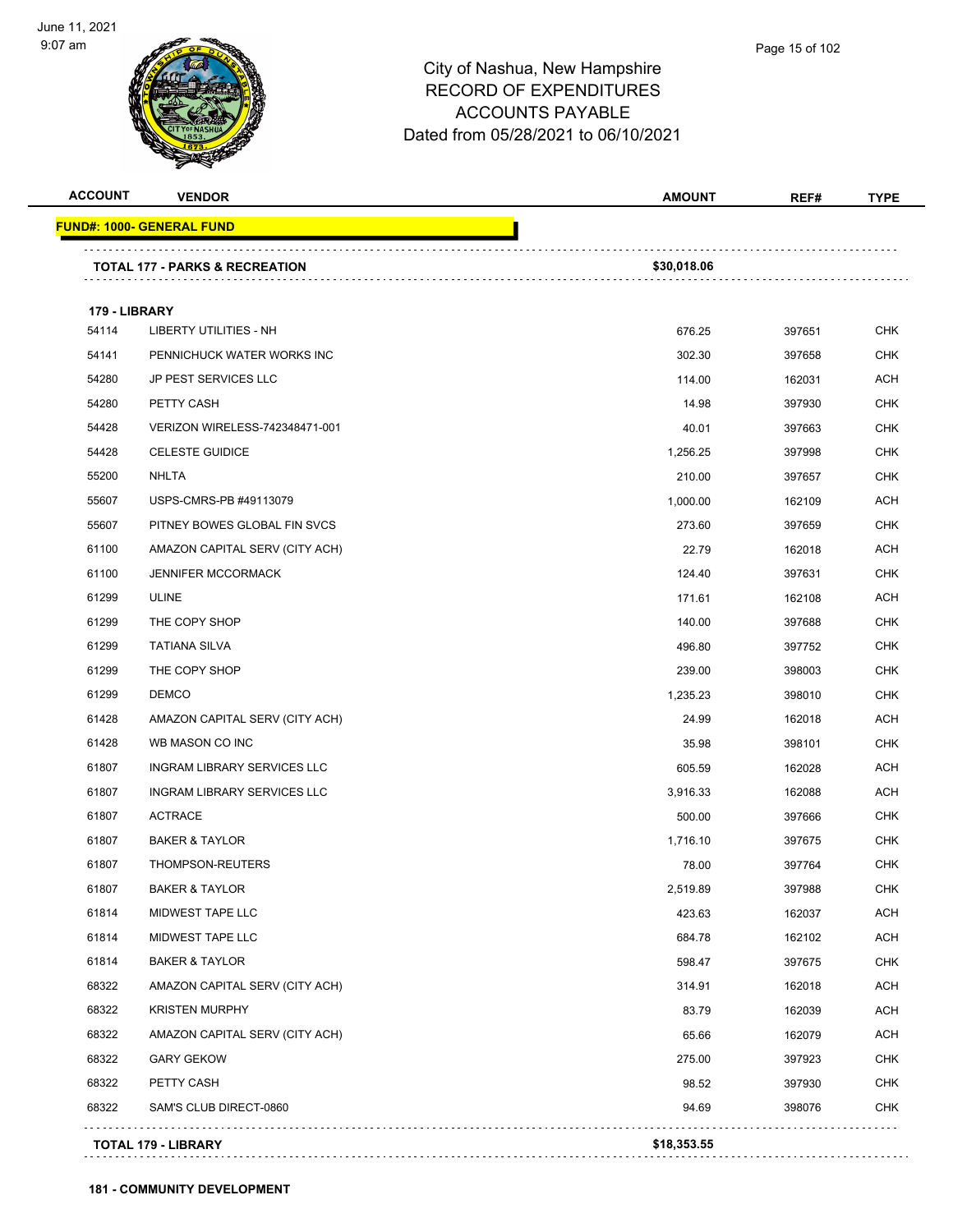

| <b>ACCOUNT</b>      | <b>VENDOR</b>                            | <b>AMOUNT</b> | REF#   | <b>TYPE</b> |
|---------------------|------------------------------------------|---------------|--------|-------------|
|                     | <b>FUND#: 1000- GENERAL FUND</b>         |               |        |             |
|                     | <b>181 - COMMUNITY DEVELOPMENT</b>       |               |        |             |
| 55421               | <b>NHPA</b>                              | 100.00        | 397964 | <b>CHK</b>  |
| 61100               | WB MASON CO INC                          | 74.98         | 397771 | CHK         |
|                     | <b>TOTAL 181 - COMMUNITY DEVELOPMENT</b> | \$174.98      |        |             |
|                     | <b>182 - PLANNING AND ZONING</b>         |               |        |             |
| 61807               | NH ASSOC OF CONSERVATION                 | 78.00         | 398061 | <b>CHK</b>  |
|                     | TOTAL 182 - PLANNING AND ZONING          | \$78.00       | .      |             |
|                     | <b>183 - ECONOMIC DEVELOPMENT</b>        |               |        |             |
| 55200               | NASHUA MILLYARD ASSOC INC                | 746.26        | 398056 | <b>CHK</b>  |
| 55523               | PENNICHUCK WATER WORKS INC               | 208.55        | 397965 | <b>CHK</b>  |
|                     | TOTAL 183 - ECONOMIC DEVELOPMENT         | \$954.81      |        |             |
|                     |                                          |               |        |             |
| <b>191 - SCHOOL</b> |                                          |               |        |             |
| 53128               | <b>MATTHEW &amp; LEAH DONAHUE</b>        | 282.24        | 398157 | <b>CHK</b>  |
| 53135               | CHARLES T CAPPETTA, MD #9330             | 2,500.00      | 397791 | <b>CHK</b>  |
| 53607               | DEMONSTRATED SUCCESS                     | 16,277.92     | 397805 | <b>CHK</b>  |
| 53614               | <b>CLARK ASSOC</b>                       | 43,818.00     | 397796 | <b>CHK</b>  |
| 53614               | HEAVEN SENT HOME CARE LLC                | 385.00        | 397828 | <b>CHK</b>  |
| 53614               | <b>CLARK ASSOC</b>                       | 39,336.40     | 398147 | <b>CHK</b>  |
| 53614               | DARAH DALPRA                             | 70.00         | 398151 | <b>CHK</b>  |
| 53614               | <b>EASTER SEALS OF NEW HAMPSHIRE</b>     | 60.00         | 398160 | <b>CHK</b>  |
| 53614               | LEARNWELL                                | 881.79        | 398202 | <b>CHK</b>  |
| 53614               | <b>AMY MCCARTNEY</b>                     | 15,426.00     | 398218 | CHK         |
| 53614               | NORTHEAST DEAF&HARD OF HEARING           | 360.00        | 398233 | <b>CHK</b>  |
| 53614               | REED B MARMY-COTTON                      | 1,085.00      | 398245 | <b>CHK</b>  |
| 53614               | LAURIE R SHAFFER                         | 110.00        | 398259 | <b>CHK</b>  |
| 53614               | EMILY B TIMM                             | 734.25        | 398268 | <b>CHK</b>  |
| 53614               | YMCA OF GREATER NASHUA                   | 1,824.00      | 398284 | <b>CHK</b>  |
| 53628               | STATE OF NH - DEPT OF SAFETY             | 715.20        | 397776 | <b>CHK</b>  |
| 53628               | STATE OF NH CRIMINAL RECORDS             | 573.25        | 397777 | <b>CHK</b>  |
| 53628               | <b>MARISSA FORREST</b>                   | 650.00        | 397815 | <b>CHK</b>  |
| 53628               | AMERICAN SECURITY & FIRE PROTE           | 500.00        | 398124 | <b>CHK</b>  |
| 53628               | <b>BLAKE LEISTER</b>                     | 15.00         | 398203 | <b>CHK</b>  |
| 53628               | PERFORMANCE REHAB INC                    | 5,869.84      | 398242 | <b>CHK</b>  |
| 53628               | POSITIVE STREET ART                      | 600.00        | 398243 | <b>CHK</b>  |
| 53628               | <b>RELIABLE IT</b>                       | 900.00        | 398247 | <b>CHK</b>  |
| 53628               | RTM COMMUNICATIONS INC                   | 20,750.00     | 398250 | <b>CHK</b>  |
|                     |                                          |               |        |             |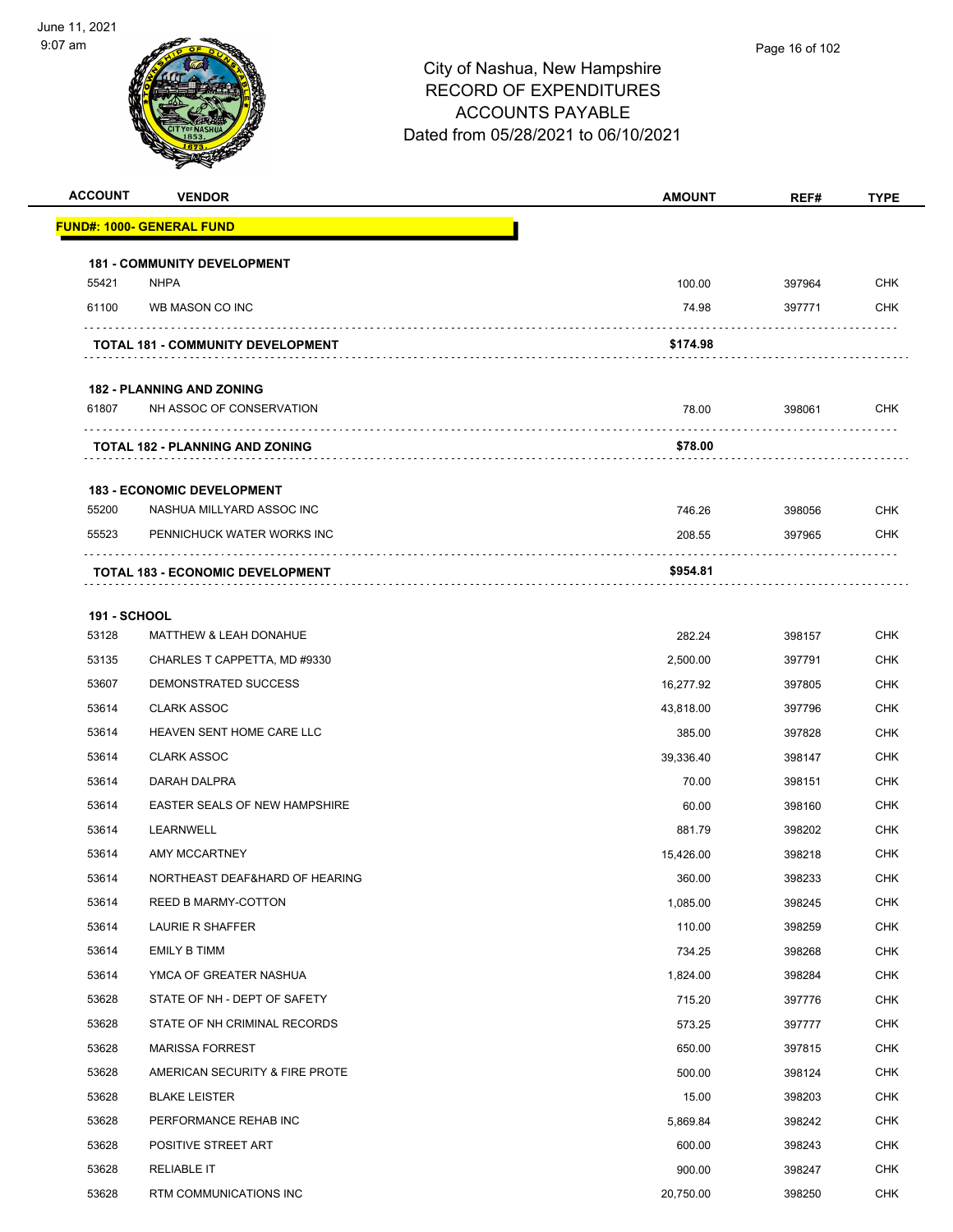

| <b>ACCOUNT</b>      | <b>VENDOR</b>                    | <b>AMOUNT</b> | REF#   | <b>TYPE</b> |
|---------------------|----------------------------------|---------------|--------|-------------|
|                     | <b>FUND#: 1000- GENERAL FUND</b> |               |        |             |
| <b>191 - SCHOOL</b> |                                  |               |        |             |
| 53628               | <b>SOLIANT</b>                   | 6,370.00      | 398262 | <b>CHK</b>  |
| 54100               | <b>EVERSOURCE</b>                | 26,498.53     | 398106 | <b>CHK</b>  |
| 54100               | MENH SOLAR HOLDINGS LLC          | 8,769.60      | 398221 | <b>CHK</b>  |
| 54114               | SPRAGUE RESOURCES LP             | 31,311.60     | 397886 | <b>CHK</b>  |
| 54114               | <b>EVERSOURCE</b>                | 8,171.84      | 398106 | <b>CHK</b>  |
| 54114               | LIBERTY UTILITIES - NH           | 195.29        | 398107 | <b>CHK</b>  |
| 54114               | LIBERTY UTILITIES - NH           | 1,164.67      | 398108 | <b>CHK</b>  |
| 54114               | <b>LIBERTY UTILITIES - NH</b>    | 651.35        | 398109 | <b>CHK</b>  |
| 54114               | LIBERTY UTILITIES - NH           | 817.72        | 398110 | <b>CHK</b>  |
| 54114               | <b>LIBERTY UTILITIES - NH</b>    | 984.68        | 398111 | <b>CHK</b>  |
| 54114               | LIBERTY UTILITIES - NH           | 835.54        | 398112 | <b>CHK</b>  |
| 54114               | <b>LIBERTY UTILITIES - NH</b>    | 725.34        | 398113 | CHK         |
| 54114               | <b>LIBERTY UTILITIES - NH</b>    | 627.62        | 398114 | <b>CHK</b>  |
| 54114               | LIBERTY UTILITIES - NH           | 160.90        | 398115 | <b>CHK</b>  |
| 54114               | <b>LIBERTY UTILITIES - NH</b>    | 691.07        | 398116 | <b>CHK</b>  |
| 54114               | <b>LIBERTY UTILITIES - NH</b>    | 657.29        | 398117 | <b>CHK</b>  |
| 54114               | LIBERTY UTILITIES - NH           | 626.26        | 398118 | <b>CHK</b>  |
| 54114               | AMERIGAS                         | 209.99        | 398125 | <b>CHK</b>  |
| 54114               | SPRAGUE RESOURCES LP             | 206.00        | 398263 | <b>CHK</b>  |
| 54141               | PENNICHUCK WATER WORKS INC       | 7,470.00      | 397774 | <b>CHK</b>  |
| 54141               | PENNICHUCK WATER WORKS INC       | 4,785.36      | 398119 | <b>CHK</b>  |
| 54280               | MARVELL PLATE GLASS INC          | 685.73        | 397847 | CHK         |
| 54280               | <b>NASHUA GLASS</b>              | 48.00         | 397857 | <b>CHK</b>  |
| 54280               | NASHUA WALLPAPER CO INC          | 37.16         | 397858 | CHK         |
| 54280               | STANLEY ELEVATOR CO INC          | 2,031.66      | 397887 | <b>CHK</b>  |
| 54280               | DH PACE COMPANY                  | 288.37        | 398154 | <b>CHK</b>  |
| 54280               | IMTEK                            | 49.00         | 398186 | <b>CHK</b>  |
| 54280               | NASHUA WALLPAPER CO INC          | 31.99         | 398231 | <b>CHK</b>  |
| 54487               | CLEAN-O-RAMA                     | 2,975.00      | 397797 | <b>CHK</b>  |
| 54487               | <b>HOBART SERVICE</b>            | 418.09        | 398183 | <b>CHK</b>  |
| 54487               | STADIUM SYSTEM INC               | 8,497.75      | 398266 | <b>CHK</b>  |
| 54487               | <b>TURF PRODUCTS</b>             | 3,896.71      | 398272 | <b>CHK</b>  |
| 54600               | CARPARTS OF NASHUA               | 218.36        | 397793 | <b>CHK</b>  |
| 54600               | MAYNARD & LESIEUR INC            | 143.00        | 398216 | <b>CHK</b>  |
| 54600               | SANEL NAPA                       | 59.12         | 398252 | <b>CHK</b>  |
| 55109               | CONSOLIDATED COMMUNICATIONS      | 493.76        | 397772 | CHK         |

 COMCAST 293.35 397798 CHK CONSOLIDATED COMMUNICATIONS 107.00 398105 CHK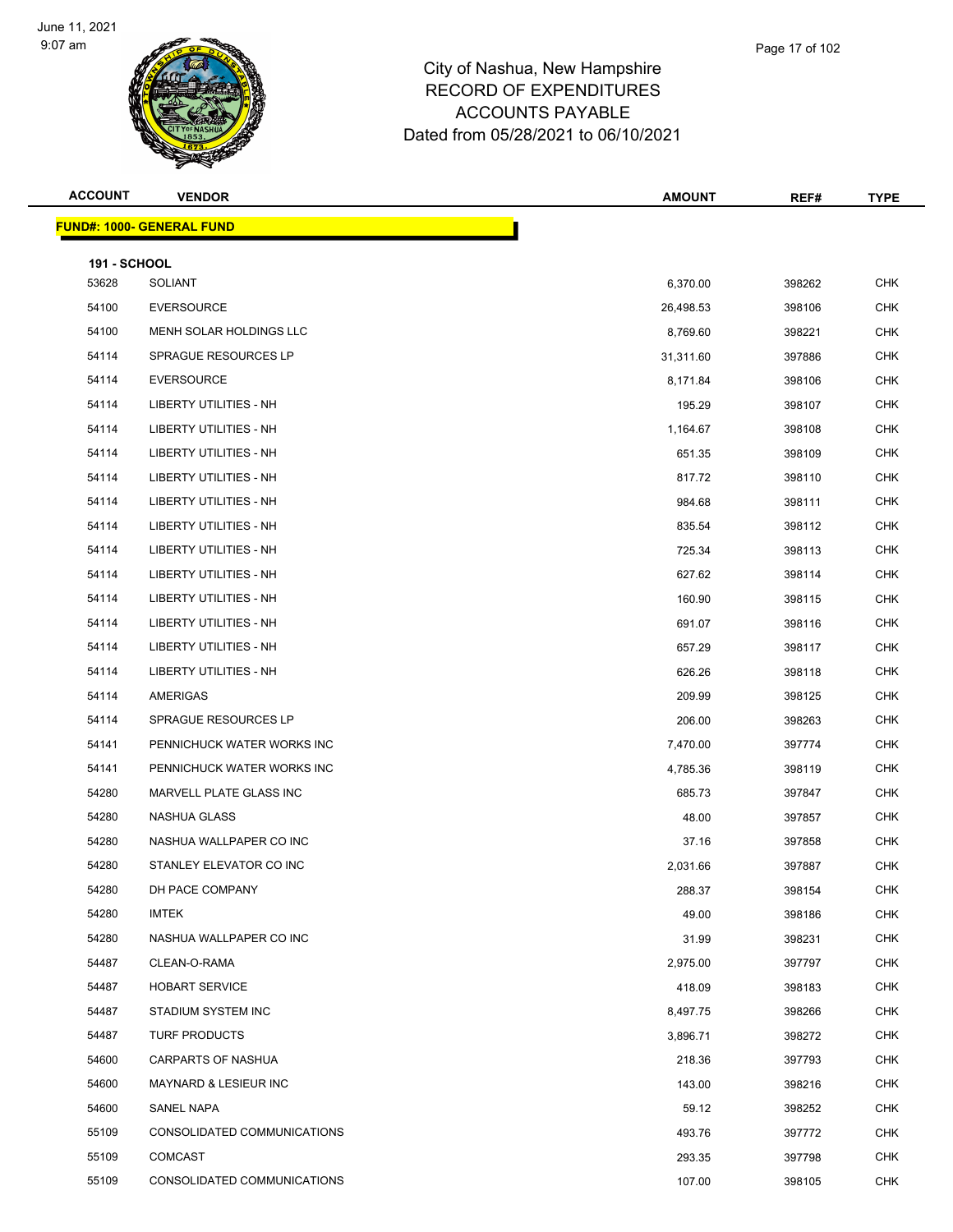**FUND#: 1** 



| <b>ACCOUNT</b>      | <b>VENDOR</b>                   | <b>AMOUNT</b> | REF#   | TYPE       |
|---------------------|---------------------------------|---------------|--------|------------|
|                     | <b>IND#: 1000- GENERAL FUND</b> |               |        |            |
| <b>191 - SCHOOL</b> |                                 |               |        |            |
| 55109               | <b>WINDSTREAM</b>               | 1,059.13      | 398121 | CHK        |
| 55307               | <b>LISA GINGRAS</b>             | 163.07        | 397819 | <b>CHK</b> |
| 55307               | MARIO ANDRADE                   | 33.04         | 398214 | <b>CHK</b> |
| 55307               | NATHAN MAZEROLLE                | 42.28         | 398217 | <b>CHK</b> |
| 55307               | PAULA PAPANICOLAOU              | 70.70         | 398239 | <b>CHK</b> |
| 55400               | <b>JAMIE BOISSONAULT</b>        | 69.00         | 398191 | <b>CHK</b> |
| 55400               | LINDSAY PERRO INC               | 220.00        | 398207 | <b>CHK</b> |
| 55500               | <b>HIPPOPRESS LLC</b>           | 200.00        | 398182 | <b>CHK</b> |
| 55600               | AIA CORPORATION                 | 1,234.55      | 398123 | <b>CHK</b> |
| 55642               | <b>WILLIAM ANDERSON</b>         | 88.00         | 397780 | <b>CHK</b> |
| 55642               | <b>GREGORY ANDRUSKEVICH</b>     | 68.00         | 397781 | <b>CHK</b> |
| 55642               | ANDREW E BERKELEY               | 68.00         | 397786 | <b>CHK</b> |
| 55642               | KENNETH A BOURQUE               | 68.00         | 397789 | <b>CHK</b> |
| 55642               | <b>CHARLES PELLETIER</b>        | 98.00         | 397795 | <b>CHK</b> |
| 55642               | LYNMARIE CUSACK                 | 160.00        | 397802 | <b>CHK</b> |
| 55642               | PAUL EDWARD DIMARINO JR         | 102.00        | 397806 | <b>CHK</b> |
| 55642               | <b>MADDISON DRISCOLL</b>        | 68.00         | 397807 | <b>CHK</b> |
| 55642               | SAMANTHA DRISCOLL               | 88.00         | 397808 | <b>CHK</b> |
| 55642               | EDWARD R FREITAS                | 88.00         | 397816 | <b>CHK</b> |
| 55642               | <b>GERRELL SMITH</b>            | 68.00         | 397817 | <b>CHK</b> |
| 55642               | <b>THOMAS GIBSON</b>            | 88.00         | 397818 | <b>CHK</b> |
| 55642               | ROBERT W JOHNSON JR             | 88.00         | 397835 | <b>CHK</b> |
| 55642               | KIRSTIN KOCHANEK                | 88.00         | 397836 | <b>CHK</b> |
| 55642               | <b>TYLER S LEEDS</b>            | 88.00         | 397840 | <b>CHK</b> |
| 55642               | <b>MARK T LORDEN</b>            | 68.00         | 397842 | <b>CHK</b> |
| 55642               | PHIL MCCARTHY                   | 88.00         | 397849 | CHK        |
| 55642               | RICHARD MILBURN                 | 88.00         | 397851 | CHK        |
| 55642               | <b>VINCENT PERRONI</b>          | 176.00        | 397865 | <b>CHK</b> |
| 55642               | <b>JAMES WALSH</b>              | 80.00         | 397891 | <b>CHK</b> |
| 55642               | <b>GARY WONG</b>                | 98.00         | 397896 | <b>CHK</b> |
| 55642               | <b>WILLIAM BENSON</b>           | 98.00         | 398131 | <b>CHK</b> |
| 55642               | <b>BRUCE CAMPBELL</b>           | 98.00         | 398138 | <b>CHK</b> |
| 55642               | <b>MARK CHERBONNEAU</b>         | 98.00         | 398146 | <b>CHK</b> |
| 55642               | EDWARD R FREITAS                | 98.00         | 398171 | <b>CHK</b> |
| 55642               | <b>GERALD GADBOIS</b>           | 136.00        | 398172 | <b>CHK</b> |
| 55642               | <b>LANCE HEDQUIST</b>           | 204.00        | 398180 | <b>CHK</b> |
| 55642               | <b>BRIAN JACKSON</b>            | 136.00        | 398190 | <b>CHK</b> |
| 55642               | JEFFREY L KLEINER               | 80.00         | 398196 | <b>CHK</b> |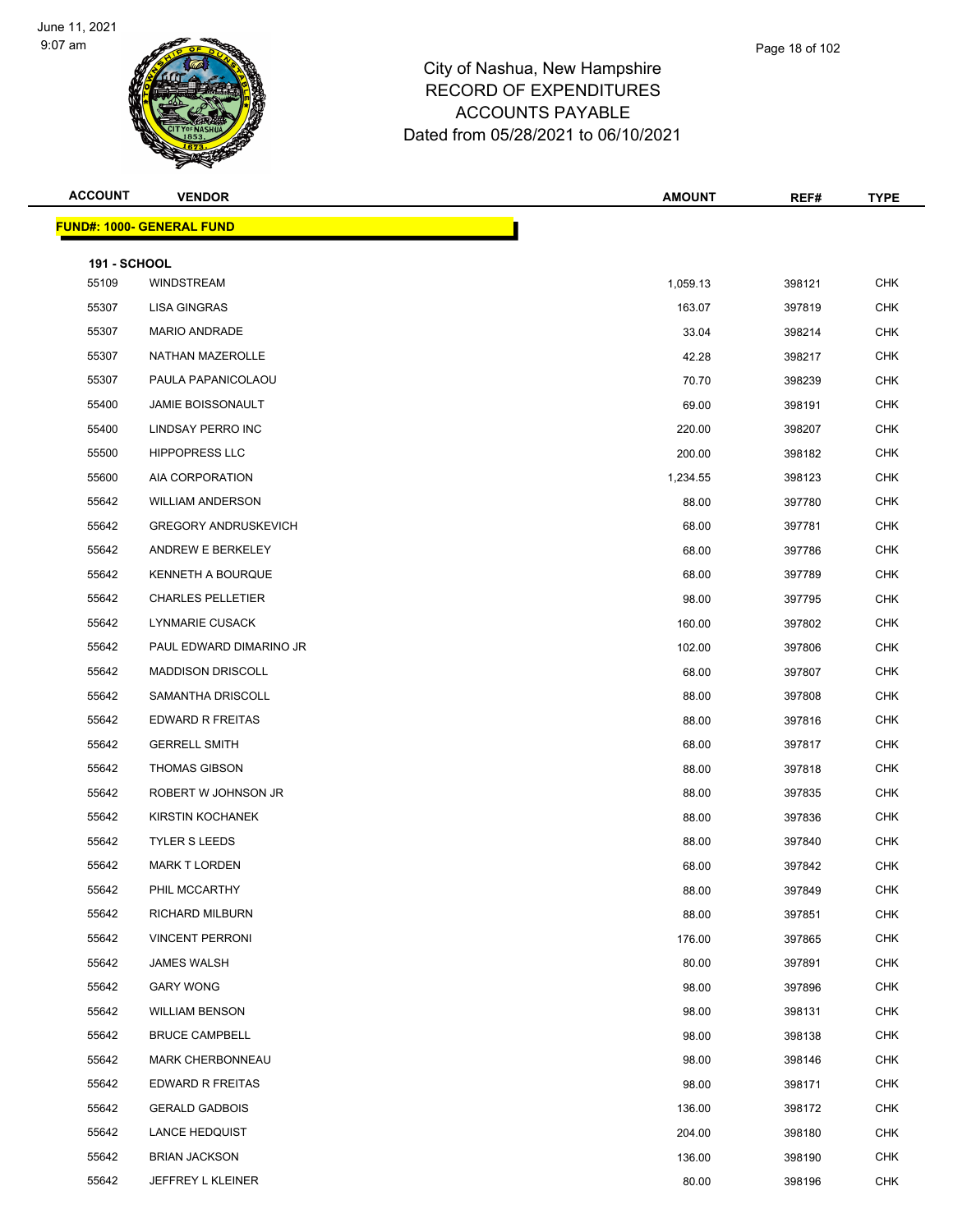

| <b>ACCOUNT</b>      | <b>VENDOR</b>                            | <b>AMOUNT</b> | REF#   | TYPE       |
|---------------------|------------------------------------------|---------------|--------|------------|
|                     | <b>FUND#: 1000- GENERAL FUND</b>         |               |        |            |
| <b>191 - SCHOOL</b> |                                          |               |        |            |
| 55642               | <b>TED LEVESQUE</b>                      | 68.00         | 398204 | <b>CHK</b> |
| 55642               | RONALD LIBBY                             | 68.00         | 398205 | <b>CHK</b> |
| 55642               | <b>BARBARA R MICHAEL</b>                 | 88.00         | 398223 | <b>CHK</b> |
| 55642               | ROBERT ODIERNA                           | 88.00         | 398235 | <b>CHK</b> |
| 55642               | DAVID PELLETIER                          | 80.00         | 398241 | <b>CHK</b> |
| 55642               | SARAH SZYMKOWSKI                         | 80.00         | 398267 | <b>CHK</b> |
| 55642               | <b>TROUPE BRIAN</b>                      | 80.00         | 398270 | <b>CHK</b> |
| 55642               | <b>JAMES TUFTS</b>                       | 98.00         | 398271 | <b>CHK</b> |
| 55642               | <b>KERRY WHITTEN</b>                     | 112.00        | 398281 | <b>CHK</b> |
| 55690               | FIRST STUDENT INC                        | 3,971.17      | 397812 | <b>CHK</b> |
| 55690               | <b>LEE MERCIER</b>                       | 246.40        | 397839 | <b>CHK</b> |
| 55690               | FIRST STUDENT INC                        | 383,679.02    | 398168 | <b>CHK</b> |
| 55691               | VAN POOL TRANSPORTATION                  | 2,960.00      | 397889 | <b>CHK</b> |
| 55691               | DURHAM SCHOOL SERVICES                   | 15,395.23     | 398159 | <b>CHK</b> |
| 55691               | FIRST STUDENT INC                        | 367,892.75    | 398168 | <b>CHK</b> |
| 55691               | <b>JESSICA FLAGLER</b>                   | 1,120.00      | 398169 | <b>CHK</b> |
| 55694               | NASHUA CHILDRENS HOME                    | 11,520.40     | 162115 | <b>ACH</b> |
| 55694               | <b>BOOTHBY THERAPY SERVICES LLC</b>      | 560.50        | 397788 | <b>CHK</b> |
| 55694               | LANDMARK SCHOOL OUTREACH PROG            | 6,944.40      | 397838 | <b>CHK</b> |
| 55694               | MOUNT PROSPECT ACADEMY INC               | 13,606.80     | 397854 | <b>CHK</b> |
| 55694               | <b>REGIONAL SERVICES &amp; EDUCATION</b> | 1,472.24      | 397871 | <b>CHK</b> |
| 55694               | <b>CEDARCREST INC</b>                    | 5,880.00      | 398145 | <b>CHK</b> |
| 55694               | <b>CREST COLLABORATIVE</b>               | 54,762.36     | 398149 | <b>CHK</b> |
| 55694               | DOCTOR FRANKLIN PERKINS SCH              | 7,129.18      | 398156 | <b>CHK</b> |
| 55694               | KEYSTONE EDUCATIONAL COLLABORA           | 15,208.02     | 398195 | <b>CHK</b> |
| 55694               | LANDMARK SCHOOL OUTREACH PROG            | 7,291.62      | 398200 | CHK        |
| 55694               | LEARNING PREP SCHOOL                     | 6,360.20      | 398201 | CHK        |
| 55694               | LIGHTHOUSE SCHOOL INC                    | 118,991.25    | 398206 | <b>CHK</b> |
| 55694               | MELMARK NEW ENGLAND                      | 96,286.36     | 398220 | <b>CHK</b> |
| 55694               | <b>MARLENE S MORGAN</b>                  | 131.25        | 398224 | <b>CHK</b> |
| 55694               | MOUNT PROSPECT ACADEMY INC               | 5,018.40      | 398225 | <b>CHK</b> |
| 55694               | NASHOBA LEARNING GROUP                   | 20,102.00     | 398229 | <b>CHK</b> |
| 55694               | <b>REGIONAL SERVICES &amp; EDUCATION</b> | 22,276.80     | 398246 | <b>CHK</b> |
| 55694               | ST ANNS HOME INC                         | 18,076.10     | 398265 | <b>CHK</b> |
| 55694               | VALLEY COLLABORATIVE                     | 39,000.40     | 398274 | <b>CHK</b> |
| 61100               | (SCHOOL ACH) AMAZON CAPITAL SE           | 1,374.70      | 162046 | ACH        |
| 61100               | (SCHOOL ACH) AMAZON CAPITAL SE           | 312.22        | 162111 | ACH        |
| 61100               | PITNEY BOWES                             | 113.02        | 397775 | <b>CHK</b> |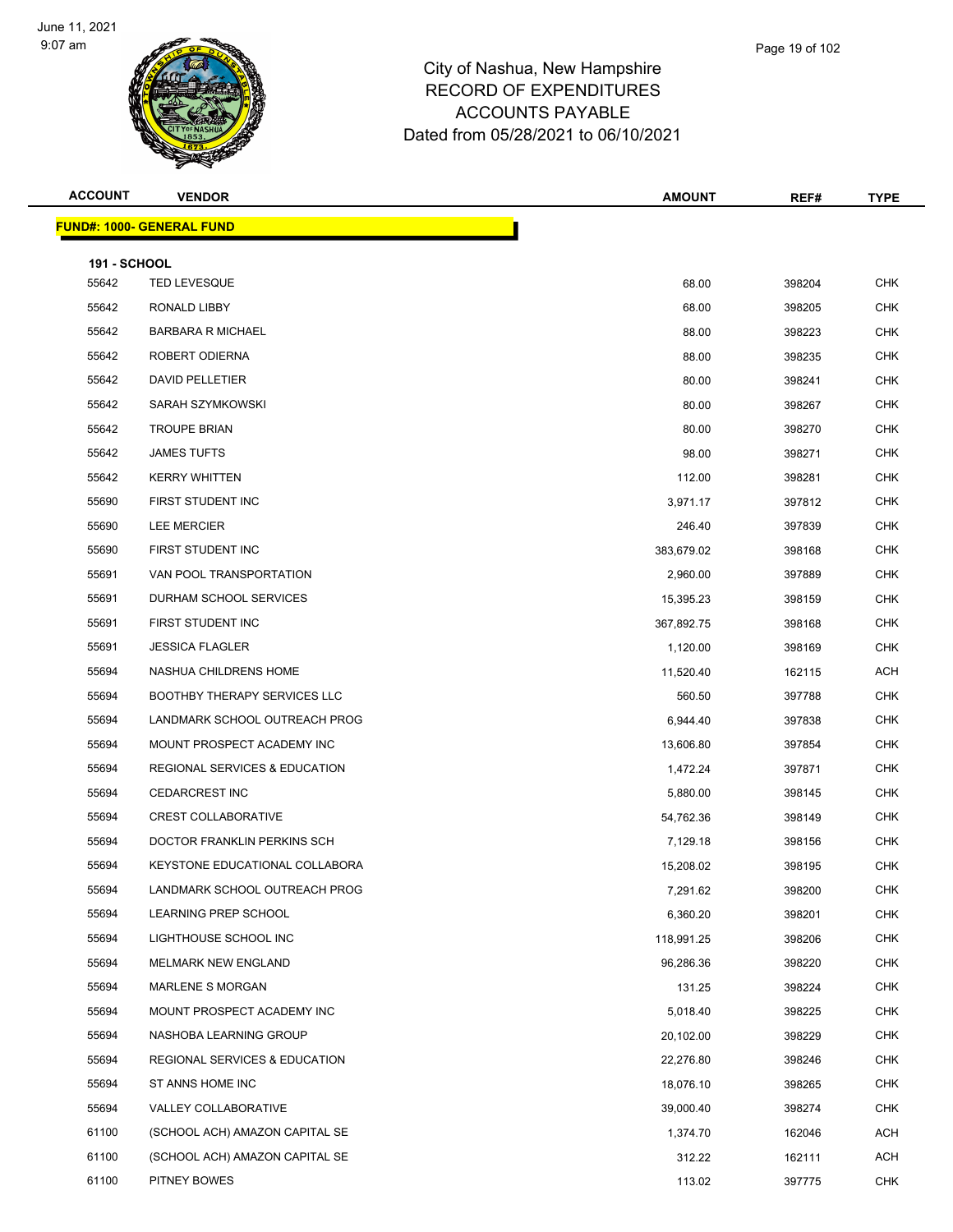

| <b>ACCOUNT</b>      | <b>VENDOR</b>                        | <b>AMOUNT</b> | REF#   | <b>TYPE</b> |
|---------------------|--------------------------------------|---------------|--------|-------------|
|                     | <u> FUND#: 1000- GENERAL FUND</u>    |               |        |             |
| <b>191 - SCHOOL</b> |                                      |               |        |             |
| 61100               | SCHOOL SPECIALTY LLC                 | 1,497.45      | 397880 | <b>CHK</b>  |
| 61100               | WB MASON CO INC                      | 1,857.17      | 397892 | <b>CHK</b>  |
| 61100               | LAKESHORE LEARNING MATERIALS         | 2,672.60      | 398199 | <b>CHK</b>  |
| 61100               | WB MASON CO INC                      | 1,797.06      | 398278 | <b>CHK</b>  |
| 61135               | (SCHOOL ACH) AMAZON CAPITAL SE       | 4,930.75      | 162046 | <b>ACH</b>  |
| 61135               | (SCHOOL ACH) AMAZON CAPITAL SE       | 9,234.50      | 162111 | <b>ACH</b>  |
| 61135               | M & M ELECTRICAL SUPPLY CO INC       | 310.30        | 162114 | <b>ACH</b>  |
| 61135               | CAROLINA BIOLOGICAL SUPPLY CO        | 103.13        | 397792 | <b>CHK</b>  |
| 61135               | <b>CCS PRESENTATION SYSTEMS</b>      | 657.00        | 397794 | <b>CHK</b>  |
| 61135               | HERITAGE-CRYSTAL CLEAN INC           | 1,040.39      | 397801 | <b>CHK</b>  |
| 61135               | <b>DEMCO</b>                         | 58.24         | 397804 | <b>CHK</b>  |
| 61135               | F W WEBB COMPANY                     | 313.34        | 397810 | <b>CHK</b>  |
| 61135               | FOLLETT SCHOOL SOLUTIONS INC         | 291.69        | 397814 | <b>CHK</b>  |
| 61135               | <b>GOPHER SPORT</b>                  | 827.62        | 397821 | <b>CHK</b>  |
| 61135               | <b>GRAINGER</b>                      | 141.45        | 397822 | <b>CHK</b>  |
| 61135               | HOME DEPOT CREDIT SERVICES           | 1,700.35      | 397830 | <b>CHK</b>  |
| 61135               | I.T. INSIDERS                        | 400.00        | 397831 | <b>CHK</b>  |
| 61135               | J W PEPPER & SON INC                 | 964.93        | 397834 | <b>CHK</b>  |
| 61135               | LITERACY EDUCATION SERVICES LL       | 180.00        | 397841 | <b>CHK</b>  |
| 61135               | <b>MARKERTEK VIDEO SUPPLY</b>        | 1,078.76      | 397845 | <b>CHK</b>  |
| 61135               | MARKET BASKET ACCT 2589096           | 51.12         | 397846 | <b>CHK</b>  |
| 61135               | ARVILLA MASTROMARINO                 | 59.88         | 397848 | <b>CHK</b>  |
| 61135               | PETTY CASH                           | 59.51         | 397866 | <b>CHK</b>  |
| 61135               | REALLY GOOD STUFF LLC                | 666.87        | 397870 | <b>CHK</b>  |
| 61135               | <b>SCHOLASTIC INC</b>                | 113.76        | 397875 | <b>CHK</b>  |
| 61135               | SCHOLASTIC MAGAZINE                  | 219.51        | 397876 | <b>CHK</b>  |
| 61135               | SCHOOL SPECIALTY LLC                 | 8,597.85      | 397880 | <b>CHK</b>  |
| 61135               | <b>SCHOOLMATE</b>                    | 1,480.00      | 397881 | <b>CHK</b>  |
| 61135               | <b>WAL-MART</b>                      | 376.88        | 397890 | <b>CHK</b>  |
| 61135               | WB MASON CO INC                      | 4,387.45      | 397892 | <b>CHK</b>  |
| 61135               | <b>WEST MUSIC</b>                    | 29.00         | 397894 | <b>CHK</b>  |
| 61135               | UNITED PARCEL SERVICE                | 8.65          | 398120 | <b>CHK</b>  |
| 61135               | CAROLINA BIOLOGICAL SUPPLY CO        | 148.95        | 398140 | <b>CHK</b>  |
| 61135               | CAROLINA BIOLOGICAL SUPPLY CO        | 64.12         | 398141 | <b>CHK</b>  |
| 61135               | <b>CASEY &amp; KIRSCH PUBLISHERS</b> | 300.00        | 398143 | CHK         |
| 61135               | FIRE MOUNTAIN GEMS                   | 136.42        | 398167 | <b>CHK</b>  |
| 61135               | FOLLETT SCHOOL SOLUTIONS INC         | 414.10        | 398170 | <b>CHK</b>  |
| 61135               | <b>GREAT MINDS PBC</b>               | 158.04        | 398177 | <b>CHK</b>  |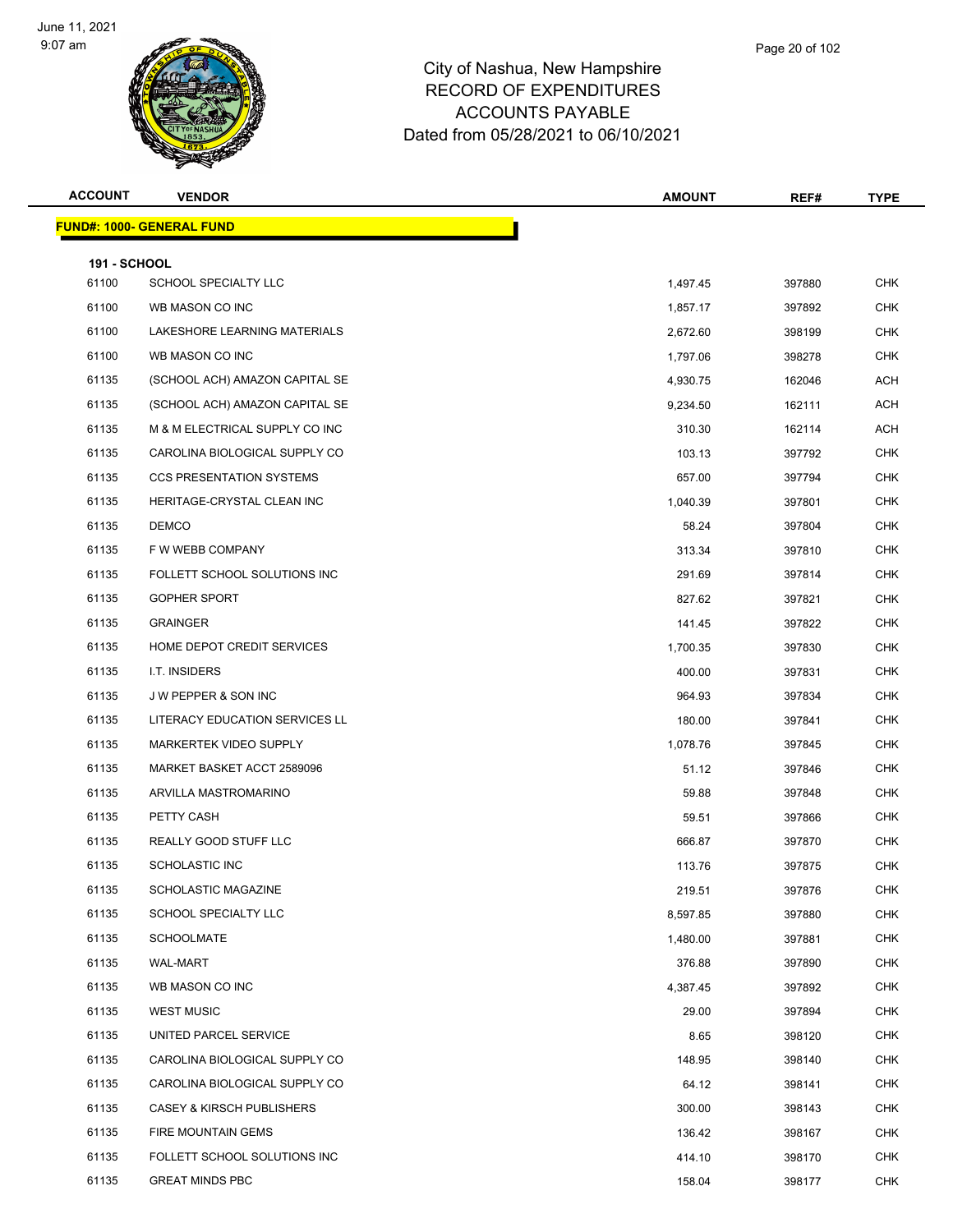

| <b>ACCOUNT</b>               | <b>VENDOR</b>                    | <b>AMOUNT</b> | REF#   | <b>TYPE</b> |
|------------------------------|----------------------------------|---------------|--------|-------------|
|                              | <b>FUND#: 1000- GENERAL FUND</b> |               |        |             |
|                              |                                  |               |        |             |
| <b>191 - SCHOOL</b><br>61135 | <b>HEINEMANN</b>                 | 379.50        | 398181 | <b>CHK</b>  |
| 61135                        | HOME DEPOT CREDIT SERVICES       | 327.31        | 398184 | <b>CHK</b>  |
| 61135                        | J W PEPPER & SON INC             | 227.96        | 398189 | <b>CHK</b>  |
| 61135                        | KONICA MINOLTA BUSINESS          | 37.40         | 398197 | <b>CHK</b>  |
| 61135                        | CHRISTHIAN LONDONO               | 368.23        | 398211 | <b>CHK</b>  |
| 61135                        | MARKET BASKET ACCT 2589096       | 623.78        | 398215 | <b>CHK</b>  |
| 61135                        | <b>NASCO</b>                     | 118.57        | 398228 | <b>CHK</b>  |
| 61135                        | RHYTHM BAND INSTRUMENTS          | 51.95         | 398248 | <b>CHK</b>  |
| 61135                        | SANE                             | 440.00        | 398251 | <b>CHK</b>  |
| 61135                        | <b>SCHOOL HEALTH</b>             | 84.65         | 398254 | <b>CHK</b>  |
| 61135                        | <b>SCHOOL SPECIALTY</b>          | 1,566.21      | 398257 | <b>CHK</b>  |
| 61135                        | SCHOOL SPECIALTY LLC             | 2,515.48      | 398258 | <b>CHK</b>  |
| 61135                        | SQUAM LAKES NATURAL SCIENCE CT   | 1,575.00      | 398264 | <b>CHK</b>  |
| 61135                        | <b>TRIM &amp; TASSELS</b>        | 825.70        | 398269 | <b>CHK</b>  |
| 61135                        | <b>VISUAL EDUCATION LTD</b>      | 583.00        | 398276 | <b>CHK</b>  |
| 61135                        | <b>WARD'S NATURAL SCIENCE</b>    | 137.28        | 398277 | <b>CHK</b>  |
| 61135                        | WB MASON CO INC                  | 4,528.64      | 398278 | <b>CHK</b>  |
| 61135                        | <b>WILSON LANGUAGE</b>           | 568.19        | 398282 | <b>CHK</b>  |
| 61142                        | (SCHOOL ACH) AMAZON CAPITAL SE   | 17.89         | 162111 | ACH         |
| 61142                        | <b>SCHOOL HEALTH</b>             | 323.11        | 397877 | <b>CHK</b>  |
| 61142                        | SCHOOL NURSE SUPPLY INC          | 557.01        | 397878 | <b>CHK</b>  |
| 61142                        | WB MASON CO INC                  | 77.74         | 397892 | <b>CHK</b>  |
| 61142                        | WILLIAM V MACGILL & CO           | 1,416.77      | 397895 | <b>CHK</b>  |
| 61142                        | AED SERVICE AMERICA              | 2,700.00      | 398122 | <b>CHK</b>  |
| 61142                        | SCHOOL NURSE SUPPLY INC          | 902.79        | 398255 | <b>CHK</b>  |
| 61142                        | WB MASON CO INC                  | 45.49         | 398278 | <b>CHK</b>  |
| 61249                        | <b>RIVERSIDE INSIGHTS</b>        | 499.86        | 397872 | <b>CHK</b>  |
| 61249                        | <b>RIVERSIDE INSIGHTS</b>        | 185.83        | 398249 | <b>CHK</b>  |
| 61299                        | ARCSOURCE INC                    | 6.66          | 397782 | <b>CHK</b>  |
| 61299                        | <b>B &amp; S LOCKSMITHS INC</b>  | 63.80         | 397783 | <b>CHK</b>  |
| 61299                        | HAMPSHIRE PEWTER COMPANY         | 1,957.90      | 397825 | <b>CHK</b>  |
| 61299                        | HOME DEPOT CREDIT SERVICES       | 16.95         | 397830 | <b>CHK</b>  |
| 61299                        | PETTY CASH                       | 60.00         | 397866 | <b>CHK</b>  |
| 61299                        | <b>B &amp; S LOCKSMITHS INC</b>  | 19.55         | 398129 | <b>CHK</b>  |
| 61299                        | <b>FASTENAL CO</b>               | 105.52        | 398165 | <b>CHK</b>  |
| 61299                        | GATE CITY FENCE CO INC           | 550.00        | 398174 | <b>CHK</b>  |
| 61299                        | HOME DEPOT CREDIT SERVICES       | 21.14         | 398184 | <b>CHK</b>  |
| 61299                        | M E O'BRIEN & SONS INC           | 221.18        | 398212 | <b>CHK</b>  |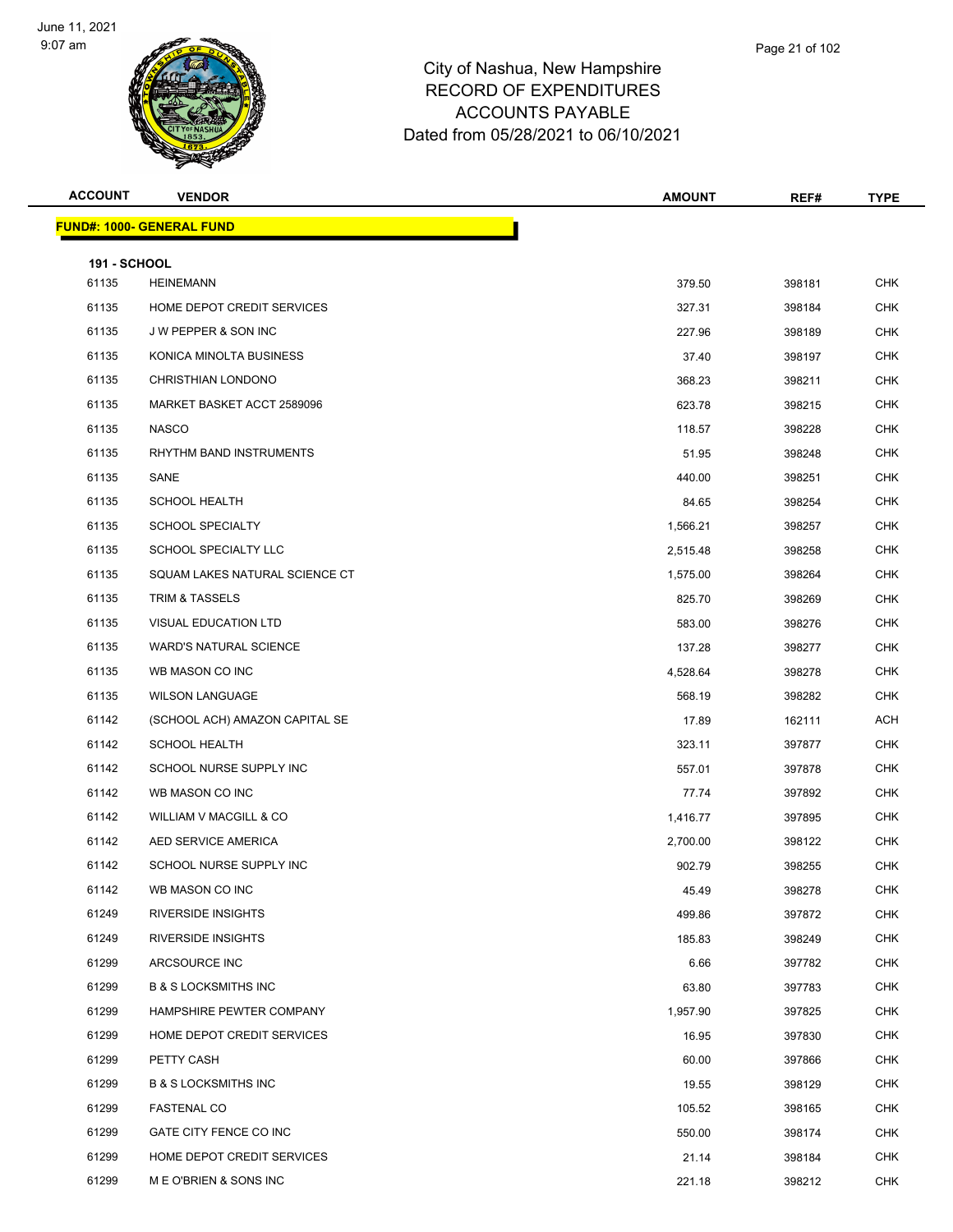

| Page 22 of 102 |  |  |  |  |  |
|----------------|--|--|--|--|--|
|----------------|--|--|--|--|--|

| <b>ACCOUNT</b>               | <b>VENDOR</b>                      | <b>AMOUNT</b> | REF#   | <b>TYPE</b> |
|------------------------------|------------------------------------|---------------|--------|-------------|
|                              | <b>FUND#: 1000- GENERAL FUND</b>   |               |        |             |
|                              |                                    |               |        |             |
| <b>191 - SCHOOL</b><br>61299 | MERRIMACK BUILDING SUPPLY INC      | 529.31        | 398222 | <b>CHK</b>  |
| 61407                        | M & M ELECTRICAL SUPPLY CO INC     | 78.70         | 162114 | <b>ACH</b>  |
| 61407                        | <b>GRAINGER</b>                    | 95.10         | 397822 | <b>CHK</b>  |
| 61407                        | <b>GRAINGER</b>                    | 319.17        | 398176 | <b>CHK</b>  |
| 61414                        | HAJOCA CORPORATION                 | 144.09        | 397824 | <b>CHK</b>  |
| 61414                        | F W WEBB                           | 73.03         | 398163 | <b>CHK</b>  |
| 61414                        | F W WEBB COMPANY                   | 953.39        | 398164 | <b>CHK</b>  |
| 61421                        | SIEMENS INDUSTRY INC               | 515.00        | 397882 | <b>CHK</b>  |
| 61421                        | UNITED REFRIGERATION INC           | 20.95         | 397888 | <b>CHK</b>  |
| 61421                        | CAPP INC                           | 130.00        | 398139 | <b>CHK</b>  |
| 61421                        | CONTROL TECHNOLOGIES INC           | 816.94        | 398148 | <b>CHK</b>  |
| 61428                        | (SCHOOL ACH) AMAZON CAPITAL SE     | 1,847.11      | 162111 | ACH         |
| 61428                        | CLEAN-O-RAMA                       | 5,016.93      | 397797 | <b>CHK</b>  |
| 61428                        | <b>GLOBAL INDUSTRIAL EQUIPMENT</b> | 1,710.00      | 397820 | <b>CHK</b>  |
| 61428                        | <b>GRAINGER</b>                    | 60.32         | 397822 | <b>CHK</b>  |
| 61428                        | NASHUA WALLPAPER CO INC            | 1.99          | 397858 | <b>CHK</b>  |
| 61428                        | <b>GRAINGER</b>                    | 111.70        | 398176 | <b>CHK</b>  |
| 61599                        | SITEONE LANDSCAPE SUPPLY LLC       | 13.43         | 397883 | <b>CHK</b>  |
| 61599                        | SITEONE LANDSCAPE SUPPLY LLC       | 4,320.43      | 398261 | <b>CHK</b>  |
| 61599                        | UNITED AG & TURF NE                | 7.72          | 398273 | <b>CHK</b>  |
| 61607                        | (SCHOOL ACH) AMAZON CAPITAL SE     | 336.71        | 162046 | <b>ACH</b>  |
| 61607                        | (SCHOOL ACH) AMAZON CAPITAL SE     | 860.38        | 162111 | <b>ACH</b>  |
| 61607                        | I.T. INSIDERS                      | 2,855.75      | 398185 | <b>CHK</b>  |
| 61650                        | KONICA MINOLTA BUSINESS            | 198.03        | 398197 | <b>CHK</b>  |
| 61807                        | <b>CURRICULUM ASSOCIATES LLC</b>   | 142.46        | 398150 | <b>CHK</b>  |
| 61814                        | FOLLETT SCHOOL SOLUTIONS INC       | 372.97        | 397814 | <b>CHK</b>  |
| 61814                        | PERMA-BOUND                        | 582.70        | 397864 | <b>CHK</b>  |
| 61814                        | FOLLETT SCHOOL SOLUTIONS INC       | 80.41         | 398170 | <b>CHK</b>  |
| 61814                        | <b>JUNIOR LIBRARY GUILD</b>        | 908.00        | 398194 | <b>CHK</b>  |
| 61830                        | PLANK ROAD PUBLISHING INC          | 178.45        | 397867 | <b>CHK</b>  |
| 61875                        | (SCHOOL ACH) AMAZON CAPITAL SE     | 492.27        | 162111 | ACH         |
| 61875                        | HEINEMANN                          | 491.71        | 397829 | CHK         |
| 61875                        | <b>SCHOOL SPECIALTY</b>            | 452.88        | 397879 | <b>CHK</b>  |
| 61875                        | HEINEMANN                          | 8,044.20      | 398181 | <b>CHK</b>  |
| 71221                        | (SCHOOL ACH) AMAZON CAPITAL SE     | 2,613.49      | 162111 | ACH         |
| 71221                        | <b>CCS PRESENTATION SYSTEMS</b>    | 657.00        | 397794 | CHK         |
| 71221                        | SCHOOL SPECIALTY LLC               | 1,498.55      | 397880 | CHK         |
| 71221                        | APPLE INC                          | 796.00        | 398127 | <b>CHK</b>  |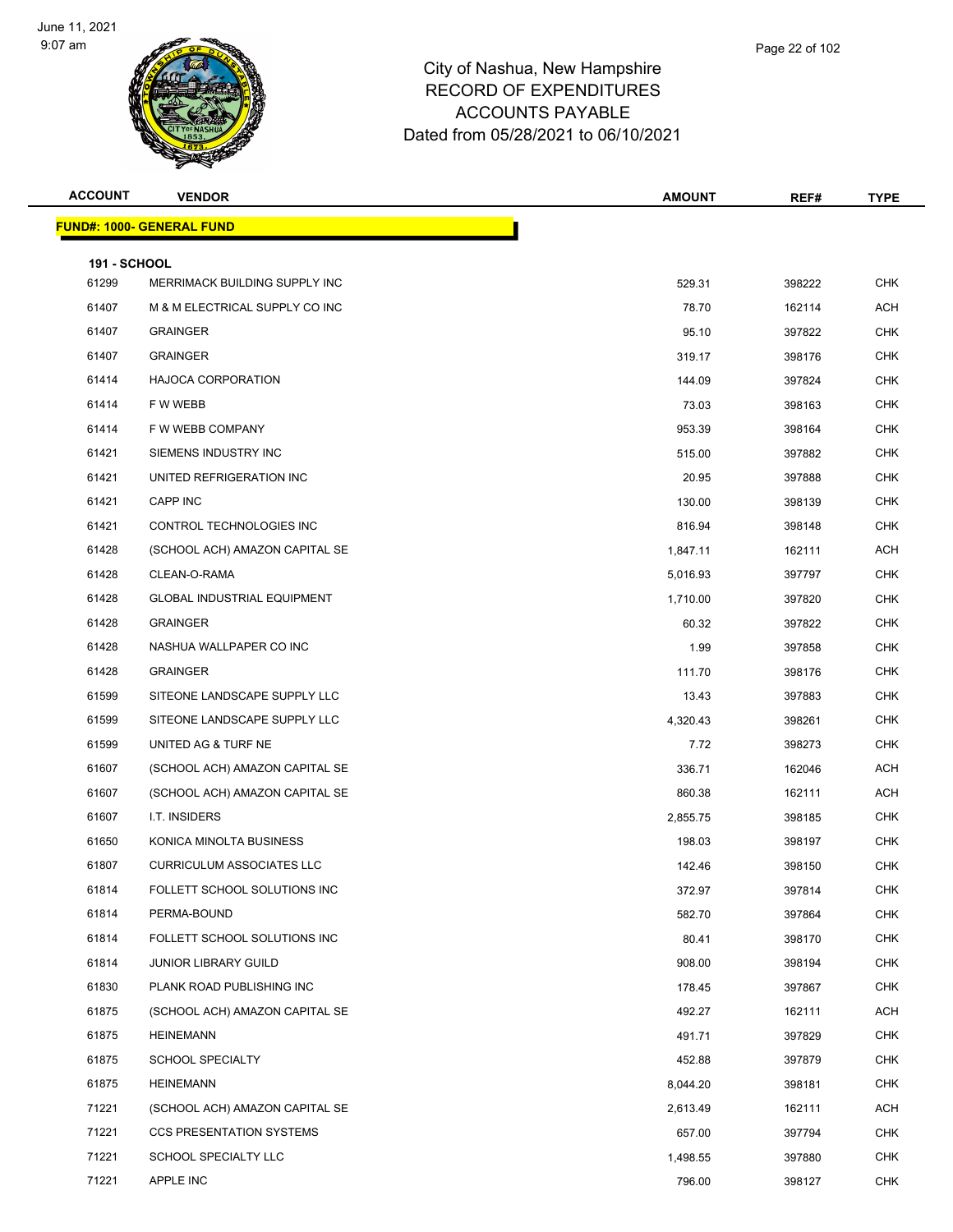

Page 23 of 102

| <b>ACCOUNT</b>      | <b>VENDOR</b>                     | <b>AMOUNT</b>  | REF#   | <b>TYPE</b> |
|---------------------|-----------------------------------|----------------|--------|-------------|
|                     | <u> FUND#: 1000- GENERAL FUND</u> |                |        |             |
| <b>191 - SCHOOL</b> |                                   |                |        |             |
| 71221               | RTM COMMUNICATIONS INC            | 2,156.25       | 398250 | <b>CHK</b>  |
| 71228               | <b>COSN</b>                       | 1,300.00       | 397800 | <b>CHK</b>  |
| 71228               | <b>AODOCS</b>                     | 450.00         | 398126 | <b>CHK</b>  |
| 71228               | <b>BRIGHTBYTES INC</b>            | 15,000.00      | 398135 | <b>CHK</b>  |
| 71228               | DLD TECHNOLOGIES CORP             | 33,005.00      | 398155 | <b>CHK</b>  |
| 71228               | <b>EKAHAU INC</b>                 | 995.00         | 398161 | <b>CHK</b>  |
| 71228               | AXIS BUSINESS SOLUTIONS           | 16.00          | 398232 | <b>CHK</b>  |
| 71228               | <b>PAESSLER</b>                   | 5,525.00       | 398237 | <b>CHK</b>  |
| 71800               | (SCHOOL ACH) AMAZON CAPITAL SE    | 1,138.16       | 162046 | <b>ACH</b>  |
| 71800               | (SCHOOL ACH) AMAZON CAPITAL SE    | 3,068.30       | 162111 | <b>ACH</b>  |
| 71800               | WB MASON CO INC                   | 299.99         | 397892 | <b>CHK</b>  |
| 71800               | OFFICE ALTERNATIVES LLC           | 1,020.00       | 398236 | <b>CHK</b>  |
| 71800               | <b>SCHOOL OUTFITTERS</b>          | 1,074.32       | 398256 | <b>CHK</b>  |
| 71800               | WB MASON CO INC                   | 129.99         | 398278 | <b>CHK</b>  |
| 71999               | (SCHOOL ACH) AMAZON CAPITAL SE    | 7,916.33       | 162046 | <b>ACH</b>  |
| 71999               | (SCHOOL ACH) AMAZON CAPITAL SE    | 2,664.34       | 162111 | <b>ACH</b>  |
| 71999               | BEST BUY BUSINESS ADVANTAGE       | 279.99         | 398132 | <b>CHK</b>  |
| 71999               | <b>CDW GOVERNMENT</b>             | 589.10         | 398144 | <b>CHK</b>  |
| 71999               | KORNEY BOARD AIDS INC             | 1,040.00       | 398198 | <b>CHK</b>  |
| 71999               | M-F ATHLETIC COMPANY INC          | 3,780.00       | 398213 | <b>CHK</b>  |
| 71999               | MCINTIRE BUSINESS PRODUCTS INC    | 1,948.00       | 398219 | <b>CHK</b>  |
| 71999               | <b>MUSIC &amp; ARTS CA</b>        | 3,187.30       | 398227 | <b>CHK</b>  |
| 71999               | SCHOOL SPECIALTY LLC              | 720.80         | 398258 | <b>CHK</b>  |
| 71999               | STADIUM SYSTEM INC                | 1,901.00       | 398266 | <b>CHK</b>  |
|                     | TOTAL 191 - SCHOOL                | \$1,709,896.17 |        |             |

**TOTAL 191 - SCHOOL \$1,709,896.17**

**TOTAL FUND 1000 - GENERAL FUND \$2,533,416.59** 

#### **FUND#: 1001- GF-CAPITAL IMPROVEMENTS**

| <b>152 - FIRE</b>                             |               |            |        |     |  |
|-----------------------------------------------|---------------|------------|--------|-----|--|
| THE EAGLE LEASING COMPANY<br>81100            | 1100.52.20.01 | 6,329.00   | 398013 | CHK |  |
| <b>TOTAL 152 - FIRE</b>                       | \$6,329.00    |            |        |     |  |
| <b>160 - PW-ADMIN &amp; ENGINEERING</b>       |               |            |        |     |  |
| <b>FUSS &amp; O'NEILL INC</b><br>81100        | 2052.60.18.30 | 1.565.57   | 397703 | снк |  |
| <b>TOTAL 160 - PW-ADMIN &amp; ENGINEERING</b> |               | \$1,565.57 |        |     |  |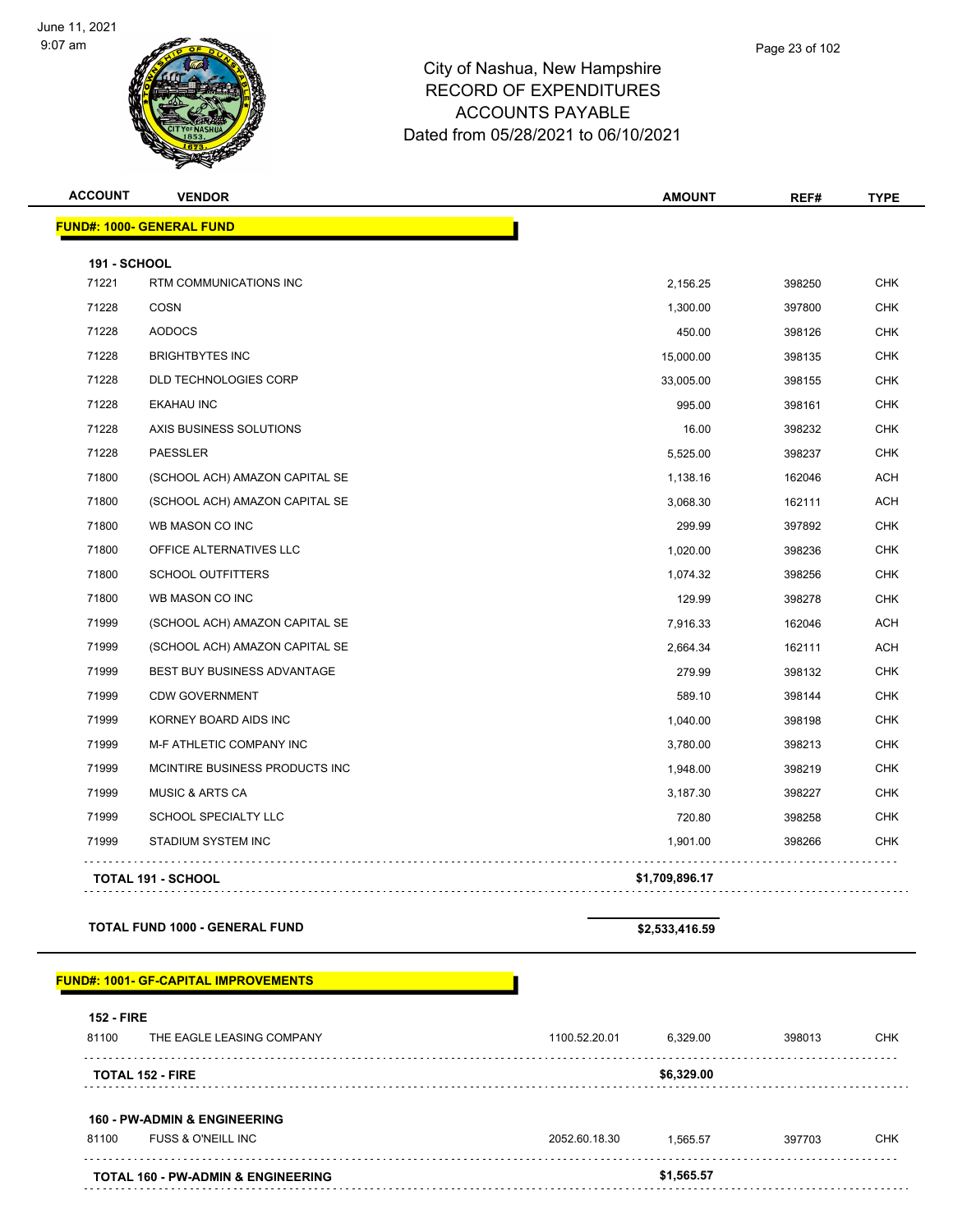

| <b>ACCOUNT</b><br><b>VENDOR</b>                                                             |               | <b>AMOUNT</b> | REF#        | <b>TYPE</b> |
|---------------------------------------------------------------------------------------------|---------------|---------------|-------------|-------------|
| <b>FUND#: 1001- GF-CAPITAL IMPROVEMENTS</b>                                                 |               |               |             |             |
| <b>177 - PARKS &amp; RECREATION</b>                                                         |               |               |             |             |
| M & M ELECTRICAL SUPPLY CO INC<br>81100                                                     | 1071.77.18.30 | 603.36        | 162032      | ACH         |
| <b>TOTAL 177 - PARKS &amp; RECREATION</b>                                                   |               | \$603.36      |             |             |
| <b>181 - COMMUNITY DEVELOPMENT</b>                                                          |               |               |             |             |
| UTILE INC<br>81100                                                                          | 1280.81.20.01 | 18,780.00     | 397769      | <b>CHK</b>  |
| .<br><b>TOTAL 181 - COMMUNITY DEVELOPMENT</b>                                               |               | \$18,780.00   | .           |             |
| <b>191 - SCHOOL</b>                                                                         |               |               |             |             |
| 81100<br>DOUCET SURVEY                                                                      | 1075.91.21.30 | 7,490.00      | 398158      | <b>CHK</b>  |
| 81200<br><b>HARRIMAN ASSOCIATES</b>                                                         | 1075.91.21.01 | 9,000.00      | 397826      | <b>CHK</b>  |
| <b>TOTAL 191 - SCHOOL</b>                                                                   |               | \$16,490.00   |             |             |
| TOTAL FUND 1001 - GF-CAPITAL IMPROVEMENTS                                                   |               | \$43,767.93   |             |             |
| <b>FUND#: 1010- GF-PRIOR YEAR ENC &amp; ESCROWS</b><br><b>106 - ADMINISTRATIVE SERVICES</b> |               |               |             |             |
| 55421<br>INCEPTION TECHNOLOGIES INC                                                         |               | 1,875.00      | 398037      | <b>CHK</b>  |
| <b>TOTAL 106 - ADMINISTRATIVE SERVICES</b>                                                  |               | \$1,875.00    |             |             |
| <b>109 - CIVIC &amp; COMMUNITY ACTIVITIES</b>                                               |               |               |             |             |
| 56200<br><b>STEPPING STONES</b>                                                             |               | 1,000.00      | 397625      | CHK         |
| <b>TOTAL 109 - CIVIC &amp; COMMUNITY ACTIVITIES</b>                                         |               | \$1,000.00    |             |             |
| <b>122 - INFORMATION TECHNOLOGY</b>                                                         |               |               |             |             |
| 71228<br>ADAPTIVE INSIGHTS LLC                                                              |               | 15,333.00     | 162017      | ACH         |
| <b>TOTAL 122 - INFORMATION TECHNOLOGY</b>                                                   |               | \$15,333.00   |             |             |
| <b>129 - CITY BUILDINGS</b>                                                                 |               |               |             |             |
| NEW ENGLAND PAPER & SUPPLY<br>61428                                                         |               | 330.78        | 398059<br>. | <b>CHK</b>  |
| <b>TOTAL 129 - CITY BUILDINGS</b>                                                           |               | \$330.78      |             |             |
| 161 - STREETS                                                                               |               |               |             |             |
| 54275<br>K5 CORPORATION                                                                     |               | 22,121.99     | 398041      | <b>CHK</b>  |
| 71608<br><b>TRAFFIC LOGIX</b>                                                               |               | 2,734.00      | 398093      | <b>CHK</b>  |
| <b>TOTAL 161 - STREETS</b>                                                                  |               | \$24,855.99   |             |             |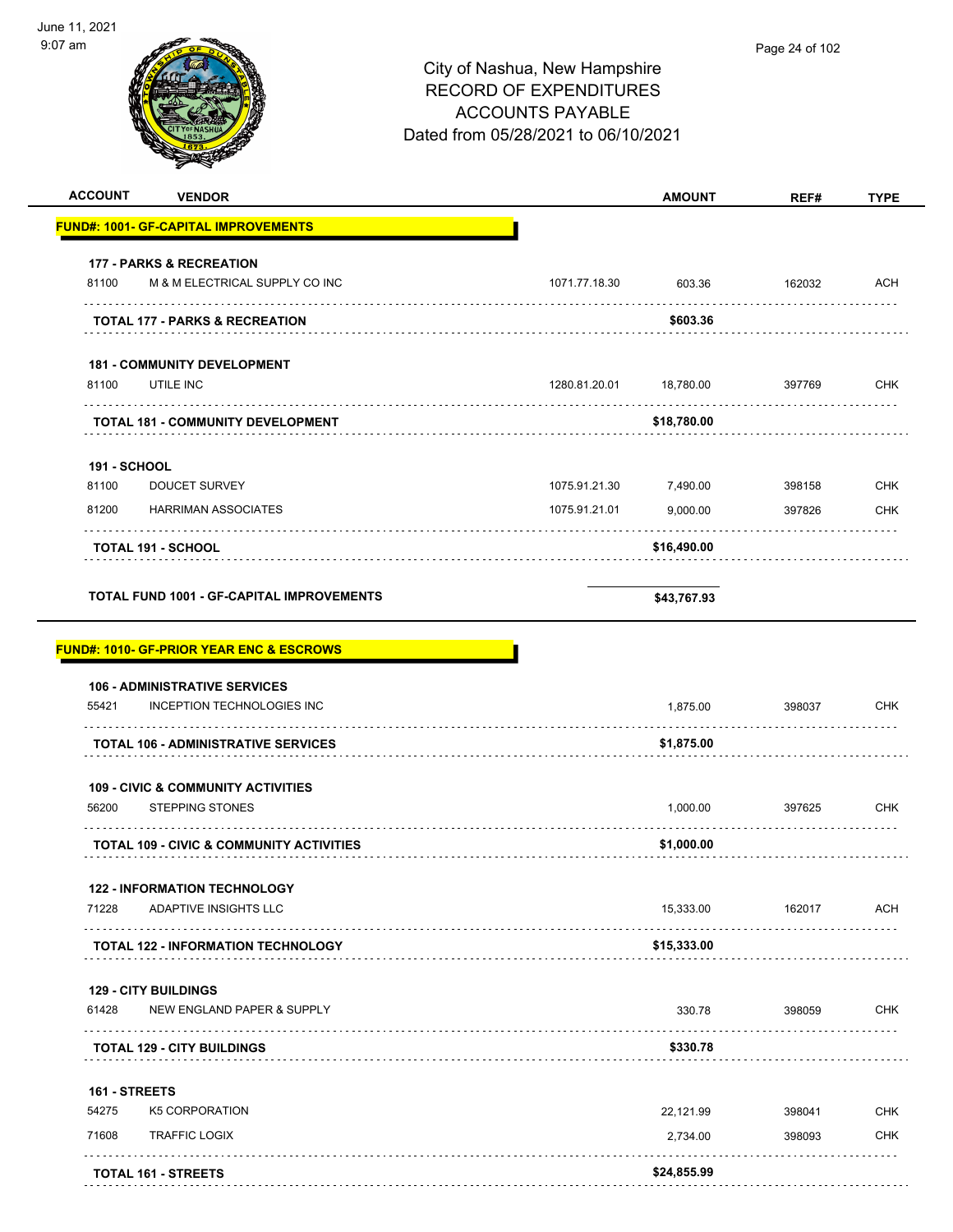

| <b>ACCOUNT</b>      | <b>VENDOR</b>                                            | <b>AMOUNT</b> | REF#   | <b>TYPE</b> |
|---------------------|----------------------------------------------------------|---------------|--------|-------------|
|                     | <b>FUND#: 1010- GF-PRIOR YEAR ENC &amp; ESCROWS</b>      |               |        |             |
| <b>191 - SCHOOL</b> |                                                          |               |        |             |
| 53607               | NH LEARNING INITIATIVE                                   | 7,920.00      | 397861 | <b>CHK</b>  |
| 53628               | A PLUS ATHLETIC PRODUCTS INC                             | 1,900.00      | 397778 | CHK         |
| 53628               | MSB CONSULTING GROUP LLC                                 | 2,924.26      | 397855 | <b>CHK</b>  |
| 53628               | MSB CONSULTING GROUP LLC                                 | 1,730.25      | 398226 | CHK         |
| 71228               | ADAPTIVE INSIGHTS LLC                                    | 15,332.00     | 162017 | <b>ACH</b>  |
|                     | <b>TOTAL 191 - SCHOOL</b>                                | \$29,806.51   |        |             |
|                     | <b>TOTAL FUND 1010 - GF-PRIOR YEAR ENC &amp; ESCROWS</b> | \$73,201.28   |        |             |
|                     | <b>FUND#: 2100- FOOD SERVICES FUND</b>                   |               |        |             |
| 44503               | RAVI MAREEDU                                             | 32.75         | 397844 | <b>CHK</b>  |
| 44503               | COLLEEN MURPHY-DUCHARME                                  | 8.35          | 397856 | <b>CHK</b>  |
| 44503               | <b>MELINA SHEA</b>                                       | 138.25        | 398260 | <b>CHK</b>  |
| 55307               | PAMELA CORREA                                            | 64.82         | 397799 | CHK         |
| 55307               | <b>KAREN GUSTIN</b>                                      | 32.37         | 397823 | <b>CHK</b>  |
| 55307               | PAULE RALPH                                              | 67.48         | 397869 | <b>CHK</b>  |
| 55307               | <b>ODETTE SLOSEK</b>                                     | 63.56         | 397884 | <b>CHK</b>  |
| 61100               | WB MASON CO INC                                          | 614.77        | 397892 | <b>CHK</b>  |
| 61100               | WB MASON CO INC                                          | 11.95         | 398278 | CHK         |
| 61214               | BELLAVANCE BEVERAGE CO INC                               | 309.00        | 397784 | <b>CHK</b>  |
| 61214               | <b>BIMBO FOODS BAKERIES INC</b>                          | 619.50        | 397787 | <b>CHK</b>  |
| 61214               | M SAUNDERS INC                                           | 2,498.93      | 397843 | <b>CHK</b>  |
| 61214               | NORTHCENTER FOODS                                        | 7,926.91      | 397862 | <b>CHK</b>  |
| 61299               | <b>IMPERIAL BAG &amp; PAPER CO LLC</b>                   | 4,295.73      | 397832 | <b>CHK</b>  |
|                     | <b>TOTAL FUND 2100 - FOOD SERVICES FUND</b>              | \$16,684.37   |        |             |
|                     | <b>FUND#: 2207- ADULT ED/CONTINUING ED</b>               |               |        |             |
| 61135               | <b>JOSTENS INC</b>                                       | 222.66        | 398193 | <b>CHK</b>  |
| 61299               | FLOWER OUTLET LLC                                        | 124.80        | 397813 | <b>CHK</b>  |
|                     | <b>TOTAL FUND 2207 - ADULT ED/CONTINUING ED</b>          | \$347.46      |        |             |
|                     | <b>FUND#: 2212- ATHLETICS REVENUE FUND</b>               |               |        |             |
| 44563               | NASHUA SCHOOL DISTRICT 42                                | 2,000.00      | 162105 | <b>ACH</b>  |
|                     | TOTAL FUND 2212 - ATHLETICS REVENUE FUND                 | \$2,000.00    |        |             |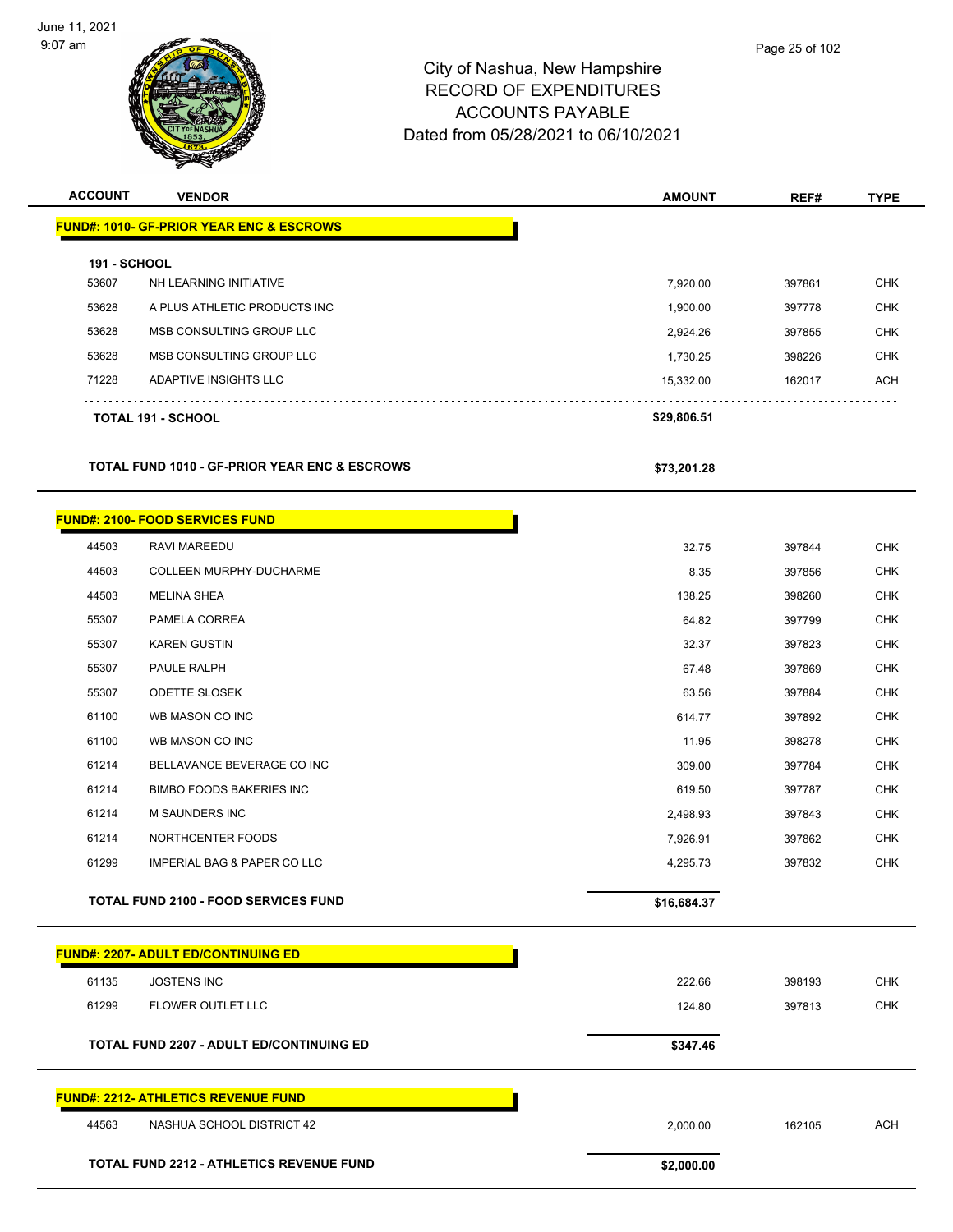June 11, 2021 9:07 am



| <b>ACCOUNT</b> | <b>VENDOR</b>                                          |               | <b>AMOUNT</b> | REF#   | <b>TYPE</b> |
|----------------|--------------------------------------------------------|---------------|---------------|--------|-------------|
|                | <b>FUND#: 2222- AFTER SCHOOL PROGRAM</b>               |               |               |        |             |
| 61299          | DEAN FOODS COMPANY                                     |               | 144.72        | 397803 | <b>CHK</b>  |
| 61299          | <b>DEAN FOODS COMPANY</b>                              |               | 137.69        | 398153 | <b>CHK</b>  |
|                |                                                        |               |               |        |             |
|                | TOTAL FUND 2222 - AFTER SCHOOL PROGRAM                 |               | \$282.41      |        |             |
|                | <u> FUND#: 2503- PARKS &amp; REC PROGRAMS FUND</u>     |               |               |        |             |
| 44549          | <b>CATHERINE POULIN</b>                                |               | 130.00        | 397897 | <b>CHK</b>  |
|                | <b>TOTAL FUND 2503 - PARKS &amp; REC PROGRAMS FUND</b> |               | \$130.00      |        |             |
|                | <b>FUND#: 2505- PEG ACCESS CHANNELS FUND</b>           |               |               |        |             |
| 54100          | <b>EVERSOURCE</b>                                      |               | 178.91        | 397942 | <b>CHK</b>  |
| 54114          | <b>LIBERTY UTILITIES - NH</b>                          |               | 25.30         | 397654 | <b>CHK</b>  |
| 54141          | PENNICHUCK WATER WORKS INC                             |               | 36.14         | 397658 | <b>CHK</b>  |
| 55699          | <b>COMCAST</b>                                         |               | 10.40         | 397639 | CHK         |
|                | <b>TOTAL FUND 2505 - PEG ACCESS CHANNELS FUND</b>      |               | \$250.75      |        |             |
|                | <b>FUND#: 2506- HUNT BLDG FACILITY RENTAL FUND</b>     |               |               |        |             |
| 54100          | <b>EVERSOURCE</b>                                      |               | 537.77        | 397942 | <b>CHK</b>  |
| 54141          | PENNICHUCK WATER WORKS INC                             |               | 77.04         | 397658 | <b>CHK</b>  |
| 54200          | ACE CARPET & UPHOLSTERY CLEANER                        |               | 150.00        | 397979 | CHK         |
| 54200          | HOMEPLUS CLEANING                                      |               | 125.00        | 398034 | <b>CHK</b>  |
| 54236          | ADT COMMERCIAL LLC                                     |               | 70.09         | 397668 | <b>CHK</b>  |
| 54280          | A-1 EXTERMINATORS INC                                  |               | 53.00         | 398086 | CHK         |
| 54487          | JOHNSON CONTROLS INC                                   |               | 574.00        | 162091 | <b>ACH</b>  |
| 54487          | STANLEY ELEVATOR CO INC                                |               | 740.00        | 397757 | <b>CHK</b>  |
|                | TOTAL FUND 2506 - HUNT BLDG FACILITY RENTAL FUND       |               | \$2,326.90    |        |             |
|                | <b>FUND#: 3035- FEMA DISASTER ASSIST GRANTS</b>        |               |               |        |             |
| 53107          | <b>DENNIS MIRES PA</b>                                 | 20.1010.129   | 10,850.00     | 397691 | <b>CHK</b>  |
|                | <b>TOTAL FUND 3035 - FEMA DISASTER ASSIST GRANTS</b>   |               | \$10,850.00   |        |             |
|                | <b>FUND#: 3050- POLICE GRANTS FUND</b>                 |               |               |        |             |
| 61110          | ATLANTIC TACTICAL INC                                  | 50.1005.19.01 | 4,505.26      | 397986 | <b>CHK</b>  |
| 61110          | ATLANTIC TACTICAL INC                                  | 50.1005.20.01 | 144.74        | 397986 | <b>CHK</b>  |
| 71000          | EAST COAST EMERGENCY OUTFITTER                         | 50.1001.18.01 | 974.94        | 397694 | <b>CHK</b>  |
|                |                                                        |               |               |        |             |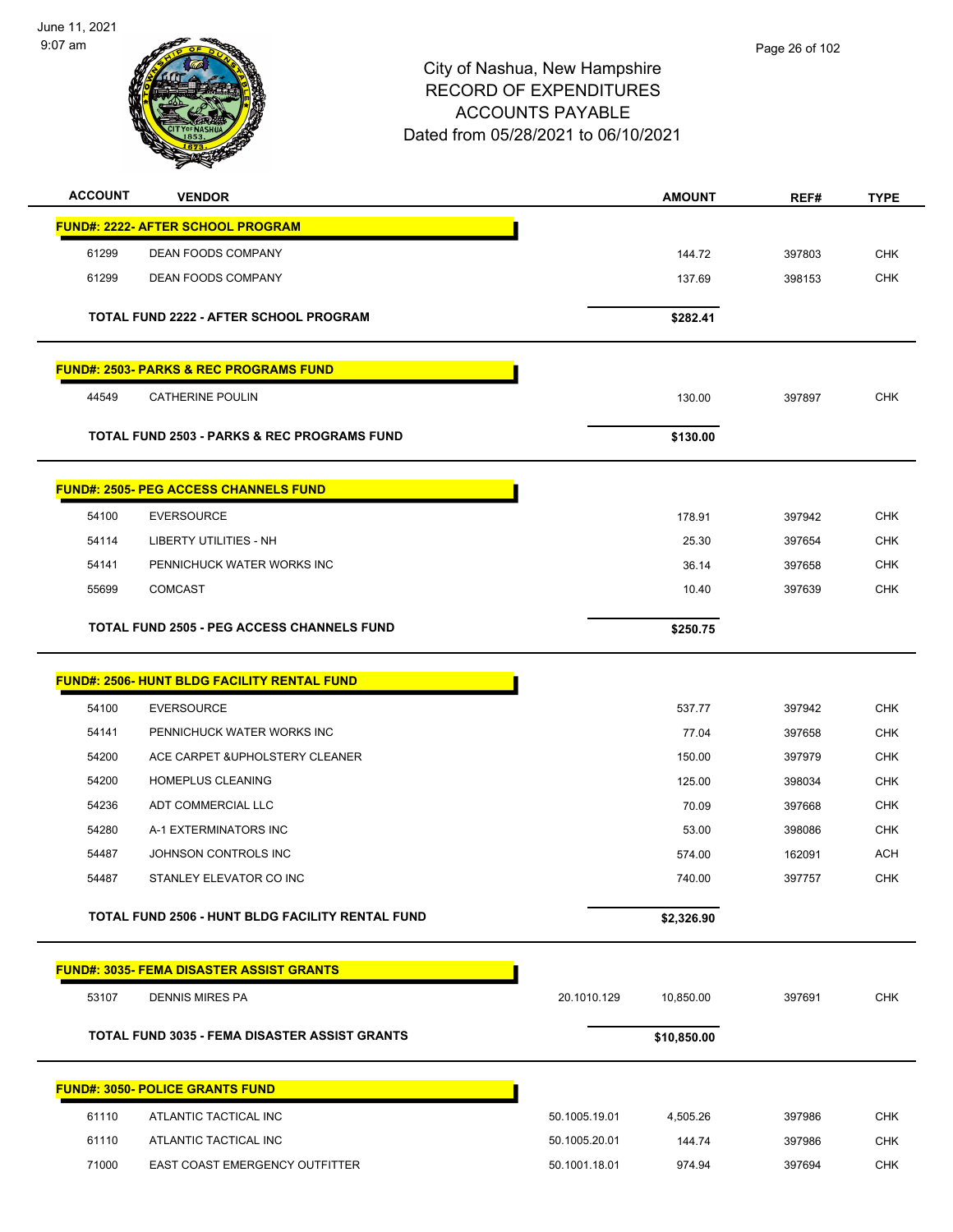| <b>ACCOUNT</b> | <b>VENDOR</b>                                           |                | <b>AMOUNT</b> | REF#   |                                                                                                                                                               |
|----------------|---------------------------------------------------------|----------------|---------------|--------|---------------------------------------------------------------------------------------------------------------------------------------------------------------|
|                | <b>TOTAL FUND 3050 - POLICE GRANTS FUND</b>             |                | \$5,624.94    |        |                                                                                                                                                               |
|                | <b>FUND#: 3068- COMMUNITY SERVICES GRANTS FUND</b>      |                |               |        |                                                                                                                                                               |
| 55200          | NH PROVIDERS ASSOCIATION                                | 71.1004.21.02  | 65.00         | 397734 | <b>CHK</b>                                                                                                                                                    |
| 55300          | <b>BOBBIE BAGLEY</b>                                    | 71.1004.21.07  | 244.50        | 397674 | <b>CHK</b>                                                                                                                                                    |
| 55421          | ADCARE EDUCATIONAL INSTITUTE                            | 71.1004.21.02  | 320.00        | 397667 | <b>CHK</b>                                                                                                                                                    |
| 55421          | ADCARE EDUCATIONAL INSTITUTE                            | 71.1004.21.03  | 125.00        | 397667 | <b>CHK</b>                                                                                                                                                    |
| 61100          | WB MASON CO INC                                         | 71.1004.20.11  | 66.98         | 397771 | <b>CHK</b>                                                                                                                                                    |
| 61100          | WB MASON CO INC                                         | 71.1004.21.07  | 66.98         | 397771 | <b>CHK</b>                                                                                                                                                    |
| 61142          | <b>HEALTH PROMOTIONS</b>                                | 71.1004.21.07  | 4,424.49      | 398031 | <b>CHK</b>                                                                                                                                                    |
| 61250          | <b>OUTFRONT MEDIA LLC</b>                               | 71.1004.21.02  | 1,000.00      | 162042 | <b>ACH</b>                                                                                                                                                    |
| 61250          | <b>RUMBO</b>                                            | 71.1004.21.02  | 250.00        | 397751 | <b>CHK</b>                                                                                                                                                    |
| 61250          | <b>OUTFRONT MEDIA LLC</b>                               | 71.1004.21.03  | 1,000.00      | 162042 | <b>ACH</b>                                                                                                                                                    |
| 61250          | <b>RUMBO</b>                                            | 71.1004.21.03  | 50.00         | 397751 | <b>CHK</b>                                                                                                                                                    |
| 61250          | <b>HEALTH PROMOTIONS</b>                                | 71.1004.21.04  | 2,052.56      | 397713 | <b>CHK</b>                                                                                                                                                    |
| 61250          | <b>HEALTH PROMOTIONS</b>                                | 71.1099.21.05  | 3,200.00      | 397713 | <b>CHK</b>                                                                                                                                                    |
|                |                                                         |                |               |        |                                                                                                                                                               |
|                | <b>TOTAL FUND 3068 - COMMUNITY SERVICES GRANTS FUND</b> |                | \$12,865.51   |        |                                                                                                                                                               |
|                |                                                         |                |               |        |                                                                                                                                                               |
|                | <b>FUND#: 3070- COMMUNITY HEALTH GRANTS FUND</b>        |                |               |        |                                                                                                                                                               |
| 55300          | SASCHA POTZKA                                           | 72.1009.21.01  | 38.08         | 162074 |                                                                                                                                                               |
| 61250          | <b>RIVERWORKS PRINTING</b>                              | 72.1009.21.01  | 88.80         | 397749 |                                                                                                                                                               |
| 61250          | <b>RUMBO</b>                                            | 72.1009.21.01  | 900.00        | 397751 |                                                                                                                                                               |
|                | TOTAL FUND 3070 - COMMUNITY HEALTH GRANTS FUND          |                | \$1,026.88    |        | <b>ACH</b><br><b>CHK</b><br><b>CHK</b>                                                                                                                        |
|                | <b>FUND#: 3090- URBAN PROGRAM GRANTS FUND</b>           |                |               |        |                                                                                                                                                               |
| 54210          | DAD'S ABATEMENT LLC                                     | 1092.20.15.02  | 1,000.00      | 162021 |                                                                                                                                                               |
| 54210          | DAD'S ABATEMENT LLC                                     | 1092.20.15.03  | 2,000.00      | 162024 |                                                                                                                                                               |
| 54210          | DAD'S ABATEMENT LLC                                     | 1092.20.15.04  | 3,000.00      | 162025 |                                                                                                                                                               |
| 54210          | DAD'S ABATEMENT LLC                                     | 1092.20.15.05  | 2,000.00      | 162022 |                                                                                                                                                               |
| 54210          | DAD'S ABATEMENT LLC                                     | 1092.20.30.03  | 8,000.00      | 162024 |                                                                                                                                                               |
| 54210          | <b>GREATER NASHUA HABITAT</b>                           | 8410.20.40.401 | 4,591.02      | 162085 |                                                                                                                                                               |
| 68345          | NANCY C HERNANDEZ COLLADO                               | 1092.20.10.50  | 350.00        | 397629 |                                                                                                                                                               |
| 68345          | PATRICIA JARA                                           | 1092.20.10.50  | 350.00        | 397630 |                                                                                                                                                               |
| 68345          | YOKEIDY M LACHAPEL INFANTE                              | 1092.20.10.50  | 350.00        | 397632 |                                                                                                                                                               |
| 68345          | DIOGENES MARMOLEJO SANTOS                               | 1092.20.10.50  | 350.00        | 397637 |                                                                                                                                                               |
| 68345          | CINDY KAROLINA RAMIREZ VASQUEZ                          | 1092.20.10.50  | 350.00        | 397976 |                                                                                                                                                               |
| 69010          | M & L HOME IMPROVEMENT LLC                              | 8400.21.20.205 | 14,274.80     | 398045 | ACH<br><b>ACH</b><br><b>ACH</b><br><b>ACH</b><br><b>ACH</b><br><b>ACH</b><br><b>CHK</b><br><b>CHK</b><br><b>CHK</b><br><b>CHK</b><br><b>CHK</b><br><b>CHK</b> |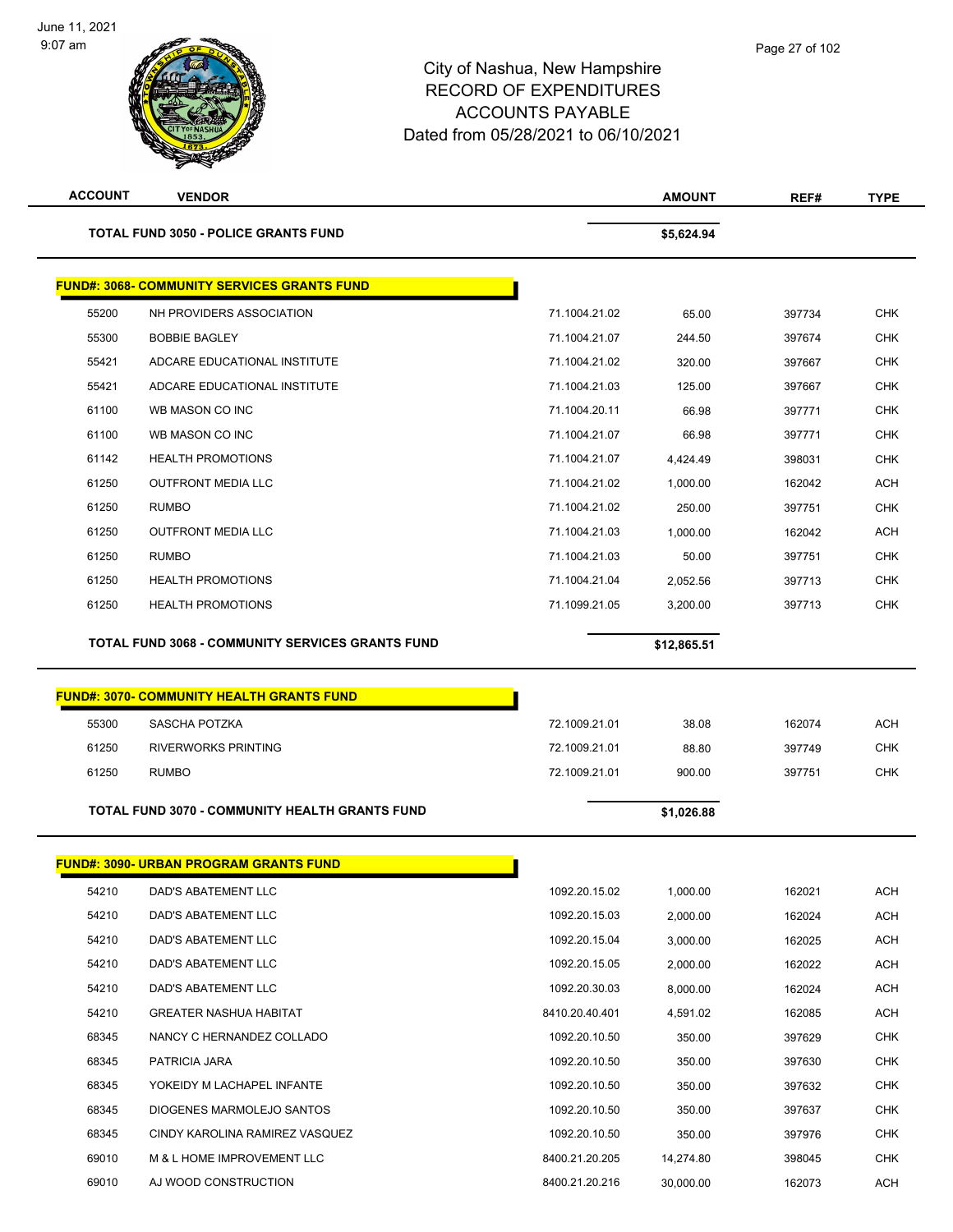$\overline{\phantom{0}}$ 



#### City of Nashua, New Hampshire RECORD OF EXPENDITURES ACCOUNTS PAYABLE Dated from 05/28/2021 to 06/10/2021

| <b>ACCOUNT</b> | <b>VENDOR</b>                                 |                | <b>AMOUNT</b> | REF#   | <b>TYPE</b> |
|----------------|-----------------------------------------------|----------------|---------------|--------|-------------|
|                | <b>FUND#: 3090- URBAN PROGRAM GRANTS FUND</b> |                |               |        |             |
| 69010          | MUNOZ CONSTRUCTION INC                        | 8400.21.20.218 | 7,000.00      | 162038 | <b>ACH</b>  |
| 69010          | MUNOZ CONSTRUCTION INC                        | 8400.21.20.218 | 16,200.00     | 162104 | <b>ACH</b>  |
| 69025          | DAD'S ABATEMENT LLC                           | 8400.21.80.802 | 35,000.00     | 162023 | <b>ACH</b>  |
| 69075          | NASHUA POLICE ATHLETIC LEAGUE                 | 8400.21.30.306 | 11,501.99     | 162040 | <b>ACH</b>  |
|                |                                               |                |               |        |             |
|                | TOTAL FUND 3090 - URBAN PROGRAM GRANTS FUND   |                | \$136,317.81  |        |             |
|                | <b>FUND#: 3120- TRANSIT GRANTS FUND</b>       |                |               |        |             |
| 54100          | <b>EVERSOURCE</b>                             | 5307.21.10.17  | 661.98        | 397942 | <b>CHK</b>  |
| 54100          | <b>EVERSOURCE</b>                             | 5307.21.10.19  | 191.02        | 397942 | <b>CHK</b>  |
| 54114          | LIBERTY UTILITIES - NH                        | 5307.21.10.17  | 93.61         | 397654 | <b>CHK</b>  |
| 54114          | LIBERTY UTILITIES - NH                        | 5307.21.10.18  | 297.61        | 397655 | <b>CHK</b>  |
| 54141          | PENNICHUCK WATER WORKS INC                    | 5307.21.10.17  | 132.50        | 397658 | <b>CHK</b>  |
| 54200          | BILLS WORLD CLASS CLEANING SER                | 5307.21.40.20  | 1,450.00      | 397678 | <b>CHK</b>  |
| 54225          | <b>M B MAINTENANCE INC</b>                    | 5307.21.40.20  | 1,250.00      | 398046 | <b>CHK</b>  |
| 54280          | R G TOMBS DOOR CO INC                         | 5307.21.40.20  | 528.20        | 397748 | <b>CHK</b>  |
| 55109          | CONSOLIDATED COMMUNICATIONS                   | 5307.21.10.10  | 70.00         | 397640 | <b>CHK</b>  |
| 55690          | FIRST TRANSIT INC                             | 5307.21.10.10  | 44,487.00     | 162082 | <b>ACH</b>  |
| 55690          | FIRST TRANSIT INC                             | 5307.21.10.35  | 96,410.54     | 162082 | <b>ACH</b>  |
| 55690          | FIRST TRANSIT INC                             | 5307.21.10.40  | 27,791.62     | 162082 | <b>ACH</b>  |
| 61100          | WB MASON CO INC                               | 5307.21.10.30  | 48.94         | 397771 | <b>CHK</b>  |
| 61100          | WB MASON CO INC                               | 5307.21.10.30  | 17.29         | 398101 | <b>CHK</b>  |
| 61107          | CINTAS #016                                   | 5307.21.40.20  | 114.34        | 397685 | <b>CHK</b>  |
| 61299          | PETTY CASH                                    | 5307.21.10.30  | 39.96         | 397929 | <b>CHK</b>  |
| 61299          | ARI PHOENIX INC                               | 5307.21.40.50  | 702.95        | 397984 | <b>CHK</b>  |
| 61299          | HOME DEPOT CREDIT SERVICE 3065                | 5307.21.40.50  | 31.30         | 398032 | <b>CHK</b>  |
| 61299          | <b>SANEL NAPA</b>                             | 5307.21.40.50  | 42.74         | 398078 | <b>CHK</b>  |
| 61428          | HOME DEPOT CREDIT SERVICE 3065                | 5307.21.10.30  | 38.91         | 397714 | <b>CHK</b>  |
| 61799          | AIREX FILTER CORPORATION                      | 5307.21.40.35  | 673.60        | 397670 | <b>CHK</b>  |
| 61799          | <b>CUMMINS NORTHEAST LLC</b>                  | 5307.21.40.35  | 472.59        | 397689 | <b>CHK</b>  |
| 61799          | <b>GILLIG LLC</b>                             | 5307.21.40.35  | 1,250.36      | 397705 | <b>CHK</b>  |
| 61799          | <b>GRAINGER</b>                               | 5307.21.40.35  | 65.00         | 397707 | <b>CHK</b>  |
| 61799          | <b>GILLIG LLC</b>                             | 5307.21.40.35  | 332.92        | 398021 | <b>CHK</b>  |
| 61799          | SANEL NAPA                                    | 5307.21.40.35  | 262.76        | 398078 | <b>CHK</b>  |
| 61799          | AMAZON CAPITAL SERV (CITY ACH)                | 5307.21.40.40  | 13.80         | 162079 | <b>ACH</b>  |
| 61799          | QUIRK GM PARTS DEPOT                          | 5307.21.40.40  | 34.84         | 397747 | <b>CHK</b>  |
| 61799          | GRAINGER                                      | 5307.21.40.40  | 89.91         | 398023 | <b>CHK</b>  |

 QUIRK GM PARTS DEPOT 5307.21.40.40 23.10 398072 CHK SANEL NAPA 5307.21.40.40 183.13 398078 CHK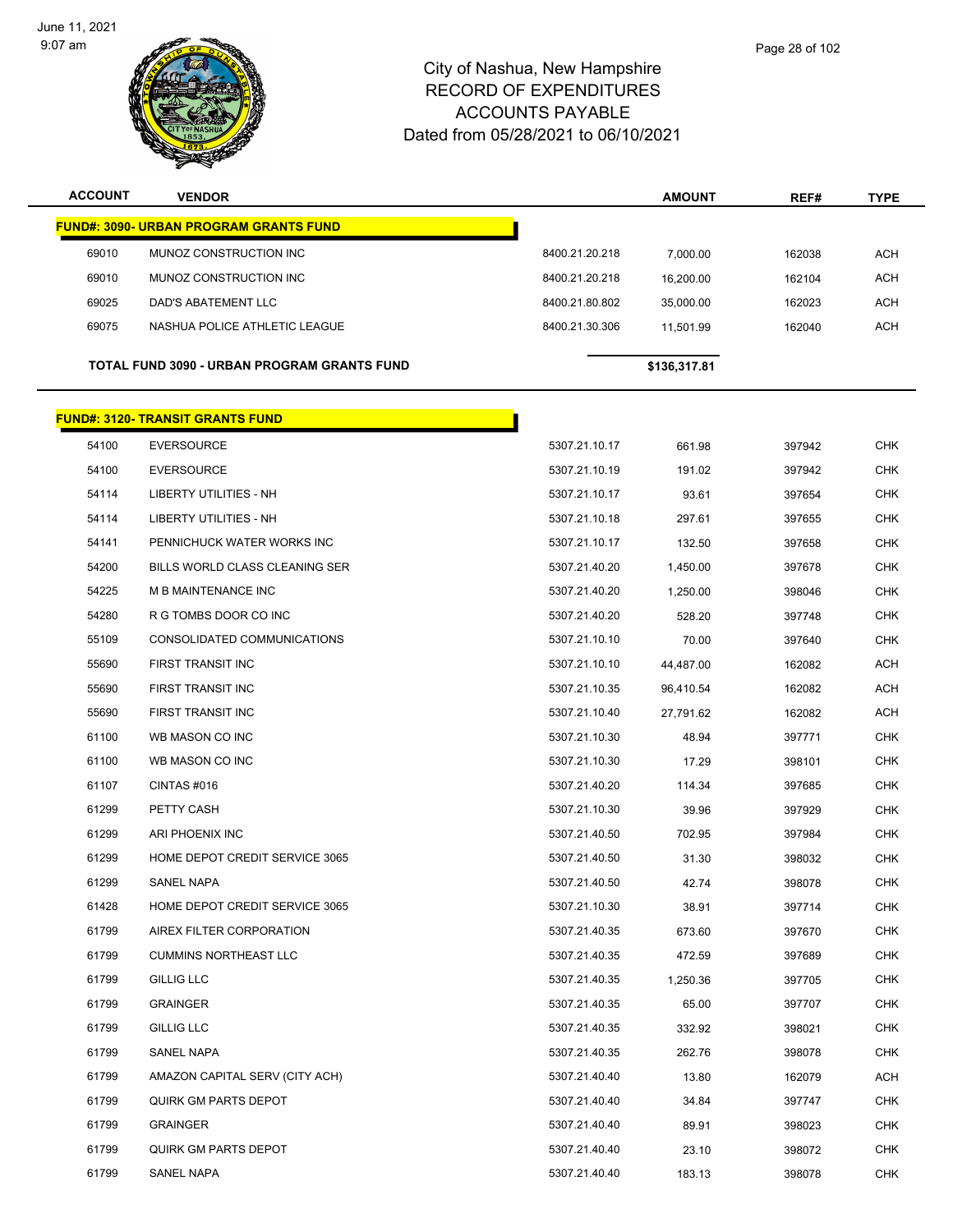June 11, 2021 9:07 am



| <b>ACCOUNT</b> | <b>VENDOR</b>                                |               | <b>AMOUNT</b> | REF#   | <b>TYPE</b> |
|----------------|----------------------------------------------|---------------|---------------|--------|-------------|
|                | <b>FUND#: 3120- TRANSIT GRANTS FUND</b>      |               |               |        |             |
| 61799          | <b>SANEL NAPA</b>                            | 5307.21.40.55 | 106.74        | 398078 | <b>CHK</b>  |
| 68240          | PETTY CASH                                   | 5307.21.10.10 | 8.00          | 397929 | <b>CHK</b>  |
|                | <b>TOTAL FUND 3120 - TRANSIT GRANTS FUND</b> |               | \$177,917.26  |        |             |
|                |                                              |               |               |        |             |

|       | <u> FUND#: 3800- SCHOOL GRANTS FUND</u> |                 |           |        |            |
|-------|-----------------------------------------|-----------------|-----------|--------|------------|
| 53600 | PARENT INFORMATION CENTER               | 91.03950.021210 | 3,500.00  | 398240 | <b>CHK</b> |
| 53600 | WHITE BIRCH EDUCATIONAL                 | 91.03950.022190 | 5,005.00  | 398280 | <b>CHK</b> |
| 53614 | EASTER SEALS OF NEW HAMPSHIRE           | 91.03950.021210 | 360.00    | 398160 | CHK        |
| 53614 | <b>BOOTHBY THERAPY SERVICES LLC</b>     | 91.03959.022190 | 1,537.52  | 398133 | <b>CHK</b> |
| 53614 | THE CARROLL CENTER FOR THE BLI          | 91.03959.022190 | 3,987.50  | 398142 | <b>CHK</b> |
| 53614 | <b>BOYS &amp; GIRLS CLUB OF</b>         | 91.34621.991490 | 4,950.00  | 397790 | <b>CHK</b> |
| 53628 | YACKLEY CONSULTING GROUP PLLC           | 91.03499.992212 | 200.00    | 398283 | <b>CHK</b> |
| 53628 | <b>GATE CITY CHARTER SCHOOL</b>         | 91.03950.022190 | 1,358.00  | 398173 | CHK        |
| 53628 | <b>INTERIM HEALTH CARE</b>              | 91.03950.022190 | 104.00    | 398187 | <b>CHK</b> |
| 53628 | <b>INTERIM HEALTHCARE</b>               | 91.03950.022190 | 464.00    | 398188 | <b>CHK</b> |
| 53628 | MOUNT PROSPECT ACADEMY INC              | 91.03950.022190 | 6,328.40  | 398225 | <b>CHK</b> |
| 53628 | NORTHEAST REHABILITATION HOSP           | 91.03959.022190 | 95.95     | 398234 | <b>CHK</b> |
| 53628 | <b>BERC GROUP INC</b>                   | 91.31121.162210 | 5,000.00  | 397785 | CHK        |
| 53628 | <b>BOYS &amp; GIRLS CLUB OF</b>         | 91.34521.991490 | 5,350.00  | 397790 | <b>CHK</b> |
| 53628 | STATE OF NH CRIMINAL RECORDS            | 91.34621.992200 | 434.25    | 397777 | <b>CHK</b> |
| 53628 | <b>BOYS &amp; GIRLS CLUB OF</b>         | 91.37621.991490 | 400.00    | 398134 | <b>CHK</b> |
| 53628 | ASCENTRIA COMMUNITY SERVICES            | 91.37720.991265 | 55.00     | 398128 | <b>CHK</b> |
| 53628 | <b>BAYSTATE INTERPRETING</b>            | 91.37720.991265 | 172.40    | 398130 | CHK        |
| 53628 | <b>BAYSTATE INTERPRETING</b>            | 91.39521.021241 | 26.25     | 398130 | <b>CHK</b> |
| 53628 | LITERACY LEARNING SOLUTIONS             | 91.39521.022190 | 1,946.70  | 398208 | <b>CHK</b> |
| 53628 | <b>BRIGHTSTAR CARE</b>                  | 91.39821.991210 | 2,856.00  | 398136 | <b>CHK</b> |
| 53628 | ELITE STAFFING OF USA LLC               | 91.39821.991210 | 2,275.00  | 398162 | <b>CHK</b> |
| 53628 | NORTHEAST REHABILITATION HOSP           | 91.39821.991210 | 436.30    | 398234 | CHK        |
| 53628 | RECREATIONAL EDUCATION CTR              | 91.39821.991210 | 1,950.00  | 398244 | <b>CHK</b> |
| 55200 | AMERICAN SAFETY COUNCIL INC             | 91.39021.041300 | 2,596.00  | 397779 | CHK        |
| 55200 | NATIONAL INSTITUTE FOR ASE              | 91.39021.041300 | 840.00    | 397859 | <b>CHK</b> |
| 55200 | NATIONAL RESTAURANT ASSN SOL.           | 91.39021.041300 | 287.53    | 397860 | <b>CHK</b> |
| 55200 | LNA HEALTH CAREERS                      | 91.39021.041300 | 2,400.00  | 398210 | <b>CHK</b> |
| 55400 | <b>SUSAN WEI</b>                        | 91.03950.021210 | 199.00    | 397893 | <b>CHK</b> |
| 55600 | <b>MINUTEMAN PRESS</b>                  | 91.35321.991600 | 423.56    | 397852 | <b>CHK</b> |
| 55600 | MINUTEMAN PRESS OF NASHUA               | 91.35321.991600 | 15.28     | 397853 | <b>CHK</b> |
| 55690 | <b>MERRIMACK SCHOOL DISTRICT</b>        | 91.37621.991244 | 31,881.12 | 397850 | <b>CHK</b> |
| 61135 | (SCHOOL ACH) AMAZON CAPITAL SE          | 91.34521.991490 | 178.86    | 162046 | ACH        |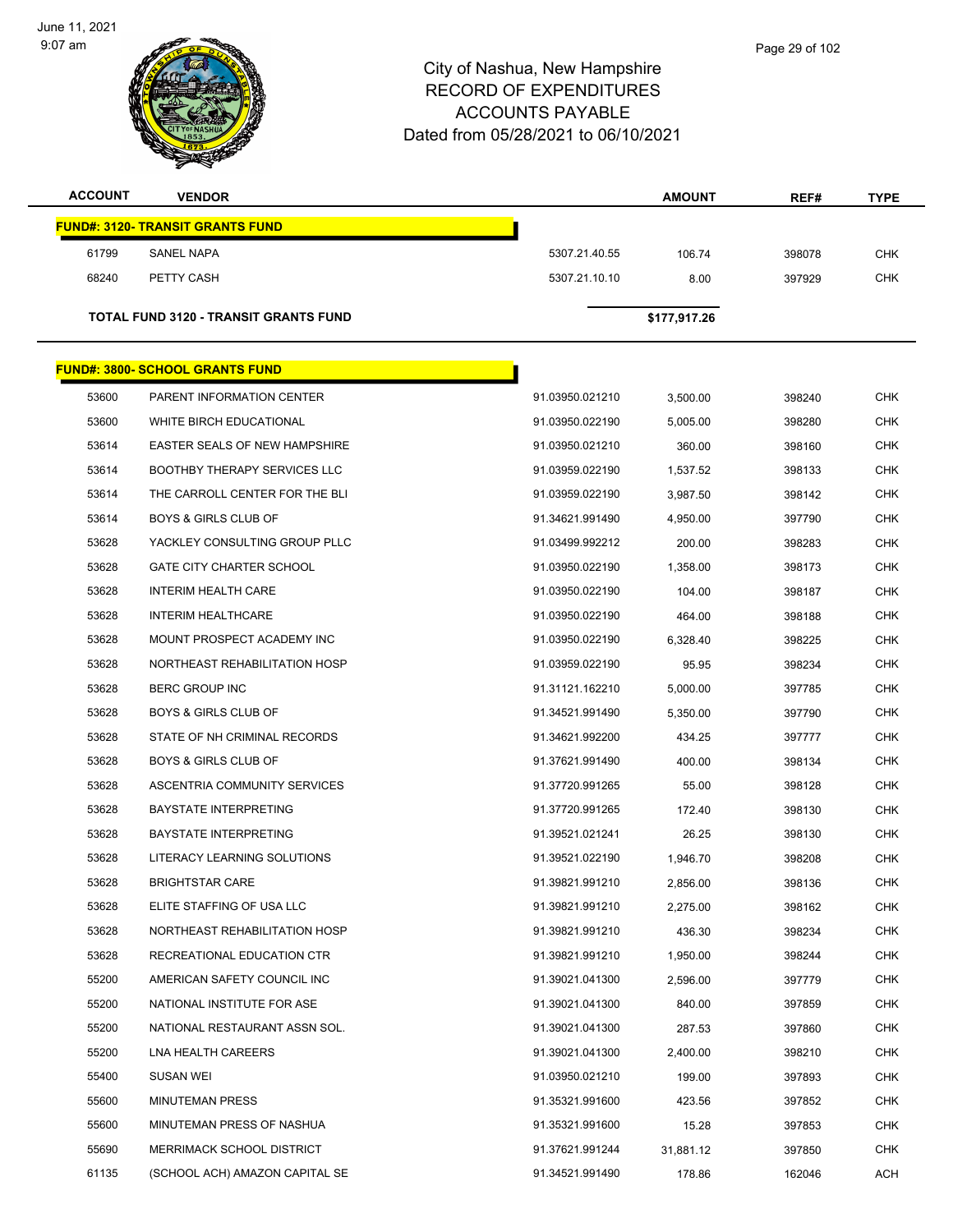

| <b>ACCOUNT</b> | <b>VENDOR</b>                           |                 | <b>AMOUNT</b> | REF#   | <b>TYPE</b> |
|----------------|-----------------------------------------|-----------------|---------------|--------|-------------|
|                | <u> FUND#: 3800- SCHOOL GRANTS FUND</u> |                 |               |        |             |
| 61135          | (SCHOOL ACH) AMAZON CAPITAL SE          | 91.34521.991490 | 514.95        | 162111 | <b>ACH</b>  |
| 61135          | <b>SCHOOL SPECIALTY LLC</b>             | 91.34521.991490 | 1,100.64      | 398258 | <b>CHK</b>  |
| 61135          | (SCHOOL ACH) AMAZON CAPITAL SE          | 91.34621.991490 | 2,214.44      | 162046 | ACH         |
| 61135          | (SCHOOL ACH) AMAZON CAPITAL SE          | 91.34621.991490 | 514.95        | 162111 | <b>ACH</b>  |
| 61135          | S & S WORLDWIDE INC                     | 91.34621.991490 | 389.96        | 397873 | <b>CHK</b>  |
| 61135          | WB MASON CO INC                         | 91.34621.991490 | 219.18        | 398278 | <b>CHK</b>  |
| 61135          | <b>SCHOOL SPECIALTY</b>                 | 91.34920.991102 | 5,409.30      | 398257 | <b>CHK</b>  |
| 61135          | SCHOOL SPECIALTY LLC                    | 91.37621.091100 | 109.18        | 398258 | <b>CHK</b>  |
| 61135          | (SCHOOL ACH) AMAZON CAPITAL SE          | 91.37621.151100 | 493.34        | 162111 | <b>ACH</b>  |
| 61135          | LAKESHORE LEARNING MATERIALS            | 91.37621.231249 | 405.87        | 397837 | <b>CHK</b>  |
| 61135          | DORIS O'LEARY                           | 91.37621.231249 | 46.08         | 397863 | <b>CHK</b>  |
| 61135          | <b>BRIDGET GILROY</b>                   | 91.37621.231249 | 37.17         | 398175 | <b>CHK</b>  |
| 61135          | WB MASON CO INC                         | 91.37621.231249 | 104.28        | 398278 | CHK         |
| 61135          | NASHUA HIGH SCHOOL SOUTH                | 91.37621.991244 | 73.70         | 398230 | <b>CHK</b>  |
| 61135          | HARTMAN PUBLISHING INC                  | 91.39021.041300 | 3,221.86      | 397827 | <b>CHK</b>  |
| 61299          | (SCHOOL ACH) AMAZON CAPITAL SE          | 91.03959.021210 | 260.83        | 162111 | ACH         |
| 61299          | <b>SCHOOL SPECIALTY LLC</b>             | 91.03959.021210 | 1,749.54      | 398258 | <b>CHK</b>  |
| 61299          | WB MASON CO INC                         | 91.03959.021210 | 74.96         | 398278 | CHK         |
| 61299          | <b>SOCIAL THINKING</b>                  | 91.36321.992210 | 4,569.69      | 397885 | CHK         |
| 61299          | OTC BRANDS INC                          | 91.37621.091241 | 1,620.96      | 397773 | <b>CHK</b>  |
| 61299          | LITERACY RESOURCES LLC                  | 91.37621.151100 | 691.11        | 398209 | CHK         |
| 61299          | <b>PROTEC</b>                           | 91.39821.992130 | 239.20        | 397868 | <b>CHK</b>  |
| 61421          | FILTER SALES & SERVICE INC              | 91.39821.992690 | 8,895.25      | 397811 | <b>CHK</b>  |
| 61421          | FILTER SALES & SERVICE INC              | 91.39821.992690 | 8,106.30      | 398166 | <b>CHK</b>  |
| 61875          | <b>SOCIAL THINKING</b>                  | 91.36321.992210 | 2,359.56      | 397885 | CHK         |
| 61875          | (SCHOOL ACH) AMAZON CAPITAL SE          | 91.37621.151100 | 1,390.58      | 162111 | ACH         |
| 61875          | SADDLEBACK EDUCATIONAL INC              | 91.37621.151100 | 1,070.94      | 397874 | <b>CHK</b>  |
| 61875          | <b>HEINEMANN</b>                        | 91.37621.151100 | 3,825.00      | 398181 | <b>CHK</b>  |
| 61875          | <b>SCHOLASTIC INC</b>                   | 91.37621.151100 | 311.72        | 398253 | <b>CHK</b>  |
| 71221          | COMPUTER HUT dba IT INSIDERS            | 91.34521.991490 | 195.00        | 397833 | <b>CHK</b>  |
| 71221          | COMPUTER HUT dba IT INSIDERS            | 91.34621.991490 | 195.00        | 397833 | <b>CHK</b>  |
| 71221          | <b>GOVCONNECTION INC</b>                | 91.39821.991100 | 165,103.20    | 162112 | <b>ACH</b>  |
| 71228          | <b>ELLEVATION LLC</b>                   | 91.37721.991260 | 7,500.00      | 397809 | CHK         |
| 71228          | <b>GOVCONNECTION INC</b>                | 91.39821.991100 | 98,368.00     | 162112 | <b>ACH</b>  |
|                |                                         |                 |               |        |             |

**TOTAL FUND 3800 - SCHOOL GRANTS FUND \$408,995.36** 

#### **FUND#: 3810- FOOD SERVICE GRANTS FUND**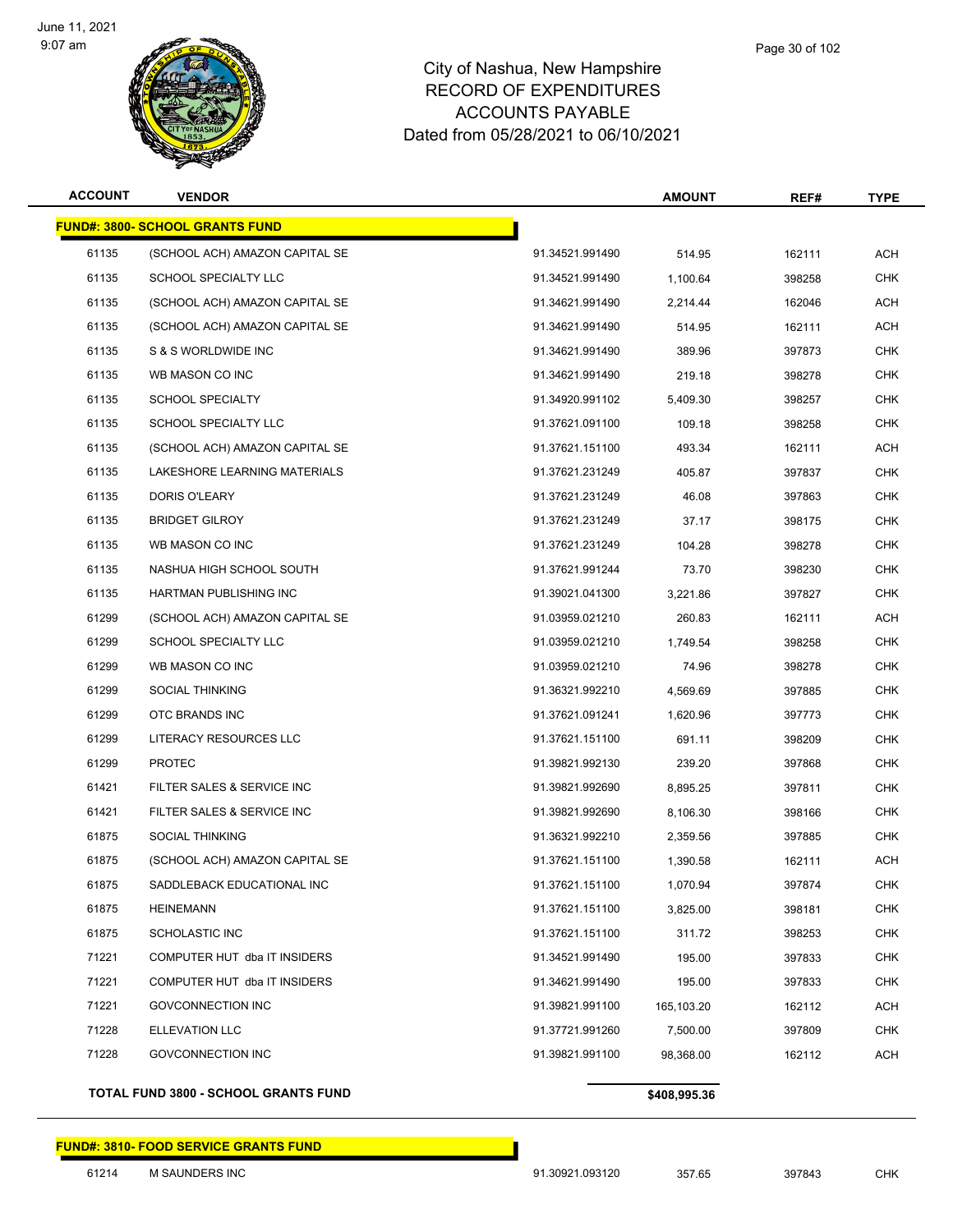

| <b>ACCOUNT</b> | <b>VENDOR</b>                                     |                 | <b>AMOUNT</b> | REF#   | <b>TYPE</b> |
|----------------|---------------------------------------------------|-----------------|---------------|--------|-------------|
|                | <b>FUND#: 3810- FOOD SERVICE GRANTS FUND</b>      |                 |               |        |             |
| 61214          | M SAUNDERS INC                                    | 91.30921.113120 | 348.50        | 397843 | <b>CHK</b>  |
| 61214          | <b>M SAUNDERS INC</b>                             | 91.30921.123120 | 411.30        | 397843 | <b>CHK</b>  |
| 61214          | M SAUNDERS INC                                    | 91.30921.143120 | 395.30        | 397843 | CHK         |
| 61214          | M SAUNDERS INC                                    | 91.30921.153120 | 329.40        | 397843 | <b>CHK</b>  |
| 61214          | <b>M SAUNDERS INC</b>                             | 91.30921.163120 | 1,382.55      | 397843 | <b>CHK</b>  |
| 61214          | <b>M SAUNDERS INC</b>                             | 91.30921.183120 | 446.80        | 397843 | CHK         |
| 61214          | <b>M SAUNDERS INC</b>                             | 91.30921.203120 | 456.25        | 397843 | <b>CHK</b>  |
|                | <b>TOTAL FUND 3810 - FOOD SERVICE GRANTS FUND</b> |                 | \$4,127.75    |        |             |
|                | <b>FUND#: 4020- POLICE DRUG ENFORCEMENT FUND</b>  |                 |               |        |             |
| 71000          | LOWE'S - 3502                                     |                 | 36.66         | 398044 | <b>CHK</b>  |
|                | TOTAL FUND 4020 - POLICE DRUG ENFORCEMENT FUND    |                 | \$36.66       |        |             |
|                | FUND#: 4022- US TREASURY FORFEITURE FUND          |                 |               |        |             |
| 71000          | RAY ALLEN MANUFACTURING LLC                       |                 | 39.99         | 162044 | <b>ACH</b>  |
|                | TOTAL FUND 4022 - US TREASURY FORFEITURE FUND     |                 | \$39.99       |        |             |
|                |                                                   |                 |               |        |             |
|                | <b>FUND#: 4025- DOJ DRUG FORFEITURE FUND</b>      |                 |               |        |             |
| 55118          | VERIZON WIRELESS-785728687                        |                 | 720.42        | 397971 | <b>CHK</b>  |
| 55699          | <b>COMCAST</b>                                    |                 | 355.36        | 397937 | CHK         |
| 55699          | TRANSUNION RISK & ALTERNATIVE                     |                 | 177.60        | 398095 | <b>CHK</b>  |
| 56315          | <b>GRANITE STATE CHILDREN'S</b>                   |                 | 2,500.00      | 398025 | <b>CHK</b>  |
| 61799          | CARPARTS DISTRIBUTION CENTER,                     |                 | 14.00         | 397997 | CHK         |
| 61799          | <b>MAYNARD &amp; LESIEUR INC</b>                  |                 | 113.31        | 398050 | <b>CHK</b>  |
|                | TOTAL FUND 4025 - DOJ DRUG FORFEITURE FUND        |                 | \$3,880.69    |        |             |
|                | <b>FUND#: 4085- NASHUA RIVERWALK TIF DISTRICT</b> |                 |               |        |             |
| 55699          | HAYNER / SWANSON INC                              |                 | 9,925.00      | 162086 | <b>ACH</b>  |
|                | TOTAL FUND 4085 - NASHUA RIVERWALK TIF DISTRICT   |                 | \$9,925.00    |        |             |
|                | <b>FUND#: 4090- LIB-LOST/DAMAGED BOOK FINES</b>   |                 |               |        |             |
| 61299          | PETTY CASH                                        |                 | 40.00         | 397930 | <b>CHK</b>  |
| 61299          | <b>MARITA KLEMENTS</b>                            |                 | 40.00         | 398042 | <b>CHK</b>  |
|                |                                                   |                 |               |        |             |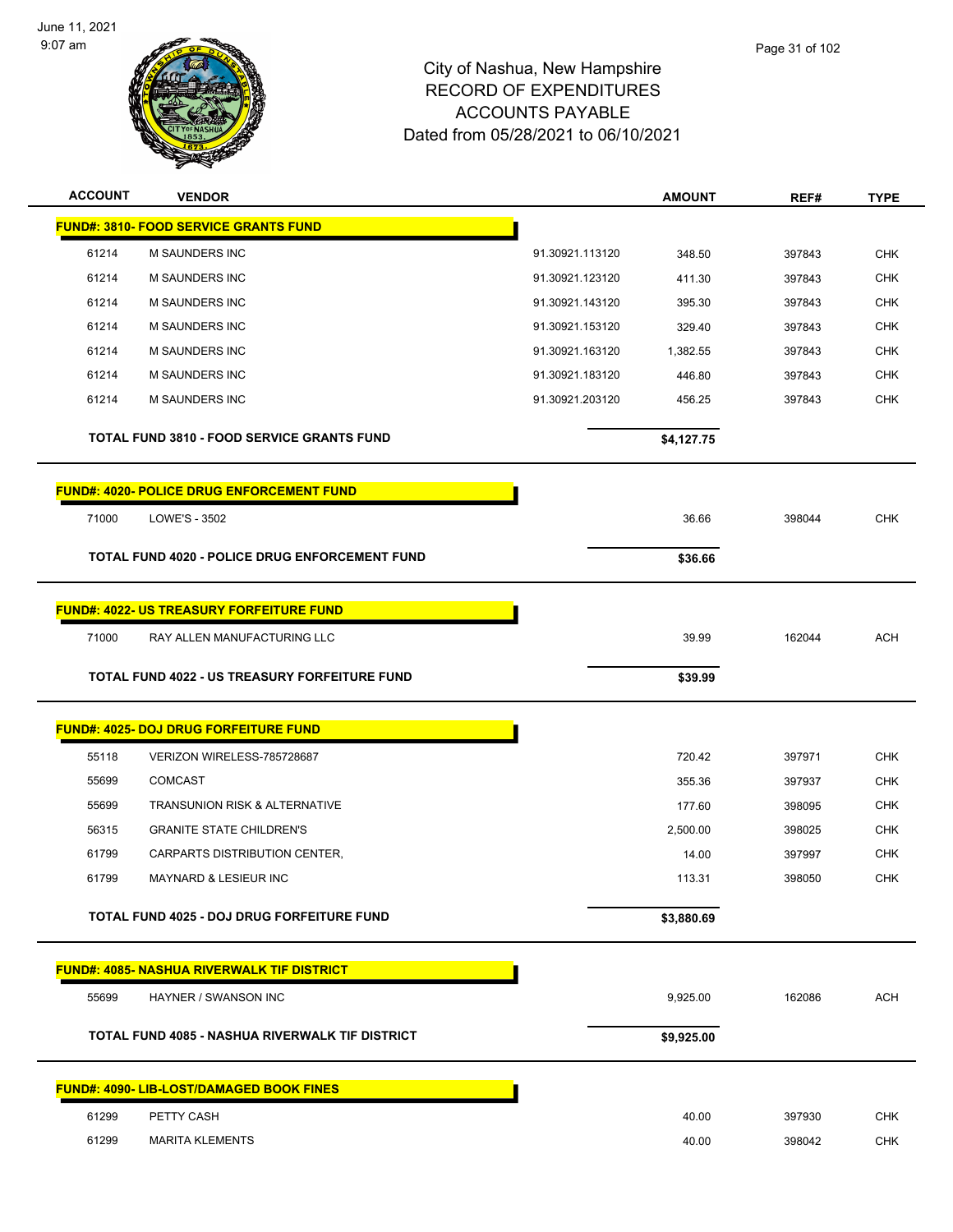

| <b>ACCOUNT</b> | <b>VENDOR</b>                                       |               | <b>AMOUNT</b> | REF#   | <b>TYPE</b> |
|----------------|-----------------------------------------------------|---------------|---------------|--------|-------------|
|                | TOTAL FUND 4090 - LIB-LOST/DAMAGED BOOK FINES       |               | \$80.00       |        |             |
|                | <u> FUND#: 4601- EDA CARES ACT RLF</u>              |               |               |        |             |
| 15100          | M & R CONSTRUCTION                                  |               | 35,100.00     | 397725 | <b>CHK</b>  |
|                | <b>TOTAL FUND 4601 - EDA CARES ACT RLF</b>          |               | \$35,100.00   |        |             |
|                | <b>FUND#: 5005- CAP PROJECTS-GEN GOVT</b>           |               |               |        |             |
| 81200          | JOHNSON CONTROLS SECURITY                           | 2215.03.21.30 | 4,378.00      | 162030 | <b>ACH</b>  |
|                | <b>TOTAL FUND 5005 - CAP PROJECTS-GEN GOVT</b>      |               | \$4,378.00    |        |             |
|                | <u> FUND#: 5060- CAPITAL PROJECTS-COMM HEALTH</u>   |               |               |        |             |
| 81200          | MARTINI NORTHERN LLC                                | 1004.71.19.30 | 378,718.00    | 162097 | <b>ACH</b>  |
| 81200          | CONSOLIDATED COMMUNICATIONS                         | 1004.71.19.30 | 55.18         | 397640 | <b>CHK</b>  |
|                | TOTAL FUND 5060 - CAPITAL PROJECTS-COMM HEALTH      |               | \$378,773.18  |        |             |
|                | <u> FUND#: 5090- CAPITAL PROJECTS-HYDROELECTRIC</u> |               |               |        |             |
| 81200          | NORMANDEAU ASSOCIATES INC                           | 2201.70.20.30 | 51,164.14     | 162041 | <b>ACH</b>  |
| 81200          | <b>BANCROFT CONTRACTING</b>                         | 2202.70.20.30 | 142,815.00    | 397676 | <b>CHK</b>  |
|                | TOTAL FUND 5090 - CAPITAL PROJECTS-HYDROELECTRIC    |               | \$193,979.14  |        |             |
|                | <b>FUND#: 5200- CAPITAL PROJECTS-PUBLIC WORKS</b>   |               |               |        |             |
| 81704          | HAYNER / SWANSON INC                                | 2055.60.20.30 | 42,372.28     | 162086 | <b>ACH</b>  |
|                | TOTAL FUND 5200 - CAPITAL PROJECTS-PUBLIC WORKS     |               | \$42,372.28   |        |             |
|                | <u> FUND#: 5700- CAP PROJECTS-BROAD ST PARKWAY</u>  |               |               |        |             |
| 81700          | HAYNER / SWANSON INC                                | 1061.60.05.65 | 640.00        | 162086 | <b>ACH</b>  |
| 81700          | <b>EVERSOURCE</b>                                   | 1061.60.11.10 | 436.14        | 397645 | <b>CHK</b>  |
|                | TOTAL FUND 5700 - CAP PROJECTS-BROAD ST PARKWAY     |               | \$1,076.14    |        |             |
|                | FUND#: 5800- SCHOOL CAPITAL PROJECTS FUND           |               |               |        |             |
| 81200          | HAYNER / SWANSON INC                                | 1175.91.19.31 | 2,080.00      | 162113 | <b>ACH</b>  |
| 81200          | <b>HARRIMAN ASSOCIATES</b>                          | 1175.91.19.31 | 20,970.19     | 398178 | <b>CHK</b>  |
| 81200          | HARVEY CONSTRUCTION CORP                            | 1175.91.19.31 | 488,360.16    | 398179 | <b>CHK</b>  |
| 81200          | JOHN TURNER CONSULTING INC                          | 1175.91.19.31 | 2,600.00      | 398192 | <b>CHK</b>  |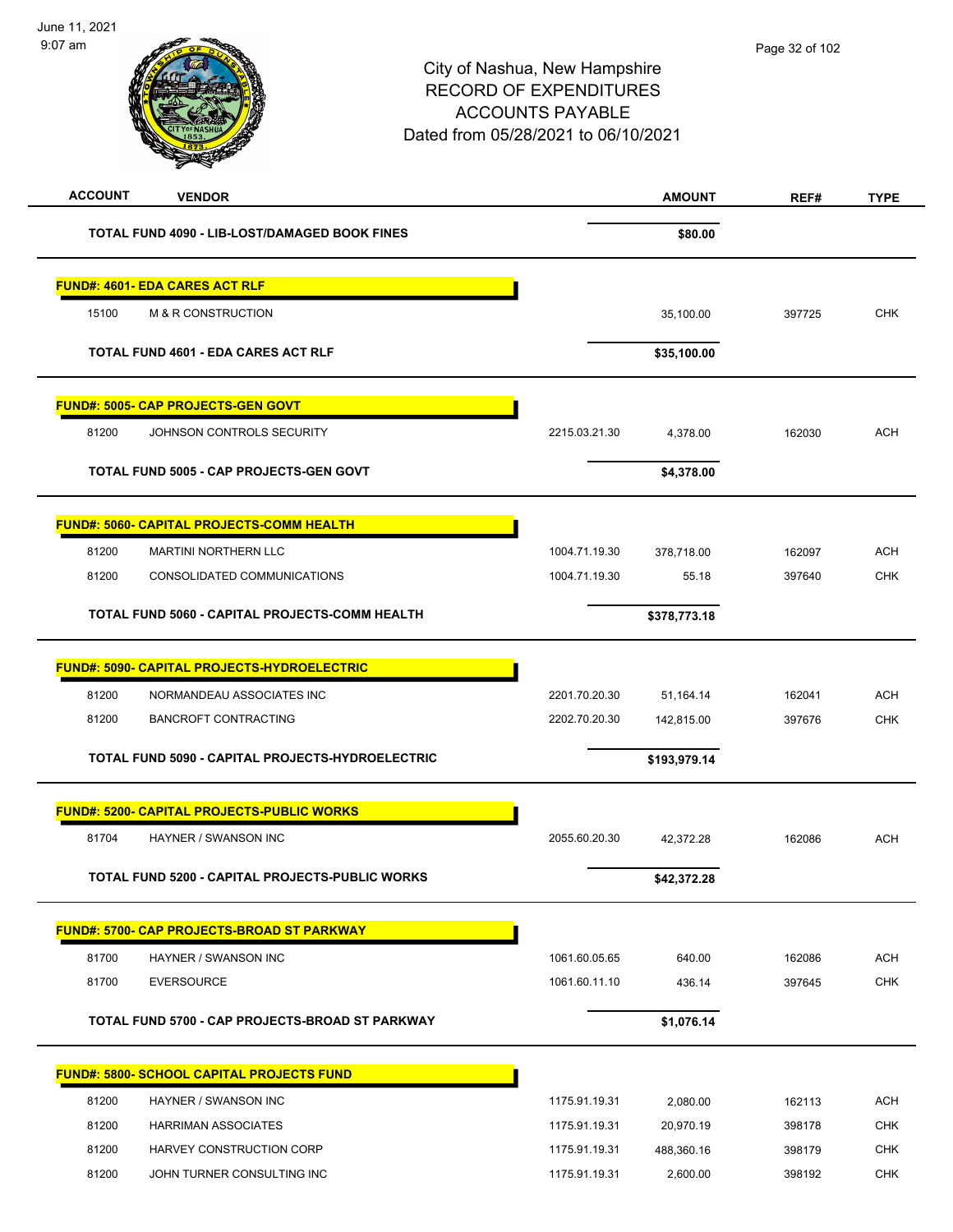

| <b>ACCOUNT</b> | <b>VENDOR</b>                                         |               | <b>AMOUNT</b>  | REF#   | <b>TYPE</b> |
|----------------|-------------------------------------------------------|---------------|----------------|--------|-------------|
|                | <b>FUND#: 5800- SCHOOL CAPITAL PROJECTS FUND</b>      |               |                |        |             |
| 81200          | RTM COMMUNICATIONS INC                                | 1175.91.19.31 | 74,863.58      | 398250 | <b>CHK</b>  |
| 81200          | VANASSE & ASSOCIATES                                  | 1175.91.19.31 | 2,457.07       | 398275 | <b>CHK</b>  |
| 81200          | <b>HARRIMAN ASSOCIATES</b>                            | 1175.91.19.32 | 12,894.46      | 398178 | <b>CHK</b>  |
| 81200          | HARVEY CONSTRUCTION CORP                              | 1175.91.19.32 | 568,921.48     | 398179 | <b>CHK</b>  |
| 81200          | PAGE STREET LEASING LLC                               | 1175.91.19.32 | 190.00         | 398238 | <b>CHK</b>  |
| 81200          | RTM COMMUNICATIONS INC                                | 1175.91.19.32 | 74,863.57      | 398250 | <b>CHK</b>  |
| 81200          | <b>HAYNER / SWANSON INC</b>                           | 1175.91.19.33 | 11,601.88      | 162113 | ACH         |
| 81200          | <b>HARRIMAN ASSOCIATES</b>                            | 1175.91.19.33 | 130,463.28     | 398178 | <b>CHK</b>  |
| 81200          | JOHN TURNER CONSULTING INC                            | 1175.91.19.33 | 700.00         | 398192 | <b>CHK</b>  |
| 81200          | WESTON TITLE SERVICES LLC                             | 1175.91.19.33 | 682.00         | 398279 | <b>CHK</b>  |
|                | <b>TOTAL FUND 5800 - SCHOOL CAPITAL PROJECTS FUND</b> |               | \$1,391,647.67 |        |             |
|                | <b>FUND#: 6000- SOLID WASTE FUND</b>                  |               |                |        |             |
| 53107          | CHEMSERVE ENVIRONMENTAL ANALYS                        |               | 254.00         | 397684 | <b>CHK</b>  |
| 54100          | <b>EVERSOURCE</b>                                     |               | 952.54         | 397942 | <b>CHK</b>  |
| 54200          | BILLS WORLD CLASS CLEANING SER                        |               | 780.00         | 397678 | <b>CHK</b>  |
| 54280          | <b>ISCO INDUSTRIES</b>                                |               | 241.51         | 397717 | <b>CHK</b>  |
| 54280          | POWER WASHER SALES LLC                                |               | 11,860.00      | 397744 | <b>CHK</b>  |
| 54280          | PETTY CASH                                            |               | 8.20           | 397929 | <b>CHK</b>  |
| 54280          | HOME DEPOT CREDIT SERVICE 3065                        |               | 12.98          | 398032 | <b>CHK</b>  |
| 54280          | <b>ISCO INDUSTRIES</b>                                |               | 214.94         | 398038 | <b>CHK</b>  |
| 54421          | CONWAY TECHNOLOGY GROUP                               |               | 420.00         | 397687 | <b>CHK</b>  |
| 54600          | MCDEVITT TRUCKS INC                                   |               | 288.53         | 162034 | ACH         |
| 54600          | MCNEILUS TRUCK & MANUFACTURING                        |               | 354.37         | 162035 | <b>ACH</b>  |
| 54600          | <b>FACTORY MOTOR PARTS</b>                            |               | 18.30          | 162081 | <b>ACH</b>  |
| 54600          | MCDEVITT TRUCKS INC                                   |               | 503.80         | 162098 | <b>ACH</b>  |
| 54600          | CARPARTS DISTRIBUTION CENTER,                         |               | 196.65         | 397683 | <b>CHK</b>  |
| 54600          | NEW ENGLAND KENWORTH                                  |               | 229.10         | 397730 | <b>CHK</b>  |
| 54600          | POWERPLAN                                             |               | 23,166.84      | 397745 | <b>CHK</b>  |
| 54600          | AT NEW HAMPSHIRE LLC                                  |               | 2,574.35       | 397985 | <b>CHK</b>  |
| 54600          | CARPARTS DISTRIBUTION CENTER,                         |               | 398.85         | 397997 | <b>CHK</b>  |
| 54600          | <b>SANEL NAPA</b>                                     |               | 338.68         | 398079 | <b>CHK</b>  |
| 54600          | UNITED AG & TURF NE                                   |               | 551.65         | 398097 | <b>CHK</b>  |
| 54625          | <b>WELDON TRANSPORT LLC</b>                           |               | 450.00         | 398102 | <b>CHK</b>  |
| 55200          | SWANA                                                 |               | 223.00         | 397967 | <b>CHK</b>  |
| 55699          | <b>INTERSTATE REFRIGERANT</b>                         |               | 384.00         | 162029 | ACH         |
| 55699          | ACTION SPORTS NETTING INC                             |               | 16,864.30      | 162077 | ACH         |
| 55699          | <b>INTERSTATE REFRIGERANT</b>                         |               | 312.00         | 162089 | ACH         |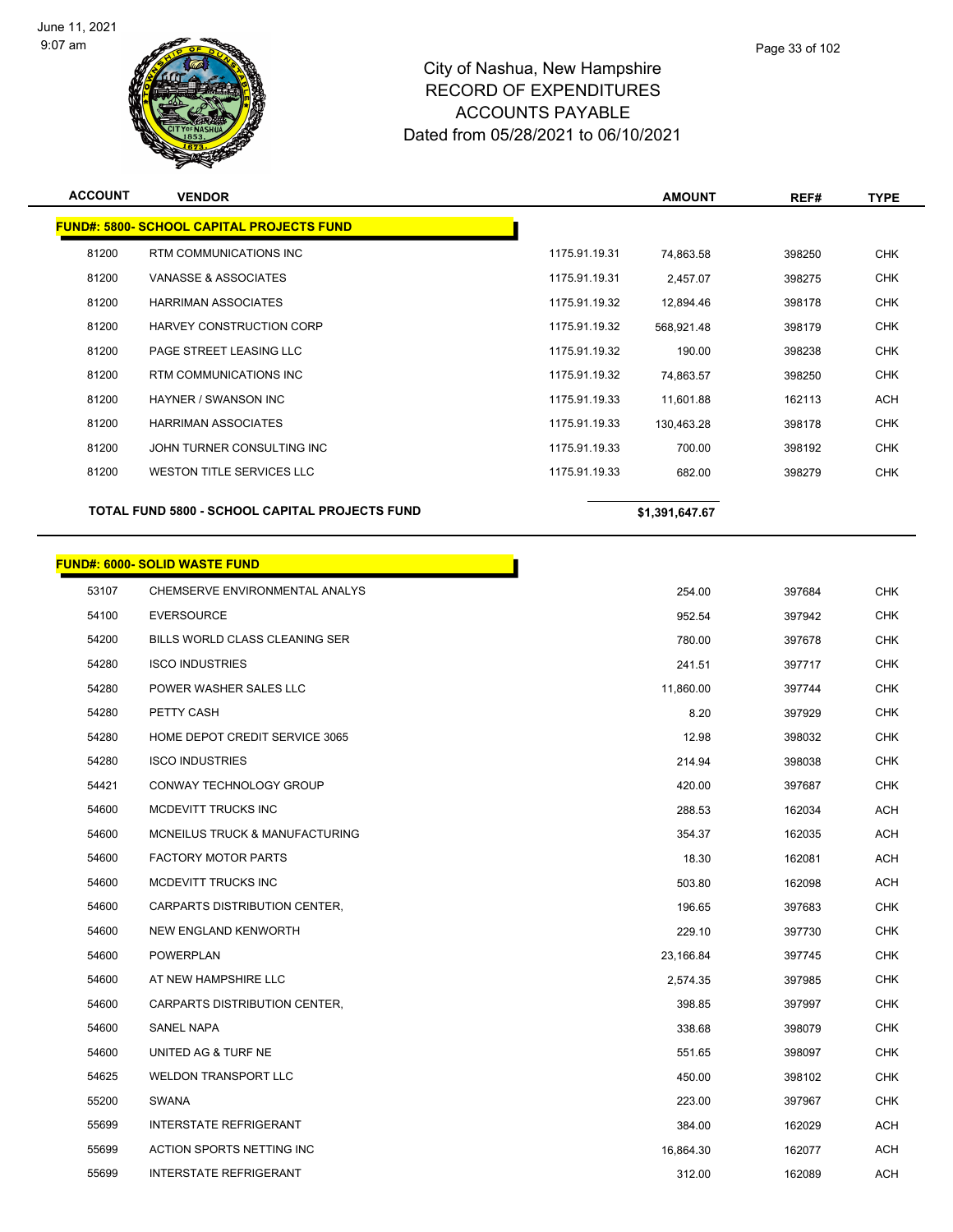

| <b>ACCOUNT</b> | <b>VENDOR</b>                        | <b>AMOUNT</b> | REF#   | <b>TYPE</b> |
|----------------|--------------------------------------|---------------|--------|-------------|
|                | <b>FUND#: 6000- SOLID WASTE FUND</b> |               |        |             |
| 55699          | NORTHEAST RESOURCE RECOVERY          | 759.00        | 397736 | <b>CHK</b>  |
| 55699          | ALS GROUP USA, CORP                  | 912.00        | 397983 | <b>CHK</b>  |
| 61100          | AMAZON CAPITAL SERV (CITY ACH)       | 114.94        | 162079 | <b>ACH</b>  |
| 61100          | WB MASON CO INC                      | 456.53        | 397771 | <b>CHK</b>  |
| 61100          | WB MASON CO INC                      | (43.99)       | 398101 | <b>CHK</b>  |
| 61107          | CINTAS#016                           | 103.20        | 397685 | <b>CHK</b>  |
| 61110          | ALECS SHOE STORE INC                 | 110.00        | 397981 | <b>CHK</b>  |
| 61192          | AMAZON CAPITAL SERV (CITY ACH)       | 170.00        | 162079 | <b>ACH</b>  |
| 61192          | MAGID GLOVE & SAFETY MFG CO.         | 4,448.40      | 162095 | <b>ACH</b>  |
| 61307          | SHATTUCK MALONE OIL CO               | 1,763.17      | 397660 | <b>CHK</b>  |
| 61307          | SHATTUCK MALONE OIL CO               | 1,328.13      | 398082 | <b>CHK</b>  |
| 61428          | NEW ENGLAND PAPER & SUPPLY           | 223.90        | 397731 | <b>CHK</b>  |
| 61560          | HOME DEPOT CREDIT SERVICE 3065       | 343.94        | 397714 | <b>CHK</b>  |
| 61705          | MAYNARD & LESIEUR INC                | 1,413.60      | 398049 | <b>CHK</b>  |
| 71221          | AMAZON CAPITAL SERV (CITY ACH)       | 804.52        | 162079 | ACH         |
|                | TOTAL FUND 6000 - SOLID WASTE FUND   | \$74,505.93   |        |             |

|       | <b>FUND#: 6200- WASTEWATER FUND</b> |           |        |            |
|-------|-------------------------------------|-----------|--------|------------|
| 21775 | <b>JARRETT SCARPACI</b>             | 105.51    | 397898 | <b>CHK</b> |
| 53107 | <b>EASTERN ANALYTICAL INC</b>       | 32.50     | 398014 | <b>CHK</b> |
| 53467 | <b>MAILINGS UNLIMITED</b>           | 330.73    | 162033 | <b>ACH</b> |
| 54100 | EVERSOUCE-POWER SUPPLY              | 56,935.65 | 397643 | <b>CHK</b> |
| 54100 | <b>EVERSOUCE-POWER SUPPLY</b>       | 59,756.08 | 397644 | <b>CHK</b> |
| 54100 | <b>EVERSOURCE</b>                   | 965.80    | 397645 | <b>CHK</b> |
| 54100 | <b>EVERSOURCE</b>                   | 1,396.11  | 397942 | <b>CHK</b> |
| 54114 | LIBERTY UTILITIES - NH              | 2,002.21  | 397948 | <b>CHK</b> |
| 54114 | <b>LIBERTY UTILITIES - NH</b>       | 66.26     | 397949 | <b>CHK</b> |
| 54114 | <b>LIBERTY UTILITIES - NH</b>       | 3,676.26  | 397950 | <b>CHK</b> |
| 54114 | LIBERTY UTILITIES - NH              | 257.84    | 397951 | <b>CHK</b> |
| 54114 | LIBERTY UTILITIES - NH              | 255.62    | 397952 | <b>CHK</b> |
| 54114 | <b>LIBERTY UTILITIES - NH</b>       | 58.72     | 397953 | <b>CHK</b> |
| 54114 | <b>LIBERTY UTILITIES - NH</b>       | 64.56     | 397954 | <b>CHK</b> |
| 54114 | LIBERTY UTILITIES - NH              | 57.36     | 397957 | <b>CHK</b> |
| 54114 | <b>SPRAGUE RESOURCES LP</b>         | 6,173.92  | 398087 | <b>CHK</b> |
| 54141 | PENNICHUCK WATER WORKS INC          | 405.46    | 397658 | <b>CHK</b> |
| 54300 | TEAM EJP CONCORD NH                 | 732.16    | 397761 | <b>CHK</b> |
| 54300 | <b>CONTINENTAL PAVING INC</b>       | 376.50    | 398002 | <b>CHK</b> |
| 54487 | M & M ELECTRICAL SUPPLY CO INC      | 933.62    | 162032 | <b>ACH</b> |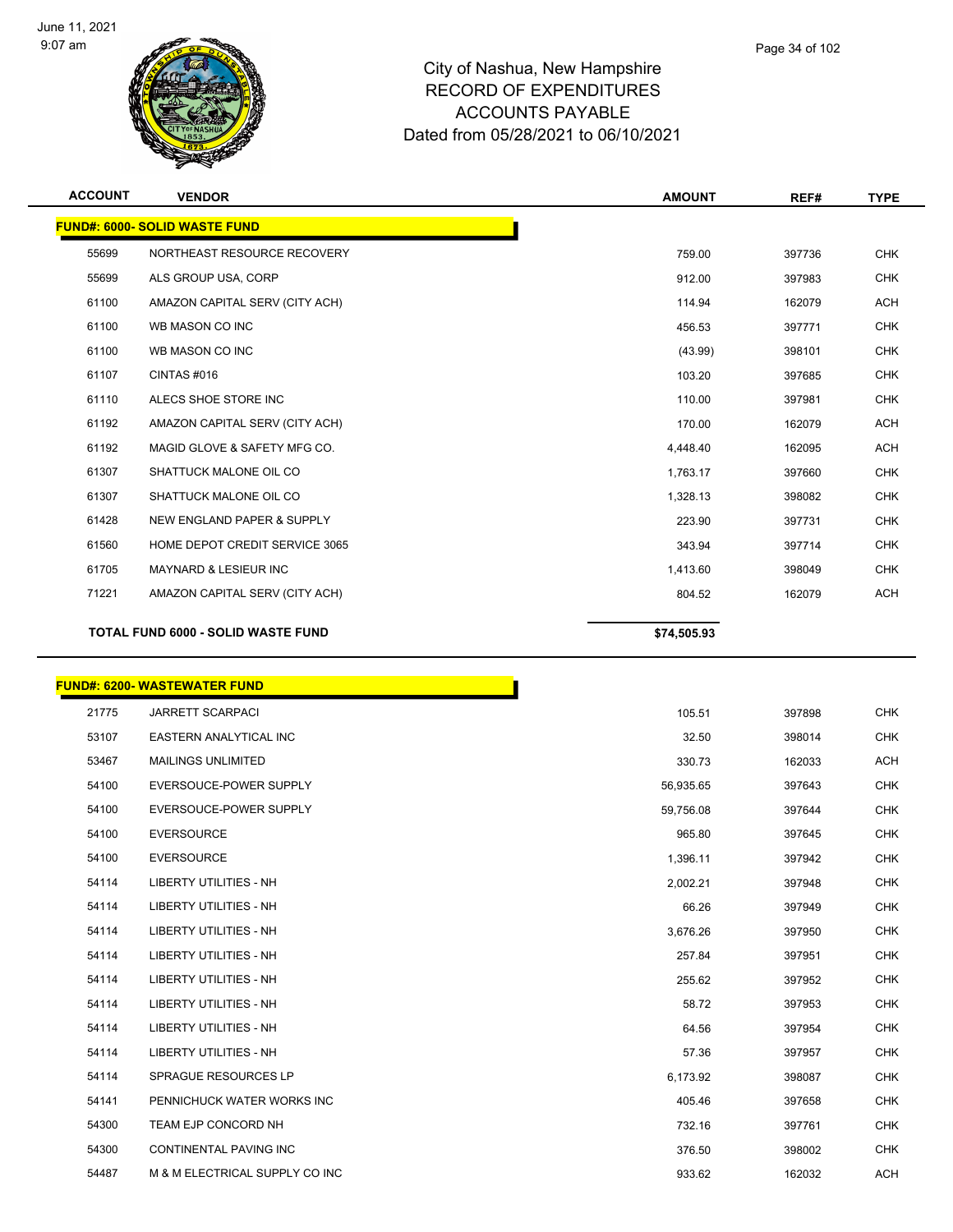

| <b>ACCOUNT</b> | <b>VENDOR</b>                       |               | <b>AMOUNT</b> | REF#   | <b>TYPE</b> |
|----------------|-------------------------------------|---------------|---------------|--------|-------------|
|                | <b>FUND#: 6200- WASTEWATER FUND</b> |               |               |        |             |
| 54487          | M & M ELECTRICAL SUPPLY CO INC      |               | 671.79        | 162094 | <b>ACH</b>  |
| 54487          | <b>GRAINGER</b>                     |               | 1,536.52      | 397707 | <b>CHK</b>  |
| 54487          | F W WEBB COMPANY                    |               | 1.053.01      | 398016 | <b>CHK</b>  |
| 54487          | <b>FASTENAL CO</b>                  |               | 214.12        | 398017 | <b>CHK</b>  |
| 54487          | <b>GRAINGER</b>                     |               | 1,502.57      | 398023 | <b>CHK</b>  |
| 54487          | <b>HAJOCA CORPORATION</b>           |               | 96.18         | 398028 | <b>CHK</b>  |
| 54487          | HOME DEPOT CREDIT SERVICE 3065      |               | 113.25        | 398032 | <b>CHK</b>  |
| 54600          | SANEL NAPA                          |               | 43.90         | 398077 | <b>CHK</b>  |
| 55109          | CONSOLIDATED COMMUNICATIONS         |               | 89.44         | 397938 | <b>CHK</b>  |
| 55109          | <b>FIRSTLIGHT</b>                   |               | 116.25        | 397944 | <b>CHK</b>  |
| 55118          | VERIZON WIRELESS-342053899-003      |               | 120.03        | 397972 | <b>CHK</b>  |
| 55607          | UNITED PARCEL SERVICE               |               | 31.50         | 397970 | CHK         |
| 55699          | <b>WOOD ENVIRONMENT &amp;</b>       |               | 2,400.00      | 162110 | <b>ACH</b>  |
| 55699          | CHEMSERVE ENVIRONMENTAL ANALYS      |               | 949.00        | 397684 | <b>CHK</b>  |
| 55699          | FIRST ELECTRIC MOTOR SERVICE        |               | 3,405.00      | 397698 | <b>CHK</b>  |
| 55699          | <b>CRYSTAL ROCK</b>                 |               | 187.18        | 397940 | <b>CHK</b>  |
| 55699          | NEW HAMPSHIRE HYDRAULICS INC        |               | 2,040.00      | 398060 | <b>CHK</b>  |
| 61107          | CINTAS#016                          |               | 261.76        | 398001 | <b>CHK</b>  |
| 61149          | <b>VWR INTERNATIONAL</b>            |               | 273.26        | 397770 | <b>CHK</b>  |
| 61149          | ERA - A WATERS CO                   |               | 578.63        | 398015 | <b>CHK</b>  |
| 61149          | <b>VWR INTERNATIONAL</b>            |               | 330.68        | 398100 | <b>CHK</b>  |
| 61156          | <b>BORDEN &amp; REMINGTON CORP</b>  |               | 9,006.37      | 162020 | ACH         |
| 61299          | ARCSOURCE INC                       |               | 61.20         | 397672 | <b>CHK</b>  |
| 61299          | DEPENDABLE LOCK SERVICE INC         |               | 4.00          | 397692 | <b>CHK</b>  |
| 61299          | FISHER AUTO PARTS INC               |               | 97.52         | 398018 | CHK         |
| 61299          | <b>VWR INTERNATIONAL</b>            |               | 981.32        | 398100 | CHK         |
| 71000          | F W WEBB COMPANY                    |               | 3,698.63      | 398016 | <b>CHK</b>  |
| 81700          | <b>HAZEN AND SAWYER</b>             | 1051.69.16.30 | 7,493.63      | 162087 | ACH         |
| 81700          | DEFELICE CORPORATION                | 2035.69.16.30 | 43,446.63     | 162015 | <b>ACH</b>  |
| 81700          | <b>HAZEN AND SAWYER</b>             | 2038.69.19.30 | 50,170.74     | 162087 | <b>ACH</b>  |
|                | TOTAL FUND 6200 - WASTEWATER FUND   |               | \$265,556.98  |        |             |

|       | <b>FUND#: 6500- PROPERTY &amp; CASUALTY FUND</b> |
|-------|--------------------------------------------------|
| 54267 | TREASURER STATE OF NH                            |
| 55307 | ROSS DUGAS                                       |
| 59207 | <b>CPTE NASHUA</b>                               |
| 59207 | DARTMOUTH HITCHCOCK CLINIC                       |
| 59207 | FOUR SEASONS ORTHOPEDIC CENTER                   |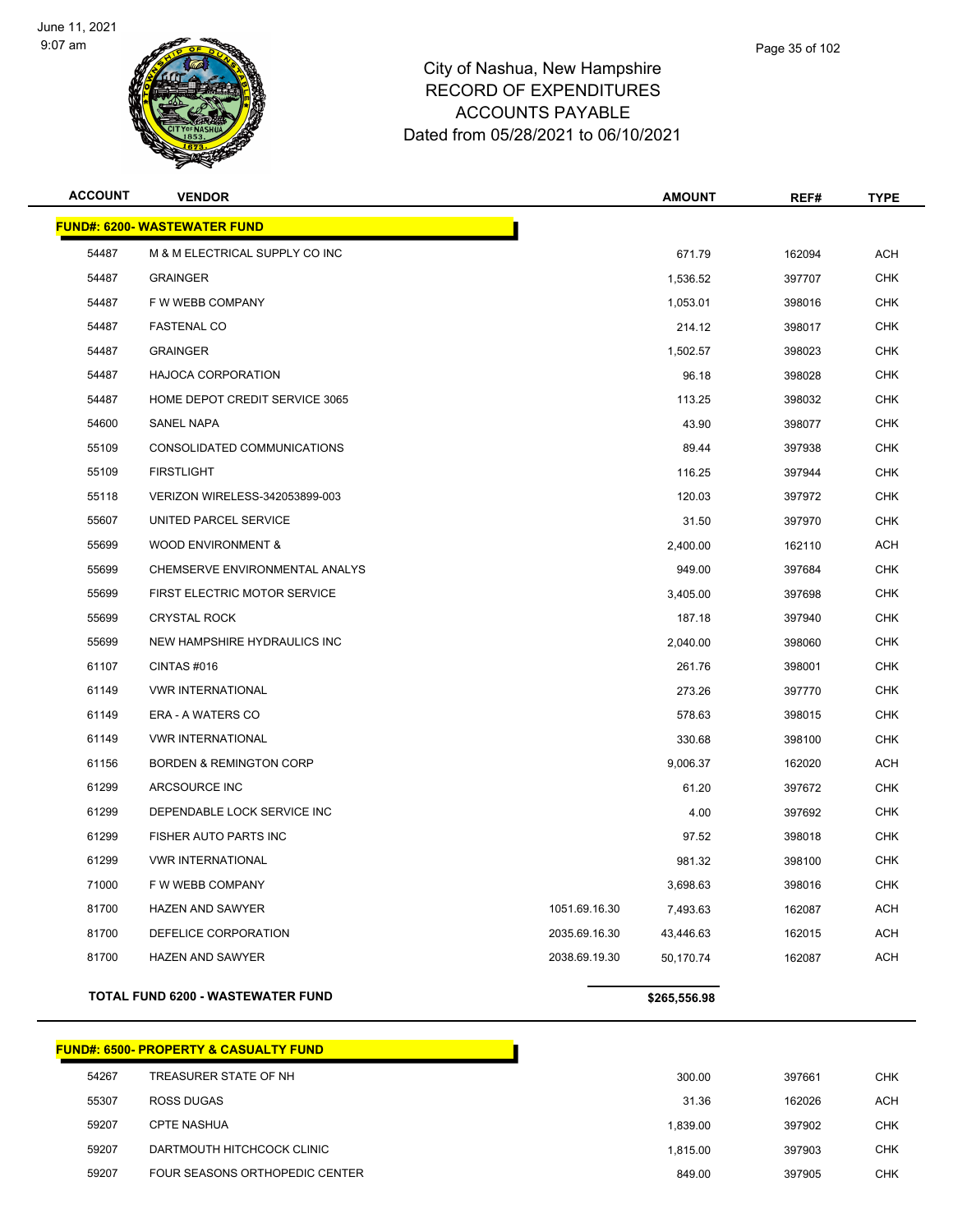

| <b>ACCOUNT</b> | <b>VENDOR</b>                                         | <b>AMOUNT</b> | REF#   | <b>TYPE</b> |
|----------------|-------------------------------------------------------|---------------|--------|-------------|
|                | <b>FUND#: 6500- PROPERTY &amp; CASUALTY FUND</b>      |               |        |             |
| 59207          | <b>INJURED WORKERS PHARMACY LLC</b>                   | 91.71         | 397906 | <b>CHK</b>  |
| 59207          | PAIN SOLUTIONS PLLC                                   | 300.00        | 397908 | <b>CHK</b>  |
| 59207          | PERFORMANCE REHAB INC                                 | 765.00        | 397909 | <b>CHK</b>  |
| 59207          | SO NH REGIONAL MEDICAL CENTER                         | 1,840.70      | 397910 | <b>CHK</b>  |
| 59207          | UNITED PHYSICAL THERAPY                               | 270.00        | 397911 | <b>CHK</b>  |
| 59207          | <b>BALANCE PHYSICAL THERAPY LLC</b>                   | 787.00        | 398317 | <b>CHK</b>  |
| 59207          | DARTMOUTH HITCHCOCK CLINIC                            | 973.00        | 398318 | <b>CHK</b>  |
| 59207          | ELLIOT PHYSICIANS NETWORK INC                         | 149.00        | 398319 | <b>CHK</b>  |
| 59207          | FOUR SEASONS ORTHOPEDIC CENTER                        | 975.00        | 398320 | <b>CHK</b>  |
| 59207          | INJURED WORKERS PHARMACY LLC                          | 500.52        | 398321 | <b>CHK</b>  |
| 59207          | NH NEUROSPINE INSTITUTE                               | 695.00        | 398322 | <b>CHK</b>  |
| 59207          | PERFORMANCE REHAB INC                                 | 510.00        | 398323 | <b>CHK</b>  |
| 59207          | QUEST DIAGNOSTICS                                     | 274.64        | 398324 | <b>CHK</b>  |
| 59207          | SO NH REGIONAL MEDICAL CENTER                         | 1,323.09      | 398325 | <b>CHK</b>  |
| 59207          | ST JOSEPH HOSPITAL                                    | 905.00        | 398326 | <b>CHK</b>  |
| 59207          | UNITED PHYSICAL THERAPY                               | 640.00        | 398327 | <b>CHK</b>  |
| 59250          | FORCIER CONTRACTING & BUILDING                        | 13,550.00     | 397904 | <b>CHK</b>  |
| 59250          | MARVELL PLATE GLASS INC                               | 331.75        | 397907 | <b>CHK</b>  |
| 59275          | <b>ALLEGIANCE TRUCKS</b>                              | 6,322.67      | 397901 | <b>CHK</b>  |
| 59275          | AMICA MUTUAL INSURANCE COMPANY                        | 1,970.03      | 398316 | <b>CHK</b>  |
| 68360          | <b>PASTORI KRANS PLLC</b>                             | 140.00        | 397740 | <b>CHK</b>  |
|                | <b>TOTAL FUND 6500 - PROPERTY &amp; CASUALTY FUND</b> | \$38.148.47   |        |             |

|       | <b>FUND#: 6600- BENEFITS SELF INSURANCE FUND</b> |               |        |            |
|-------|--------------------------------------------------|---------------|--------|------------|
| 21500 | <b>ITT HARTFORD</b>                              | 39,164.43     | 161992 | <b>ACH</b> |
| 21503 | ITT HARTFORD                                     | 9,090.12      | 161992 | <b>ACH</b> |
| 21504 | <b>ITT HARTFORD</b>                              | 3,104.41      | 161992 | <b>ACH</b> |
| 21516 | BOSTON MUTUAL LIFE INSURANCE                     | 4,217.03      | 161991 | <b>ACH</b> |
| 21520 | COLONIAL LIFE AND ACCIDENT INS                   | 1,645.93      | 161995 | <b>ACH</b> |
| 21520 | COLONIAL LIFE AND ACCIDENT INS                   | 1,013.09      | 162054 | <b>ACH</b> |
| 21545 | <b>ALLEGIANT CARE</b>                            | 46,095.00     | 162078 | <b>ACH</b> |
| 21990 | <b>PATRICIA SNOW</b>                             | 504.84        | 398084 | <b>CHK</b> |
| 45676 | ANTHEM BCBS OF NE                                | (187, 760.72) | 162019 | ACH        |
| 53999 | <b>BENEFIT STRATEGIES (ADMIN)</b>                | 272.55        | 162049 | <b>ACH</b> |
| 53999 | PART D ADVISORS, INC                             | 11,101.00     | 397739 | <b>CHK</b> |
| 59500 | NORTHEAST DELTA DENTAL                           | 24,719.10     | 161993 | <b>ACH</b> |
| 59500 | CONDUENT HR SERVICES, LLC                        | 1,804.50      | 162080 | <b>ACH</b> |
| 59507 | ANTHEM BCBS OF NE                                | 353,017.41    | 162019 | <b>ACH</b> |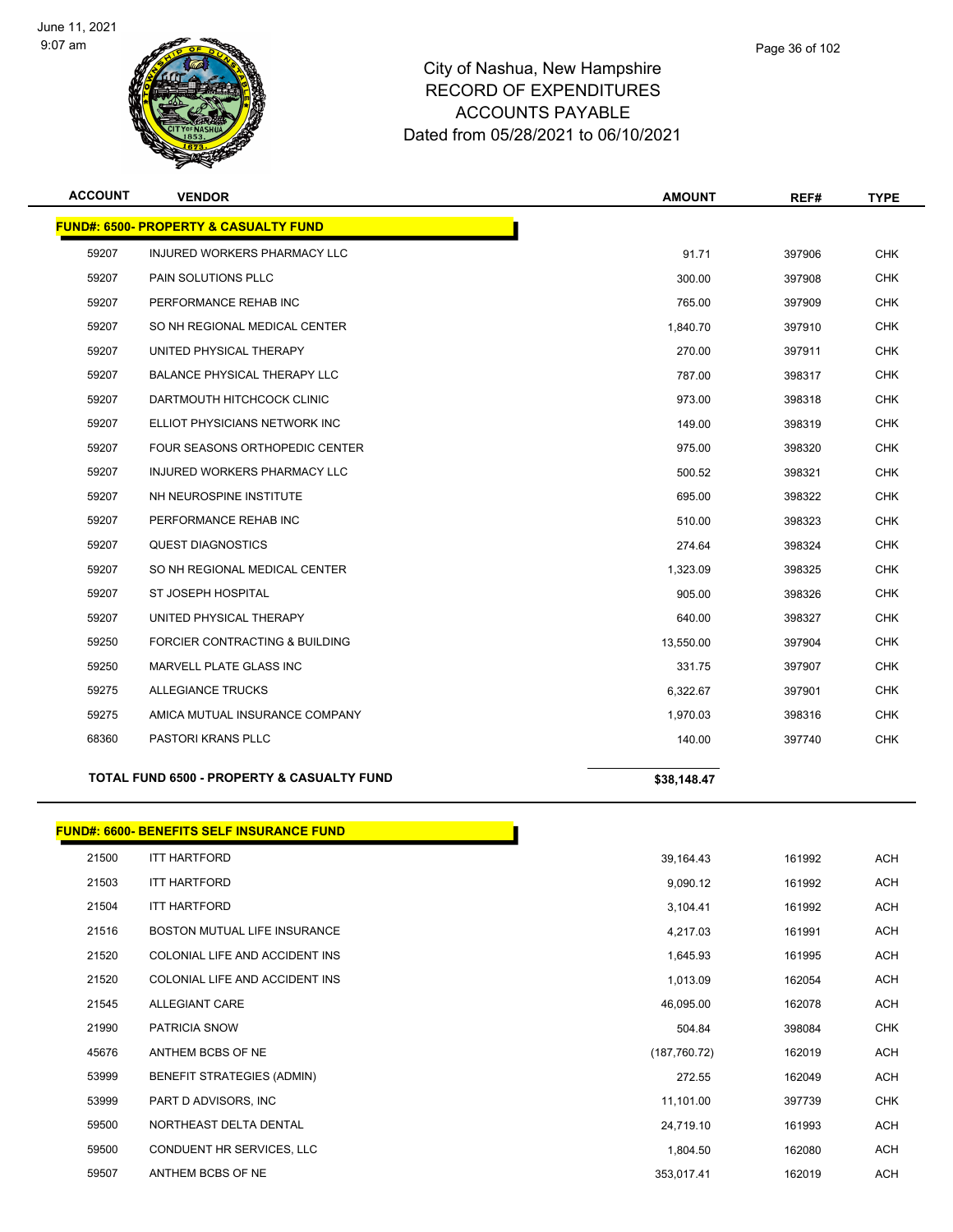

Page 37 of 102

| <b>ACCOUNT</b> | <b>VENDOR</b>                                         | <b>AMOUNT</b>          | REF#   | <b>TYPE</b> |
|----------------|-------------------------------------------------------|------------------------|--------|-------------|
|                | <b>FUND#: 6600- BENEFITS SELF INSURANCE FUND</b>      |                        |        |             |
| 59507          | ANTHEM BCBS OF NE                                     | 563,668.45             | 162019 | <b>ACH</b>  |
| 59507          | ANTHEM BCBS OF NE                                     | 46,852.67              | 162019 | <b>ACH</b>  |
| 59525          | NORTHEAST DELTA DENTAL                                | 61,496.67              | 161993 | <b>ACH</b>  |
| 59600          | MDX MEDICAL INC                                       | 4,909.16               | 162099 | <b>ACH</b>  |
|                | <b>TOTAL FUND 6600 - BENEFITS SELF INSURANCE FUND</b> | \$984,915.64           |        |             |
|                | <b>FUND#: 7026- CAPITAL EQUIPMENT RESERVE FUND</b>    |                        |        |             |
| 81500          | MHQ INC                                               | CERF50.21<br>43,446.30 | 162036 | <b>ACH</b>  |
|                | TOTAL FUND 7026 - CAPITAL EQUIPMENT RESERVE FUND      | \$43,446.30            |        |             |
|                | <b>FUND#: 7050- HOLMAN STADIUM IMPROVEMNTS ETF</b>    |                        |        |             |
| 54280          | HAMPSHIRE FIRE PROTECTION CO                          | 356.00                 | 398029 | <b>CHK</b>  |
| 54280          | JOHNSONS ELECTRIC SUPPLY INC                          | 9,808.42               | 398040 | <b>CHK</b>  |
| 61299          | UNITED SITE SERVICES                                  | 169.00                 | 397768 | <b>CHK</b>  |
|                | TOTAL FUND 7050 - HOLMAN STADIUM IMPROVEMNTS ETF      | \$10,333.42            |        |             |
|                | <b>FUND#: 7052- MINE FALLS PARK ETF</b>               |                        |        |             |
| 54280          | UNITED SITE SERVICES                                  | 119.00                 | 397768 | <b>CHK</b>  |
| 54280          | PIONEER MANUFACTURING COMPANY                         | 2,139.00               | 398068 | <b>CHK</b>  |
|                | TOTAL FUND 7052 - MINE FALLS PARK ETF                 | \$2,258.00             |        |             |
|                | <u> FUND#: 7054- DAVID W. DEANE SKATEBOARD PARK</u>   |                        |        |             |
| 54280          | UNITED SITE SERVICES                                  | 119.00                 | 397768 | <b>CHK</b>  |
|                | TOTAL FUND 7054 - DAVID W. DEANE SKATEBOARD PARK      | \$119.00               |        |             |
|                | <b>FUND#: 7078- CITY BUILDINGS ETF</b>                |                        |        |             |
| 71000          | TRANE U.S. INC                                        | 9,915.00               | 398094 | <b>CHK</b>  |
|                | <b>TOTAL FUND 7078 - CITY BUILDINGS ETF</b>           | \$9,915.00             |        |             |
|                |                                                       |                        |        |             |
|                | <b>FUND#: 7085- PARKING EXPENDITURES ETF</b>          |                        |        |             |
| 53107          | <b>GREENMAN-PEDERSEN INC</b>                          | 5,689.28               | 398026 | <b>CHK</b>  |
|                | TOTAL FUND 7085 - PARKING EXPENDITURES ETF            | \$5,689.28             |        |             |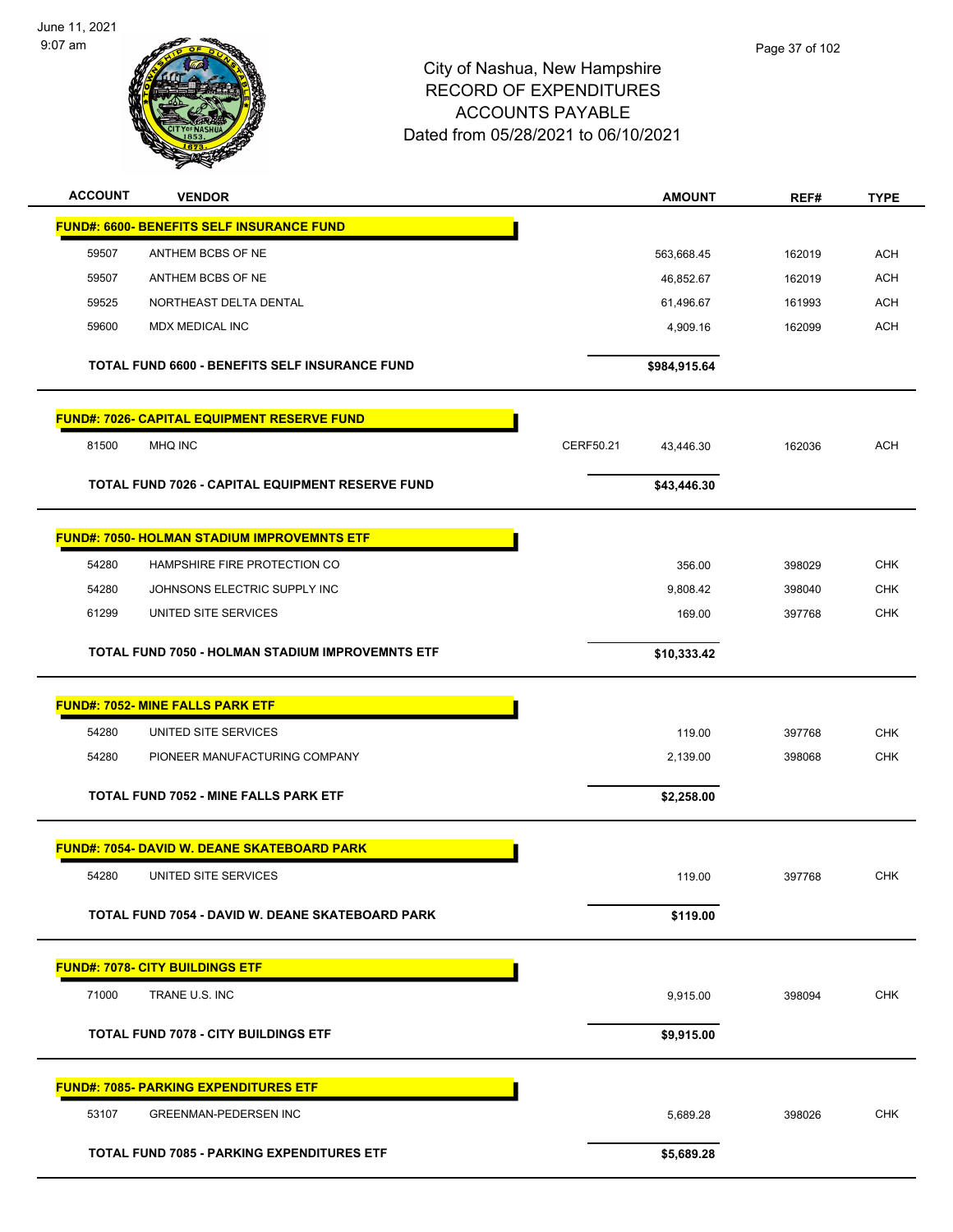

| <b>ACCOUNT</b> | <b>VENDOR</b>                                       | <b>AMOUNT</b>       | REF#   | <b>TYPE</b> |
|----------------|-----------------------------------------------------|---------------------|--------|-------------|
|                | <b>FUND#: 7506- ETF CONTRIB-WOODLAWN CEMETERY</b>   |                     |        |             |
| 54214          | THE KMB GROUP                                       | 3,315.00            | 397722 | <b>CHK</b>  |
| 54214          | SOUTHERN NH TREE & LANDSCAPE L                      | 2,875.00            | 397754 | <b>CHK</b>  |
| 81700          | ROBERT W CHAMPAGNE                                  | 6,000.00            | 397750 | <b>CHK</b>  |
|                | TOTAL FUND 7506 - ETF CONTRIB-WOODLAWN CEMETERY     | \$12,190.00         |        |             |
|                | <b>FUND#: 7509- POLICE-SCHOOL PROGRAMS ETF</b>      |                     |        |             |
| 61100          | WB MASON CO INC                                     | 211.98              | 397771 | <b>CHK</b>  |
|                | TOTAL FUND 7509 - POLICE-SCHOOL PROGRAMS ETF        | \$211.98            |        |             |
|                | <b>FUND#: 7549- LIBRARY-MISC LIB DONATIONS</b>      |                     |        |             |
| 61917          | <b>JENNIFER MCCORMACK</b>                           | 212.35              | 397924 | <b>CHK</b>  |
|                | <b>TOTAL FUND 7549 - LIBRARY-MISC LIB DONATIONS</b> | \$212.35            |        |             |
|                | <b>FUND#: 7563- SCHOOL ATHLETIC ETF</b>             |                     |        |             |
| 71999          | <b>BSN SPORTS LLC</b>                               | 1,650.00            | 398137 | <b>CHK</b>  |
|                | <b>TOTAL FUND 7563 - SCHOOL ATHLETIC ETF</b>        | \$1,650.00          |        |             |
|                | <b>FUND#: 7565- SCHOOL RELATED PROGRAMS-ETF</b>     |                     |        |             |
| 61135          | DAVID FRENCH MUSIC                                  | 2,639.00            | 398152 | <b>CHK</b>  |
|                | TOTAL FUND 7565 - SCHOOL RELATED PROGRAMS-ETF       | \$2,639.00          |        |             |
|                | <b>FUND#: 8063- LIBRARY-HENRY STEARNS FUND</b>      |                     |        |             |
| 61807          | <b>INGRAM LIBRARY SERVICES LLC</b>                  | 20.61               | 162028 | ACH         |
| 61807          | <b>BAKER &amp; TAYLOR</b>                           | 663.64              | 397675 | <b>CHK</b>  |
| 61807          | <b>BAKER &amp; TAYLOR</b>                           | 447.04              | 397988 | <b>CHK</b>  |
|                | TOTAL FUND 8063 - LIBRARY-HENRY STEARNS FUND        | \$1,131.29          |        |             |
|                | <b>FUND#: 8400- AGENCY-DEVELOPER ESCROWS</b>        |                     |        |             |
| 21730          | PAGOTO, LLC                                         | MG-5387<br>4,885.00 | 397927 | CHK         |
|                | <b>TOTAL FUND 8400 - AGENCY-DEVELOPER ESCROWS</b>   | \$4,885.00          |        |             |
|                | <u> FUND#: 8613- WILLIAM H &amp; EDITH E KEENAN</u> |                     |        |             |
| 68370          | RYAN AHMED AND                                      | 900.00              | 397912 | <b>CHK</b>  |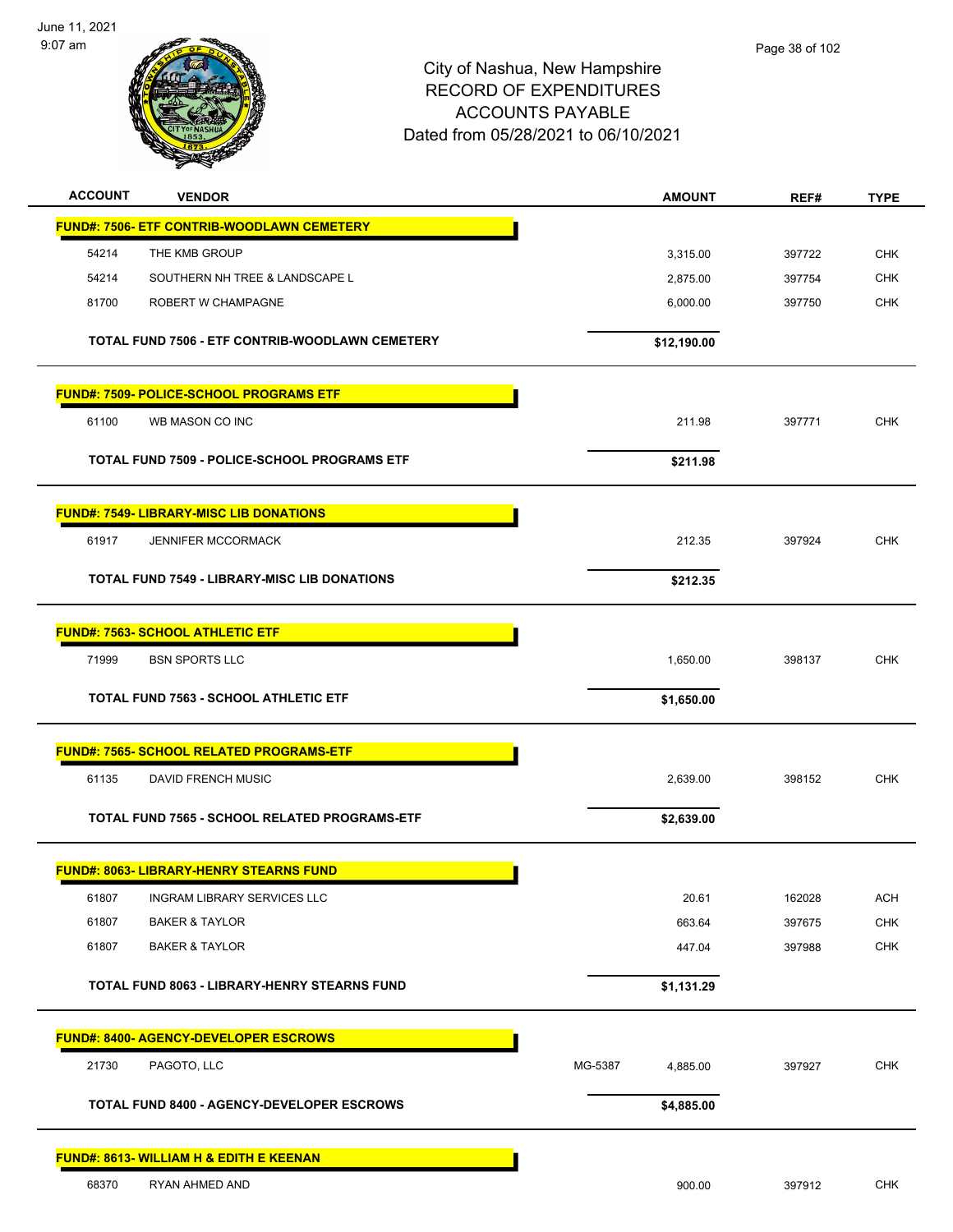| June 11, 2021  |                                              |                                                                                                                                  |                |             |
|----------------|----------------------------------------------|----------------------------------------------------------------------------------------------------------------------------------|----------------|-------------|
| $9:07$ am      |                                              | City of Nashua, New Hampshire<br><b>RECORD OF EXPENDITURES</b><br><b>ACCOUNTS PAYABLE</b><br>Dated from 05/28/2021 to 06/10/2021 | Page 39 of 102 |             |
| <b>ACCOUNT</b> | <b>VENDOR</b>                                | <b>AMOUNT</b>                                                                                                                    | REF#           | <b>TYPE</b> |
|                | TOTAL FUND 8613 - WILLIAM H & EDITH E KEENAN | \$900.00                                                                                                                         |                |             |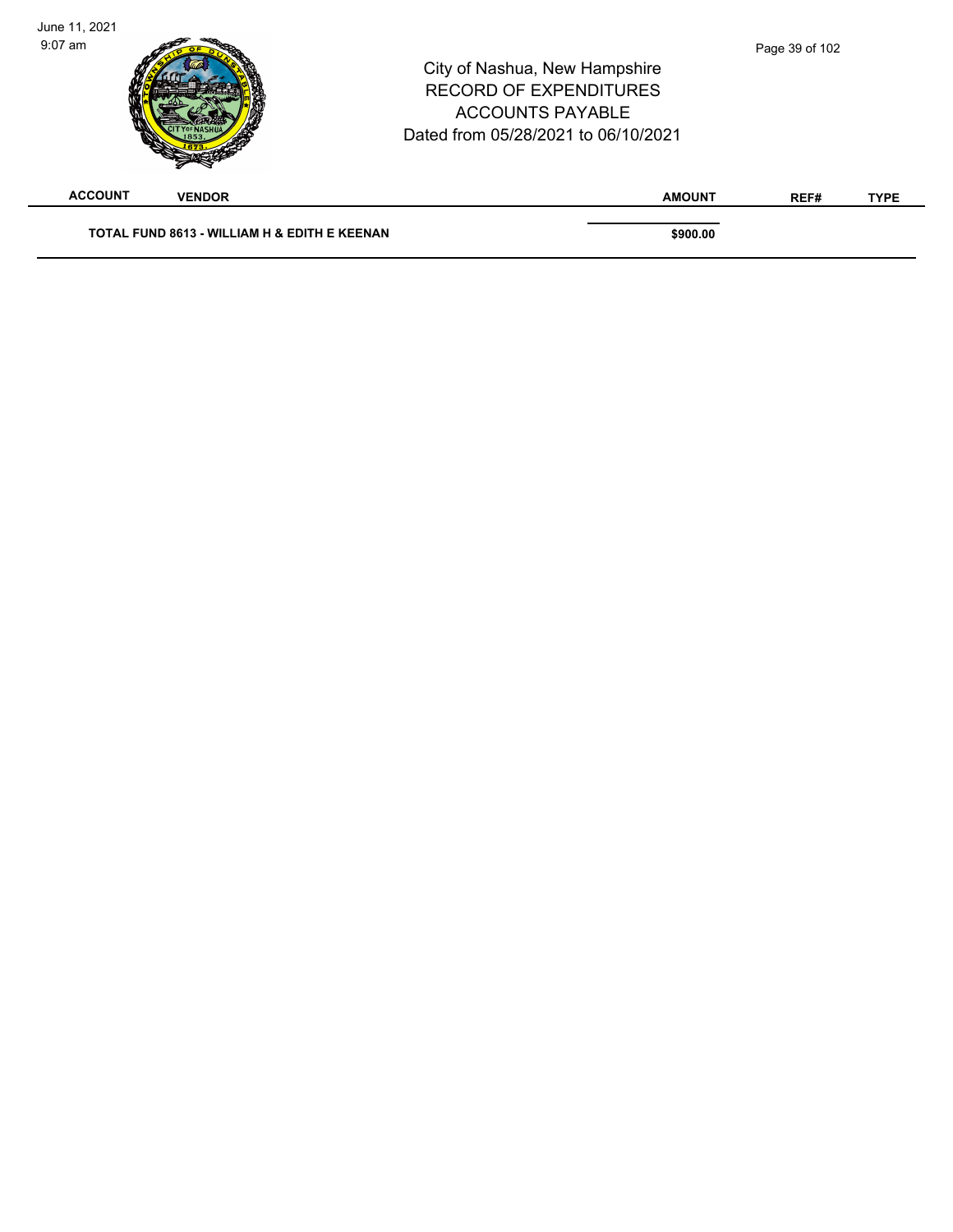

| <b>ACCOUNT</b> | <b>VENDOR</b> |                                        | <b>AMOUNT</b><br>REF# | <b>TYPE</b> |
|----------------|---------------|----------------------------------------|-----------------------|-------------|
|                |               | <b>SUMMARY BY FUND</b>                 | <b>AMOUNT</b>         |             |
|                | 1000          | <b>GENERAL FUND</b>                    | 2,533,416.59          |             |
|                | 1001          | <b>GF-CAPITAL IMPROVEMENTS</b>         | 43,767.93             |             |
|                | 1010          | <b>GF-PRIOR YEAR ENC &amp; ESCROWS</b> | 73,201.28             |             |
|                | 2100          | <b>FOOD SERVICES FUND</b>              | 16,684.37             |             |
|                | 2207          | ADULT ED/CONTINUING ED                 | 347.46                |             |
|                | 2212          | ATHLETICS REVENUE FUND                 | 2,000.00              |             |
|                | 2222          | AFTER SCHOOL PROGRAM                   | 282.41                |             |
|                | 2503          | PARKS & REC PROGRAMS FUND              | 130.00                |             |
|                | 2505          | PEG ACCESS CHANNELS FUND               | 250.75                |             |
|                | 2506          | HUNT BLDG FACILITY RENTAL FUND         | 2,326.90              |             |
|                | 3035          | FEMA DISASTER ASSIST GRANTS            | 10,850.00             |             |
|                | 3050          | POLICE GRANTS FUND                     | 5,624.94              |             |
|                | 3068          | COMMUNITY SERVICES GRANTS FUND         | 12,865.51             |             |
|                | 3070          | COMMUNITY HEALTH GRANTS FUND           | 1,026.88              |             |
|                | 3090          | URBAN PROGRAM GRANTS FUND              | 136,317.81            |             |
|                | 3120          | <b>TRANSIT GRANTS FUND</b>             | 177,917.26            |             |
|                | 3800          | <b>SCHOOL GRANTS FUND</b>              | 408,995.36            |             |
|                | 3810          | <b>FOOD SERVICE GRANTS FUND</b>        | 4,127.75              |             |
|                | 4020          | POLICE DRUG ENFORCEMENT FUND           | 36.66                 |             |
|                | 4022          | US TREASURY FORFEITURE FUND            | 39.99                 |             |
|                | 4025          | DOJ DRUG FORFEITURE FUND               | 3,880.69              |             |
|                | 4085          | NASHUA RIVERWALK TIF DISTRICT          | 9,925.00              |             |
|                | 4090          | LIB-LOST/DAMAGED BOOK FINES            | 80.00                 |             |
|                | 4601          | <b>EDA CARES ACT RLF</b>               | 35,100.00             |             |
|                | 5005          | CAP PROJECTS-GEN GOVT                  | 4,378.00              |             |
|                | 5060          | CAPITAL PROJECTS-COMM HEALTH           | 378,773.18            |             |
|                | 5090          | CAPITAL PROJECTS-HYDROELECTRIC         | 193,979.14            |             |
|                | 5200          | CAPITAL PROJECTS-PUBLIC WORKS          | 42,372.28             |             |
|                | 5700          | CAP PROJECTS-BROAD ST PARKWAY          | 1,076.14              |             |
|                | 5800          | SCHOOL CAPITAL PROJECTS FUND           | 1,391,647.67          |             |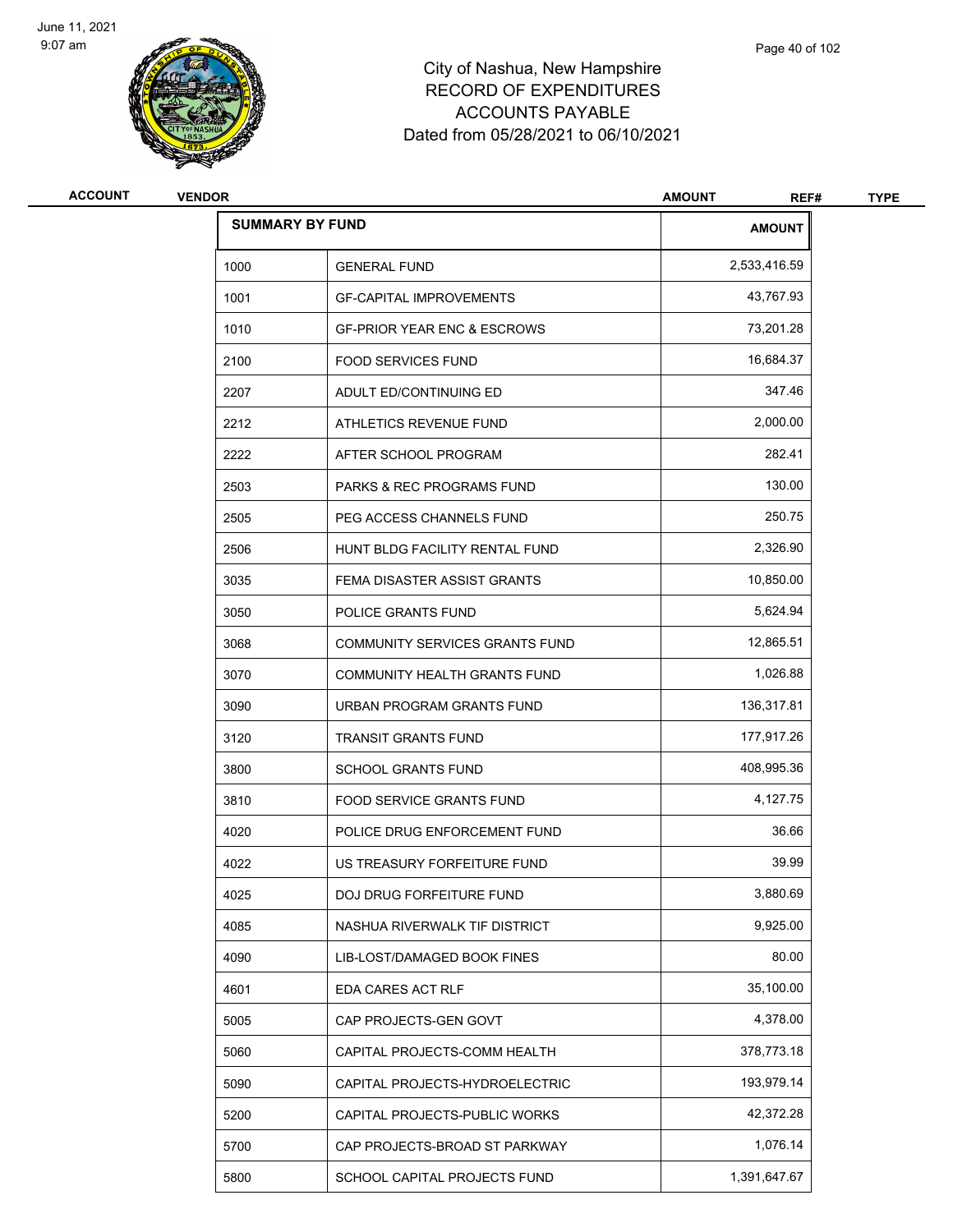

**ACCOUNT VENDOR AMOUNT REF# TYPE**

TO 7085 PARKING EXPENDITURES ETF THE STATE STATE STATE STATE STATE STATE STATE STATE STATE STATE STATE STATE S

7506 ETF CONTRIB-WOODLAWN CEMETERY 12,190.00 7509 POLICE-SCHOOL PROGRAMS ETF 211.98

7549 LIBRARY-MISC LIB DONATIONS 212.35

7563 SCHOOL ATHLETIC ETF 1,650.00 7565 SCHOOL RELATED PROGRAMS-ETF 2,639.00

8063 LIBRARY-HENRY STEARNS FUND 1,131.29 8400 AGENCY-DEVELOPER ESCROWS 4,885.00

8613 WILLIAM H & EDITH E KEENAN 1900.00 **TOTAL: 6,950,129.59**

**AMOUNT**

6000 SOLID WASTE FUND 74,505.93 6200 WASTEWATER FUND 265,556.98 6500 PROPERTY & CASUALTY FUND **12000 PROPERTY & CASUALTY FUND** 38,148.47 6600 BENEFITS SELF INSURANCE FUND 984,915.64 7026 CAPITAL EQUIPMENT RESERVE FUND 43,446.30 7050 HOLMAN STADIUM IMPROVEMNTS ETF 10,333.42 7052 MINE FALLS PARK ETF 2,258.00 7054 DAVID W. DEANE SKATEBOARD PARK 119.00 7078 CITY BUILDINGS ETF 9,915.00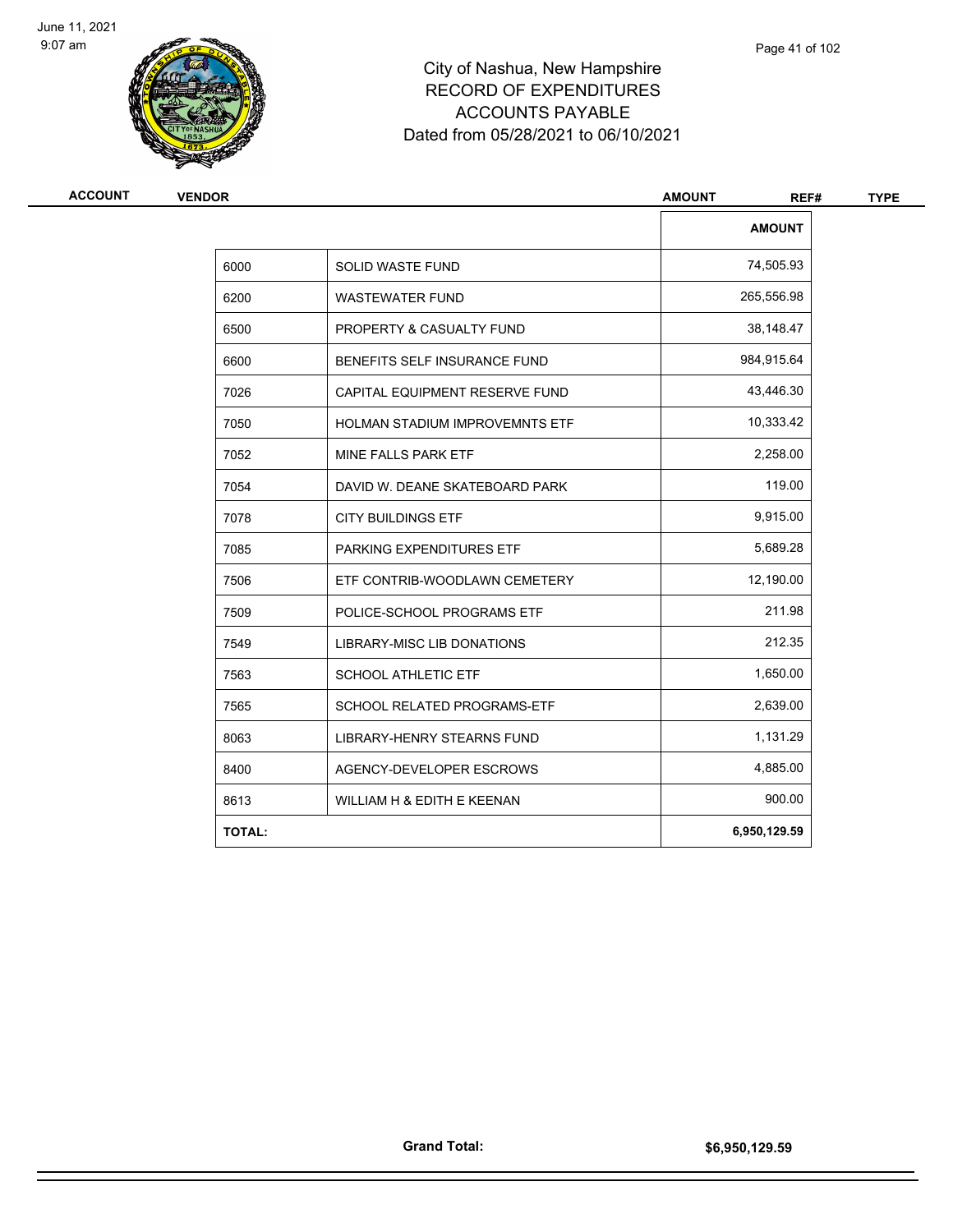

Page 42 of 102

|     | <b>PAY DATE</b>                   | <b>ACCOUNT</b>                       | <b>DESCRIPTION</b>                       | <b>AMOUNT</b>                     |
|-----|-----------------------------------|--------------------------------------|------------------------------------------|-----------------------------------|
|     | <b>FUND#: 1000 - GENERAL FUND</b> |                                      |                                          |                                   |
| 101 | <b>MAYOR</b>                      |                                      |                                          |                                   |
|     | 6/3/21                            | 51100                                | CHIEF OF STAFF                           | 1,787.45                          |
|     | 6/10/21                           | 51100                                | CHIEF OF STAFF                           | 1,787.45                          |
|     | 6/3/21                            | 51100                                | COMMUNICATIONS & SPECIAL PRJ COORDINATOR | 938.90                            |
|     | 6/10/21                           | 51100                                | COMMUNICATIONS & SPECIAL PRJ COORDINATOR | 938.90                            |
|     | 6/3/21                            | 51100                                | COMMUNICATIONS REPRESENTATIVE            | 840.20                            |
|     | 6/10/21                           | 51100                                | COMMUNICATIONS REPRESENTATIVE            | 840.20                            |
|     | 6/3/21                            | 51100                                | CONSTITUENT SERVICES COORDINATOR         | 938.95                            |
|     | 6/10/21                           | 51100                                | CONSTITUENT SERVICES COORDINATOR         | 938.95                            |
|     | 6/3/21                            | 51500                                | <b>MAYOR</b>                             | 2,334.30                          |
|     | 6/10/21                           | 51500                                | <b>MAYOR</b>                             | 2,334.30                          |
|     | TOTAL 101 - MAYOR                 |                                      |                                          | \$13,679.60                       |
| 102 | <b>BOARD OF ALDERMEN</b>          |                                      |                                          |                                   |
|     | 6/3/21                            | 51100                                | LEGISLATIVE AFFAIRS MANAGER              | 1,338.48                          |
|     | 6/10/21                           | 51100                                | LEGISLATIVE AFFAIRS MANAGER              | 2,007.72                          |
|     | 6/3/21                            | 51200                                | LEGISLATIVE TRANSCRIPTION SPEC           | 561.73                            |
|     | 6/10/21                           | 51200                                | LEGISLATIVE TRANSCRIPTION SPEC           | 491.51                            |
|     |                                   | <b>TOTAL 102 - BOARD OF ALDERMEN</b> |                                          | \$4,399.44                        |
| 103 | <b>LEGAL</b>                      |                                      |                                          |                                   |
|     | 6/3/21                            | 51100                                | <b>CORPORATION COUNSEL</b>               | 2,714.65                          |
|     | 6/10/21                           | 51100                                | <b>CORPORATION COUNSEL</b>               | 2,714.65                          |
|     | 6/3/21                            | 51100                                | DEPUTY CORPORATION COUNSEL               | 4,609.65                          |
|     | 6/10/21                           | 51100                                | DEPUTY CORPORATION COUNSEL               | 4,609.65                          |
|     | 6/3/21                            | 51100                                | <b>LEGAL ASSISTANT</b>                   | 2,143.70                          |
|     | 6/10/21                           | 51100                                | <b>LEGAL ASSISTANT</b>                   | 2,143.70                          |
|     | 6/3/21                            | 51100                                | RIGHT TO KNOW COORDINATOR                | 1,350.50                          |
|     | 6/10/21                           | 51100                                | RIGHT TO KNOW COORDINATOR                | 1,350.50<br>dia dia dia dia dia k |
|     | <b>TOTAL 103 - LEGAL</b>          |                                      |                                          | \$21,637.00                       |
|     |                                   |                                      |                                          |                                   |
| 106 |                                   | <b>ADMINISTRATIVE SERVICES</b>       |                                          |                                   |
|     | 6/3/21                            | 51100                                | ADMINISTRATIVE ASSISTANT I               | 778.66                            |
|     | 6/10/21                           | 51100                                | ADMINISTRATIVE ASSISTANT I               | 778.65                            |
|     | 6/3/21                            | 51100                                | ADMINISTRATIVE SERVICES DIRECTOR         | 2,144.95                          |
|     | 6/10/21                           | 51100                                | ADMINISTRATIVE SERVICES DIRECTOR         | 2,144.95                          |
|     | 6/3/21                            | 51100                                | <b>GRANT WRITER</b>                      | 697.15                            |
|     | 6/10/21                           | 51100                                | <b>GRANT WRITER</b>                      | 697.15                            |
|     | 6/3/21                            | 51300                                | ADMINISTRATIVE ASSISTANT I               | 7.30                              |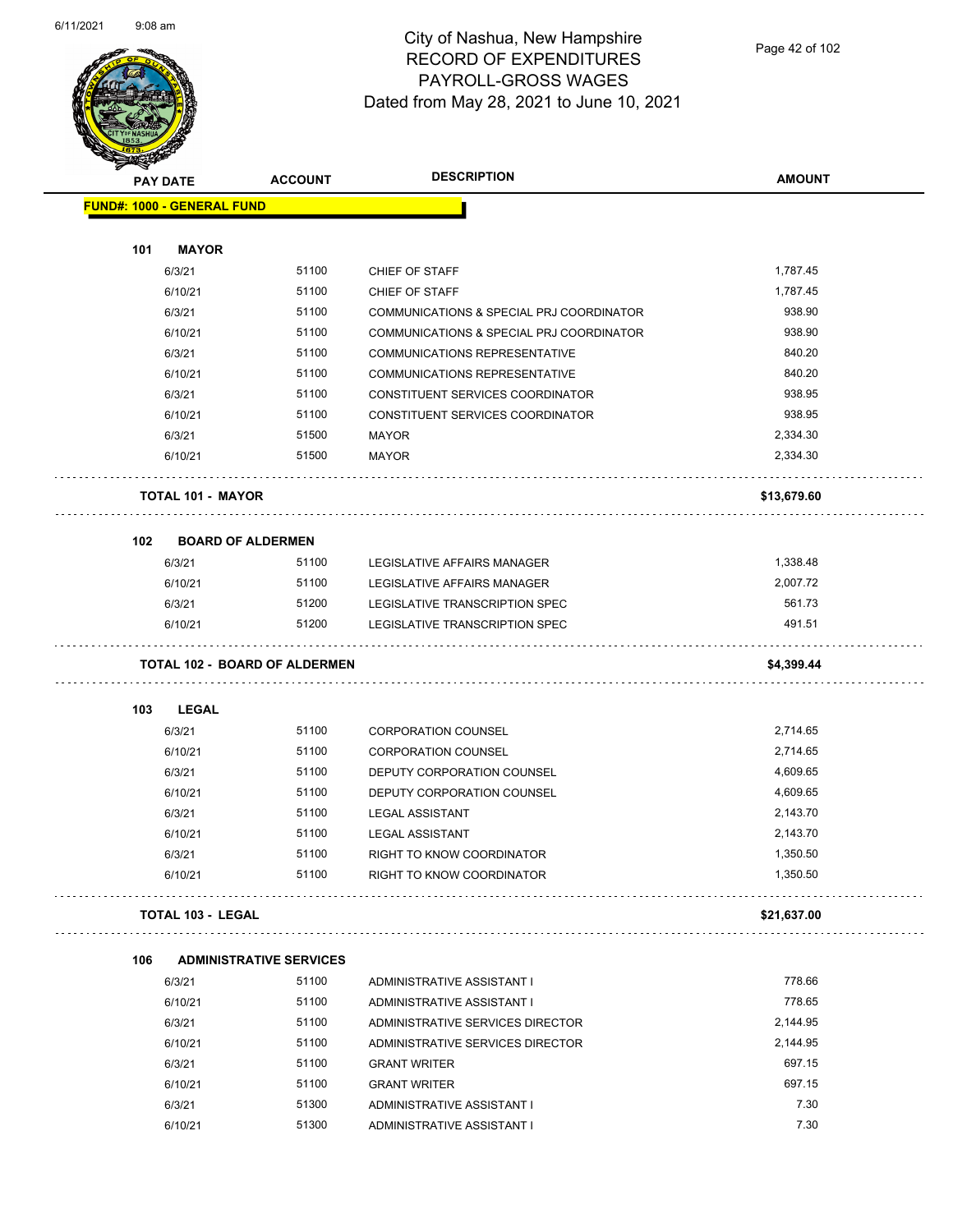

Page 43 of 102

| PAY DATE                          |                               | <b>ACCOUNT</b>                                   | <b>DESCRIPTION</b>                         | <b>AMOUNT</b> |
|-----------------------------------|-------------------------------|--------------------------------------------------|--------------------------------------------|---------------|
| <b>FUND#: 1000 - GENERAL FUND</b> |                               |                                                  |                                            |               |
|                                   |                               |                                                  |                                            |               |
|                                   |                               | <b>TOTAL 106 - ADMINISTRATIVE SERVICES</b>       |                                            | \$7,256.11    |
| 107                               | <b>CITY CLERK</b>             |                                                  |                                            |               |
|                                   | 6/3/21                        | 51100                                            | <b>CITY CLERK</b>                          | 2,010.85      |
|                                   | 6/10/21                       | 51100                                            | <b>CITY CLERK</b>                          | 2.010.85      |
|                                   | 6/3/21                        | 51100                                            | <b>CLERK VITAL RECORDS II</b>              | 1,882.39      |
|                                   | 6/10/21                       | 51100                                            | <b>CLERK VITAL RECORDS II</b>              | 1,904.85      |
|                                   | 6/3/21                        | 51100                                            | DEPUTY CITY CLERK                          | 1,145.75      |
|                                   | 6/10/21                       | 51100                                            | DEPUTY CITY CLERK                          | 1,145.75      |
|                                   | 6/3/21                        | 51300                                            | <b>CLERK VITAL RECORDS II</b>              | 5.95          |
|                                   | 6/3/21                        | 51400                                            | <b>CITY CLERK TEMP</b>                     | 120.00        |
|                                   | <b>TOTAL 107 - CITY CLERK</b> |                                                  |                                            | \$10,226.39   |
| 108                               |                               | <b>ENERGY MANAGEMENT</b>                         |                                            |               |
|                                   | 6/3/21                        | 51100                                            | <b>ENERGY MANAGER</b>                      | 1,487.20      |
|                                   | 6/10/21                       | 51100                                            | <b>ENERGY MANAGER</b>                      | 1,487.20      |
|                                   |                               |                                                  |                                            |               |
|                                   |                               | <b>TOTAL 108 - ENERGY MANAGEMENT</b>             |                                            | \$2,974.40    |
| 110                               |                               | <b>ARLINGTON ST COMMUNITY CENTER</b>             |                                            |               |
|                                   | 6/3/21                        | 51100                                            | ARLINGTON STREET COMMUNITY CENTER DIRECTOR | 1,106.00      |
|                                   | 6/10/21                       | 51100                                            | ARLINGTON STREET COMMUNITY CENTER DIRECTOR | 1,106.00      |
|                                   |                               | <b>TOTAL 110 - ARLINGTON ST COMMUNITY CENTER</b> |                                            | \$2,212.00    |
| 111                               | <b>HUMAN RESOURCES</b>        |                                                  |                                            |               |
|                                   | 6/3/21                        | 51100                                            | <b>HR SPECIALIST</b>                       | 916.60        |
|                                   | 6/10/21                       | 51100                                            | HR SPECIALIST                              | 916.60        |
|                                   | 6/3/21                        | 51100                                            | HRIS & PAYROLL ANALYST                     | 1,321.95      |
|                                   | 6/10/21                       | 51100                                            | HRIS & PAYROLL ANALYST                     | 1,321.95      |
|                                   | 6/3/21                        | 51100                                            | HUMAN RESOURCES MANAGER                    | 1,391.00      |
|                                   | 6/10/21                       | 51100                                            | HUMAN RESOURCES MANAGER                    | 1,391.00      |
|                                   | 6/3/21                        | 51100                                            | PAYROLL ANALYST                            | 2,488.64      |
|                                   | 6/10/21                       | 51100                                            | PAYROLL ANALYST                            | 2,488.64      |
|                                   | 6/3/21                        | 51100                                            | PAYROLL MANAGER                            | 1,709.25      |
|                                   | 6/10/21                       | 51100                                            | PAYROLL MANAGER                            | 1,709.25      |
|                                   | 6/3/21                        | 51200                                            | ADMINISTRATIVE ASSISTANT I                 | 524.30        |
|                                   | 6/10/21                       | 51200                                            | ADMINISTRATIVE ASSISTANT I                 | 541.78        |
|                                   | 6/3/21                        | 51200                                            | HUMAN RESOURCES TEMP                       | 130.00        |
|                                   | 6/10/21                       | 51200                                            | HUMAN RESOURCES TEMP                       | 480.00        |
|                                   | 6/3/21                        | 51300                                            | HR SPECIALIST                              | 8.59          |
|                                   | 6/3/21                        | 51300                                            | PAYROLL ANALYST                            | 92.64         |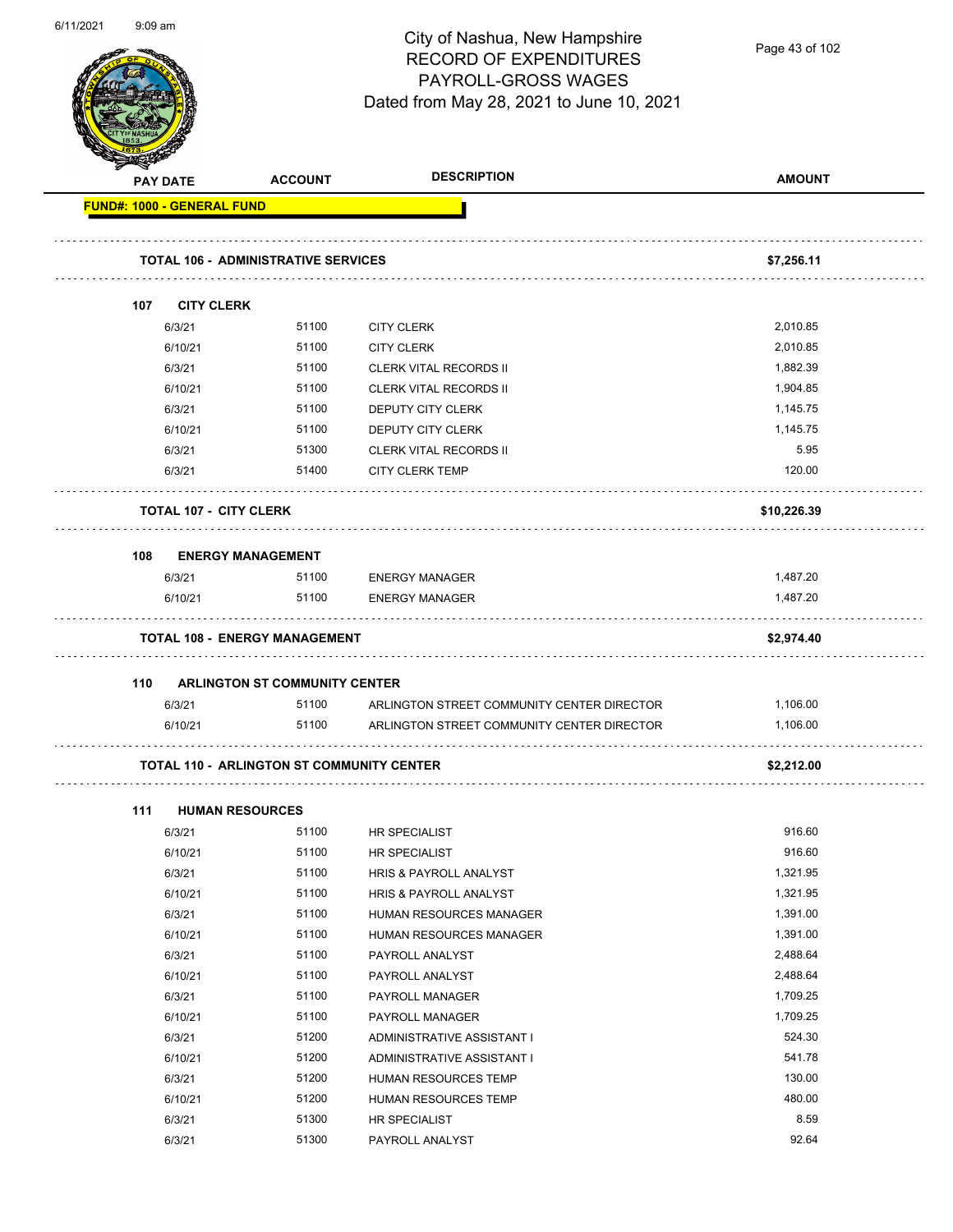| 6/11/2021 | $9:09$ am       |                                   |                                           | City of Nashua, New Hampshire<br><b>RECORD OF EXPENDITURES</b><br>PAYROLL-GROSS WAGES<br>Dated from May 28, 2021 to June 10, 2021 | Page 44 of 102 |
|-----------|-----------------|-----------------------------------|-------------------------------------------|-----------------------------------------------------------------------------------------------------------------------------------|----------------|
|           | <b>PAY DATE</b> |                                   | <b>ACCOUNT</b>                            | <b>DESCRIPTION</b>                                                                                                                | <b>AMOUNT</b>  |
|           |                 | <b>FUND#: 1000 - GENERAL FUND</b> |                                           |                                                                                                                                   |                |
|           |                 |                                   |                                           |                                                                                                                                   |                |
|           | 111             | <b>HUMAN RESOURCES</b>            |                                           |                                                                                                                                   |                |
|           |                 | 6/10/21                           | 51300                                     | PAYROLL ANALYST                                                                                                                   | 208.62         |
|           |                 |                                   | <b>TOTAL 111 - HUMAN RESOURCES</b>        |                                                                                                                                   | \$17,640.81    |
|           | 122             |                                   | <b>INFORMATION TECHNOLOGY</b>             |                                                                                                                                   |                |
|           |                 | 6/3/21                            | 51100                                     | ADMIN ASSISTANT III                                                                                                               | 845.70         |
|           |                 | 6/10/21                           | 51100                                     | ADMIN ASSISTANT III                                                                                                               | 845.70         |
|           |                 | 6/3/21                            | 51100                                     | <b>DEPUTY DIRECTOR IT</b>                                                                                                         | 2,378.15       |
|           |                 | 6/10/21                           | 51100                                     | DEPUTY DIRECTOR IT                                                                                                                | 2,378.15       |
|           |                 | 6/3/21                            | 51100                                     | <b>ENTERPRISE SYS ADMINISTRATOR</b>                                                                                               | 1,748.80       |
|           |                 | 6/10/21                           | 51100                                     | <b>ENTERPRISE SYS ADMINISTRATOR</b>                                                                                               | 1,748.80       |
|           |                 | 6/3/21                            | 51100                                     | ERP SYSTEM ADMIN DBA                                                                                                              | 2,010.86       |
|           |                 | 6/10/21                           | 51100                                     | ERP SYSTEM ADMIN DBA                                                                                                              | 2,010.85       |
|           |                 | 6/3/21                            | 51100                                     | IT APPLICATIONS ANALYST                                                                                                           | 2,919.70       |
|           |                 | 6/10/21                           | 51100                                     | IT APPLICATIONS ANALYST                                                                                                           | 2,919.70       |
|           |                 | 6/3/21                            | 51100                                     | IT INFRASTRUCTURE ANALYST                                                                                                         | 1,360.80       |
|           |                 | 6/10/21                           | 51100                                     | IT INFRASTRUCTURE ANALYST                                                                                                         | 1,360.80       |
|           |                 | 6/3/21                            | 51100                                     | IT MANAGER, INFRASTRUCTURE                                                                                                        | 1,709.25       |
|           |                 | 6/10/21                           | 51100                                     | IT MANAGER, INFRASTRUCTURE                                                                                                        | 1,709.25       |
|           |                 | 6/3/21                            | 51100                                     | IT MANAGER, PROJECT/DEVELOPMENT SERVICES                                                                                          | 1,783.60       |
|           |                 | 6/10/21                           | 51100                                     | IT MANAGER, PROJECT/DEVELOPMENT SERVICES                                                                                          | 1,783.60       |
|           |                 | 6/3/21                            | 51100                                     | TECHNICAL SPEC II NET SUPPORT                                                                                                     | 2,334.20       |
|           |                 | 6/10/21                           | 51100                                     | TECHNICAL SPEC II NET SUPPORT                                                                                                     | 2,334.21       |
|           |                 | 6/3/21                            | 51100                                     | WEB ADMINISTRATOR/GRAPHIC DESINGER                                                                                                | 1,003.10       |
|           |                 | 6/10/21                           | 51100                                     | WEB ADMINISTRATOR/GRAPHIC DESINGER                                                                                                | 1,003.10       |
|           |                 | 6/3/21                            | 51300                                     | TECHNICAL SPEC II NET SUPPORT                                                                                                     | 9.71           |
|           |                 | 6/10/21                           | 51300                                     | TECHNICAL SPEC II NET SUPPORT                                                                                                     | 58.25          |
|           |                 |                                   | <b>TOTAL 122 - INFORMATION TECHNOLOGY</b> |                                                                                                                                   | \$36,256.28    |
|           | 126             | <b>FINANCIAL SERVICES</b>         |                                           |                                                                                                                                   |                |
|           |                 | 6/3/21                            | 51100                                     | <b>ACCOUNTANT</b>                                                                                                                 | 1,083.55       |
|           |                 | 6/10/21                           | 51100                                     | ACCOUNTANT                                                                                                                        | 1 083 55       |

| 6/3/21  | 51100 | ACCOUNTANT                   | 1,083.55 |
|---------|-------|------------------------------|----------|
| 6/10/21 | 51100 | <b>ACCOUNTANT</b>            | 1.083.55 |
| 6/3/21  | 51100 | ACCOUNTS PAYABLE COORDINATOR | 2.409.60 |
| 6/10/21 | 51100 | ACCOUNTS PAYABLE COORDINATOR | 2,409.63 |
| 6/3/21  | 51100 | ACCOUNTS PAYABLE SUPV        | 1,206.50 |
| 6/10/21 | 51100 | ACCOUNTS PAYABLE SUPV        | 1.206.50 |
| 6/3/21  | 51100 | CFO COMPTROLLER              | 2,714.66 |
| 6/10/21 | 51100 | CFO COMPTROLLER              | 2.714.65 |
| 6/3/21  | 51100 | DEP TREASURER TAX COLLECTOR  | 1.673.10 |
| 6/10/21 | 51100 | DEP TREASURER TAX COLLECTOR  | 1,673.10 |
| 6/3/21  | 51100 | FINANCE AND ADMIN MANAGER    | 904.90   |
| 6/10/21 | 51100 | FINANCE AND ADMIN MANAGER    | 904.90   |
|         |       |                              |          |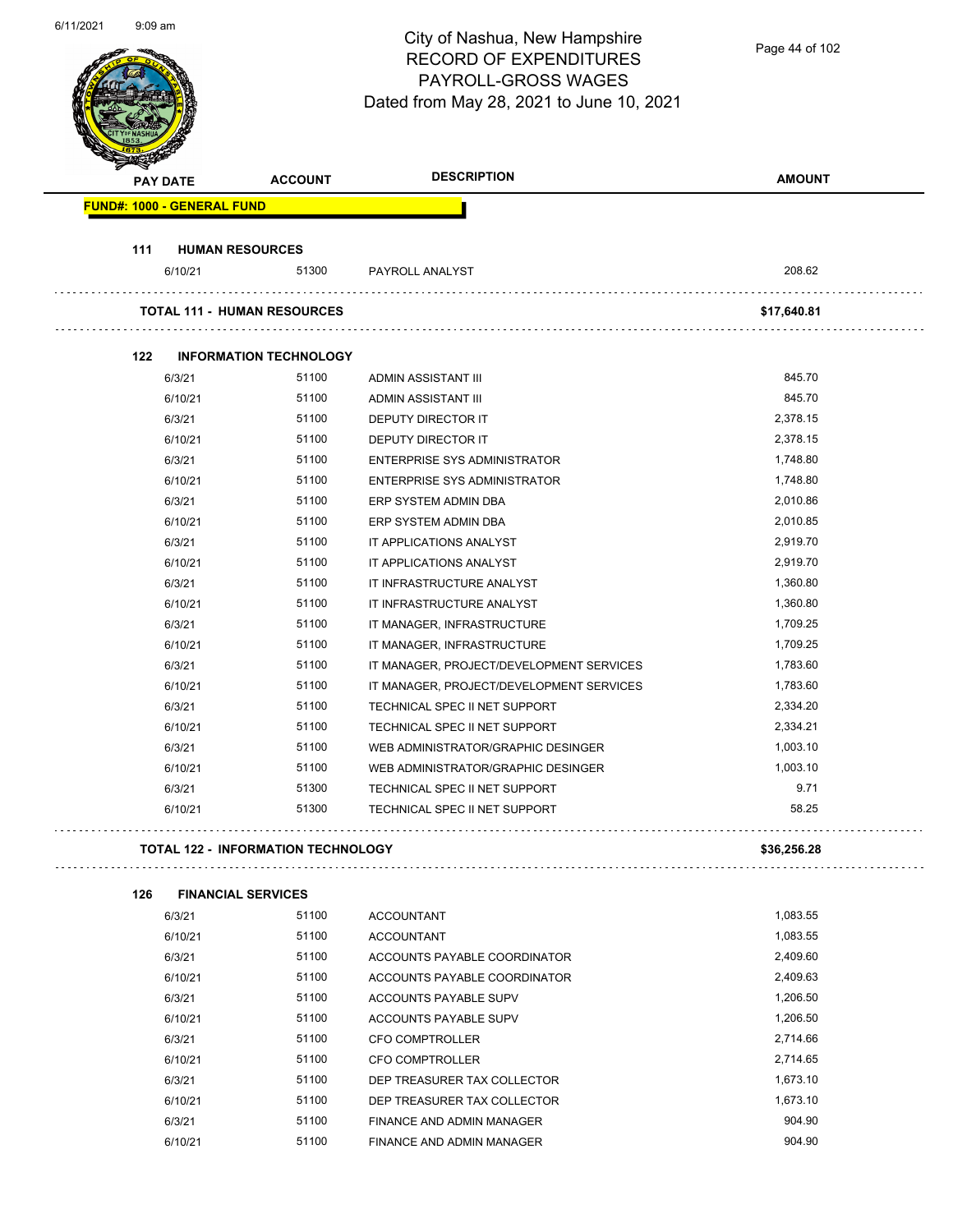

| <b>PAY DATE</b>                   | <b>ACCOUNT</b>            | <b>DESCRIPTION</b>               | <b>AMOUNT</b> |
|-----------------------------------|---------------------------|----------------------------------|---------------|
| <b>FUND#: 1000 - GENERAL FUND</b> |                           |                                  |               |
| 126                               | <b>FINANCIAL SERVICES</b> |                                  |               |
| 6/3/21                            | 51100                     | <b>MVR CLERK I</b>               | 957.41        |
| 6/10/21                           | 51100                     | <b>MVR CLERK I</b>               | 1,098.55      |
| 6/3/21                            | 51100                     | <b>MVR CLERK II</b>              | 969.36        |
| 6/10/21                           | 51100                     | MVR CLERK II                     | 969.35        |
| 6/3/21                            | 51100                     | MVR CLERK III                    | 1,578.46      |
| 6/10/21                           | 51100                     | <b>MVR CLERK III</b>             | 1,578.45      |
| 6/3/21                            | 51100                     | ORDINANCE VIOLATIONS COORDINATOR | 537.34        |
| 6/10/21                           | 51100                     | ORDINANCE VIOLATIONS COORDINATOR | 537.35        |
| 6/3/21                            | 51100                     | REVENUE ACCOUNTS SPEC            | 916.00        |
| 6/10/21                           | 51100                     | REVENUE ACCOUNTS SPEC            | 916.00        |
| 6/3/21                            | 51100                     | REVENUE COORDINATOR              | 1,125.71      |
| 6/10/21                           | 51100                     | REVENUE COORDINATOR              | 1,125.71      |
| 6/3/21                            | 51100                     | <b>SENIOR FINANCE MANAGER</b>    | 1,809.80      |
| 6/10/21                           | 51100                     | <b>SENIOR FINANCE MANAGER</b>    | 1,809.80      |
| 6/3/21                            | 51100                     | SENIOR FINANCIAL ANALYST         | 1,293.40      |
| 6/10/21                           | 51100                     | SENIOR FINANCIAL ANALYST         | 1,293.40      |
| 6/3/21                            | 51100                     | SR MGR ACCT FIN REPORTING        | 1,407.60      |
| 6/10/21                           | 51100                     | SR MGR ACCT FIN REPORTING        | 1,407.60      |
| 6/3/21                            | 51100                     | SUPV VEHICLE REGISTRATION        | 1,307.05      |
| 6/10/21                           | 51100                     | <b>SUPV VEHICLE REGISTRATION</b> | 1,307.05      |
| 6/3/21                            | 51100                     | TREASURER TAX COLLECTOR          | 2,252.15      |
| 6/10/21                           | 51100                     | TREASURER TAX COLLECTOR          | 2,252.15      |
| 6/3/21                            | 51200                     | <b>ACCOUNTING TEMP</b>           | 108.75        |
| 6/10/21                           | 51200                     | <b>ACCOUNTING TEMP</b>           | 75.00         |
| 6/3/21                            | 51200                     | TRUST ACCOUNTANT PT              | 789.00        |
| 6/10/21                           | 51200                     | TRUST ACCOUNTANT PT              | 789.00        |
| 6/3/21                            | 51300                     | <b>MVR CLERK I</b>               | 165.91        |
| 6/10/21                           | 51300                     | <b>MVR CLERK I</b>               | 68.66         |
| 6/3/21                            | 51300                     | <b>MVR CLERK II</b>              | 3.13          |
| 6/10/21                           | 51300                     | MVR CLERK II                     | 5.94          |
| 6/3/21                            | 51300                     | MVR CLERK III                    | 22.04         |
| 6/10/21                           | 51300                     | <b>MVR CLERK III</b>             | 217.82        |
| 6/3/21                            | 51300                     | ORDINANCE VIOLATIONS COORDINATOR | 15.11         |
| 6/3/21                            | 51300                     | REVENUE COORDINATOR              | 168.85        |
| 6/10/21                           | 51300                     | REVENUE COORDINATOR              | 63.32         |

#### **TOTAL 126 - FINANCIAL SERVICES \$50,926.86**

**129 CITY BUILDINGS**

| 6/3/21  | 51100 | <b>BUILDING MANAGER</b> | 1.382.25 |
|---------|-------|-------------------------|----------|
| 6/10/21 | 51100 | <b>BUILDING MANAGER</b> | 1.382.25 |
| 6/3/21  | 51100 | <b>CUSTODIAN I</b>      | 1.292.64 |
| 6/10/21 | 51100 | <b>CUSTODIAN I</b>      | 1.308.35 |
| 6/3/21  | 51100 | MAINTENANCE SPEC        | 1.383.90 |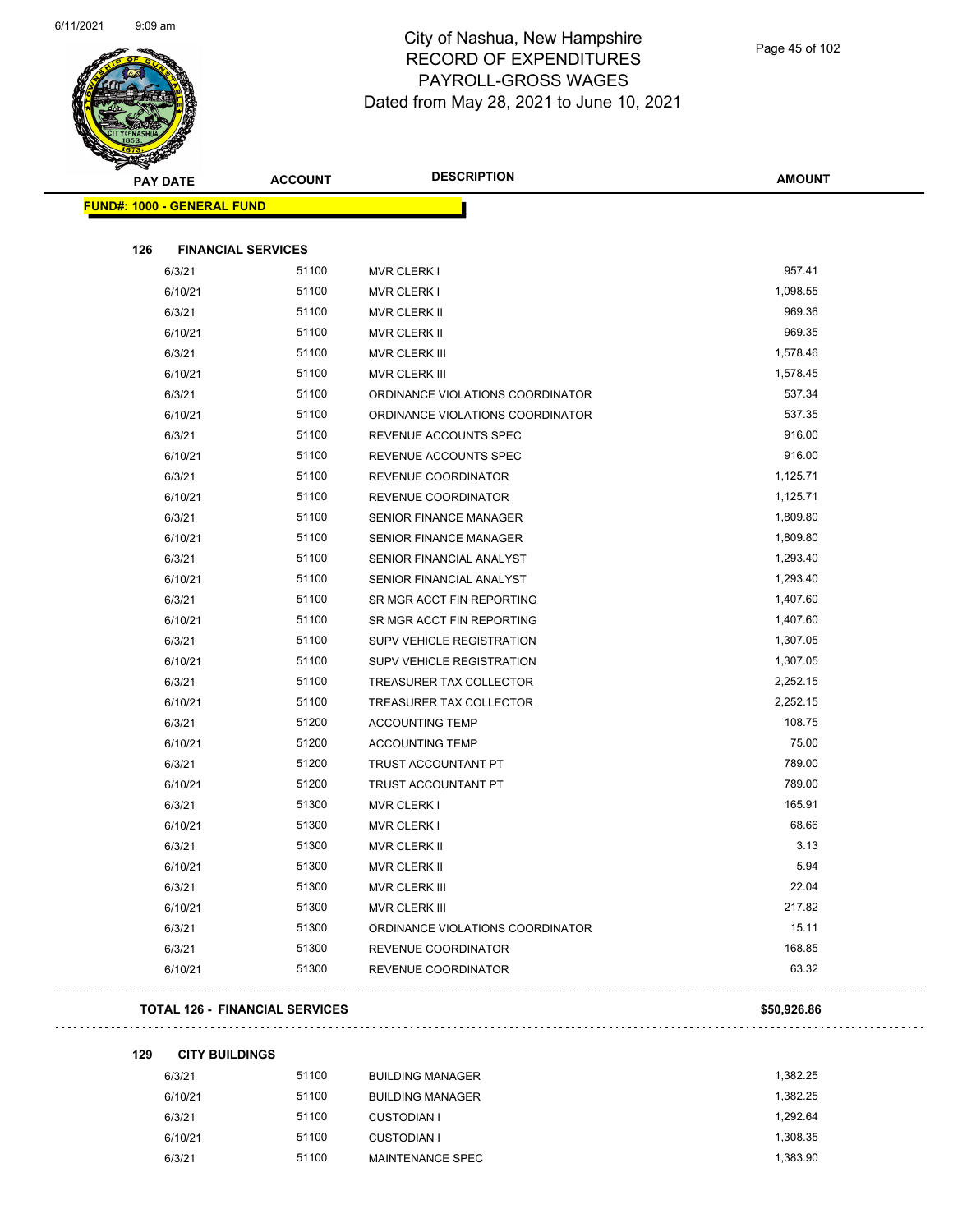

Page 46 of 102

| <b>PAY DATE</b>                   | <b>ACCOUNT</b> | <b>DESCRIPTION</b>                       | <b>AMOUNT</b>      |
|-----------------------------------|----------------|------------------------------------------|--------------------|
| <b>FUND#: 1000 - GENERAL FUND</b> |                |                                          |                    |
|                                   |                |                                          |                    |
| 129<br><b>CITY BUILDINGS</b>      |                |                                          |                    |
| 6/10/21                           | 51100<br>51200 | <b>MAINTENANCE SPEC</b>                  | 1,383.90<br>362.75 |
| 6/3/21<br>6/10/21                 | 51200          | <b>CUSTODIAN I</b><br><b>CUSTODIAN I</b> | 362.75             |
| 6/3/21                            | 51300          | <b>CUSTODIAN I</b>                       | 23.56              |
| 6/10/21                           | 51300          | MAINTENANCE SPEC                         | 19.80              |
| <b>TOTAL 129 - CITY BUILDINGS</b> |                |                                          | \$8,902.15         |
| 130<br><b>PURCHASING</b>          |                |                                          |                    |
| 6/3/21                            | 51100          | PURCHASING AGENT I                       | 790.45             |
| 6/10/21                           | 51100          | PURCHASING AGENT I                       | 790.45             |
| 6/3/21                            | 51100          | PURCHASING AGENT II                      | 981.40             |
| 6/10/21                           | 51100          | PURCHASING AGENT II                      | 981.40             |
| 6/3/21                            | 51100          | PURCHASING MANAGER                       | 1,809.80           |
| 6/10/21                           | 51100          | PURCHASING MANAGER                       | 1,809.80           |
| 6/3/21                            | 51200          | MESSENGER MAIL DISTRIBUTION CL           | 359.49             |
| 6/10/21                           | 51200          | MESSENGER MAIL DISTRIBUTION CL           | 355.41             |
| <b>TOTAL 130 - PURCHASING</b>     |                |                                          | \$7,878.20         |
| 131<br><b>HUNT BUILDING</b>       |                |                                          |                    |
| 6/3/21                            |                | 51100 HUNT MEMORIAL BLDG & ARTS ADM      | 417.45             |
| 6/10/21                           | 51100          | HUNT MEMORIAL BLDG & ARTS ADM            | 417.45             |
| <b>TOTAL 131 - HUNT BUILDING</b>  |                |                                          | \$834.90           |
| 132<br><b>ASSESSING</b>           |                |                                          |                    |
| 6/3/21                            | 51100          | ASSESSING ADMIN SPEC II CSR              | 1,790.63           |
| 6/10/21                           | 51100          | ASSESSING ADMIN SPEC II CSR              | 2,229.04           |
| 6/3/21                            | 51100          | ASSESSOR I                               | 898.10             |
| 6/10/21                           | 51100          | ASSESSOR I                               | 898.10             |
| 6/3/21                            | 51100          | ASSESSOR II                              | 1,194.60           |
| 6/10/21                           | 51100          | ASSESSOR II                              | 1,194.60           |
| 6/3/21                            | 51100          | ASSESSOR III                             | 2,569.15           |
| 6/10/21                           | 51100          | ASSESSOR III                             | 2,569.15           |
| 6/3/21                            | 51100          | CHIEF ASSESSOR                           | 2,286.60           |
| 6/10/21                           | 51100          | <b>CHIEF ASSESSOR</b>                    | 2,286.60           |
| 6/3/21                            | 51100          | DEPARTMENT COORDINATOR                   | 806.75             |
| 6/10/21                           | 51100          | DEPARTMENT COORDINATOR                   | 806.75             |
|                                   |                |                                          |                    |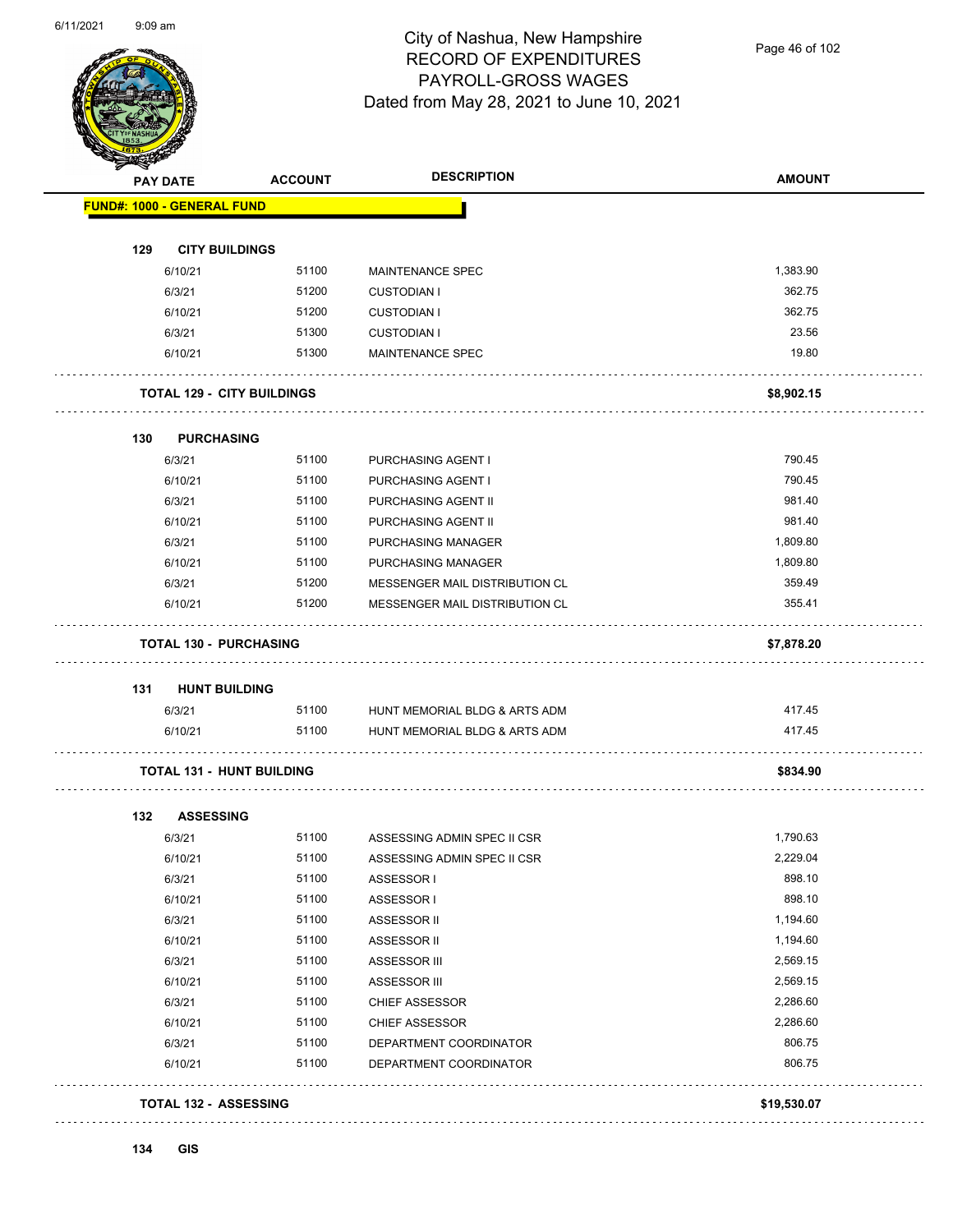

Page 47 of 102

|     | <b>PAY DATE</b>                   | <b>ACCOUNT</b>                            | <b>DESCRIPTION</b>                                    | <b>AMOUNT</b> |
|-----|-----------------------------------|-------------------------------------------|-------------------------------------------------------|---------------|
|     | <b>FUND#: 1000 - GENERAL FUND</b> |                                           |                                                       |               |
| 134 | <b>GIS</b>                        |                                           |                                                       |               |
|     | 6/3/21                            | 51100                                     | <b>GIS TECHNICIAN II</b>                              | 1,223.50      |
|     | 6/10/21                           | 51100                                     | <b>GIS TECHNICIAN II</b>                              | 1,223.50      |
|     | <b>TOTAL 134 - GIS</b>            |                                           |                                                       | \$2,447.00    |
| 140 |                                   | <b>PINEWOOD CEMETERY</b>                  |                                                       |               |
|     | 6/10/21                           | 51400                                     | SEASONAL                                              | 1,290.00      |
|     |                                   | <b>TOTAL 140 - PINEWOOD CEMETERY</b>      |                                                       | \$1,290.00    |
| 142 |                                   | <b>WOODLAWN CEMETERY</b>                  |                                                       |               |
|     | 6/3/21                            | 51100                                     | <b>GROUNDSKEEPER CEMETERY</b>                         | 1,508.20      |
|     | 6/10/21                           | 51100                                     | <b>GROUNDSKEEPER CEMETERY</b>                         | 1,508.19      |
|     | 6/3/21                            | 51100                                     | SUBFOREMAN CEMETERY                                   | 955.15        |
|     | 6/10/21                           | 51100                                     | SUBFOREMAN CEMETERY                                   | 955.15        |
|     | 6/3/21                            | 51100                                     | SUPERINTENDENT CEMETERY I                             | 1,307.05      |
|     | 6/10/21                           | 51100                                     | SUPERINTENDENT CEMETERY I                             | 1,307.05      |
|     | 6/3/21                            | 51300                                     | <b>GROUNDSKEEPER CEMETERY</b>                         | 21.21         |
|     | 6/10/21                           | 51300                                     | <b>GROUNDSKEEPER CEMETERY</b>                         | 84.84         |
|     | 6/10/21                           | 51300                                     | SUBFOREMAN CEMETERY                                   | 107.46        |
|     | 6/3/21                            | 51400                                     | SEASONAL                                              | 1,110.00      |
|     |                                   | <b>TOTAL 142 - WOODLAWN CEMETERY</b>      |                                                       | \$8,864.30    |
| 144 |                                   | <b>EDGEWOOD &amp; SUBURBAN CEMETERIES</b> |                                                       |               |
|     | 6/3/21                            | 51100                                     | <b>GROUNDSKEEPER CEMETERY</b>                         | 1,362.15      |
|     | 6/10/21                           | 51100                                     | <b>GROUNDSKEEPER CEMETERY</b>                         | 1,362.16      |
|     | 6/3/21                            | 51100                                     | SUBFOREMAN CEMETERY                                   | 824.60        |
|     | 6/10/21                           | 51100                                     | SUBFOREMAN CEMETERY                                   | 824.60        |
|     | 6/3/21                            | 51100                                     | SUPERINTENDENT CEMETERY II                            | 1,307.05      |
|     | 6/10/21                           | 51100                                     | SUPERINTENDENT CEMETERY II                            | 1,307.05      |
|     | 6/3/21                            | 51400                                     | SEASONAL                                              | 2,400.00      |
|     | 6/10/21                           | 51400                                     | SEASONAL                                              | 1,920.00      |
|     |                                   |                                           | <b>TOTAL 144 - EDGEWOOD &amp; SUBURBAN CEMETERIES</b> | \$11,307.61   |
| 150 | <b>POLICE</b>                     |                                           |                                                       |               |
|     | 6/3/21                            | 51100                                     | <b>1ST YEAR OFFICERS</b>                              | 6,377.68      |
|     | 6/10/21                           | 51100                                     | <b>1ST YEAR OFFICERS</b>                              | 6,377.69      |
|     | 6/3/21                            | 51100                                     | 1ST YR OFFICERS CERTIFIED SPEC                        | 1,110.90      |
|     | 6/10/21                           | 51100                                     | 1ST YR OFFICERS CERTIFIED SPEC                        | 1,110.90      |

6/3/21 51100 1st YR SPECIAL OFFICER CERTIFIED II 10,260.60 6/10/21 51100 1st YR SPECIAL OFFICER CERTIFIED II 10,260.60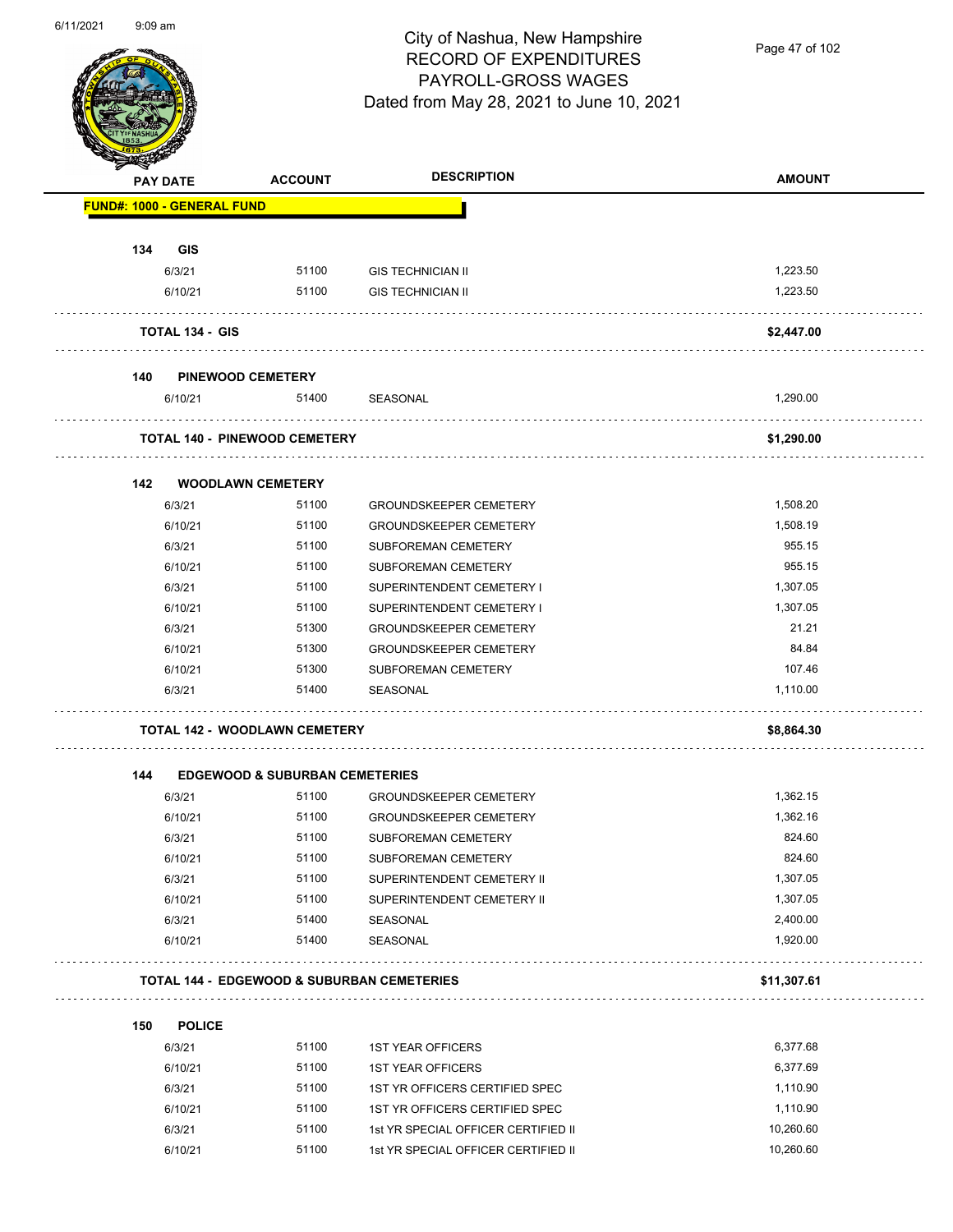

Page 48 of 102

| <b>PAY DATE</b>                   | <b>ACCOUNT</b> | <b>DESCRIPTION</b>                   | <b>AMOUNT</b> |
|-----------------------------------|----------------|--------------------------------------|---------------|
| <b>FUND#: 1000 - GENERAL FUND</b> |                |                                      |               |
|                                   |                |                                      |               |
| 150<br><b>POLICE</b>              |                |                                      |               |
| 6/3/21                            | 51100          | <b>ACCOUNT CLERK IV</b>              | 2,628.80      |
| 6/10/21                           | 51100          | <b>ACCOUNT CLERK IV</b>              | 2,628.80      |
| 6/3/21                            | 51100          | ADMIN ASSISTANT I DETECTIVES         | 2,951.19      |
| 6/10/21                           | 51100          | ADMIN ASSISTANT I DETECTIVES         | 2,951.19      |
| 6/3/21                            | 51100          | ADMIN ASSISTANT I LEGAL              | 795.35        |
| 6/10/21                           | 51100          | ADMIN ASSISTANT I LEGAL              | 795.35        |
| 6/3/21                            | 51100          | ADMIN ASSISTANT II LEGAL             | 805.80        |
| 6/10/21                           | 51100          | ADMIN ASSISTANT II LEGAL             | 805.80        |
| 6/3/21                            | 51100          | ADMIN ASSISTANT III PROF STANDARDS   | 1,010.30      |
| 6/10/21                           | 51100          | ADMIN ASSISTANT III PROF STANDARDS   | 1,010.30      |
| 6/3/21                            | 51100          | ADMIN ASSISTANT III SERVICES         | 832.85        |
| 6/10/21                           | 51100          | ADMIN ASSISTANT III SERVICES         | 832.85        |
| 6/3/21                            | 51100          | ADMIN ASSISTANT IV UNIFORM FIELD OPS | 876.45        |
| 6/10/21                           | 51100          | ADMIN ASSISTANT IV UNIFORM FIELD OPS | 876.45        |
| 6/3/21                            | 51100          | ADMINISTRATIVE PROJECT SPEC          | 1,394.25      |
| 6/10/21                           | 51100          | ADMINISTRATIVE PROJECT SPEC          | 1,394.25      |
| 6/3/21                            | 51100          | ANIMAL CONTROL OFFICER               | 1,049.50      |
| 6/10/21                           | 51100          | ANIMAL CONTROL OFFICER               | 1,049.50      |
| 6/3/21                            | 51100          | ASSISTANT RECORDS MANAGER            | 1,115.40      |
| 6/10/21                           | 51100          | ASSISTANT RECORDS MANAGER            | 1,115.40      |
| 6/3/21                            | 51100          | AUTO MECHANIC 1ST CLASS              | 1,803.50      |
| 6/10/21                           | 51100          | AUTO MECHANIC 1ST CLASS              | 1,803.50      |
| 6/3/21                            | 51100          | <b>BUILDING MAINTENANCE SUPV</b>     | 1,115.40      |
| 6/10/21                           | 51100          | <b>BUILDING MAINTENANCE SUPV</b>     | 1,115.40      |
| 6/3/21                            | 51100          | <b>CAPTAIN</b>                       | 17,137.74     |
| 6/10/21                           | 51100          | <b>CAPTAIN</b>                       | 17,137.73     |
| 6/3/21                            | 51100          | CHIEF OF POLICE                      | 3,016.50      |
| 6/10/21                           | 51100          | CHIEF OF POLICE                      | 3,016.50      |
| 6/3/21                            | 51100          | COMM TECH ALL DESIGNATIONS           | 7,984.80      |
| 6/10/21                           | 51100          | COMM TECH ALL DESIGNATIONS           | 7,984.80      |
| 6/3/21                            | 51100          | COMMUNITY POLICING COORDINATOR       | 1,403.85      |
| 6/10/21                           | 51100          | COMMUNITY POLICING COORDINATOR       | 1,403.85      |
| 6/3/21                            | 51100          | <b>CRIME ANALYST</b>                 | 1,126.90      |
| 6/10/21                           | 51100          | <b>CRIME ANALYST</b>                 | 1,126.90      |
| 6/3/21                            | 51100          | <b>CUSTODIAN II</b>                  | 715.15        |
| 6/10/21                           | 51100          | <b>CUSTODIAN II</b>                  | 715.15        |
| 6/3/21                            | 51100          | <b>CUSTODIAN III</b>                 | 1,628.80      |
| 6/10/21                           | 51100          | <b>CUSTODIAN III</b>                 | 1,628.80      |
| 6/3/21                            | 51100          | DEPUTY CHIEF OF POLICE               | 5,467.00      |
| 6/10/21                           | 51100          | DEPUTY CHIEF OF POLICE               | 5,467.00      |
| 6/3/21                            | 51100          | DETENTION SPEC                       | 2,794.00      |
| 6/10/21                           | 51100          | DETENTION SPEC                       | 2,794.00      |
| 6/3/21                            | 51100          | DISPATCHERS ALL DESIGNATIONS         | 5,770.15      |
| 6/10/21                           | 51100          | DISPATCHERS ALL DESIGNATIONS         | 5,770.15      |
|                                   |                |                                      |               |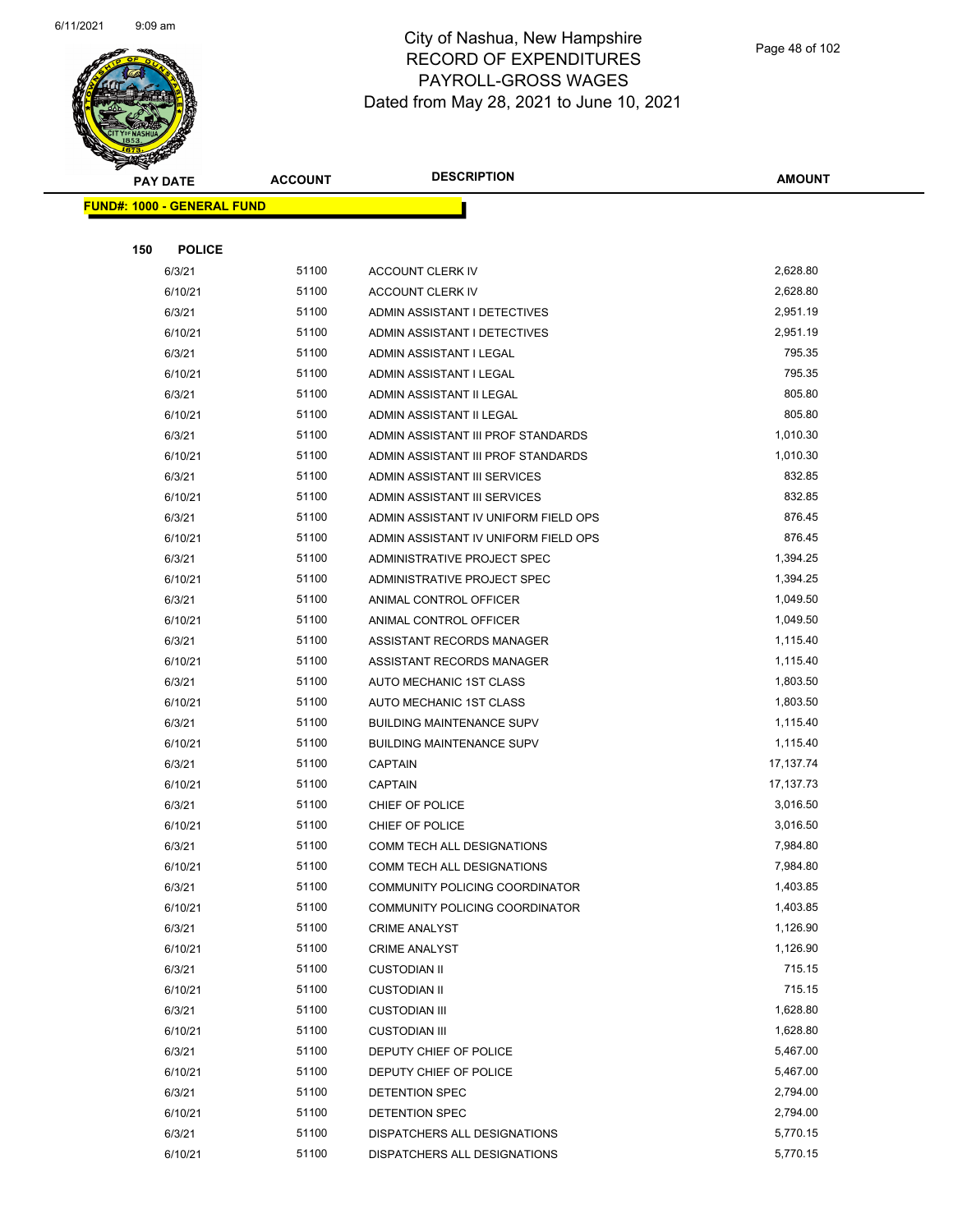

|     | <b>PAY DATE</b>                   | <b>ACCOUNT</b> | <b>DESCRIPTION</b>                             | <b>AMOUNT</b> |  |
|-----|-----------------------------------|----------------|------------------------------------------------|---------------|--|
|     | <b>FUND#: 1000 - GENERAL FUND</b> |                |                                                |               |  |
|     |                                   |                |                                                |               |  |
| 150 | <b>POLICE</b>                     |                |                                                |               |  |
|     | 6/3/21                            | 51100          | FLEET MAINTENANCE ASST SUPV                    | 1,044.85      |  |
|     | 6/10/21                           | 51100          | FLEET MAINTENANCE ASST SUPV                    | 1,044.85      |  |
|     | 6/3/21                            | 51100          | IT MANAGER/RADIO SYSTEMS NETWORK ADMINISTRATOR | 1,576.55      |  |
|     | 6/10/21                           | 51100          | IT MANAGER/RADIO SYSTEMS NETWORK ADMINISTRATOR | 1,576.55      |  |
|     | 6/3/21                            | 51100          | IT PROGRAMS ADMIN & INSTRUCTOR                 | 1,173.15      |  |
|     | 6/10/21                           | 51100          | IT PROGRAMS ADMIN & INSTRUCTOR                 | 1,173.15      |  |
|     | 6/3/21                            | 51100          | LIEUTENANT                                     | 18,763.45     |  |
|     | 6/10/21                           | 51100          | LIEUTENANT                                     | 18,763.45     |  |
|     | 6/3/21                            | 51100          | NPD BUSINESS COORDINATOR                       | 1,172.25      |  |
|     | 6/10/21                           | 51100          | NPD BUSINESS COORDINATOR                       | 1,172.25      |  |
|     | 6/3/21                            | 51100          | NPD BUSINESS MANAGER                           | 1,809.80      |  |
|     | 6/10/21                           | 51100          | NPD BUSINESS MANAGER                           | 1,809.80      |  |
|     | 6/3/21                            | 51100          | NPD NETWORK ADMINISTRATOR                      | 1,494.30      |  |
|     | 6/10/21                           | 51100          | NPD NETWORK ADMINISTRATOR                      | 1,494.30      |  |
|     | 6/3/21                            | 51100          | PARALEGAL                                      | 895.05        |  |
|     | 6/10/21                           | 51100          | PARALEGAL                                      | 895.05        |  |
|     | 6/3/21                            | 51100          | PATROLMAN ALL RANKS                            | 182,356.55    |  |
|     | 6/10/21                           | 51100          | PATROLMAN ALL RANKS                            | 181,324.06    |  |
|     | 6/3/21                            | 51100          | POLICE ATTORNEY                                | 3,045.70      |  |
|     | 6/10/21                           | 51100          | POLICE ATTORNEY                                | 3,045.70      |  |
|     | 6/3/21                            | 51100          | <b>RECORDS &amp; COMMUNICATIONS MGR</b>        | 1,724.10      |  |
|     | 6/10/21                           | 51100          | RECORDS & COMMUNICATIONS MGR                   | 1,724.10      |  |
|     | 6/3/21                            | 51100          | <b>RECORDS TECHNICIAN I</b>                    | 1,437.21      |  |
|     | 6/10/21                           | 51100          | <b>RECORDS TECHNICIAN I</b>                    | 1,437.20      |  |
|     | 6/3/21                            | 51100          | <b>RECORDS TECHNICIAN II</b>                   | 1,858.05      |  |
|     | 6/10/21                           | 51100          | RECORDS TECHNICIAN II                          | 1,858.04      |  |
|     | 6/3/21                            | 51100          | <b>SERGEANT</b>                                | 47,317.76     |  |
|     | 6/10/21                           | 51100          | <b>SERGEANT</b>                                | 46,407.55     |  |
|     | 6/3/21                            | 51100          | <b>SHIFT LEADER</b>                            | 2,396.80      |  |
|     | 6/10/21                           | 51100          | SHIFT LEADER                                   | 2,396.80      |  |
|     | 6/3/21                            | 51100          | SUPV POLICE FLEET                              | 1,417.10      |  |
|     | 6/10/21                           | 51100          | SUPV POLICE FLEET                              | 1,417.09      |  |
|     | 6/3/21                            | 51200          | <b>ACCREDITATION MANAGER</b>                   | 1,183.52      |  |
|     | 6/10/21                           | 51200          | <b>ACCREDITATION MANAGER</b>                   | 1,183.52      |  |
|     | 6/3/21                            | 51200          | POLICE ATTORNEY                                | 1,668.88      |  |
|     | 6/10/21                           | 51200          | POLICE ATTORNEY                                | 1,668.88      |  |
|     | 6/10/21                           | 51300          | <b>CUSTODIAN III</b>                           | 15.11         |  |
|     | 6/3/21                            | 51300          | DISPATCHERS ALL DESIGNATIONS                   | 212.02        |  |
|     | 6/3/21                            | 51300          | PATROLMAN ALL RANKS                            | 2,580.84      |  |
|     | 6/10/21                           | 51300          | PATROLMAN ALL RANKS                            | 2,076.75      |  |
|     | 6/3/21                            | 51300          | SERGEANT                                       | 144.39        |  |
|     | 6/10/21                           | 51300          | SERGEANT                                       | 1,099.03      |  |
|     | 6/3/21                            | 51309          | PATROLMAN ALL RANKS                            | 1,046.22      |  |
|     | 6/10/21                           | 51309          | PATROLMAN ALL RANKS                            | 1,181.76      |  |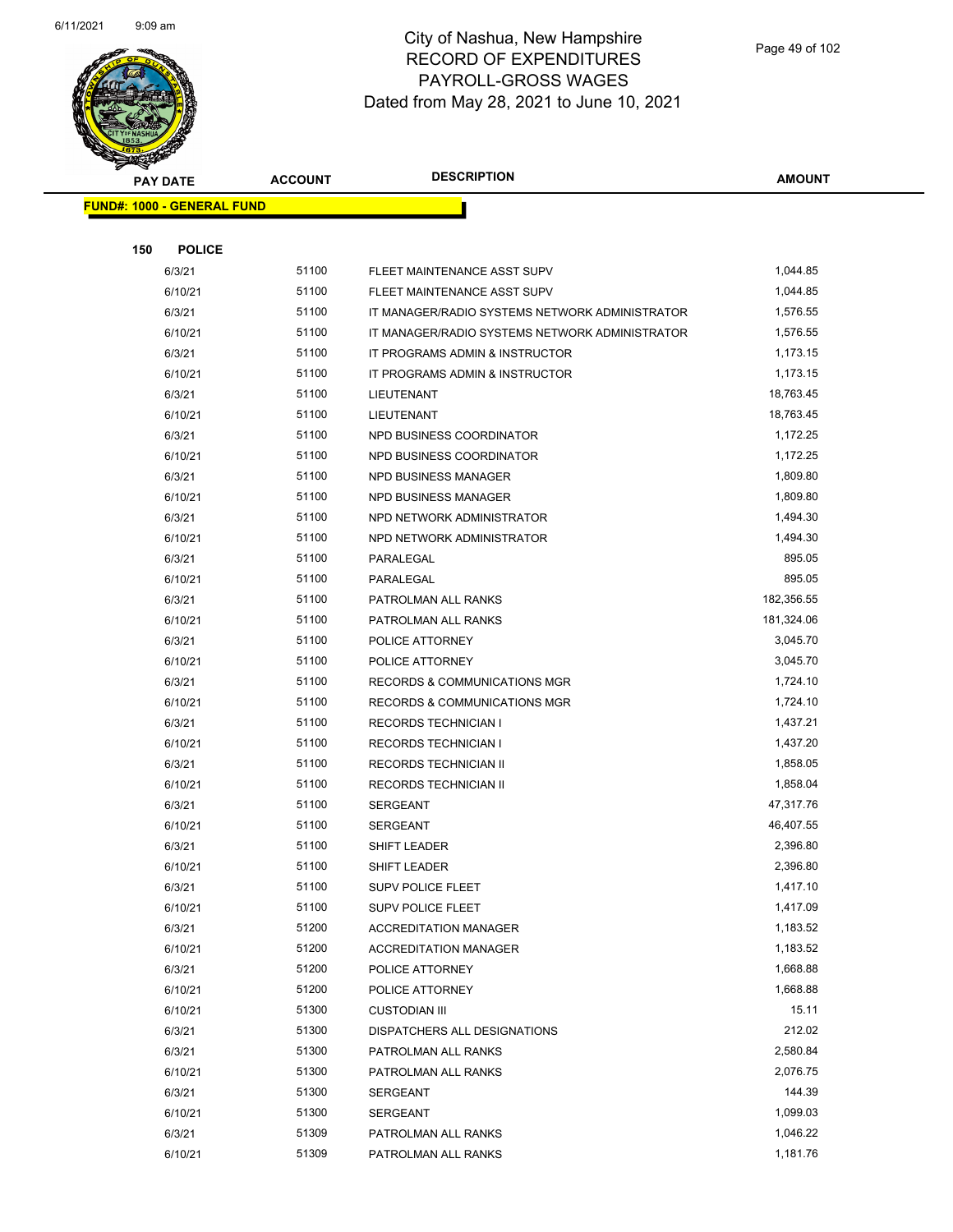

Page 50 of 102

|     | <b>PAY DATE</b>                   | <b>ACCOUNT</b> | <b>DESCRIPTION</b>                  | <b>AMOUNT</b> |
|-----|-----------------------------------|----------------|-------------------------------------|---------------|
|     | <b>FUND#: 1000 - GENERAL FUND</b> |                |                                     |               |
|     |                                   |                |                                     |               |
| 150 | <b>POLICE</b>                     |                |                                     |               |
|     | 6/3/21                            | 51315          | PATROLMAN ALL RANKS                 | 1,020.90      |
|     | 6/10/21                           | 51315          | PATROLMAN ALL RANKS                 | 443.97        |
|     | 6/10/21                           | 51315          | <b>SERGEANT</b>                     | 216.59        |
|     | 6/3/21                            | 51322          | <b>1ST YEAR OFFICERS</b>            | 358.74        |
|     | 6/10/21                           | 51322          | <b>1ST YEAR OFFICERS</b>            | 418.53        |
|     | 6/3/21                            | 51322          | 1ST YR OFFICERS CERTIFIED SPEC      | 41.66         |
|     | 6/3/21                            | 51322          | 1st YR SPECIAL OFFICER CERTIFIED II | 517.71        |
|     | 6/10/21                           | 51322          | 1st YR SPECIAL OFFICER CERTIFIED II | 508.76        |
|     | 6/3/21                            | 51322          | PATROLMAN ALL RANKS                 | 5,495.31      |
|     | 6/10/21                           | 51322          | PATROLMAN ALL RANKS                 | 2,820.58      |
|     | 6/10/21                           | 51322          | <b>SERGEANT</b>                     | 72.25         |
|     | 6/10/21                           | 51330          | <b>1ST YEAR OFFICERS</b>            | 318.88        |
|     | 6/10/21                           | 51330          | 1ST YR OFFICERS CERTIFIED SPEC      | 333.27        |
|     | 6/3/21                            | 51330          | 1st YR SPECIAL OFFICER CERTIFIED II | 879.48        |
|     | 6/10/21                           | 51330          | 1st YR SPECIAL OFFICER CERTIFIED II | 439.74        |
|     | 6/3/21                            | 51330          | COMM TECH ALL DESIGNATIONS          | 1,536.99      |
|     | 6/10/21                           | 51330          | <b>COMM TECH ALL DESIGNATIONS</b>   | 482.89        |
|     | 6/3/21                            | 51330          | DETENTION SPEC                      | 1,111.40      |
|     | 6/10/21                           | 51330          | DETENTION SPEC                      | 1,111.40      |
|     | 6/3/21                            | 51330          | DISPATCHERS ALL DESIGNATIONS        | 1,648.49      |
|     | 6/10/21                           | 51330          | DISPATCHERS ALL DESIGNATIONS        | 1,642.72      |
|     | 6/10/21                           | 51330          | LIEUTENANT                          | 2,543.22      |
|     | 6/3/21                            | 51330          | PATROLMAN ALL RANKS                 | 10,256.87     |
|     | 6/10/21                           | 51330          | PATROLMAN ALL RANKS                 | 17,885.74     |
|     | 6/3/21                            | 51330          | <b>SERGEANT</b>                     | 5,835.26      |
|     | 6/10/21                           | 51330          | <b>SERGEANT</b>                     | 2,317.33      |
|     | 6/3/21                            | 51330          | SHIFT LEADER                        | 348.13        |
|     | 6/10/21                           | 51330          | SHIFT LEADER                        | 379.55        |
|     | 6/3/21                            | 51412          | ADMIN ASSISTANT I DETECTIVES        | 225.00        |
|     | 6/10/21                           | 51412          | ADMIN ASSISTANT I DETECTIVES        | 507.69        |
|     | 6/3/21                            | 51412          | PER DIEM                            | 450.00        |
|     | 6/10/21                           | 51412          | PER DIEM                            | 225.00        |
|     | 6/10/21                           | 51600          | DOMESTIC VIOLENCE ADVOCATE          | 500.00        |
|     | 6/3/21                            | 51600          | PATROLMAN ALL RANKS                 | 300.00        |
|     | 6/10/21                           | 51600          | PATROLMAN ALL RANKS                 | 1,800.00      |
|     | 6/10/21                           | 51628          | <b>1ST YEAR OFFICERS</b>            | 1,275.54      |
|     | 6/10/21                           | 51628          | 1ST YR OFFICERS CERTIFIED SPEC      | 222.18        |
|     | 6/10/21                           | 51628          | 1st YR SPECIAL OFFICER CERTIFIED II | 2,052.12      |
|     | 6/10/21                           | 51628          | ANIMAL CONTROL OFFICER              | 209.90        |
|     | 6/10/21                           | 51628          | <b>CAPTAIN</b>                      | 3,427.55      |
|     | 6/10/21                           | 51628          | CHIEF OF POLICE                     | 603.30        |
|     | 6/10/21                           | 51628          | COMM TECH ALL DESIGNATIONS          | 1,596.96      |
|     | 6/10/21                           | 51628          | DEPUTY CHIEF OF POLICE              | 1,093.40      |
|     | 6/10/21                           | 51628          | DETENTION SPEC                      | 558.80        |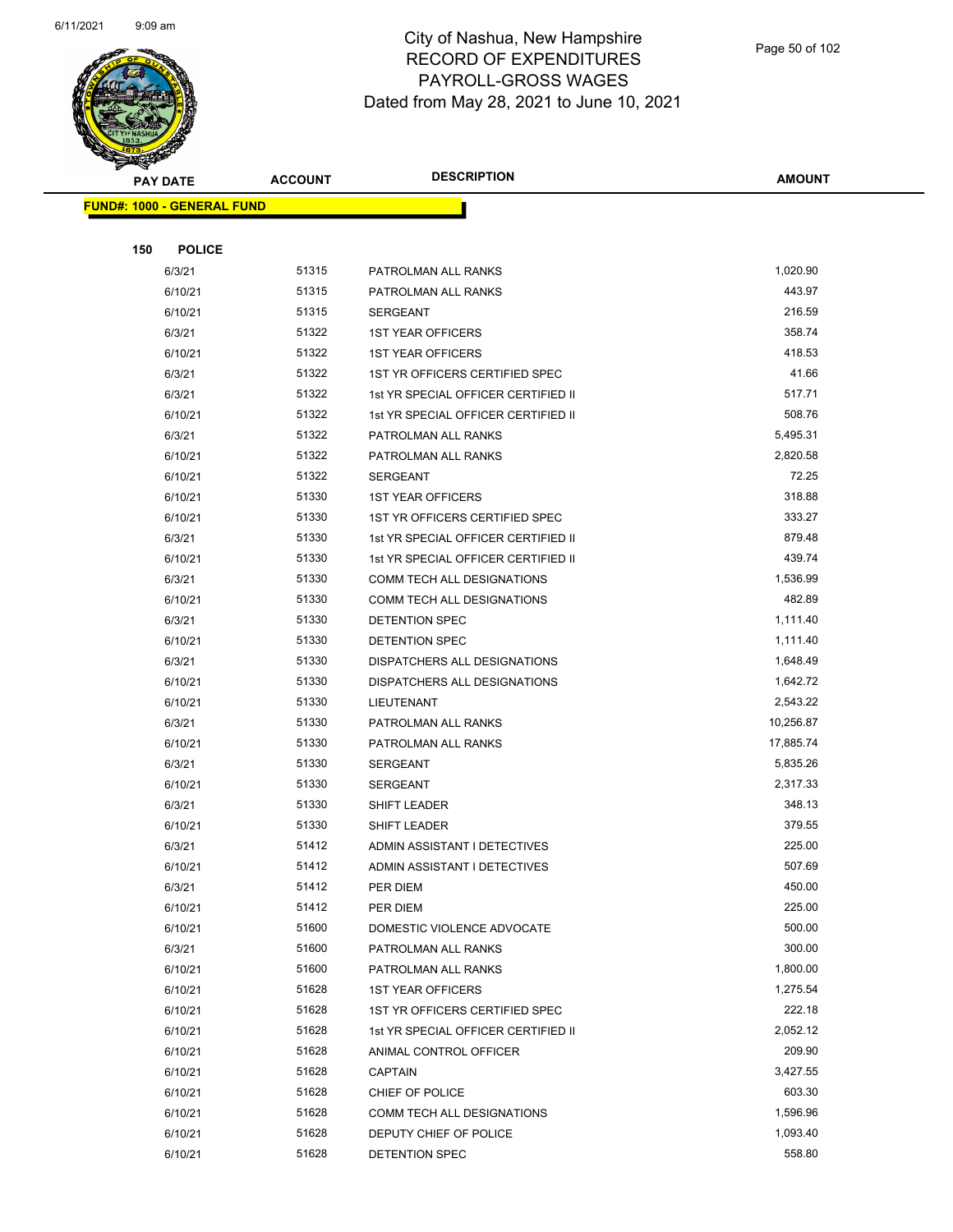$\overline{\phantom{0}}$ 



### City of Nashua, New Hampshire RECORD OF EXPENDITURES PAYROLL-GROSS WAGES Dated from May 28, 2021 to June 10, 2021

Page 51 of 102

|     | <b>PAY DATE</b>                   | <b>ACCOUNT</b> | <b>DESCRIPTION</b>                                 | <b>AMOUNT</b>        |
|-----|-----------------------------------|----------------|----------------------------------------------------|----------------------|
|     | <b>FUND#: 1000 - GENERAL FUND</b> |                |                                                    |                      |
|     |                                   |                |                                                    |                      |
| 150 | <b>POLICE</b>                     |                |                                                    |                      |
|     | 6/10/21                           | 51628          | DISPATCHERS ALL DESIGNATIONS                       | 1,154.03             |
|     | 6/10/21                           | 51628          | LIEUTENANT                                         | 3,752.69             |
|     | 6/10/21                           | 51628          | PATROLMAN ALL RANKS                                | 36,785.87            |
|     | 6/10/21                           | 51628          | <b>SERGEANT</b>                                    | 9,463.57             |
|     | 6/10/21                           | 51628          | SHIFT LEADER                                       | 479.36               |
|     | 6/10/21                           | 51750          | <b>SERGEANT</b>                                    | 60,591.49            |
|     | 6/3/21                            | 52800          | EDUCATIONAL ASSISTANCE                             | 900.00               |
|     | 6/3/21                            | 52809          | <b>WELLNESS PROGRAM</b>                            | 2,280.91             |
|     | 6/10/21                           | 52809          | <b>WELLNESS PROGRAM</b>                            | 1,713.20             |
|     | 6/3/21                            | 61107          | <b>CLOTHING &amp; UNIFORMS</b>                     | 3,981.67             |
|     | 6/10/21                           | 61107          | <b>CLOTHING &amp; UNIFORMS</b>                     | 6,287.99             |
|     |                                   |                |                                                    |                      |
|     | <b>TOTAL 150 - POLICE</b>         |                |                                                    | \$916,853.83         |
|     |                                   |                |                                                    |                      |
| 152 | <b>FIRE</b>                       |                |                                                    |                      |
|     | 6/3/21                            | 51100          | ADMINISTRATIVE ASSISTANT II                        | 2,575.00             |
|     | 6/10/21                           | 51100          | ADMINISTRATIVE ASSISTANT II                        | 2,575.00             |
|     | 6/3/21                            | 51100          | <b>ASST FIRE CHIEF</b>                             | 2,573.92             |
|     | 6/10/21                           | 51100          | <b>ASST FIRE CHIEF</b>                             | 2,573.92             |
|     | 6/3/21                            | 51100          | ASST SUPERINTENDENT FIRE ALARM                     | 1,834.56             |
|     | 6/10/21                           | 51100          | ASST SUPERINTENDENT FIRE ALARM                     | 1,834.56             |
|     | 6/3/21                            | 51100          | ASST SUPERINTENDENT FIRE FLEET                     | 1,637.00             |
|     | 6/10/21                           | 51100          | ASST SUPERINTENDENT FIRE FLEET                     | 1,637.00             |
|     | 6/3/21                            | 51100          | ASST SUPERINTENDENT PREVENTION                     | 3,509.64             |
|     | 6/10/21                           | 51100          | ASST SUPERINTENDENT PREVENTION                     | 3,509.64             |
|     | 6/3/21                            | 51100          | <b>CAPTAIN</b>                                     | 12,296.29            |
|     | 6/10/21                           | 51100          | <b>CAPTAIN</b>                                     | 12,296.30            |
|     | 6/3/21                            | 51100          | CAPTAIN FIRE TRAINING SAFETY                       | 1,928.20             |
|     | 6/10/21                           | 51100          | <b>CAPTAIN FIRE TRAINING SAFETY</b>                | 1,928.20             |
|     | 6/3/21                            | 51100          | DEPUTY FIRE CHIEF                                  | 9,069.13             |
|     | 6/10/21                           | 51100          | DEPUTY FIRE CHIEF                                  | 9,069.12             |
|     | 6/3/21                            | 51100          | <b>EXEC ASST BUSINESS COORD</b>                    | 1,126.20             |
|     | 6/10/21                           | 51100          | <b>EXEC ASST BUSINESS COORD</b>                    | 1,126.20             |
|     | 6/3/21                            | 51100<br>51100 | <b>FIRE CHIEF</b>                                  | 2,815.20             |
|     | 6/10/21                           | 51100          | FIRE CHIEF                                         | 2,815.20<br>9,420.41 |
|     | 6/3/21                            | 51100          | FIRE DISPATCH ALL RANKS<br>FIRE DISPATCH ALL RANKS | 9,127.40             |
|     | 6/10/21<br>6/3/21                 | 51100          | FIRE DISPATCH SUPERVISOR                           | 5,454.71             |
|     | 6/10/21                           | 51100          | FIRE DISPATCH SUPERVISOR                           | 5,704.99             |
|     | 6/3/21                            | 51100          | FIRE LIEUTENANT                                    | 44,598.51            |
|     | 6/10/21                           | 51100          | FIRE LIEUTENANT                                    | 45,705.10            |
|     | 6/3/21                            | 51100          | <b>FIRE MECHANIC</b>                               | 1,465.88             |
|     | 6/10/21                           | 51100          | <b>FIRE MECHANIC</b>                               | 1,465.88             |
|     | 6/3/21                            | 51100          | FIRE TRAINING OFFICER                              | 1,711.68             |
|     |                                   |                |                                                    |                      |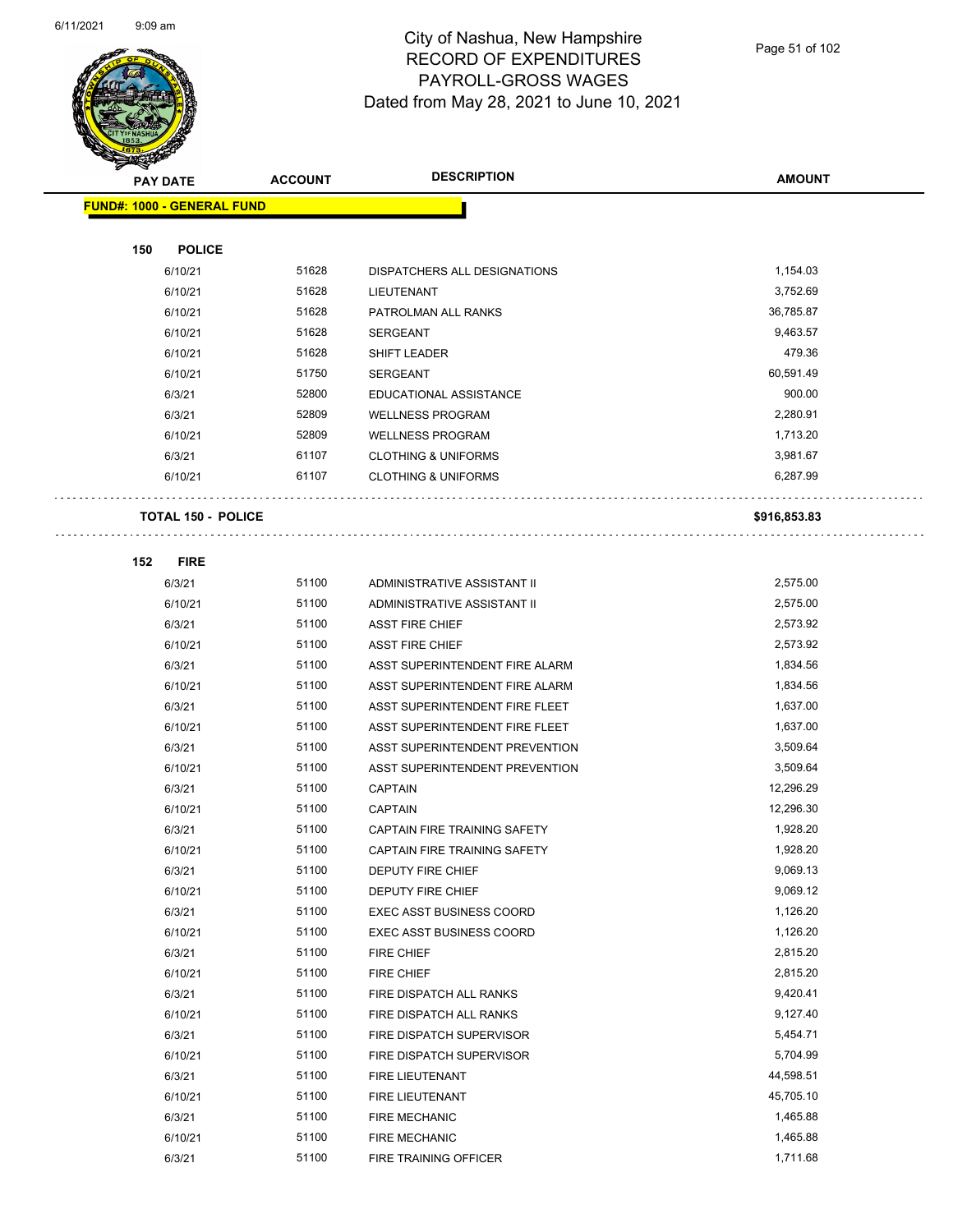

|                                   | <b>PAY DATE</b> | <b>ACCOUNT</b> | <b>DESCRIPTION</b>             | AMOUNT     |
|-----------------------------------|-----------------|----------------|--------------------------------|------------|
| <b>FUND#: 1000 - GENERAL FUND</b> |                 |                |                                |            |
|                                   |                 |                |                                |            |
| 152                               | <b>FIRE</b>     |                |                                |            |
|                                   | 6/10/21         | 51100          | FIRE TRAINING OFFICER          | 1,711.68   |
|                                   | 6/3/21          | 51100          | <b>FIREFIGHTERS ALL RANKS</b>  | 122,817.45 |
|                                   | 6/10/21         | 51100          | <b>FIREFIGHTERS ALL RANKS</b>  | 122,807.09 |
|                                   | 6/3/21          | 51100          | SUPERINTENDENT FIRE ALARM      | 1,967.00   |
|                                   | 6/10/21         | 51100          | SUPERINTENDENT FIRE ALARM      | 1,967.00   |
|                                   | 6/3/21          | 51100          | SUPERINTENDENT FIRE FLEET      | 1,909.12   |
|                                   | 6/10/21         | 51100          | SUPERINTENDENT FIRE FLEET      | 1,909.12   |
|                                   | 6/3/21          | 51100          | SUPERINTENDENT FIRE PREVENTION | 1,947.48   |
|                                   | 6/10/21         | 51100          | SUPERINTENDENT FIRE PREVENTION | 1,947.47   |
|                                   | 6/3/21          | 51300          | ASST SUPERINTENDENT FIRE ALARM | 357.52     |
|                                   | 6/3/21          | 51300          | ASST SUPERINTENDENT FIRE FLEET | 122.78     |
|                                   | 6/10/21         | 51300          | CAPTAIN FIRE TRAINING SAFETY   | 263.54     |
|                                   | 6/3/21          | 51300          | <b>DEPUTY FIRE CHIEF</b>       | 156.15     |
|                                   | 6/10/21         | 51300          | <b>DEPUTY FIRE CHIEF</b>       | 686.82     |
|                                   | 6/3/21          | 51300          | FIRE LIEUTENANT                | 111.76     |
|                                   | 6/10/21         | 51300          | <b>FIREFIGHTERS ALL RANKS</b>  | 169.99     |
|                                   | 6/3/21          | 51300          | SUPERINTENDENT FIRE PREVENTION | 285.18     |
|                                   | 6/3/21          | 51330          | <b>CAPTAIN</b>                 | 349.54     |
|                                   | 6/10/21         | 51330          | <b>CAPTAIN</b>                 | 936.86     |
|                                   | 6/3/21          | 51330          | DEPUTY FIRE CHIEF              | 433.77     |
|                                   | 6/3/21          | 51330          | FIRE DISPATCH ALL RANKS        | 3,062.43   |
|                                   | 6/10/21         | 51330          | FIRE DISPATCH ALL RANKS        | 1,801.06   |
|                                   | 6/3/21          | 51330          | FIRE DISPATCH SUPERVISOR       | 885.35     |
|                                   | 6/10/21         | 51330          | FIRE DISPATCH SUPERVISOR       | 1,975.91   |
|                                   | 6/3/21          | 51330          | FIRE LIEUTENANT                | 1,722.67   |
|                                   | 6/10/21         | 51330          | <b>FIRE LIEUTENANT</b>         | 3,434.17   |
|                                   | 6/3/21          | 51330          | <b>FIREFIGHTERS ALL RANKS</b>  | 19,966.78  |
|                                   | 6/10/21         | 51330          | <b>FIREFIGHTERS ALL RANKS</b>  | 22,799.35  |
|                                   | 6/10/21         | 51628          | ASST SUPERINTENDENT FIRE ALARM | 458.64     |
|                                   | 6/10/21         | 51628          | ASST SUPERINTENDENT FIRE FLEET | 409.25     |
|                                   | 6/10/21         | 51628          | ASST SUPERINTENDENT PREVENTION | 877.41     |
|                                   | 6/10/21         | 51628          | <b>CAPTAIN</b>                 | 3,074.06   |
|                                   | 6/10/21         | 51628          | CAPTAIN FIRE TRAINING SAFETY   | 482.05     |
|                                   | 6/10/21         | 51628          | FIRE DISPATCH ALL RANKS        | 2,349.48   |
|                                   | 6/10/21         | 51628          | FIRE DISPATCH SUPERVISOR       | 1,506.62   |
|                                   | 6/10/21         | 51628          | FIRE LIEUTENANT                | 11,369.93  |
|                                   | 6/10/21         | 51628          | <b>FIRE MECHANIC</b>           | 366.47     |
|                                   | 6/10/21         | 51628          | FIRE TRAINING OFFICER          | 427.92     |
|                                   | 6/10/21         | 51628          | FIREFIGHTERS ALL RANKS         | 32,305.32  |
|                                   | 6/10/21         | 51628          | SUPERINTENDENT FIRE ALARM      | 491.75     |
|                                   | 6/10/21         | 51628          | SUPERINTENDENT FIRE FLEET      | 477.28     |
|                                   | 6/10/21         | 51628          | SUPERINTENDENT FIRE PREVENTION | 486.87     |
|                                   | 6/3/21          | 51650          | <b>CAPTAIN</b>                 | 999.17     |
|                                   | 6/10/21         | 51650          | <b>CAPTAIN</b>                 | 2,013.21   |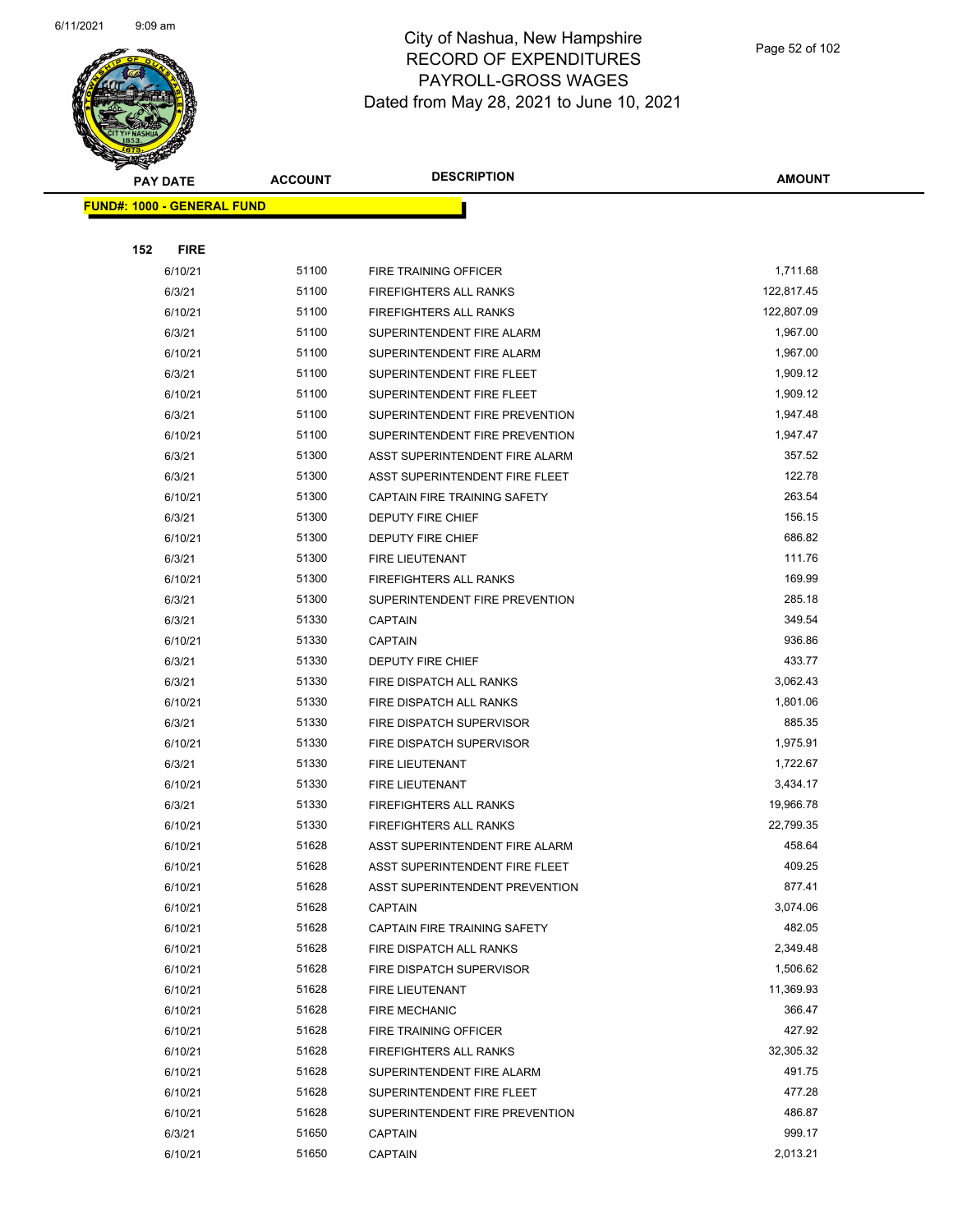$\bar{\psi}$  .

 $\ddot{\phantom{1}}$  .



### City of Nashua, New Hampshire RECORD OF EXPENDITURES PAYROLL-GROSS WAGES Dated from May 28, 2021 to June 10, 2021

Page 53 of 102

| <b>DESCRIPTION</b><br><b>ACCOUNT</b><br><b>PAY DATE</b> | <b>AMOUNT</b> |
|---------------------------------------------------------|---------------|
|                                                         |               |
| <b>FUND#: 1000 - GENERAL FUND</b>                       |               |
|                                                         |               |
| 152<br><b>FIRE</b>                                      |               |
| 51650<br>6/3/21<br><b>DEPUTY FIRE CHIEF</b>             | 1,297.83      |
| 51650<br>6/3/21<br>FIRE LIEUTENANT                      | 3,975.69      |
| 51650<br>6/10/21<br><b>FIRE LIEUTENANT</b>              | 8,994.03      |
| 6/3/21<br>51650<br>FIREFIGHTERS ALL RANKS               | 49,054.13     |
| 51650<br>6/10/21<br>FIREFIGHTERS ALL RANKS              | 50,875.49     |
| 51700<br>6/3/21<br>ASST SUPERINTENDENT FIRE ALARM       | 21.83         |
| 51700<br>6/10/21<br>ASST SUPERINTENDENT FIRE ALARM      | 21.83         |
| 51700<br>6/3/21<br>ASST SUPERINTENDENT PREVENTION       | 43.87         |
| 51700<br>ASST SUPERINTENDENT PREVENTION<br>6/10/21      | 43.87         |
| 51700<br>6/3/21<br><b>CAPTAIN</b>                       | 354.85        |
| 51700<br>6/10/21<br><b>CAPTAIN</b>                      | 354.85        |
| 51700<br>CAPTAIN FIRE TRAINING SAFETY<br>6/3/21         | 24.10         |
| 51700<br>CAPTAIN FIRE TRAINING SAFETY<br>6/10/21        | 24.10         |
| 51700<br>6/3/21<br>FIRE DISPATCH ALL RANKS              | 15.89         |
| 51700<br>6/10/21<br>FIRE DISPATCH ALL RANKS             | 15.89         |
| 51700<br>6/3/21<br>FIRE DISPATCH SUPERVISOR             | 18.34         |
| 51700<br>6/10/21<br>FIRE DISPATCH SUPERVISOR            | 18.34         |
| 51700<br>6/3/21<br>FIRE LIEUTENANT                      | 1,399.37      |
| 6/10/21<br>51700<br>FIRE LIEUTENANT                     | 1,399.37      |
| 51700<br>6/3/21<br>FIRE TRAINING OFFICER                | 21.40         |
| 51700<br>6/10/21<br>FIRE TRAINING OFFICER               | 21.40         |
| 51700<br>6/3/21<br><b>FIREFIGHTERS ALL RANKS</b>        | 2,756.27      |
| 51700<br>FIREFIGHTERS ALL RANKS<br>6/10/21              | 2,825.06      |
| 6/3/21<br>51700<br>SUPERINTENDENT FIRE ALARM            | 24.59         |
| 51700<br>6/10/21<br>SUPERINTENDENT FIRE ALARM           | 24.59         |
| 51700<br>6/3/21<br>SUPERINTENDENT FIRE FLEET            | 23.86         |
| 51700<br>6/10/21<br>SUPERINTENDENT FIRE FLEET           | 23.86         |
| 51700<br>6/3/21<br>SUPERINTENDENT FIRE PREVENTION       | 24.34         |
| 51700<br>6/10/21<br>SUPERINTENDENT FIRE PREVENTION      | 24.34         |
| 61107<br><b>CLOTHING &amp; UNIFORMS</b><br>6/10/21      | 242.45        |
| <b>TOTAL 152 - FIRE</b>                                 | \$703,951.14  |
| 153<br><b>BUILDING INSPECTION</b>                       |               |
| 51100<br>6/3/21<br><b>BLD INSP ASST PLANS EXAMINER</b>  | 1,090.61      |
| 51100<br>6/10/21<br>BLD INSP ASST PLANS EXAMINER        | 1,090.60      |

| 6/10/21 | 51100 | <b>BLD INSP ASST PLANS EXAMINER</b>   | 1,090.60 |
|---------|-------|---------------------------------------|----------|
| 6/3/21  | 51100 | <b>BUILDING AND UTILITIES INSPCTR</b> | 3,787.50 |
| 6/10/21 | 51100 | <b>BUILDING AND UTILITIES INSPCTR</b> | 3,787.52 |
| 6/3/21  | 51100 | <b>BUILDING DEPARTMENT MANAGER</b>    | 1.709.25 |
| 6/10/21 | 51100 | <b>BUILDING DEPARTMENT MANAGER</b>    | 1.709.25 |
| 6/3/21  | 51100 | PERMIT TECHNICIAN I                   | 1.341.90 |
| 6/10/21 | 51100 | PERMIT TECHNICIAN I                   | 1.341.90 |
| 6/3/21  | 51100 | <b>PLANS EXAMINER</b>                 | 1.324.60 |
| 6/10/21 | 51100 | <b>PLANS EXAMINER</b>                 | 1.324.60 |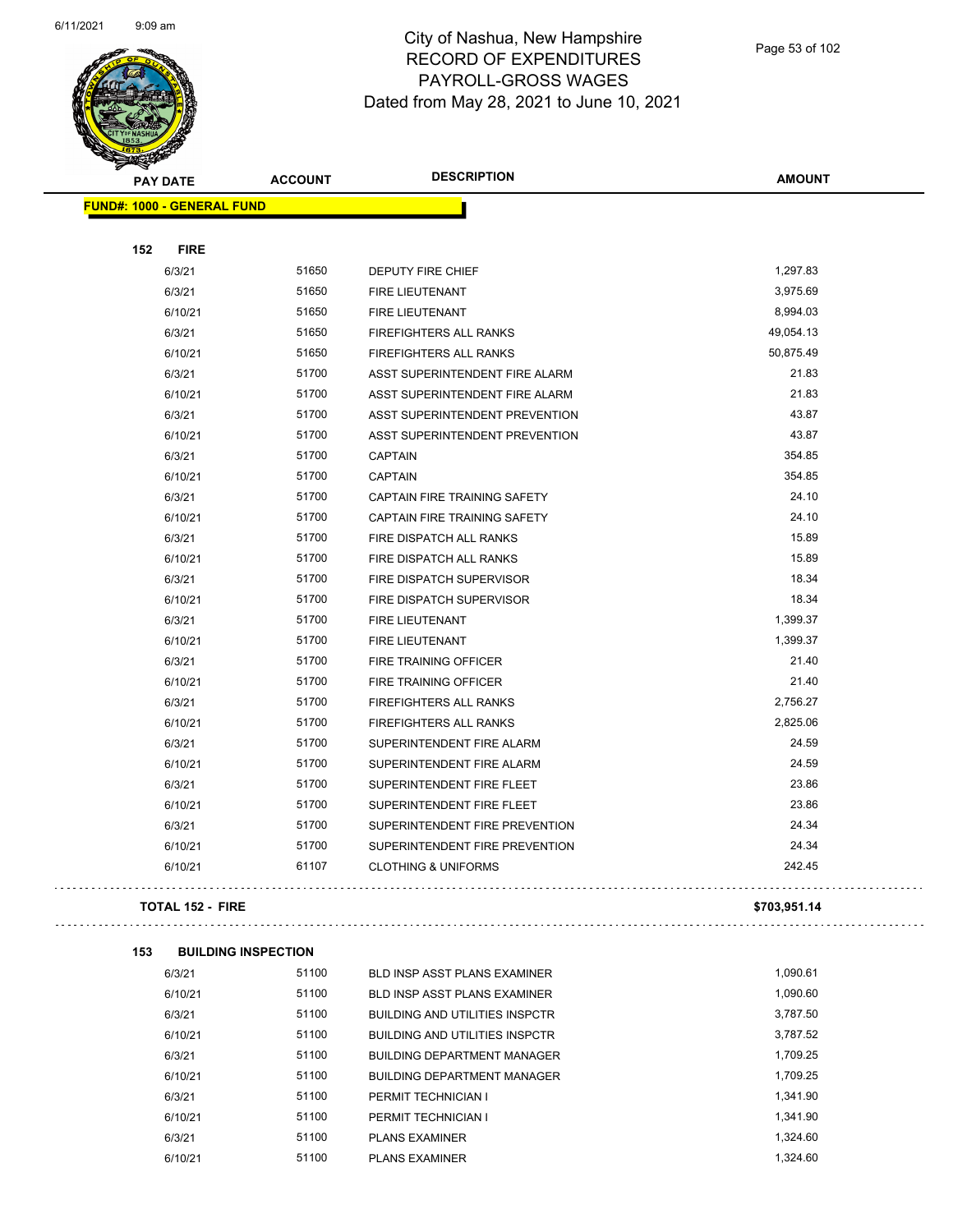

Page 54 of 102

|                                   | <b>PAY DATE</b> | <b>ACCOUNT</b>                          | <b>DESCRIPTION</b>                             | <b>AMOUNT</b> |  |  |
|-----------------------------------|-----------------|-----------------------------------------|------------------------------------------------|---------------|--|--|
| <b>FUND#: 1000 - GENERAL FUND</b> |                 |                                         |                                                |               |  |  |
|                                   |                 | <b>TOTAL 153 - BUILDING INSPECTION</b>  |                                                | \$18,507.73   |  |  |
| 155                               |                 | <b>CODE ENFORCEMENT</b>                 |                                                |               |  |  |
|                                   | 6/3/21          | 51100                                   | <b>CODE ENFORCEMENT OFFICER II</b>             | 2,879.44      |  |  |
|                                   | 6/10/21         | 51100                                   | <b>CODE ENFORCEMENT OFFICER II</b>             | 2,879.45      |  |  |
|                                   | 6/3/21          | 51100                                   | MGR CODE ENFORCEMENT DEPT                      | 1,702.60      |  |  |
|                                   | 6/10/21         | 51100                                   | MGR CODE ENFORCEMENT DEPT                      | 1,702.60      |  |  |
|                                   |                 | <b>TOTAL 155 - CODE ENFORCEMENT</b>     |                                                | \$9,164.09    |  |  |
| 156                               |                 | <b>EMERGENCY MANAGEMENT</b>             |                                                |               |  |  |
|                                   | 6/3/21          | 51100                                   | EMERGENCY MANAGEMENT COORDINAT                 | 918.40        |  |  |
|                                   | 6/10/21         | 51100                                   | <b>EMERGENCY MANAGEMENT COORDINAT</b>          | 918.40        |  |  |
|                                   | 6/3/21          | 51100                                   | <b>EMERGENCY MANAGEMENT DIRECTOR</b>           | 1,809.80      |  |  |
|                                   | 6/10/21         | 51100                                   | <b>EMERGENCY MANAGEMENT DIRECTOR</b>           | 1,809.80      |  |  |
|                                   |                 | <b>TOTAL 156 - EMERGENCY MANAGEMENT</b> |                                                | \$5,456.40    |  |  |
| 157                               |                 | <b>CITYWIDE COMMUNICATIONS</b>          |                                                |               |  |  |
|                                   | 6/3/21          | 51100                                   | <b>COMM SYS ENGR TECH</b>                      | 1,063.27      |  |  |
|                                   | 6/10/21         | 51100                                   | <b>COMM SYS ENGR TECH</b>                      | 1,063.27      |  |  |
|                                   | 6/3/21          | 51100                                   | IT MANAGER/RADIO SYSTEMS NETWORK ADMINISTRATOR | 394.15        |  |  |
|                                   | 6/10/21         | 51100                                   | IT MANAGER/RADIO SYSTEMS NETWORK ADMINISTRATOR | 394.15        |  |  |
|                                   | 6/3/21          | 51200                                   | RADIO SYSTEMS MANAGER                          | 1,488.24      |  |  |
|                                   | 6/10/21         | 51200                                   | RADIO SYSTEMS MANAGER                          | 1,488.24      |  |  |
|                                   | 6/3/21          | 51700                                   | RADIO SYSTEMS MANAGER                          | 418.57        |  |  |
|                                   | 6/10/21         | 51700                                   | <b>RADIO SYSTEMS MANAGER</b>                   | 418.57        |  |  |
|                                   |                 | TOTAL 157 - CITYWIDE COMMUNICATIONS     |                                                | \$6,728.46    |  |  |
| 158                               |                 | <b>PARKING ENFORCEMENT</b>              |                                                |               |  |  |
|                                   | 6/3/21          | 51100                                   | <b>MVR CLERK I</b>                             | 305.15        |  |  |
|                                   | 6/10/21         | 51100                                   | <b>MVR CLERK I</b>                             | 305.15        |  |  |
|                                   | 6/3/21          | 51100                                   | MVR CLERK II                                   | 335.10        |  |  |
|                                   | 6/10/21         | 51100                                   | MVR CLERK II                                   | 335.10        |  |  |
|                                   | 6/3/21          | 51100                                   | ORDINANCE VIOLATIONS COORDINATOR               | 230.30        |  |  |
|                                   | 6/10/21         | 51100                                   | ORDINANCE VIOLATIONS COORDINATOR               | 230.30        |  |  |
|                                   | 6/3/21          | 51100                                   | PARKING MANAGER                                | 334.50        |  |  |
|                                   | 6/10/21         | 51100                                   | PARKING MANAGER                                | 334.50        |  |  |
|                                   | 6/3/21          | 51200                                   | PARKING ENFORCEMENT SPECIALIST- PT             | 636.77        |  |  |
|                                   | 6/10/21         | 51200                                   | PARKING ENFORCEMENT SPECIALIST- PT             | 603.26        |  |  |
|                                   | 6/10/21         | 51300                                   | <b>MVR CLERK I</b>                             | 2.87          |  |  |
|                                   | 6/3/21          | 51300                                   | MVR CLERK II                                   | 3.15          |  |  |
|                                   |                 |                                         |                                                |               |  |  |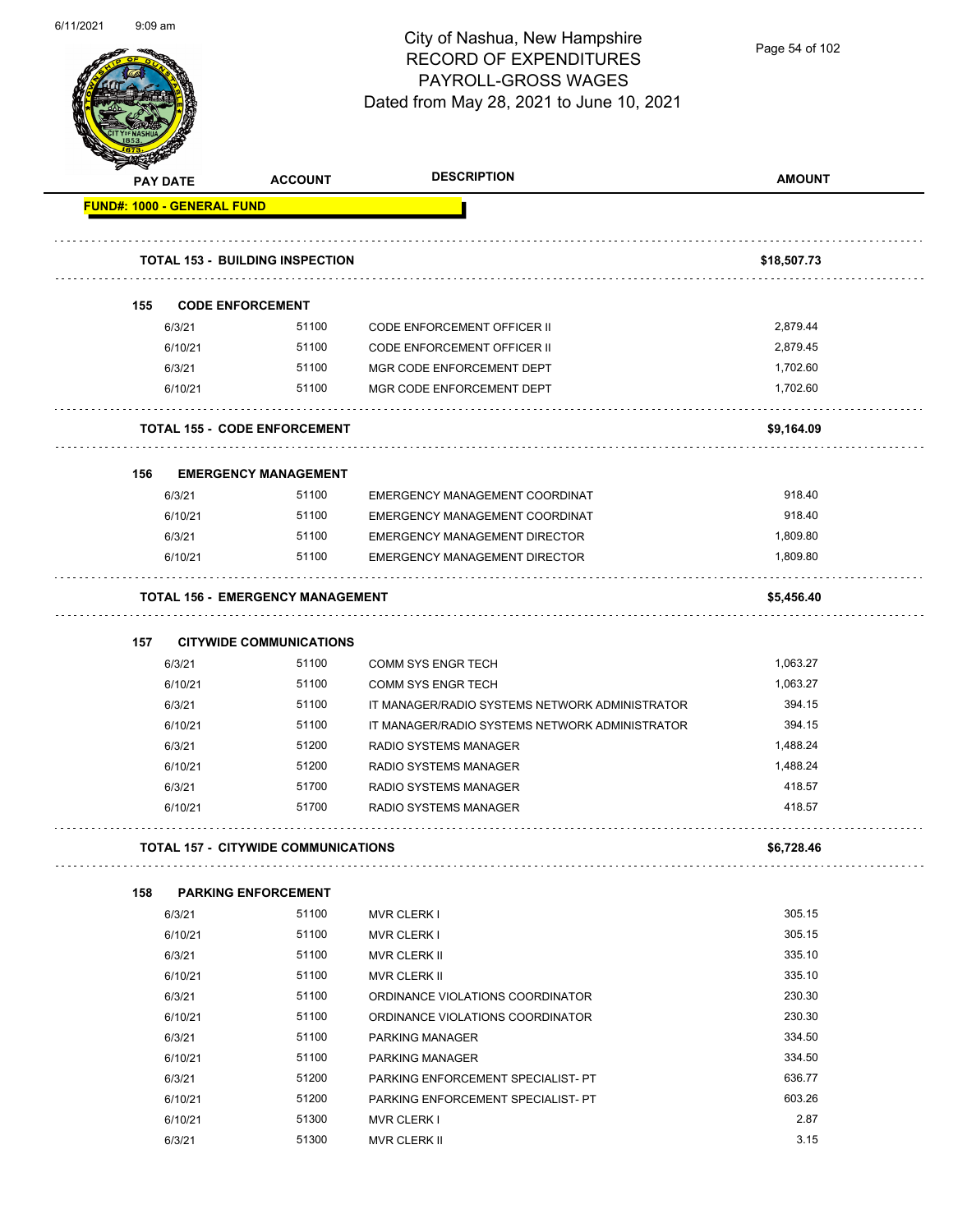|                                   |                                        | City of Nashua, New Hampshire<br><b>RECORD OF EXPENDITURES</b><br>PAYROLL-GROSS WAGES<br>Dated from May 28, 2021 to June 10, 2021 | Page 55 of 102 |
|-----------------------------------|----------------------------------------|-----------------------------------------------------------------------------------------------------------------------------------|----------------|
| PAY DATE                          | <b>ACCOUNT</b>                         | <b>DESCRIPTION</b>                                                                                                                | <b>AMOUNT</b>  |
| <b>FUND#: 1000 - GENERAL FUND</b> |                                        |                                                                                                                                   |                |
| 158                               | <b>PARKING ENFORCEMENT</b>             |                                                                                                                                   |                |
| 6/3/21                            | 51300                                  | ORDINANCE VIOLATIONS COORDINATOR                                                                                                  | 6.48           |
|                                   | <b>TOTAL 158 - PARKING ENFORCEMENT</b> |                                                                                                                                   | \$3,662.63     |
|                                   |                                        |                                                                                                                                   |                |
| 160                               | <b>PW-ADMIN &amp; ENGINEERING</b>      |                                                                                                                                   |                |
| 6/3/21                            | 51100                                  | ADMINISTRATIVE ASSISTANT II                                                                                                       | 806.55         |
| 6/10/21                           | 51100                                  | ADMINISTRATIVE ASSISTANT II                                                                                                       | 806.55         |
| 6/3/21                            | 51100                                  | ASSISTANT DIRECTOR OF PUBLIC WORKS                                                                                                | 1,801.70       |
| 6/10/21                           | 51100                                  | ASSISTANT DIRECTOR OF PUBLIC WORKS                                                                                                | 1,801.71       |
| 6/3/21                            | 51100                                  | <b>CITY ENGINEER</b>                                                                                                              | 1,237.40       |
| 6/10/21                           | 51100                                  | <b>CITY ENGINEER</b>                                                                                                              | 1,237.40       |
| 6/3/21                            | 51100                                  | <b>CITY SURVEYOR</b>                                                                                                              | 1,282.35       |
| 6/10/21                           | 51100                                  | <b>CITY SURVEYOR</b>                                                                                                              | 1,282.35       |
| 6/3/21                            | 51100                                  | DEPUTY CITY ENGINEER                                                                                                              | 814.40         |
| 6/10/21                           | 51100                                  | DEPUTY CITY ENGINEER                                                                                                              | 814.40         |
| 6/3/21                            | 51100                                  | <b>DIRECTOR PUBLIC WORKS</b>                                                                                                      | 1,970.65       |
| 6/10/21                           | 51100                                  | <b>DIRECTOR PUBLIC WORKS</b>                                                                                                      | 1,970.65       |
| 6/3/21                            | 51100                                  | DIVISION OPERATIONS MANAGER                                                                                                       | 1,606.99       |
| 6/10/21                           | 51100                                  | <b>DIVISION OPERATIONS MANAGER</b>                                                                                                | 1,637.69       |
| 6/3/21                            | 51100                                  | DPW CONTRACT ADMINISTRATOR                                                                                                        | 380.30         |
| 6/10/21                           | 51100                                  | DPW CONTRACT ADMINISTRATOR                                                                                                        | 380.30         |
| 6/3/21                            | 51100                                  | <b>ENGINEERING INSPECTOR</b>                                                                                                      | 2,135.35       |
| 6/10/21                           | 51100                                  | <b>ENGINEERING INSPECTOR</b>                                                                                                      | 2,135.35       |
| 6/3/21                            | 51100                                  | <b>EXECUTIVE ASSISTANT</b>                                                                                                        | 826.25         |
| 6/10/21                           | 51100                                  | <b>EXECUTIVE ASSISTANT</b>                                                                                                        | 826.25         |
| 6/3/21                            | 51100                                  | <b>GIS SPECIALIST</b>                                                                                                             | 508.40         |
| 6/10/21                           | 51100                                  | <b>GIS SPECIALIST</b>                                                                                                             | 508.40         |
| 6/3/21                            | 51100                                  | PUBLIC RELATIONS ADMINISTRATOR                                                                                                    | 784.25         |
| 6/10/21                           | 51100                                  | PUBLIC RELATIONS ADMINISTRATOR                                                                                                    | 784.24         |
| 6/3/21                            | 51100                                  | <b>SENIOR STAFF ENGINEER</b>                                                                                                      | 1,902.60       |
| 6/10/21                           | 51100                                  | SENIOR STAFF ENGINEER                                                                                                             | 1,902.60       |
| 6/3/21                            | 51100                                  | SENIOR TRAFFIC ENGINEER                                                                                                           | 1,809.80       |
| 6/10/21                           | 51100                                  | SENIOR TRAFFIC ENGINEER                                                                                                           | 1,809.80       |
| 6/3/21                            | 51100                                  | <b>STAFF ENGINEER</b>                                                                                                             | 1,191.00       |
| 6/10/21                           | 51100                                  | <b>STAFF ENGINEER</b>                                                                                                             | 1,191.00       |
| 6/3/21                            | 51100                                  | STREET CONSTRUCTION ENGINEER                                                                                                      | 1,508.15       |
| 6/10/21                           | 51100                                  | STREET CONSTRUCTION ENGINEER                                                                                                      | 1,508.15       |
| 6/3/21                            | 55699                                  | OTHER CONTRACTED SERVICES                                                                                                         | 224.70         |

#### **161 STREETS**

6/3/21 51100 ADMINISTRATIVE ASSISTANT II 6/3/21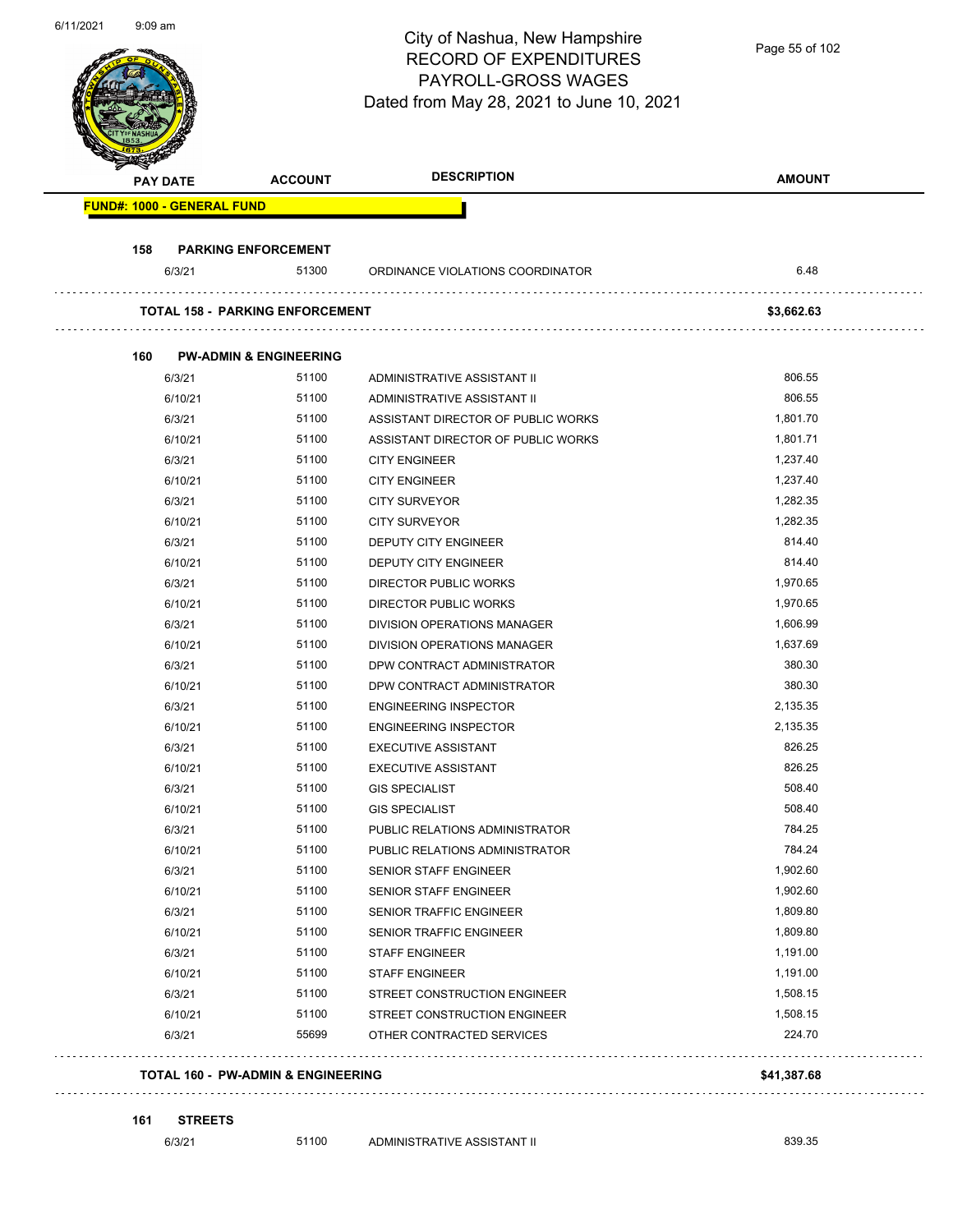

|     | <b>PAY DATE</b>                    | <b>ACCOUNT</b> | <b>DESCRIPTION</b>             | <b>AMOUNT</b> |
|-----|------------------------------------|----------------|--------------------------------|---------------|
|     | <u> FUND#: 1000 - GENERAL FUND</u> |                |                                |               |
|     |                                    |                |                                |               |
| 161 | <b>STREETS</b>                     |                |                                |               |
|     | 6/10/21                            | 51100          | ADMINISTRATIVE ASSISTANT II    | 839.34        |
|     | 6/3/21                             | 51100          | AUTO MECH 1ST CLASS NIGHTS     | 4,617.60      |
|     | 6/10/21                            | 51100          | AUTO MECH 1ST CLASS NIGHTS     | 4,574.31      |
|     | 6/3/21                             | 51100          | AUTO MECH 2ND CLASS            | 2,099.77      |
|     | 6/10/21                            | 51100          | AUTO MECH 2ND CLASS            | 2,079.20      |
|     | 6/3/21                             | 51100          | AUTO MECH 2ND CLASS NIGHTS     | 2,103.20      |
|     | 6/10/21                            | 51100          | AUTO MECH 2ND CLASS NIGHTS     | 2,103.21      |
|     | 6/3/21                             | 51100          | AUTO MECHANIC 1ST CLASS        | 3,427.20      |
|     | 6/10/21                            | 51100          | AUTO MECHANIC 1ST CLASS        | 3,427.20      |
|     | 6/3/21                             | 51100          | <b>EQUIP OPR STREET REPAIR</b> | 7,312.85      |
|     | 6/10/21                            | 51100          | <b>EQUIP OPR STREET REPAIR</b> | 7,371.61      |
|     | 6/3/21                             | 51100          | FLEET MAINTENANCE FOREMAN      | 1,351.09      |
|     | 6/10/21                            | 51100          | FLEET MAINTENANCE FOREMAN      | 1,351.10      |
|     | 6/3/21                             | 51100          | FLEET MANAGER STREET DEPT      | 1,230.65      |
|     | 6/10/21                            | 51100          | FLEET MANAGER STREET DEPT      | 1,230.65      |
|     | 6/3/21                             | 51100          | <b>FOREMAN LABOR STREET</b>    | 2,702.20      |
|     | 6/10/21                            | 51100          | <b>FOREMAN LABOR STREET</b>    | 2,702.20      |
|     | 6/3/21                             | 51100          | <b>MASON PIPELAYER</b>         | 2,983.20      |
|     | 6/10/21                            | 51100          | <b>MASON PIPELAYER</b>         | 2,983.20      |
|     | 6/3/21                             | 51100          | OPERATIONS SUPERVISOR          | 1,138.65      |
|     | 6/10/21                            | 51100          | OPERATIONS SUPERVISOR          | 1,138.65      |
|     | 6/3/21                             | 51100          | <b>SIGN MAINTENANCE</b>        | 2,968.82      |
|     | 6/10/21                            | 51100          | <b>SIGN MAINTENANCE</b>        | 3,084.23      |
|     | 6/3/21                             | 51100          | STOREKEEPER PWD                | 1,048.51      |
|     | 6/10/21                            | 51100          | STOREKEEPER PWD                | 1,099.57      |
|     | 6/3/21                             | 51100          | <b>STREET FOREMAN</b>          | 2,702.20      |
|     | 6/10/21                            | 51100          | <b>STREET FOREMAN</b>          | 2,702.20      |
|     | 6/3/21                             | 51100          | SUPERINTENDENT OF STREETS      | 2,010.85      |
|     | 6/10/21                            | 51100          | SUPERINTENDENT OF STREETS      | 2,010.85      |
|     | 6/3/21                             | 51100          | TRAFFIC FOREMAN                | 1,378.10      |
|     | 6/10/21                            | 51100          | <b>TRAFFIC FOREMAN</b>         | 1,378.10      |
|     | 6/3/21                             | 51100          | <b>TRAFFIC TECHNICIAN I</b>    | 1,332.00      |
|     | 6/10/21                            | 51100          | <b>TRAFFIC TECHNICIAN I</b>    | 1,332.00      |
|     | 6/3/21                             | 51100          | TRUCK DRIVER STREET REPAIR     | 15,425.04     |
|     | 6/10/21                            | 51100          | TRUCK DRIVER STREET REPAIR     | 15,067.78     |
|     | 6/3/21                             | 51100          | <b>WELDER FIRST CLASS</b>      | 1,130.00      |
|     | 6/10/21                            | 51100          | <b>WELDER FIRST CLASS</b>      | 1,130.00      |
|     | 6/3/21                             | 51300          | AUTO MECH 1ST CLASS NIGHTS     | 385.56        |
|     | 6/10/21                            | 51300          | AUTO MECH 1ST CLASS NIGHTS     | 214.20        |
|     | 6/10/21                            | 51300          | AUTO MECH 2ND CLASS            | 9.96          |
|     | 6/3/21                             | 51300          | AUTO MECH 2ND CLASS NIGHTS     | 507.26        |
|     | 6/10/21                            | 51300          | EQUIP OPR STREET REPAIR        | 80.22         |
|     | 6/10/21                            | 51300          | FOREMAN LABOR STREET           | 329.32        |
|     | 6/3/21                             | 51300          | SIGN MAINTENANCE               | 1,314.09      |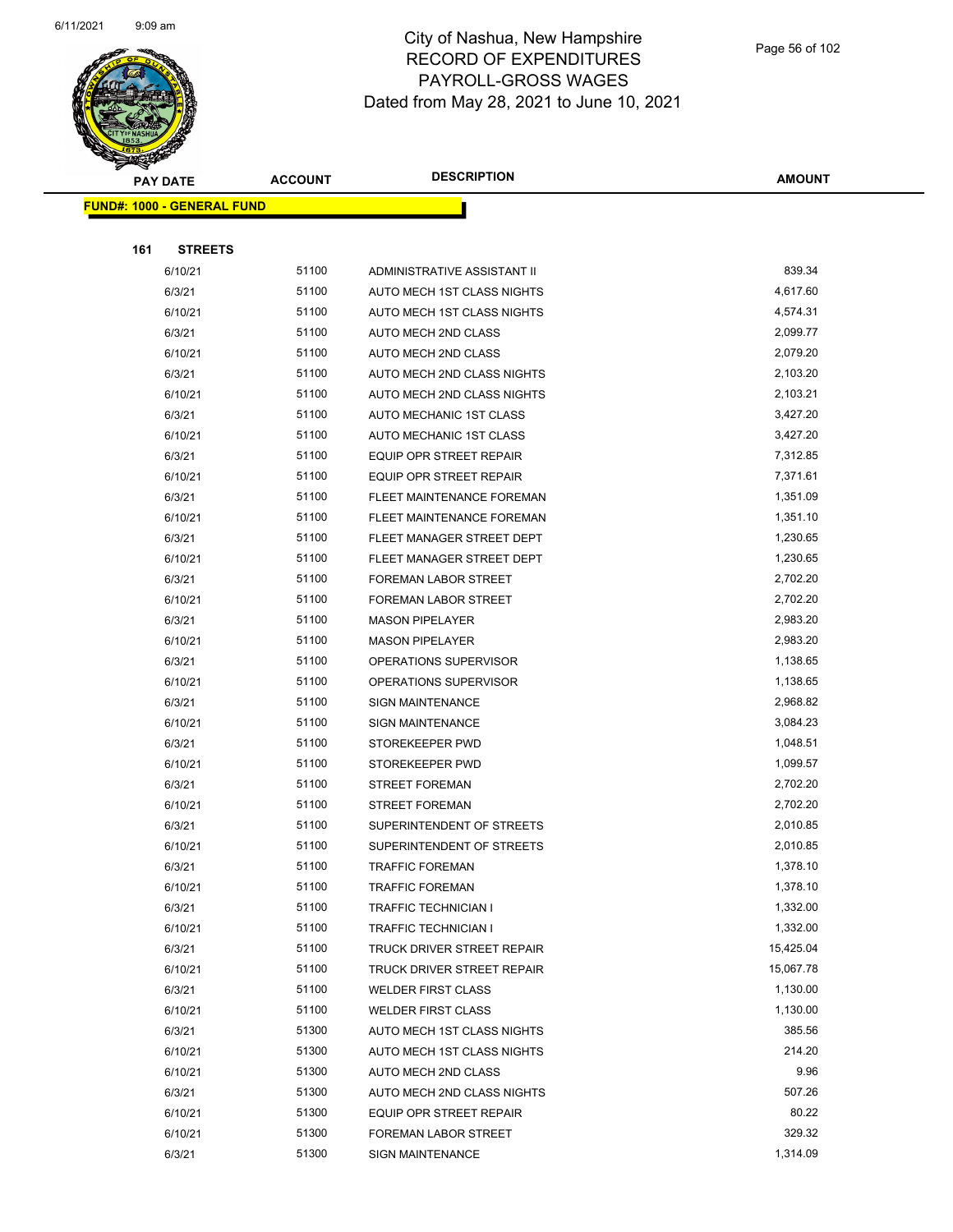

Page 57 of 102

|     | <b>PAY DATE</b>                   | <b>ACCOUNT</b>                        | <b>DESCRIPTION</b>                                       | <b>AMOUNT</b>    |
|-----|-----------------------------------|---------------------------------------|----------------------------------------------------------|------------------|
|     | <b>FUND#: 1000 - GENERAL FUND</b> |                                       |                                                          |                  |
|     |                                   |                                       |                                                          |                  |
| 161 | <b>STREETS</b>                    |                                       |                                                          |                  |
|     | 6/10/21                           | 51300                                 | <b>SIGN MAINTENANCE</b>                                  | 733.95           |
|     | 6/3/21                            | 51300                                 | STOREKEEPER PWD                                          | 9.83             |
|     | 6/10/21                           | 51300                                 | STOREKEEPER PWD                                          | 35.16            |
|     | 6/10/21                           | 51300                                 | <b>TRAFFIC FOREMAN</b>                                   | 568.47           |
|     | 6/3/21                            | 51300                                 | <b>TRAFFIC TECHNICIAN I</b>                              | 584.61<br>719.53 |
|     | 6/10/21                           | 51300<br>51300                        | <b>TRAFFIC TECHNICIAN I</b>                              | 650.42           |
|     | 6/3/21                            | 51300                                 | TRUCK DRIVER STREET REPAIR                               | 1,114.05         |
|     | 6/10/21<br>6/3/21                 | 51600                                 | TRUCK DRIVER STREET REPAIR<br>TRUCK DRIVER STREET REPAIR | 400.00           |
|     |                                   |                                       |                                                          |                  |
|     | <b>TOTAL 161 - STREETS</b>        |                                       |                                                          | \$123,063.31     |
| 166 | <b>PARKING OPERATIONS</b>         |                                       |                                                          |                  |
|     | 6/3/21                            | 51100                                 | PARKING MAINTENANCE                                      | 1,346.30         |
|     | 6/10/21                           | 51100                                 | PARKING MAINTENANCE                                      | 1,346.30         |
|     | 6/3/21                            | 51100                                 | PARKING MANAGER                                          | 1,003.45         |
|     | 6/10/21                           | 51100                                 | PARKING MANAGER                                          | 1,003.45         |
|     | 6/10/21                           | 51100                                 | <b>TRANSIT ADMINISTRATOR</b>                             | 1,115.40         |
|     | 6/3/21                            | 51200                                 | PARKING MAINTENANCE                                      | 321.72           |
|     | 6/10/21                           | 51200                                 | PARKING MAINTENANCE                                      | 367.09           |
|     | 6/3/21                            | 51300                                 | PARKING MAINTENANCE                                      | 37.86            |
|     | 6/10/21                           | 51300                                 | PARKING MAINTENANCE                                      | 6.31             |
|     |                                   | <b>TOTAL 166 - PARKING OPERATIONS</b> |                                                          | \$6,547.88       |
| 171 | <b>COMMUNITY SERVICES</b>         |                                       |                                                          |                  |
|     | 6/3/21                            | 51100                                 | DIRECTOR HEALTH AND COMM SVS                             | 2,198.55         |
|     | 6/10/21                           | 51100                                 | DIRECTOR HEALTH AND COMM SVS                             | 2,198.55         |
|     | 6/3/21                            | 51100                                 | <b>EPIDEMIOLOGIST</b>                                    | 1,148.10         |
|     | 6/10/21                           | 51100                                 | <b>EPIDEMIOLOGIST</b>                                    | 1,148.10         |
|     | 6/3/21                            | 51100                                 | <b>HEALTH PROGRAM SPEC</b>                               | 1,031.15         |
|     | 6/10/21                           | 51100                                 | <b>HEALTH PROGRAM SPEC</b>                               | 1,031.15         |
|     |                                   | <b>TOTAL 171 - COMMUNITY SERVICES</b> |                                                          | \$8,755.60       |
|     |                                   |                                       |                                                          |                  |
| 172 | <b>COMMUNITY HEALTH</b>           |                                       |                                                          |                  |
|     | 6/3/21                            | 51100                                 | ADMINISTRATIVE ASSISTANT II                              | 892.45           |
|     | 6/10/21                           | 51100                                 | ADMINISTRATIVE ASSISTANT II                              | 892.45           |
|     | 6/3/21                            | 51100                                 | <b>BILINGUAL OUTREACH WORKER</b>                         | 979.10           |
|     | 6/10/21                           | 51100                                 | <b>BILINGUAL OUTREACH WORKER</b>                         | 979.10           |
|     | 6/3/21                            | 51100                                 | CHIEF PUBLIC HEALTH NURSE                                | 1,740.11         |
|     | 6/10/21                           | 51100                                 | CHIEF PUBLIC HEALTH NURSE                                | 1,740.10         |

6/3/21 51100 PUB HEALTH NURSE 3,868.90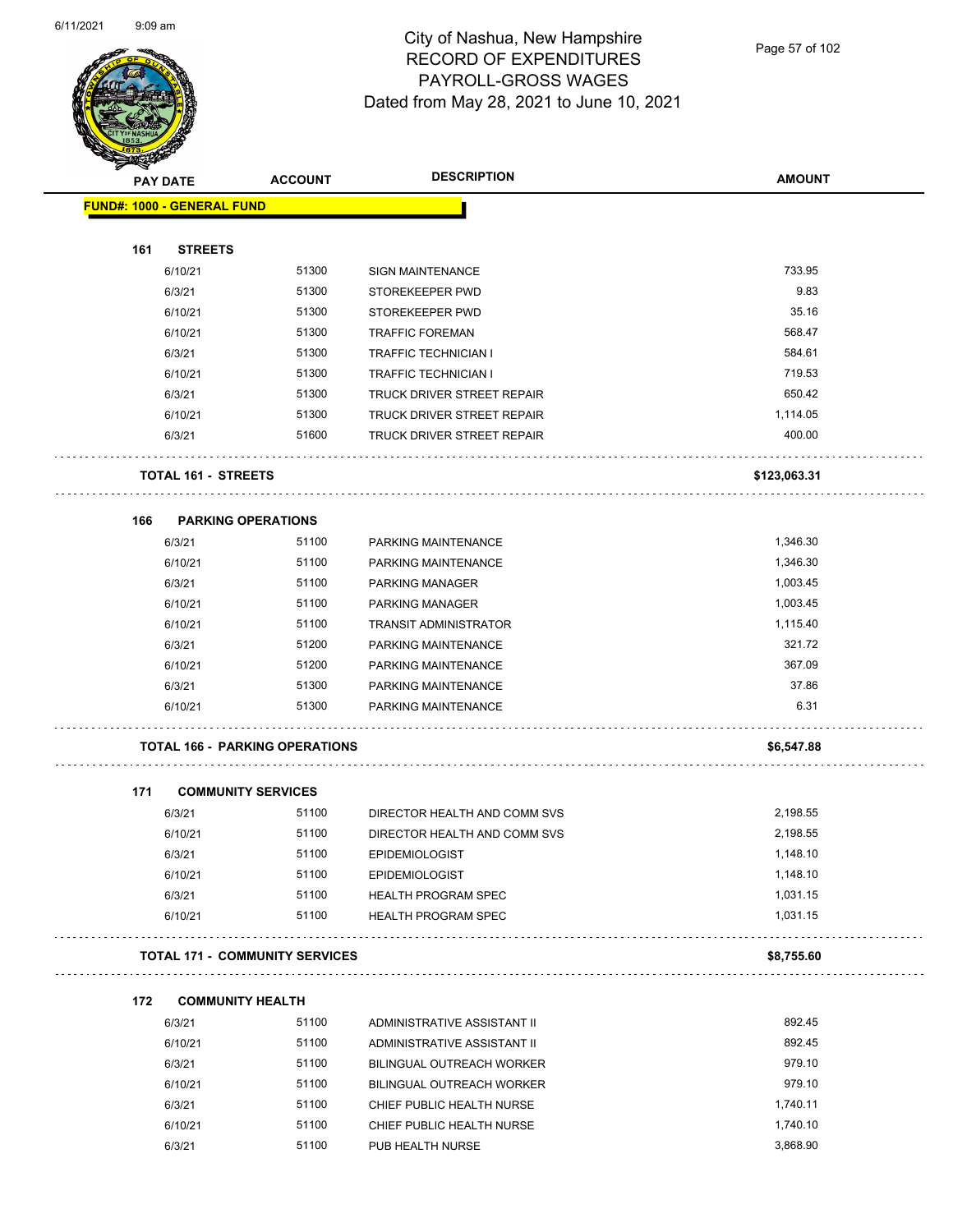| 0/11/ZUZ |                                   |                                           | City of Nashua, New Hampshire<br><b>RECORD OF EXPENDITURES</b><br>PAYROLL-GROSS WAGES | Page 58 of 102       |
|----------|-----------------------------------|-------------------------------------------|---------------------------------------------------------------------------------------|----------------------|
|          |                                   |                                           | Dated from May 28, 2021 to June 10, 2021                                              |                      |
|          | <b>PAY DATE</b>                   | <b>ACCOUNT</b>                            | <b>DESCRIPTION</b>                                                                    | <b>AMOUNT</b>        |
|          | <b>FUND#: 1000 - GENERAL FUND</b> |                                           |                                                                                       |                      |
| 172      |                                   | <b>COMMUNITY HEALTH</b>                   |                                                                                       |                      |
|          | 6/10/21                           | 51100                                     | PUB HEALTH NURSE                                                                      | 3,868.90             |
|          |                                   | <b>TOTAL 172 - COMMUNITY HEALTH</b>       |                                                                                       | \$14,961.11          |
|          |                                   |                                           |                                                                                       |                      |
| 173      |                                   | <b>ENVIRONMENTAL HEALTH</b>               |                                                                                       |                      |
|          | 6/3/21                            | 51100                                     | DEP HEALTH OFFICER/LAB DIRECTOR                                                       | 1,312.10             |
|          | 6/10/21                           | 51100                                     | DEP HEALTH OFFICER/LAB DIRECTOR                                                       | 1,312.10             |
|          | 6/3/21                            | 51100                                     | ENVIRONMENTAL HEALTH SPEC                                                             | 2,803.05             |
|          | 6/10/21                           | 51100                                     | ENVIRONMENTAL HEALTH SPEC                                                             | 2,813.95             |
|          | 6/3/21                            | 51100                                     | ENVIRONMENTAL TECH OFFICE MGR                                                         | 1,106.00             |
|          | 6/10/21                           | 51100                                     | ENVIRONMENTAL TECH OFFICE MGR                                                         | 1,106.00             |
|          | 6/3/21                            | 51100                                     | MANAGER ENVIRONMENTAL HEALTH                                                          | 1,709.25             |
|          | 6/10/21                           | 51100                                     | MANAGER ENVIRONMENTAL HEALTH                                                          | 1,709.25             |
|          | 6/3/21                            | 51300                                     | ENVIRONMENTAL HEALTH SPEC                                                             | 88.51                |
|          | 6/10/21                           | 51300                                     | ENVIRONMENTAL HEALTH SPEC                                                             | 8.19                 |
|          |                                   | <b>TOTAL 173 - ENVIRONMENTAL HEALTH</b>   |                                                                                       | \$13,968.40          |
|          | 174                               | <b>WELFARE ADMINISTRATION</b>             |                                                                                       |                      |
|          | 6/3/21                            | 51100                                     | CASE TECHNICIAN WELFARE                                                               | 2,755.70             |
|          | 6/10/21                           | 51100                                     | <b>CASE TECHNICIAN WELFARE</b>                                                        | 2,755.70             |
|          | 6/3/21                            | 51100                                     | <b>INTAKE WORKER</b>                                                                  | 899.50               |
|          |                                   |                                           |                                                                                       | 899.50               |
|          | 6/10/21                           | 51100<br>51100                            | <b>INTAKE WORKER</b><br>SENIOR CASE TECHNICIAN                                        | 1,072.45             |
|          | 6/3/21                            | 51100                                     |                                                                                       | 1,072.45             |
|          | 6/10/21                           |                                           | SENIOR CASE TECHNICIAN                                                                |                      |
|          | 6/3/21<br>6/10/21                 | 51100<br>51100                            | <b>WELFARE OFFICER</b><br><b>WELFARE OFFICER</b>                                      | 1,809.80<br>1,809.80 |
|          |                                   |                                           |                                                                                       |                      |
|          |                                   | <b>TOTAL 174 - WELFARE ADMINISTRATION</b> |                                                                                       | \$13,074.90          |
| 177      |                                   | <b>PARKS &amp; RECREATION</b>             |                                                                                       |                      |
|          | 6/3/21                            | 51100                                     | ADMINISTRATIVE ASSISTANT II                                                           | 877.35               |
|          | 6/10/21                           | 51100                                     | ADMINISTRATIVE ASSISTANT II                                                           | 877.35               |
|          | 6/3/21                            | 51100                                     | EQUIPMENT OPERATOR, PARKS                                                             | 1,039.60             |
|          | 6/10/21                           | 51100                                     | EQUIPMENT OPERATOR, PARKS                                                             | 1,039.60             |
|          | 6/3/21                            | 51100                                     | FOREMAN LABOR PARK                                                                    | 4,053.30             |
|          | 6/10/21                           | 51100                                     | FOREMAN LABOR PARK                                                                    | 4,053.30             |
|          | 6/3/21                            | 51100                                     | <b>GROUNDSKEEPER MAINTENANCE</b>                                                      | 7,714.98             |
|          | 6/10/21                           | 51100                                     | <b>GROUNDSKEEPER MAINTENANCE</b>                                                      | 7,769.45             |
|          | 6/3/21                            | 51100                                     | <b>GROUNDSMAN I</b>                                                                   | 6,411.28             |
|          | 6/10/21                           | 51100                                     | <b>GROUNDSMAN I</b>                                                                   | 6,214.94             |
|          | 6/3/21                            | 51100                                     | <b>GROUNDSMAN II</b>                                                                  | 936.41               |
|          | 6/10/21                           | 51100                                     | <b>GROUNDSMAN II</b>                                                                  | 936.41               |

6/11/2021 9:09 am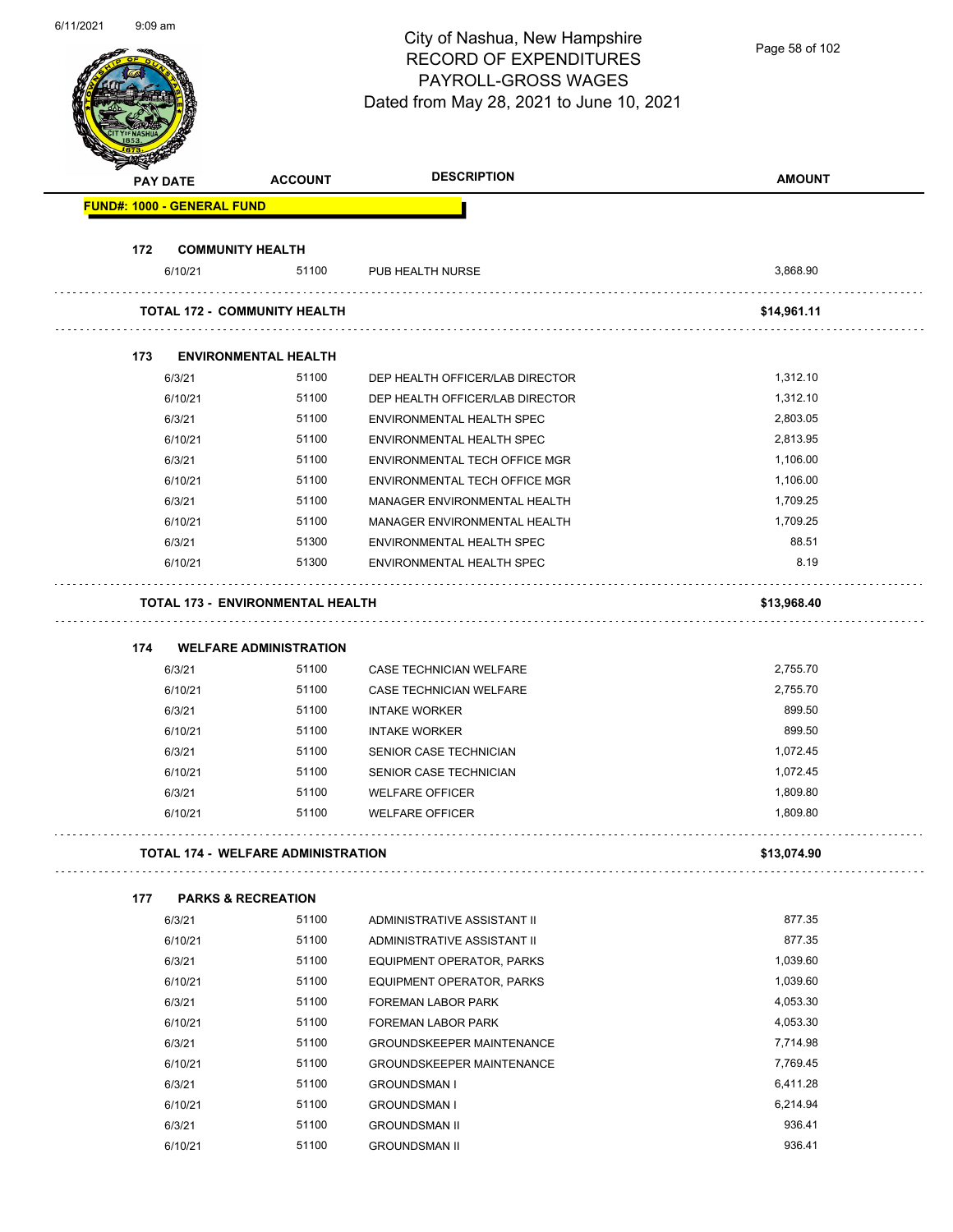

| <b>PAY DATE</b>                   | <b>ACCOUNT</b>                | <b>DESCRIPTION</b>                | <b>AMOUNT</b> |
|-----------------------------------|-------------------------------|-----------------------------------|---------------|
| <b>FUND#: 1000 - GENERAL FUND</b> |                               |                                   |               |
| 177                               | <b>PARKS &amp; RECREATION</b> |                                   |               |
| 6/3/21                            | 51100                         | <b>LEAD GROUNDSMAN</b>            | 2,103.21      |
| 6/10/21                           | 51100                         | <b>LEAD GROUNDSMAN</b>            | 2,103.20      |
| 6/3/21                            | 51100                         | PROGRAM COORDINATOR               | 398.75        |
| 6/10/21                           | 51100                         | PROGRAM COORDINATOR               | 398.74        |
| 6/3/21                            | 51100                         | <b>RECREATION PROGRAM MANAGER</b> | 1,157.25      |
| 6/10/21                           | 51100                         | RECREATION PROGRAM MANAGER        | 1,157.25      |
| 6/3/21                            | 51100                         | STELLOS STADIUM ATTENDANT         | 1,042.00      |
| 6/10/21                           | 51100                         | STELLOS STADIUM ATTENDANT         | 1,039.60      |
| 6/3/21                            | 51100                         | SUPERINTENDENT OF PARKS RECR      | 2,082.10      |
| 6/10/21                           | 51100                         | SUPERINTENDENT OF PARKS RECR      | 2,082.10      |
| 6/10/21                           | 51300                         | ADMINISTRATIVE ASSISTANT II       | 65.80         |
| 6/3/21                            | 51300                         | EQUIPMENT OPERATOR, PARKS         | 119.57        |
| 6/10/21                           | 51300                         | EQUIPMENT OPERATOR, PARKS         | 159.42        |
| 6/3/21                            | 51300                         | <b>FOREMAN LABOR PARK</b>         | 1,760.65      |
| 6/10/21                           | 51300                         | <b>FOREMAN LABOR PARK</b>         | 1,076.63      |
| 6/3/21                            | 51300                         | <b>GROUNDSKEEPER MAINTENANCE</b>  | 1,949.80      |
| 6/10/21                           | 51300                         | <b>GROUNDSKEEPER MAINTENANCE</b>  | 2,168.13      |
| 6/3/21                            | 51300                         | <b>GROUNDSMAN I</b>               | 1,594.41      |
| 6/10/21                           | 51300                         | <b>GROUNDSMAN I</b>               | 2,975.43      |
| 6/3/21                            | 51300                         | <b>GROUNDSMAN II</b>              | 359.88        |
| 6/10/21                           | 51300                         | <b>GROUNDSMAN II</b>              | 737.71        |
| 6/3/21                            | 51300                         | <b>LEAD GROUNDSMAN</b>            | 983.80        |
| 6/10/21                           | 51300                         | <b>LEAD GROUNDSMAN</b>            | 682.64        |
| 6/10/21                           | 51300                         | PROGRAM COORDINATOR               | 127.09        |
| 6/3/21                            | 51300                         | STELLOS STADIUM ATTENDANT         | 287.87        |
| 6/10/21                           | 51300                         | STELLOS STADIUM ATTENDANT         | 317.64        |
| 6/3/21                            | 51400                         | SEASONAL                          | 3,115.75      |
| 6/10/21                           | 51400                         | SEASONAL                          | 2,976.00      |
| 6/3/21                            | 51400                         | TEACHER ENGLISH ELM               | 168.00        |
| 6/10/21                           | 51420                         | <b>CUSTODIAN NHS</b>              | 300.00        |
| 6/3/21                            | 51420                         | <b>GAME OFFICIALS</b>             | 550.00        |
| 6/10/21                           | 51420                         | <b>GAME OFFICIALS</b>             | 300.00        |
| 6/10/21                           | 51420                         | SENIOR TRAFFIC ENGINEER           | 75.00         |
| 6/10/21                           | 51600                         | <b>LEAD GROUNDSMAN</b>            | 1,000.00      |

#### **TOTAL 177 - PARKS & RECREATION \$79,339.39**

**179 LIBRARY** 6/3/21 51100 ASSISTANT DIRECTOR LIBRARY 6/3/21 1,709.25 6/10/21 51100 ASSISTANT DIRECTOR LIBRARY 6/10/21 1,709.25 6/3/21 51100 ASSISTANT LIBRARIAN CIRCULATIO 1,119.75 6/10/21 51100 ASSISTANT LIBRARIAN CIRCULATIO 1,119.75 6/3/21 51100 DIRECTOR LIBRARY 2,252.15 6/10/21 51100 DIRECTOR LIBRARY 2,252.15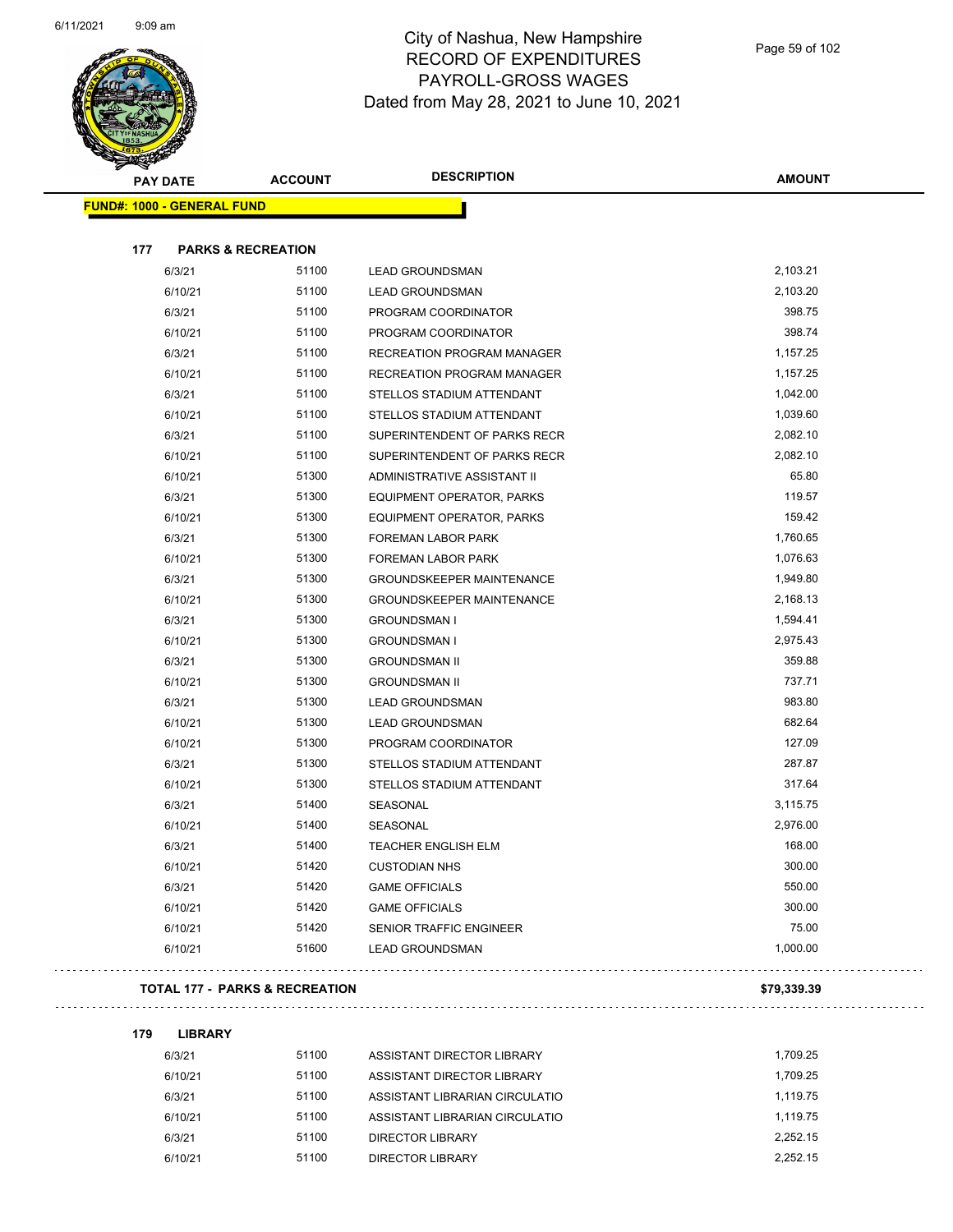

|     | <b>PAY DATE</b>                   | <b>ACCOUNT</b> | <b>DESCRIPTION</b>                                               | <b>AMOUNT</b>        |
|-----|-----------------------------------|----------------|------------------------------------------------------------------|----------------------|
|     | <b>FUND#: 1000 - GENERAL FUND</b> |                |                                                                  |                      |
|     |                                   |                |                                                                  |                      |
| 179 | <b>LIBRARY</b>                    |                |                                                                  |                      |
|     | 6/3/21                            | 51100          | EXECUTIVE ASST OFFICE MANAGER                                    | 983.10               |
|     | 6/10/21                           | 51100          | EXECUTIVE ASST OFFICE MANAGER                                    | 983.10               |
|     | 6/3/21                            | 51100          | IT COORDINATOR                                                   | 1,103.25             |
|     | 6/10/21                           | 51100          | <b>IT COORDINATOR</b>                                            | 1,103.27             |
|     | 6/3/21                            | 51100          | <b>JANITOR</b>                                                   | 620.70               |
|     | 6/10/21                           | 51100          | <b>JANITOR</b>                                                   | 620.70               |
|     | 6/3/21                            | 51100          | LIBRARIAN ADULT SERVICES                                         | 1,091.10             |
|     | 6/10/21                           | 51100          | LIBRARIAN ADULT SERVICES                                         | 1,091.10             |
|     | 6/3/21                            | 51100          | LIBRARIAN CIRCULATION                                            | 1,253.30             |
|     | 6/10/21                           | 51100          | LIBRARIAN CIRCULATION                                            | 1,253.31             |
|     | 6/3/21                            | 51100          | LIBRARIAN OUTREACH SVS                                           | 1,253.31             |
|     | 6/10/21                           | 51100          | LIBRARIAN OUTREACH SVS                                           | 1,253.31             |
|     | 6/3/21                            | 51100          | <b>LIBRARIAN TECH SERVICES</b>                                   | 1,253.31             |
|     | 6/10/21                           | 51100          | <b>LIBRARIAN TECH SERVICES</b>                                   | 1,253.31             |
|     | 6/3/21                            | 51100          | <b>LIBRARIAN YOUTH SERVICES</b>                                  | 1,884.15             |
|     | 6/10/21                           | 51100          | LIBRARIAN YOUTH SERVICES                                         | 1,884.15             |
|     | 6/3/21                            | 51100          | LIBRARY ASSISTANT CIRCULATION                                    | 7,114.87             |
|     | 6/10/21                           | 51100          | LIBRARY ASSISTANT CIRCULATION                                    | 7,057.77             |
|     | 6/3/21                            | 51100          | LIBRARY ASSISTANT MEDIA SERVIC                                   | 844.70               |
|     | 6/10/21                           | 51100          | LIBRARY ASSISTANT MEDIA SERVIC                                   | 844.71               |
|     | 6/3/21                            | 51100          | <b>LIBRARY ASSISTANT TECH SVS</b>                                | 922.25<br>922.25     |
|     | 6/10/21                           | 51100          | LIBRARY ASSISTANT TECH SVS                                       |                      |
|     | 6/3/21                            | 51100<br>51100 | LIBRARY ASSISTANT YOUTH SERVIC<br>LIBRARY ASSISTANT YOUTH SERVIC | 2,356.68<br>2,356.67 |
|     | 6/10/21<br>6/3/21                 | 51100          | <b>MAINTENANCE SUPV</b>                                          | 1,038.90             |
|     | 6/10/21                           | 51100          | <b>MAINTENANCE SUPV</b>                                          | 1,038.90             |
|     | 6/3/21                            | 51100          | PAGE & COLLECTION COORDINATOR                                    | 955.40               |
|     | 6/10/21                           | 51100          | PAGE & COLLECTION COORDINATOR                                    | 955.40               |
|     | 6/3/21                            | 51100          | REFERENCE LIBRARIAN ADULT SERV                                   | 4,801.35             |
|     | 6/10/21                           | 51100          | REFERENCE LIBRARIAN ADULT SERV                                   | 4,801.38             |
|     | 6/3/21                            | 51100          | REFERENCE LIBRARIAN TECH SVS                                     | 1,061.12             |
|     | 6/10/21                           | 51100          | REFERENCE LIBRARIAN TECH SVS                                     | 1,061.12             |
|     | 6/3/21                            | 51100          | <b>SECURITY LIBRARY</b>                                          | 713.30               |
|     | 6/10/21                           | 51100          | <b>SECURITY LIBRARY</b>                                          | 713.30               |
|     | 6/3/21                            | 51200          | JANITOR                                                          | 253.91               |
|     | 6/10/21                           | 51200          | JANITOR                                                          | 273.69               |
|     | 6/3/21                            | 51200          | LIBRARY ASSISTANT TECH SVS                                       | 527.95               |
|     | 6/10/21                           | 51200          | LIBRARY ASSISTANT TECH SVS                                       | 527.95               |
|     | 6/3/21                            | 51200          | <b>SECURITY LIBRARY</b>                                          | 386.05               |
|     | 6/10/21                           | 51200          | <b>SECURITY LIBRARY</b>                                          | 521.17               |
|     | 6/10/21                           | 51300          | REFERENCE LIBRARIAN ADULT SERV                                   | 8.58                 |
|     | 6/10/21                           | 51300          | <b>SECURITY LIBRARY</b>                                          | 14.48                |
|     | 6/10/21                           | 51750          | LIBRARIAN YOUTH SERVICES                                         | 1,135.37             |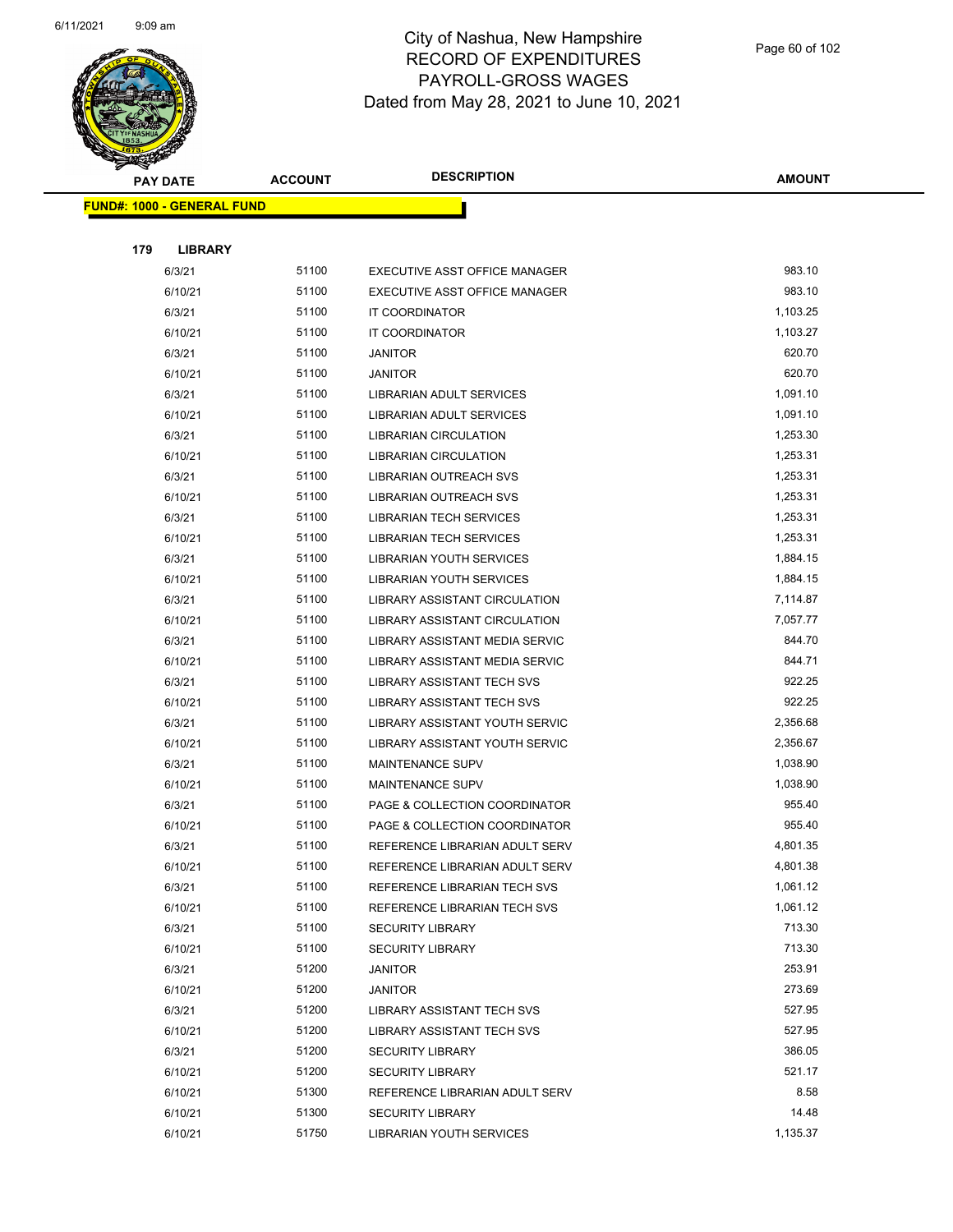

Page 61 of 102

|                                   | <b>ACCOUNT</b>                           | <b>DESCRIPTION</b>              | <b>AMOUNT</b> |
|-----------------------------------|------------------------------------------|---------------------------------|---------------|
| <b>PAY DATE</b>                   |                                          |                                 |               |
| <b>FUND#: 1000 - GENERAL FUND</b> |                                          |                                 |               |
| <b>TOTAL 179 - LIBRARY</b>        |                                          |                                 | \$72,255.99   |
| 181                               | <b>COMMUNITY DEVELOPMENT</b>             |                                 |               |
| 6/3/21                            | 51100                                    | ADMINISTRATIVE ASSISTANT II     | 806.55        |
| 6/10/21                           | 51100                                    | ADMINISTRATIVE ASSISTANT II     | 806.55        |
| 6/3/21                            | 51100                                    | DIRECTOR COMMUNITY DEVELOPMENT  | 2,473.35      |
| 6/10/21                           | 51100                                    | DIRECTOR COMMUNITY DEVELOPMENT  | 2,473.35      |
| 6/3/21                            | 51100                                    | <b>TRANSPORTATION PLANNER</b>   | 1,339.60      |
| 6/10/21                           | 51100                                    | <b>TRANSPORTATION PLANNER</b>   | 1,339.60      |
| 6/3/21                            | 51100                                    | <b>WATERWAYS MANAGER</b>        | 1,709.25      |
| 6/10/21                           | 51100                                    | <b>WATERWAYS MANAGER</b>        | 1,709.25      |
| 6/3/21                            | 51200                                    | ADMINISTRATIVE ASSISTANT I      | 440.41        |
| 6/10/21                           | 51200                                    | ADMINISTRATIVE ASSISTANT I      | 304.09        |
| 6/3/21                            | 51400                                    | <b>INTERN</b>                   | 100.00        |
| 6/10/21                           | 51400                                    | <b>INTERN</b>                   | 100.00        |
|                                   | <b>TOTAL 181 - COMMUNITY DEVELOPMENT</b> |                                 | \$13,602.00   |
| 182                               | <b>PLANNING AND ZONING</b>               |                                 |               |
| 6/3/21                            | 51100                                    | <b>COMMUNICATION SPEC</b>       | 60.40         |
| 6/10/21                           | 51100                                    | <b>COMMUNICATION SPEC</b>       | 60.40         |
| 6/3/21                            | 51100                                    | DEPARTMENT COORDINATOR          | 1,069.50      |
| 6/10/21                           | 51100                                    | DEPARTMENT COORDINATOR          | 1,069.50      |
| 6/3/21                            | 51100                                    | DEPUTY PLANNING MANAGER         | 2,918.35      |
| 6/10/21                           | 51100                                    | DEPUTY PLANNING MANAGER         | 2,918.35      |
| 6/3/21                            | 51100                                    | <b>MANAGER PLANNING DEPT</b>    | 1,850.75      |
| 6/10/21                           | 51100                                    | MANAGER PLANNING DEPT           | 1,850.75      |
| 6/3/21                            | 51100                                    | PLANNER I                       | 1,956.50      |
| 6/10/21                           | 51100                                    | <b>PLANNER I</b>                | 1,956.50      |
| 6/3/21                            | 51100                                    | ZONING COORDINATOR              | 856.10        |
| 6/10/21                           | 51100                                    | ZONING COORDINATOR              | 856.10        |
| 6/3/21                            | 53428                                    | <b>STENOGRAPHIC SERVICES</b>    | 750.00        |
|                                   | <b>TOTAL 182 - PLANNING AND ZONING</b>   |                                 | \$18,173.20   |
| 183                               | <b>ECONOMIC DEVELOPMENT</b>              |                                 |               |
| 6/3/21                            | 51100                                    | <b>ECONOMIC DEV DIRECTOR</b>    | 2,332.80      |
| 6/10/21                           | 51100                                    | ECONOMIC DEV DIRECTOR           | 2,332.80      |
| 6/3/21                            | 51100                                    | HUNT MEMORIAL BLDG & ARTS ADM   | 417.45        |
| 6/10/21                           | 51100                                    | HUNT MEMORIAL BLDG & ARTS ADM   | 417.45        |
| 6/3/21                            | 51200                                    | REVOLVING LOAN FUND COORDINATOR | 1,219.98      |
|                                   | 51200                                    |                                 |               |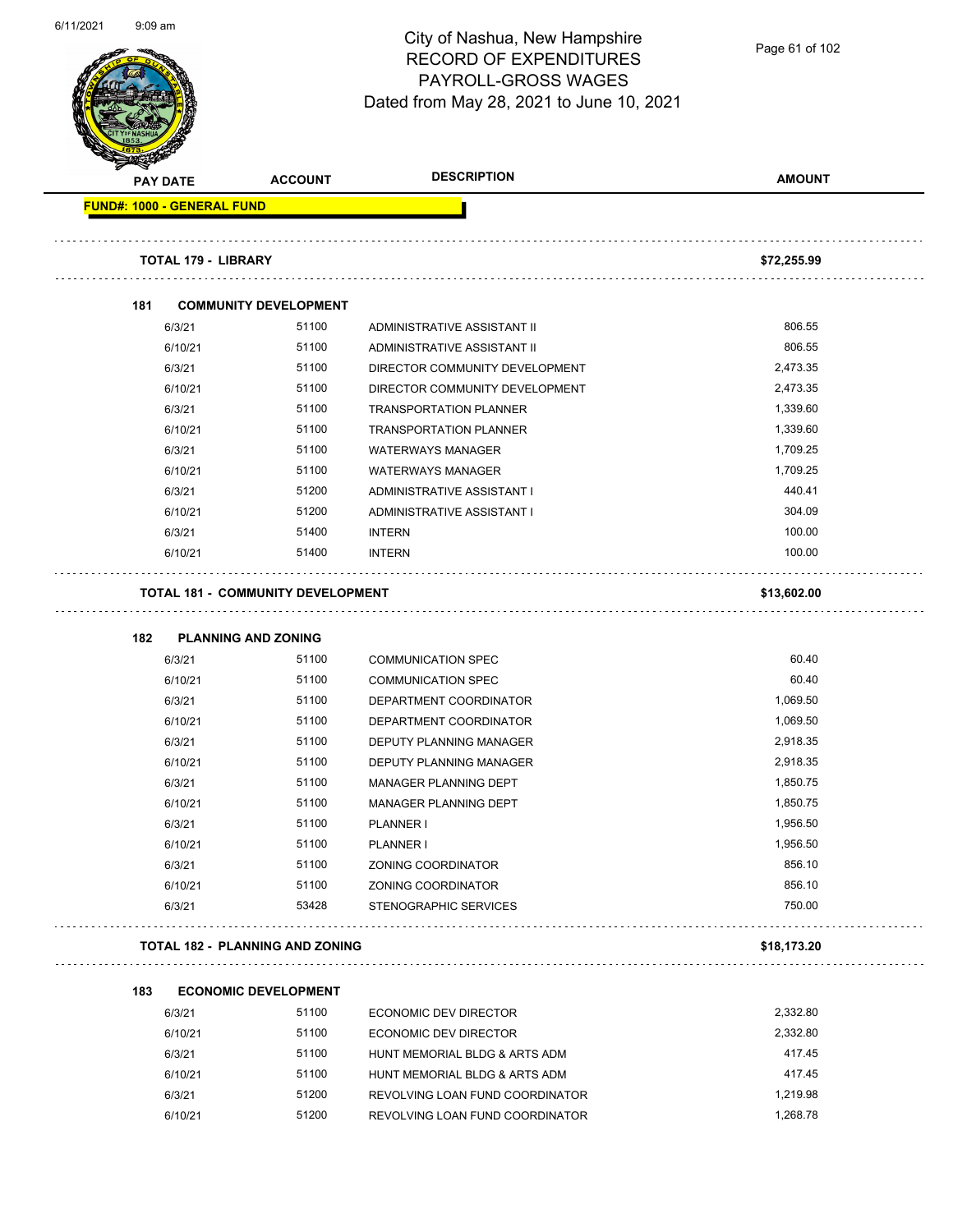

Page 62 of 102

| <b>TOTAL 183 - ECONOMIC DEVELOPMENT</b><br>21 CENTURY COORDINATOR<br>21 CENTURY ELEM MFAM RES COORD | \$7,989.26                                                              |
|-----------------------------------------------------------------------------------------------------|-------------------------------------------------------------------------|
|                                                                                                     |                                                                         |
|                                                                                                     |                                                                         |
|                                                                                                     |                                                                         |
|                                                                                                     |                                                                         |
|                                                                                                     | 2,415.80                                                                |
|                                                                                                     | 1,060.60                                                                |
| <b>7PAR CTE NHN</b>                                                                                 | 449.52                                                                  |
| <b>7PAR CTE NHN</b>                                                                                 | 456.65                                                                  |
| ASSISTANT DIRECTOR BUSINESS                                                                         | 3,201.20                                                                |
| ASSISTANT PRINCIPAL AMH                                                                             | 1,605.70                                                                |
| ASSISTANT PRINCIPAL BIC                                                                             | 2,923.10                                                                |
| ASSISTANT PRINCIPAL BIR                                                                             | 1,533.60                                                                |
| ASSISTANT PRINCIPAL BRO                                                                             | 3,195.70                                                                |
| ASSISTANT PRINCIPAL CHARL                                                                           | 3,357.70                                                                |
| ASSISTANT PRINCIPAL DR CRSP                                                                         | 1,437.50                                                                |
| ASSISTANT PRINCIPAL ELM                                                                             | 6,865.40                                                                |
| ASSISTANT PRINCIPAL FES                                                                             | 5,095.90                                                                |
| ASSISTANT PRINCIPAL FMS                                                                             | 3,336.50                                                                |
| ASSISTANT PRINCIPAL LEDGE                                                                           | 3,458.40                                                                |
| ASSISTANT PRINCIPAL MDE                                                                             | 3,163.50                                                                |
| ASSISTANT PRINCIPAL MTP                                                                             | 1,461.50                                                                |
| ASSISTANT PRINCIPAL NHN                                                                             | 14,015.30                                                               |
|                                                                                                     | 14,153.80                                                               |
| ASSISTANT PRINCIPAL NHS                                                                             | 3,115.40                                                                |
| ASSISTANT PRINCIPAL NSE                                                                             |                                                                         |
| ASSISTANT PRINCIPAL PMS                                                                             | 3,684.60                                                                |
| ASSISTANT PRINCIPAL SHE                                                                             | 1,485.60                                                                |
| ASSISTANT SUPERINTENDENT                                                                            | 6,961.56                                                                |
| ASST DIRECTOR PLANT OPS                                                                             | 4,987.00                                                                |
| <b>ASST DIRECTOR SPED</b>                                                                           | 6,611.80                                                                |
| ASST SYSTEMS ADMIN FULL YEAR                                                                        | 17,681.20                                                               |
| ATTENDANCE OFFICER                                                                                  | 2,582.00                                                                |
| BRENTWOOD COORDINATOR                                                                               | 2,888.90                                                                |
| CAREER CENTER COORD NHS                                                                             | 1,596.10                                                                |
| CHIEF OPERATING OFFICER                                                                             | 4,542.60                                                                |
| CLERICAL ACADEMY NHN                                                                                | 3,312.80                                                                |
| CLERICAL ACADEMY NHN                                                                                | 3,170.98                                                                |
| CLERICAL ACADEMY NHS                                                                                | 3,110.94                                                                |
| CLERICAL ACADEMY NHS                                                                                | 3,138.68                                                                |
| CLERICAL ADULT ED NHN                                                                               | 30,272.64                                                               |
| CLERICAL ADULT ED NHN                                                                               | 366.48                                                                  |
| <b>CLERICAL ASST SUPER SUP</b>                                                                      | 1,487.55                                                                |
| CLERICAL ASST SUPER SUP                                                                             | 1,454.00                                                                |
| <b>CLERICAL ATHLETIC NHN</b>                                                                        | 809.58                                                                  |
|                                                                                                     | 809.57                                                                  |
| 51100<br>51100<br>51100<br>51100                                                                    | 51100<br>CLERICAL ATHLETIC NHN<br>51100<br><b>CLERICAL ATHLETIC NHS</b> |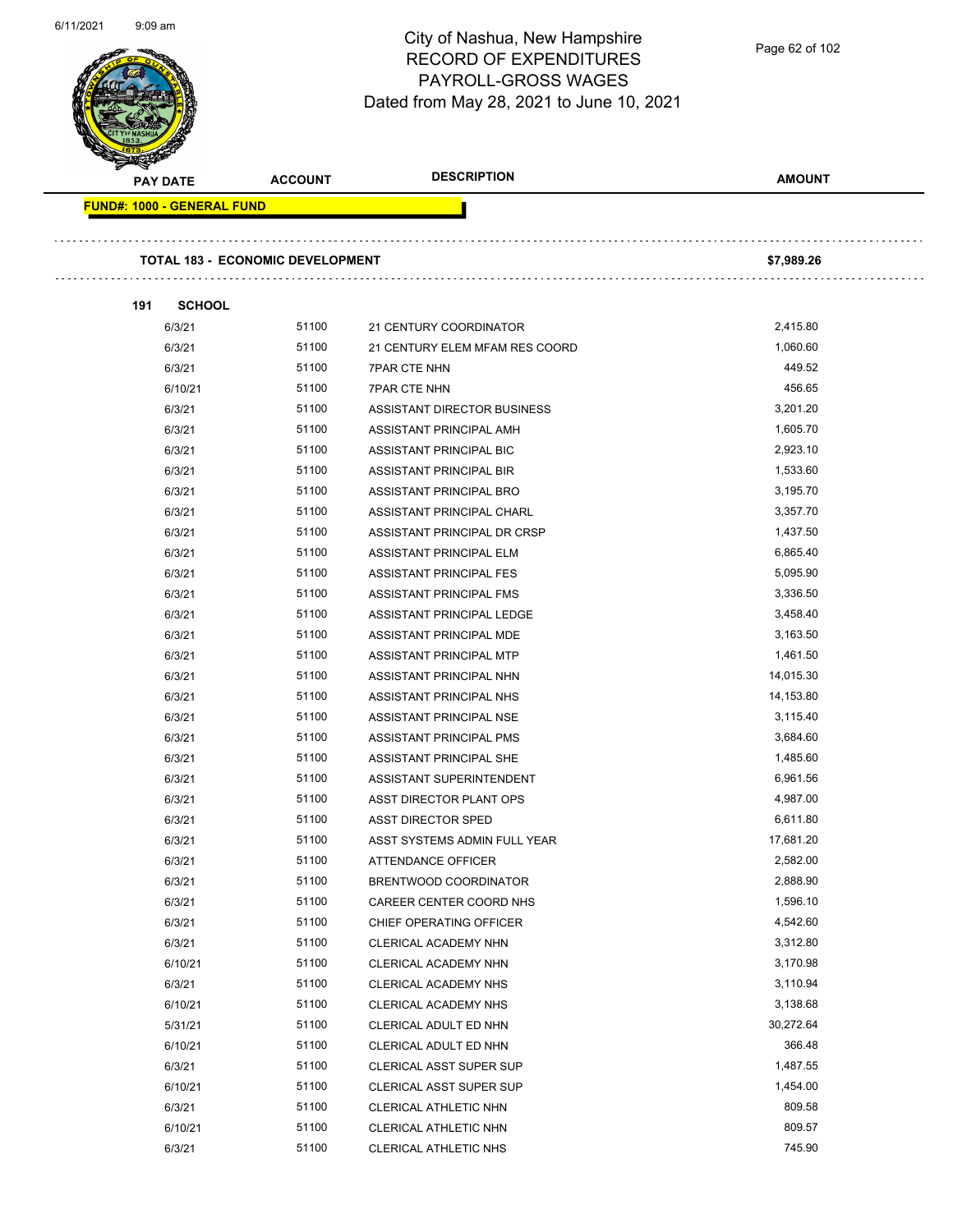

Page 63 of 102

| <b>STARBAN</b> |                                   |                |                                 |               |
|----------------|-----------------------------------|----------------|---------------------------------|---------------|
|                | <b>PAY DATE</b>                   | <b>ACCOUNT</b> | <b>DESCRIPTION</b>              | <b>AMOUNT</b> |
|                | <b>FUND#: 1000 - GENERAL FUND</b> |                |                                 |               |
|                |                                   |                |                                 |               |
| 191            | <b>SCHOOL</b>                     |                |                                 |               |
|                | 6/10/21                           | 51100          | <b>CLERICAL ATHLETIC NHS</b>    | 745.90        |
|                | 6/3/21                            | 51100          | <b>CLERICAL BUSINESS</b>        | 2,361.41      |
|                | 6/10/21                           | 51100          | <b>CLERICAL BUSINESS</b>        | 2,361.41      |
|                | 6/3/21                            | 51100          | CLERICAL CHIEF OP OFFICER SUP   | 872.00        |
|                | 6/10/21                           | 51100          | CLERICAL CHIEF OP OFFICER SUP   | 872.00        |
|                | 6/3/21                            | 51100          | CLERICAL CTE NHN                | 685.51        |
|                | 6/10/21                           | 51100          | CLERICAL CTE NHN                | 709.15        |
|                | 6/3/21                            | 51100          | CLERICAL GUIDANCE ELM           | 709.14        |
|                | 6/10/21                           | 51100          | <b>CLERICAL GUIDANCE ELM</b>    | 709.15        |
|                | 6/3/21                            | 51100          | <b>CLERICAL GUIDANCE NHN</b>    | 2,072.97      |
|                | 6/10/21                           | 51100          | CLERICAL GUIDANCE NHN           | 2,132.88      |
|                | 6/3/21                            | 51100          | CLERICAL GUIDANCE NHS           | 1,455.05      |
|                | 6/10/21                           | 51100          | <b>CLERICAL GUIDANCE NHS</b>    | 1,455.05      |
|                | 6/3/21                            | 51100          | <b>CLERICAL HUMAN RESOURCES</b> | 2,335.43      |
|                | 6/10/21                           | 51100          | CLERICAL HUMAN RESOURCES        | 2,363.07      |
|                | 6/3/21                            | 51100          | <b>CLERICAL PAYROLL SUP</b>     | 1,602.00      |
|                | 6/10/21                           | 51100          | <b>CLERICAL PAYROLL SUP</b>     | 1,602.00      |
|                | 6/3/21                            | 51100          | <b>CLERICAL PLANT OPS</b>       | 781.50        |
|                | 6/10/21                           | 51100          | <b>CLERICAL PLANT OPS</b>       | 771.08        |
|                | 6/3/21                            | 51100          | <b>CLERICAL PRINCIPAL AMH</b>   | 745.90        |
|                | 6/10/21                           | 51100          | <b>CLERICAL PRINCIPAL AMH</b>   | 1,313.19      |
|                | 6/3/21                            | 51100          | <b>CLERICAL PRINCIPAL BIC</b>   | 1,613.25      |
|                | 6/10/21                           | 51100          | CLERICAL PRINCIPAL BIC          | 1,613.25      |
|                | 6/3/21                            | 51100          | <b>CLERICAL PRINCIPAL BIR</b>   | 1,663.52      |
|                | 6/10/21                           | 51100          | <b>CLERICAL PRINCIPAL BIR</b>   | 1,663.50      |
|                | 6/3/21                            | 51100          | <b>CLERICAL PRINCIPAL BRO</b>   | 1,540.90      |
|                | 6/10/21                           | 51100          | <b>CLERICAL PRINCIPAL BRO</b>   | 1,540.90      |
|                | 6/3/21                            | 51100          | <b>CLERICAL PRINCIPAL CHA</b>   | 1,563.00      |
|                | 6/10/21                           | 51100          | CLERICAL PRINCIPAL CHA          | 1,563.00      |
|                | 6/3/21                            | 51100          | <b>CLERICAL PRINCIPAL DRC</b>   | 1,529.65      |
|                | 6/10/21                           | 51100          | <b>CLERICAL PRINCIPAL DRC</b>   | 1,529.65      |
|                | 6/3/21                            | 51100          | <b>CLERICAL PRINCIPAL ELM</b>   | 2,778.81      |
|                | 6/10/21                           | 51100          | <b>CLERICAL PRINCIPAL ELM</b>   | 2,783.52      |
|                | 6/3/21                            | 51100          | <b>CLERICAL PRINCIPAL FES</b>   | 1,462.47      |
|                | 6/10/21                           | 51100          | <b>CLERICAL PRINCIPAL FES</b>   | 1,566.40      |
|                | 6/3/21                            | 51100          | <b>CLERICAL PRINCIPAL FMS</b>   | 2,275.55      |
|                | 6/10/21                           | 51100          | <b>CLERICAL PRINCIPAL FMS</b>   | 2,275.55      |
|                | 6/3/21                            | 51100          | <b>CLERICAL PRINCIPAL LDG</b>   | 1,490.65      |
|                | 6/10/21                           | 51100          | <b>CLERICAL PRINCIPAL LDG</b>   | 1,490.65      |
|                | 6/3/21                            | 51100          | CLERICAL PRINCIPAL MDE          | 1,602.00      |
|                | 6/10/21                           | 51100          | CLERICAL PRINCIPAL MDE          | 1,602.00      |
|                | 6/3/21                            | 51100          | <b>CLERICAL PRINCIPAL MTP</b>   | 1,524.18      |
|                | 6/10/21                           | 51100          | <b>CLERICAL PRINCIPAL MTP</b>   | 1,524.18      |
|                | 6/3/21                            | 51100          | <b>CLERICAL PRINCIPAL NHN</b>   | 1,490.65      |
|                |                                   |                |                                 |               |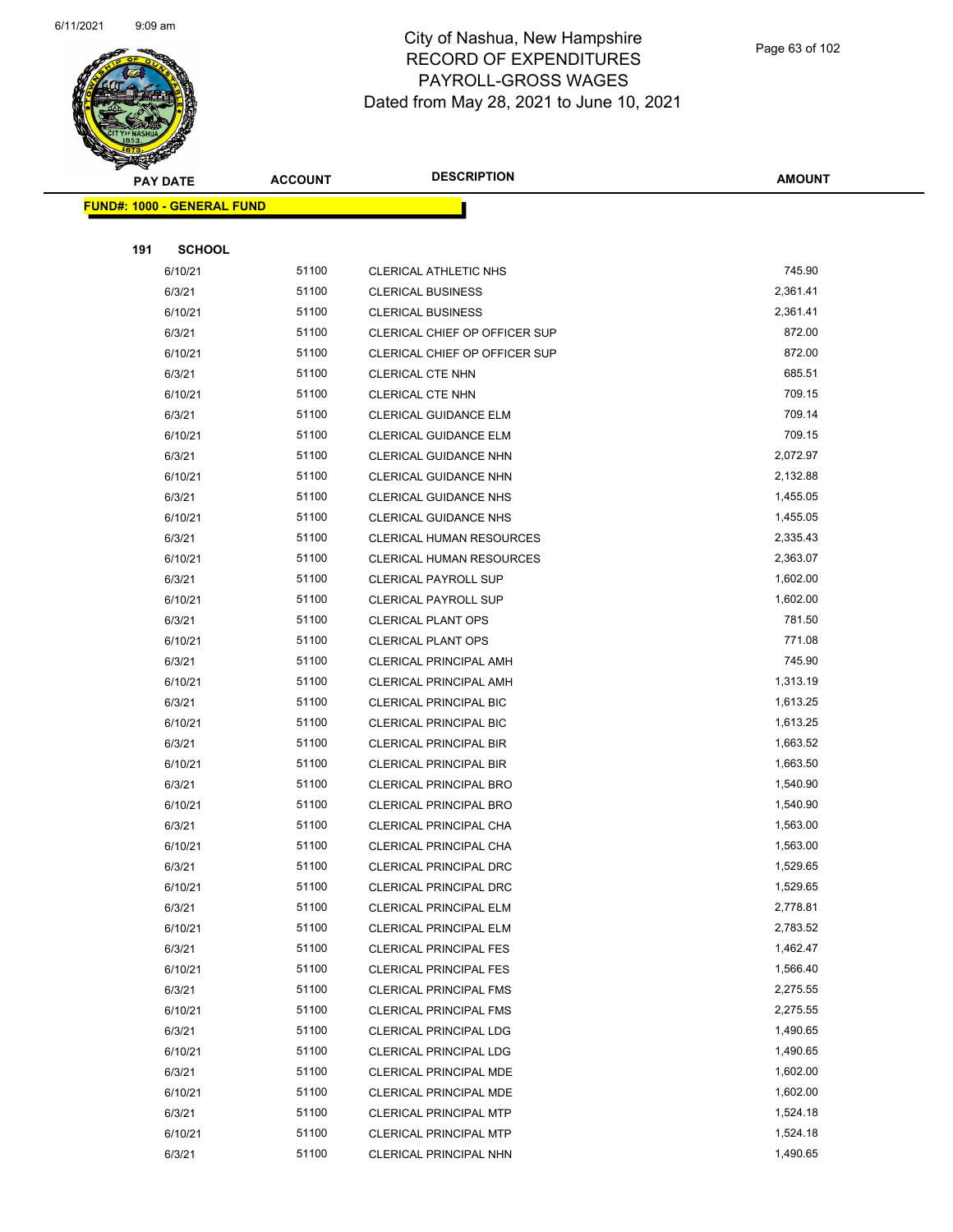

Page 64 of 102

| <b>SANGRAP</b> |                                   |                |                                  |               |
|----------------|-----------------------------------|----------------|----------------------------------|---------------|
|                | <b>PAY DATE</b>                   | <b>ACCOUNT</b> | <b>DESCRIPTION</b>               | <b>AMOUNT</b> |
|                | <b>FUND#: 1000 - GENERAL FUND</b> |                |                                  |               |
|                |                                   |                |                                  |               |
| 191            | <b>SCHOOL</b>                     |                |                                  |               |
|                | 6/10/21                           | 51100          | CLERICAL PRINCIPAL NHN           | 1,490.65      |
|                | 6/3/21                            | 51100          | <b>CLERICAL PRINCIPAL NHS</b>    | 2,230.33      |
|                | 6/10/21                           | 51100          | <b>CLERICAL PRINCIPAL NHS</b>    | 2,235.05      |
|                | 6/3/21                            | 51100          | <b>CLERICAL PRINCIPAL NSE</b>    | 1,536.17      |
|                | 6/10/21                           | 51100          | CLERICAL PRINCIPAL NSE           | 1,540.90      |
|                | 6/3/21                            | 51100          | <b>CLERICAL PRINCIPAL PMS</b>    | 2,159.45      |
|                | 6/10/21                           | 51100          | <b>CLERICAL PRINCIPAL PMS</b>    | 2,164.19      |
|                | 6/3/21                            | 51100          | <b>CLERICAL PRINCIPAL SHE</b>    | 1,577.66      |
|                | 6/10/21                           | 51100          | <b>CLERICAL PRINCIPAL SHE</b>    | 1,577.65      |
|                | 6/3/21                            | 51100          | CLERICAL RECEPTIONIST NHN        | 831.75        |
|                | 6/10/21                           | 51100          | CLERICAL RECEPTIONIST NHN        | 831.75        |
|                | 6/3/21                            | 51100          | CLERICAL RECEPTIONIST NHS        | 709.15        |
|                | 6/10/21                           | 51100          | <b>CLERICAL RECEPTIONIST NHS</b> | 699.69        |
|                | 6/3/21                            | 51100          | <b>CLERICAL REGISTRAR NHN</b>    | 709.15        |
|                | 6/10/21                           | 51100          | CLERICAL REGISTRAR NHN           | 709.15        |
|                | 6/3/21                            | 51100          | CLERICAL SPECIAL ED NHN          | 745.89        |
|                | 6/10/21                           | 51100          | CLERICAL SPECIAL ED NHN          | 745.90        |
|                | 6/3/21                            | 51100          | CLERICAL SPECIAL ED NHS          | 745.90        |
|                | 6/10/21                           | 51100          | CLERICAL SPECIAL ED NHS          | 716.06        |
|                | 6/3/21                            | 51100          | CLERICAL SPECIAL ED SUP          | 1,418.29      |
|                | 6/10/21                           | 51100          | <b>CLERICAL SPECIAL ED SUP</b>   | 1,413.57      |
|                | 6/3/21                            | 51100          | <b>CLERICAL STUDENT SERV SUP</b> | 864.40        |
|                | 6/10/21                           | 51100          | CLERICAL STUDENT SERV SUP        | 864.39        |
|                | 6/3/21                            | 51100          | CLERICAL SUPERINTENDANT HRLY     | 819.10        |
|                | 6/10/21                           | 51100          | CLERICAL SUPERINTENDANT HRLY     | 819.10        |
|                | 6/3/21                            | 51100          | CLERICAL SUPERINTENDANT SUP      | 1,941.90      |
|                | 6/3/21                            | 51100          | <b>CUSTODIAN AMH</b>             | 1,505.60      |
|                | 6/10/21                           | 51100          | <b>CUSTODIAN AMH</b>             | 1,505.60      |
|                | 6/3/21                            | 51100          | <b>CUSTODIAN ASST HEAD ELM</b>   | 857.20        |
|                | 6/10/21                           | 51100          | <b>CUSTODIAN ASST HEAD ELM</b>   | 857.20        |
|                | 6/3/21                            | 51100          | <b>CUSTODIAN ASST HEAD FMS</b>   | 348.25        |
|                | 6/10/21                           | 51100          | <b>CUSTODIAN ASST HEAD FMS</b>   | 450.04        |
|                | 6/3/21                            | 51100          | <b>CUSTODIAN ASST HEAD NHN</b>   | 1,722.40      |
|                | 6/10/21                           | 51100          | <b>CUSTODIAN ASST HEAD NHN</b>   | 1,722.42      |
|                | 6/3/21                            | 51100          | <b>CUSTODIAN ASST HEAD NHS</b>   | 1,722.43      |
|                | 6/10/21                           | 51100          | <b>CUSTODIAN ASST HEAD NHS</b>   | 1,722.42      |
|                | 6/3/21                            | 51100          | <b>CUSTODIAN ASST HEAD PMS</b>   | 857.20        |
|                | 6/10/21                           | 51100          | <b>CUSTODIAN ASST HEAD PMS</b>   | 857.20        |
|                | 6/3/21                            | 51100          | <b>CUSTODIAN BIC</b>             | 1,505.60      |
|                | 6/10/21                           | 51100          | <b>CUSTODIAN BIC</b>             | 1,568.24      |
|                | 6/3/21                            | 51100          | <b>CUSTODIAN BIR</b>             | 1,589.12      |
|                | 6/10/21                           | 51100          | <b>CUSTODIAN BIR</b>             | 1,526.48      |
|                | 6/3/21                            | 51100          | <b>CUSTODIAN BRO</b>             | 752.80        |
|                | 6/10/21                           | 51100          | <b>CUSTODIAN BRO</b>             | 752.80        |
|                |                                   |                |                                  |               |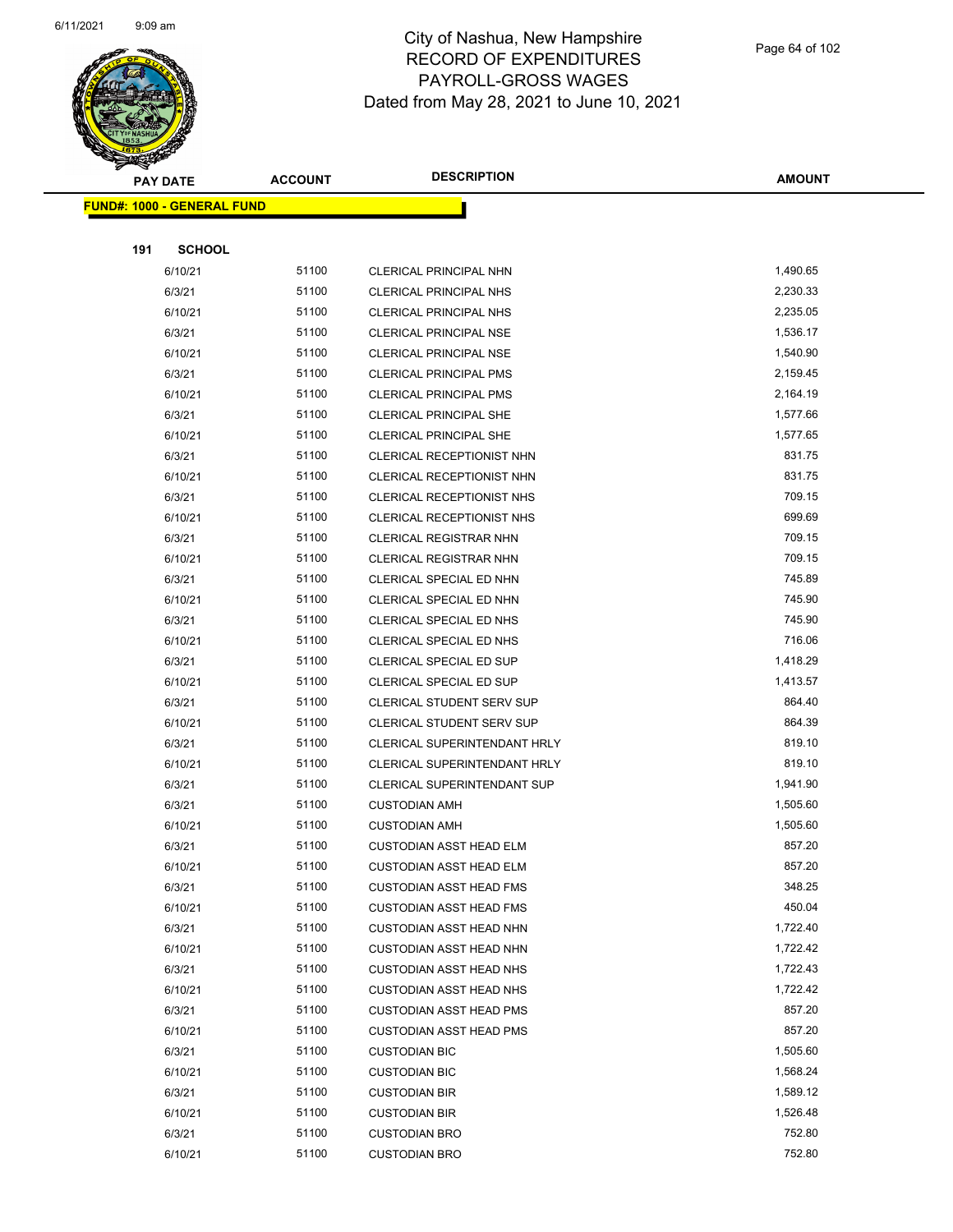

Page 65 of 102

|     | <b>PAY DATE</b>                   | <b>ACCOUNT</b> | <b>DESCRIPTION</b>                                     | <b>AMOUNT</b>    |
|-----|-----------------------------------|----------------|--------------------------------------------------------|------------------|
|     | <b>FUND#: 1000 - GENERAL FUND</b> |                |                                                        |                  |
|     |                                   |                |                                                        |                  |
| 191 | <b>SCHOOL</b>                     |                |                                                        |                  |
|     | 6/3/21                            | 51100          | <b>CUSTODIAN CHA</b>                                   | 1,505.60         |
|     | 6/10/21                           | 51100          | <b>CUSTODIAN CHA</b>                                   | 1,505.60         |
|     | 6/3/21                            | 51100          | <b>CUSTODIAN DRC</b>                                   | 1,505.60         |
|     | 6/10/21                           | 51100          | <b>CUSTODIAN DRC</b>                                   | 1,505.60         |
|     | 6/3/21                            | 51100          | <b>CUSTODIAN ELM</b>                                   | 5,366.80         |
|     | 6/10/21                           | 51100          | <b>CUSTODIAN ELM</b>                                   | 5,366.80         |
|     | 6/3/21                            | 51100          | <b>CUSTODIAN FES</b>                                   | 1,324.96         |
|     | 6/10/21                           | 51100          | <b>CUSTODIAN FES</b>                                   | 1,468.00         |
|     | 6/3/21                            | 51100          | <b>CUSTODIAN FMS</b>                                   | 3,011.20         |
|     | 6/10/21                           | 51100          | <b>CUSTODIAN FMS</b>                                   | 3,156.88         |
|     | 6/3/21                            | 51100          | <b>CUSTODIAN HEAD AMH</b>                              | 857.20           |
|     | 6/10/21                           | 51100          | <b>CUSTODIAN HEAD AMH</b>                              | 857.20           |
|     | 6/3/21                            | 51100          | <b>CUSTODIAN HEAD BIC</b>                              | 857.20           |
|     | 6/10/21                           | 51100          | <b>CUSTODIAN HEAD BIC</b>                              | 857.20           |
|     | 6/3/21                            | 51100          | <b>CUSTODIAN HEAD BIR</b>                              | 857.20           |
|     | 6/10/21                           | 51100          | <b>CUSTODIAN HEAD BIR</b>                              | 857.20           |
|     | 6/3/21                            | 51100          | <b>CUSTODIAN HEAD BRO</b>                              | 857.20           |
|     | 6/10/21                           | 51100          | <b>CUSTODIAN HEAD BRO</b>                              | 857.20           |
|     | 6/3/21                            | 51100          | <b>CUSTODIAN HEAD CHA</b>                              | 857.20           |
|     | 6/10/21                           | 51100          | <b>CUSTODIAN HEAD CHA</b>                              | 857.20           |
|     | 6/3/21                            | 51100          | <b>CUSTODIAN HEAD DRC</b>                              | 857.20           |
|     | 6/10/21                           | 51100          | <b>CUSTODIAN HEAD DRC</b>                              | 857.20           |
|     | 6/3/21                            | 51100          | <b>CUSTODIAN HEAD ELM</b>                              | 1,016.00         |
|     | 6/10/21                           | 51100          | <b>CUSTODIAN HEAD ELM</b>                              | 1,016.00         |
|     | 6/3/21                            | 51100          | <b>CUSTODIAN HEAD FES</b>                              | 857.20           |
|     | 6/10/21                           | 51100          | <b>CUSTODIAN HEAD FES</b>                              | 857.20           |
|     | 6/3/21                            | 51100          | <b>CUSTODIAN HEAD FMS</b>                              | 1,016.00         |
|     | 6/10/21                           | 51100          | <b>CUSTODIAN HEAD FMS</b>                              | 1,016.00         |
|     | 6/3/21                            | 51100          | <b>CUSTODIAN HEAD LDG</b>                              | 857.20           |
|     | 6/10/21                           | 51100          | <b>CUSTODIAN HEAD LDG</b>                              | 857.20           |
|     | 6/3/21                            | 51100          | <b>CUSTODIAN HEAD MDE</b>                              | 857.20           |
|     | 6/10/21                           | 51100          | <b>CUSTODIAN HEAD MDE</b>                              | 857.20           |
|     | 6/3/21                            | 51100          | <b>CUSTODIAN HEAD MTP</b>                              | 857.20<br>857.21 |
|     | 6/10/21                           | 51100          | <b>CUSTODIAN HEAD MTP</b>                              | 1,022.00         |
|     | 6/3/21                            | 51100<br>51100 | <b>CUSTODIAN HEAD NHN</b>                              | 1,022.00         |
|     | 6/10/21<br>6/3/21                 | 51100          | <b>CUSTODIAN HEAD NHN</b>                              | 1,022.00         |
|     |                                   | 51100          | <b>CUSTODIAN HEAD NHS</b><br><b>CUSTODIAN HEAD NHS</b> | 1,022.00         |
|     | 6/10/21<br>6/3/21                 | 51100          | <b>CUSTODIAN HEAD NSE</b>                              | 865.20           |
|     | 6/10/21                           | 51100          | <b>CUSTODIAN HEAD NSE</b>                              | 865.20           |
|     | 6/3/21                            | 51100          | <b>CUSTODIAN HEAD PMS</b>                              | 1,016.00         |
|     | 6/10/21                           | 51100          | <b>CUSTODIAN HEAD PMS</b>                              | 1,016.00         |
|     | 6/3/21                            | 51100          | <b>CUSTODIAN HEAD SHE</b>                              | 857.20           |
|     | 6/10/21                           | 51100          | <b>CUSTODIAN HEAD SHE</b>                              | 857.20           |
|     |                                   |                |                                                        |                  |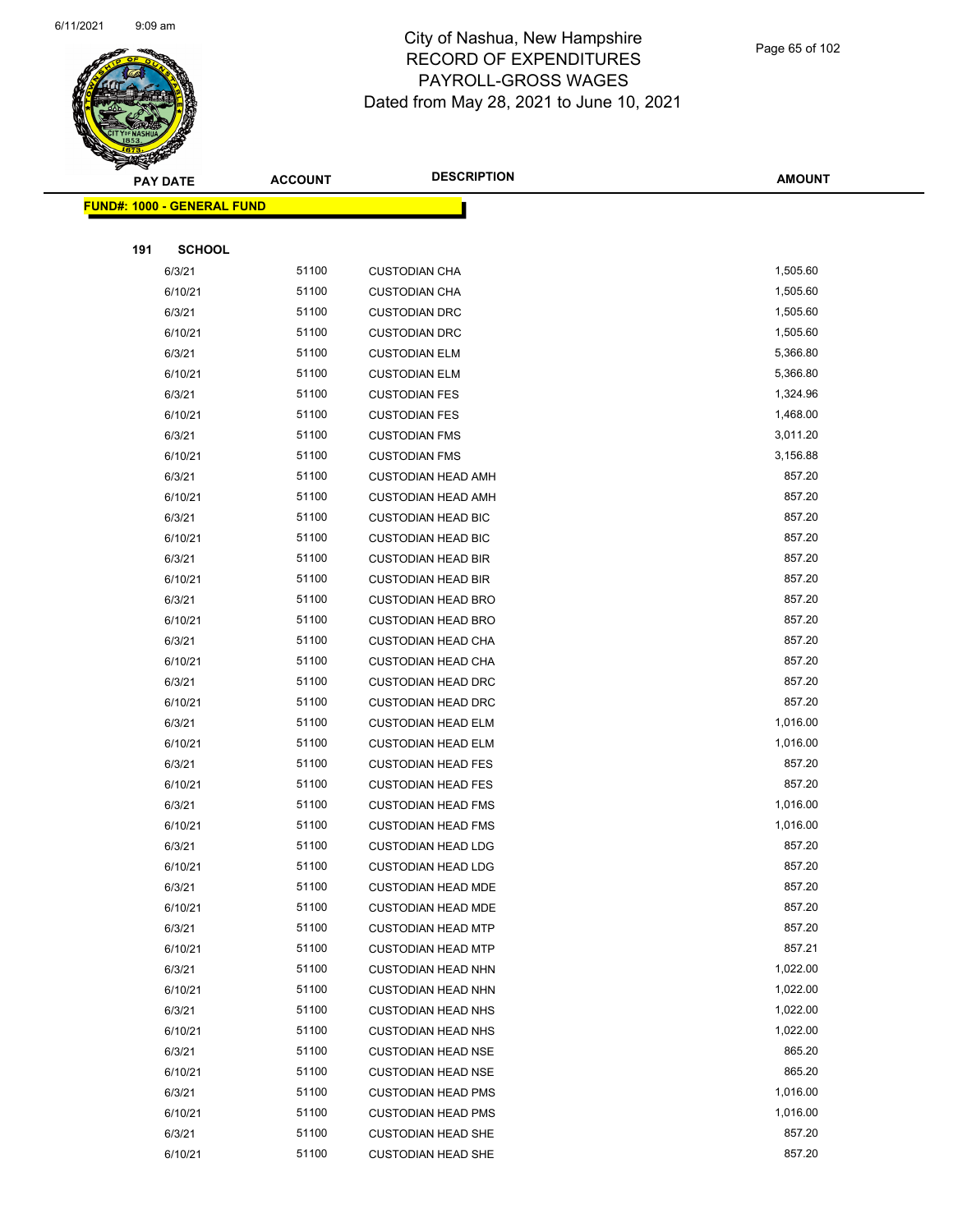

Page 66 of 102

|     | <b>PAY DATE</b>                    | <b>ACCOUNT</b> | <b>DESCRIPTION</b>              | <b>AMOUNT</b> |
|-----|------------------------------------|----------------|---------------------------------|---------------|
|     | <u> FUND#: 1000 - GENERAL FUND</u> |                |                                 |               |
|     |                                    |                |                                 |               |
| 191 | <b>SCHOOL</b>                      |                |                                 |               |
|     | 6/3/21                             | 51100          | <b>CUSTODIAN LDG</b>            | 1,505.61      |
|     | 6/10/21                            | 51100          | <b>CUSTODIAN LDG</b>            | 1,505.60      |
|     | 6/3/21                             | 51100          | <b>CUSTODIAN MDE</b>            | 1,505.60      |
|     | 6/10/21                            | 51100          | <b>CUSTODIAN MDE</b>            | 1,505.60      |
|     | 6/3/21                             | 51100          | <b>CUSTODIAN MTP</b>            | 1,505.60      |
|     | 6/10/21                            | 51100          | <b>CUSTODIAN MTP</b>            | 1,505.60      |
|     | 6/3/21                             | 51100          | <b>CUSTODIAN NHN</b>            | 10,512.00     |
|     | 6/10/21                            | 51100          | <b>CUSTODIAN NHN</b>            | 10,512.00     |
|     | 6/3/21                             | 51100          | <b>CUSTODIAN NHS</b>            | 10,651.64     |
|     | 6/10/21                            | 51100          | <b>CUSTODIAN NHS</b>            | 10,538.65     |
|     | 6/3/21                             | 51100          | <b>CUSTODIAN NSE</b>            | 1,505.60      |
|     | 6/10/21                            | 51100          | <b>CUSTODIAN NSE</b>            | 1,505.60      |
|     | 6/3/21                             | 51100          | <b>CUSTODIAN PMS</b>            | 2,426.11      |
|     | 6/10/21                            | 51100          | <b>CUSTODIAN PMS</b>            | 2,258.40      |
|     | 6/3/21                             | 51100          | <b>CUSTODIAN SHE</b>            | 1,505.60      |
|     | 6/10/21                            | 51100          | <b>CUSTODIAN SHE</b>            | 1,589.12      |
|     | 6/3/21                             | 51100          | <b>CUSTODIAN SUPERVISOR WPO</b> | 4,473.40      |
|     | 6/3/21                             | 51100          | <b>CUSTODIAN WID</b>            | 1,432.24      |
|     | 6/10/21                            | 51100          | <b>CUSTODIAN WID</b>            | 1,468.00      |
|     | 6/3/21                             | 51100          | DATA ANALYST                    | 3,261.20      |
|     | 6/3/21                             | 51100          | <b>DIRECTOR ATHLETICS</b>       | 3,913.30      |
|     | 6/3/21                             | 51100          | DIRECTOR COM GRANTS             | 3,422.10      |
|     | 6/3/21                             | 51100          | <b>DIRECTOR GUIDANCE</b>        | 6,869.40      |
|     | 6/3/21                             | 51100          | DIRECTOR PLANT OPS              | 4,062.20      |
|     | 6/3/21                             | 51100          | DIRECTOR SPECIAL ED             | 3,801.40      |
|     | 6/3/21                             | 51100          | DIRECTOR STUDENT SERVICES       | 3,568.10      |
|     | 6/3/21                             | 51100          | DIRECTOR TECHNOLOGY             | 3,730.30      |
|     | 6/3/21                             | 51100          | DIRECTOR TRANSPORTATION         | 3,396.70      |
|     | 6/3/21                             | 51100          | DIRECTOR VOCATIONAL             | 6,250.00      |
|     | 6/3/21                             | 51100          | ELL COMMUNICATIONS COORDINATOR  | 2,088.60      |
|     | 6/3/21                             | 51100          | ELL OUTREACH WORKER             | 1,810.20      |
|     | 6/3/21                             | 51100          | <b>GRANT WRITER</b>             | 697.10        |
|     | 6/10/21                            | 51100          | <b>GRANT WRITER</b>             | 697.10        |
|     | 6/3/21                             | 51100          | <b>GUIDANCE COUNSELOR AMH</b>   | 2,469.50      |
|     | 6/3/21                             | 51100          | GUIDANCE COUNSELOR BIC          | 2,168.60      |
|     | 6/3/21                             | 51100          | <b>GUIDANCE COUNSELOR BIR</b>   | 3,071.60      |
|     | 6/3/21                             | 51100          | <b>GUIDANCE COUNSELOR BRO</b>   | 2,036.20      |
|     | 6/3/21                             | 51100          | GUIDANCE COUNSELOR CHA          | 3,071.60      |
|     | 6/3/21                             | 51100          | <b>GUIDANCE COUNSELOR DRC</b>   | 2,979.50      |
|     | 6/3/21                             | 51100          | <b>GUIDANCE COUNSELOR ELM</b>   | 13,092.50     |
|     | 6/3/21                             | 51100          | <b>GUIDANCE COUNSELOR FES</b>   | 2,168.60      |
|     | 6/3/21                             | 51100          | <b>GUIDANCE COUNSELOR FMS</b>   | 5,651.40      |
|     | 6/3/21                             | 51100          | <b>GUIDANCE COUNSELOR LDG</b>   | 3,071.60      |
|     | 6/3/21                             | 51100          | GUIDANCE COUNSELOR MDE          | 2,933.60      |
|     |                                    |                |                                 |               |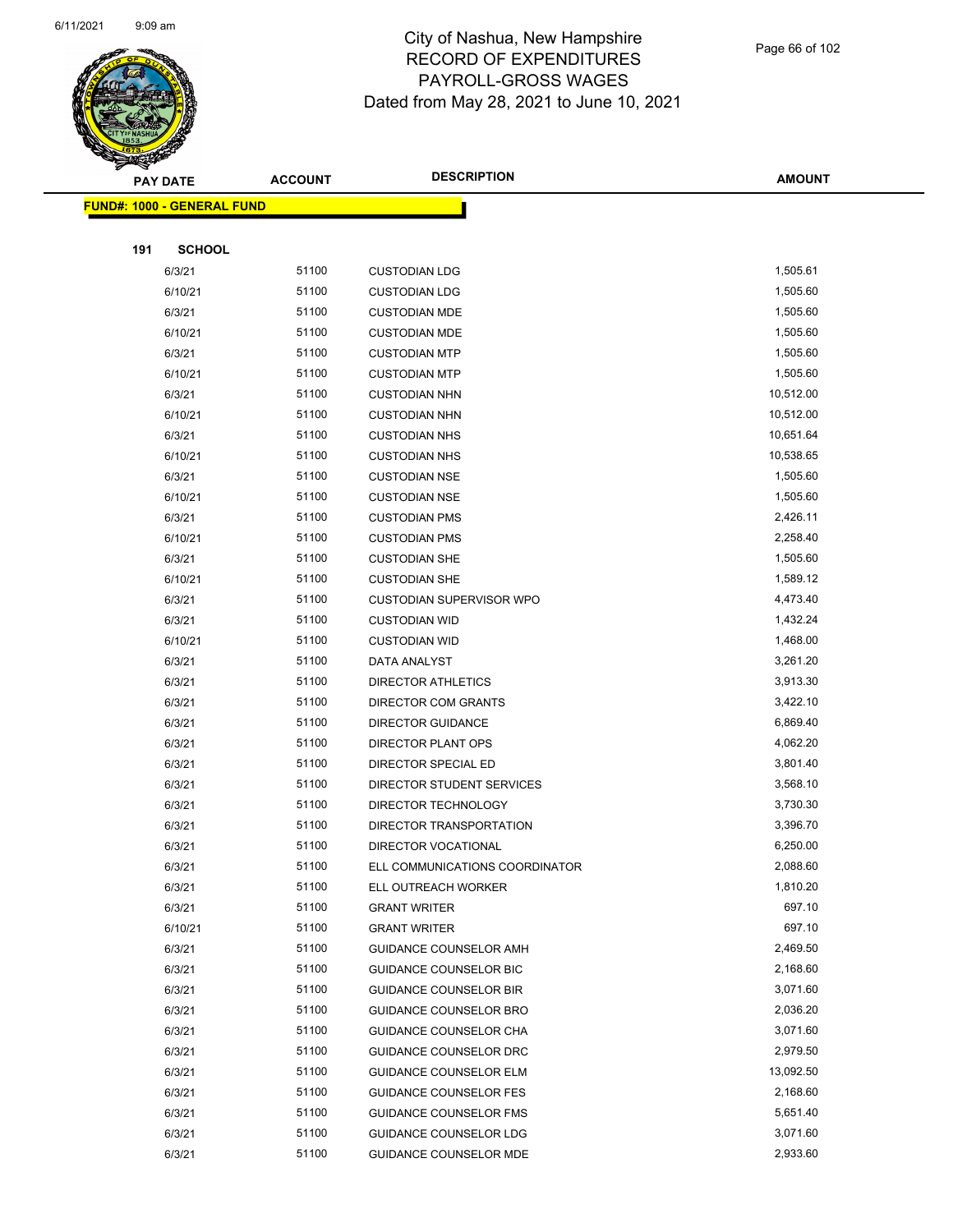

|     | <b>PAY DATE</b>                    | <b>ACCOUNT</b> | <b>DESCRIPTION</b>            | <b>AMOUNT</b> |
|-----|------------------------------------|----------------|-------------------------------|---------------|
|     | <u> FUND#: 1000 - GENERAL FUND</u> |                |                               |               |
|     |                                    |                |                               |               |
| 191 | <b>SCHOOL</b>                      |                |                               |               |
|     | 6/3/21                             | 51100          | <b>GUIDANCE COUNSELOR MTP</b> | 2,979.50      |
|     | 6/3/21                             | 51100          | GUIDANCE COUNSELOR NHN        | 16,941.30     |
|     | 6/3/21                             | 51100          | GUIDANCE COUNSELOR NHS        | 18,556.90     |
|     | 6/3/21                             | 51100          | <b>GUIDANCE COUNSELOR NSE</b> | 2,979.50      |
|     | 6/3/21                             | 51100          | <b>GUIDANCE COUNSELOR PMS</b> | 8,492.40      |
|     | 6/3/21                             | 51100          | <b>GUIDANCE COUNSELOR SHE</b> | 2,979.50      |
|     | 6/3/21                             | 51100          | JOB DEVELOPER SPED NHN        | 3,071.60      |
|     | 6/3/21                             | 51100          | <b>LIBRARIAN AMH</b>          | 2,045.30      |
|     | 6/3/21                             | 51100          | <b>LIBRARIAN BIC</b>          | 1,960.00      |
|     | 6/3/21                             | 51100          | <b>LIBRARIAN BIR</b>          | 2,291.00      |
|     | 6/3/21                             | 51100          | <b>LIBRARIAN BRO</b>          | 2,260.00      |
|     | 6/3/21                             | 51100          | LIBRARIAN CHA                 | 3,071.60      |
|     | 6/3/21                             | 51100          | <b>LIBRARIAN DRC</b>          | 2,316.40      |
|     | 6/3/21                             | 51100          | LIBRARIAN ELM                 | 2,162.90      |
|     | 6/3/21                             | 51100          | <b>LIBRARIAN FES</b>          | 2,979.50      |
|     | 6/3/21                             | 51100          | <b>LIBRARIAN FMS</b>          | 3,071.60      |
|     | 6/3/21                             | 51100          | <b>LIBRARIAN LDG</b>          | 1,891.40      |
|     | 6/3/21                             | 51100          | <b>LIBRARIAN MDE</b>          | 2,933.60      |
|     | 6/3/21                             | 51100          | <b>LIBRARIAN MTP</b>          | 1,792.60      |
|     | 6/3/21                             | 51100          | <b>LIBRARIAN NHN</b>          | 4,773.50      |
|     | 6/3/21                             | 51100          | <b>LIBRARIAN NHS</b>          | 6,106.40      |
|     | 6/3/21                             | 51100          | <b>LIBRARIAN NSE</b>          | 2,933.60      |
|     | 6/3/21                             | 51100          | <b>LIBRARIAN PMS</b>          | 2,095.80      |
|     | 6/3/21                             | 51100          | <b>LIBRARIAN SHE</b>          | 2,979.50      |
|     | 6/3/21                             | 51100          | LICENSED PRACTICAL NURSE ELM  | 1,522.40      |
|     | 6/3/21                             | 51100          | LICENSED PRACTICAL NURSE FMS  | 1,601.00      |
|     | 6/3/21                             | 51100          | LICENSED PRACTICAL NURSE NHS  | 1,306.40      |
|     | 6/7/21                             | 51100          | LICENSED PRACTICAL NURSE NHS  | (14, 355.16)  |
|     | 6/3/21                             | 51100          | MAINTENANCE ALARM WPO         | 1,048.40      |
|     | 6/10/21                            | 51100          | MAINTENANCE ALARM WPO         | 1,048.40      |
|     | 6/3/21                             | 51100          | MAINTENANCE CARPENTER WPO     | 1,056.40      |
|     | 6/10/21                            | 51100          | MAINTENANCE CARPENTER WPO     | 1,056.40      |
|     | 6/3/21                             | 51100          | MAINTENANCE ELECTRICIAN WPO   | 1,114.00      |
|     | 6/10/21                            | 51100          | MAINTENANCE ELECTRICIAN WPO   | 1,960.72      |
|     | 6/3/21                             | 51100          | MAINTENANCE GRDS FORMEN WPO   | 1,056.40      |
|     | 6/10/21                            | 51100          | MAINTENANCE GRDS FORMEN WPO   | 1,056.40      |
|     | 6/3/21                             | 51100          | MAINTENANCE GROUNDS WPO       | 4,482.80      |
|     | 6/10/21                            | 51100          | MAINTENANCE GROUNDS WPO       | 4,487.60      |
|     | 6/3/21                             | 51100          | MAINTENANCE HVAC WPO          | 6,417.62      |
|     | 6/10/21                            | 51100          | MAINTENANCE HVAC WPO          | 6,547.20      |
|     | 6/3/21                             | 51100          | MAINTENANCE MESSENGER WPO     | 1,016.00      |
|     | 6/10/21                            | 51100          | MAINTENANCE MESSENGER WPO     | 1,016.00      |
|     | 6/3/21                             | 51100          | MAINTENANCE PLUMBER WPO       | 1,118.00      |
|     | 6/10/21                            | 51100          | MAINTENANCE PLUMBER WPO       | 1,118.00      |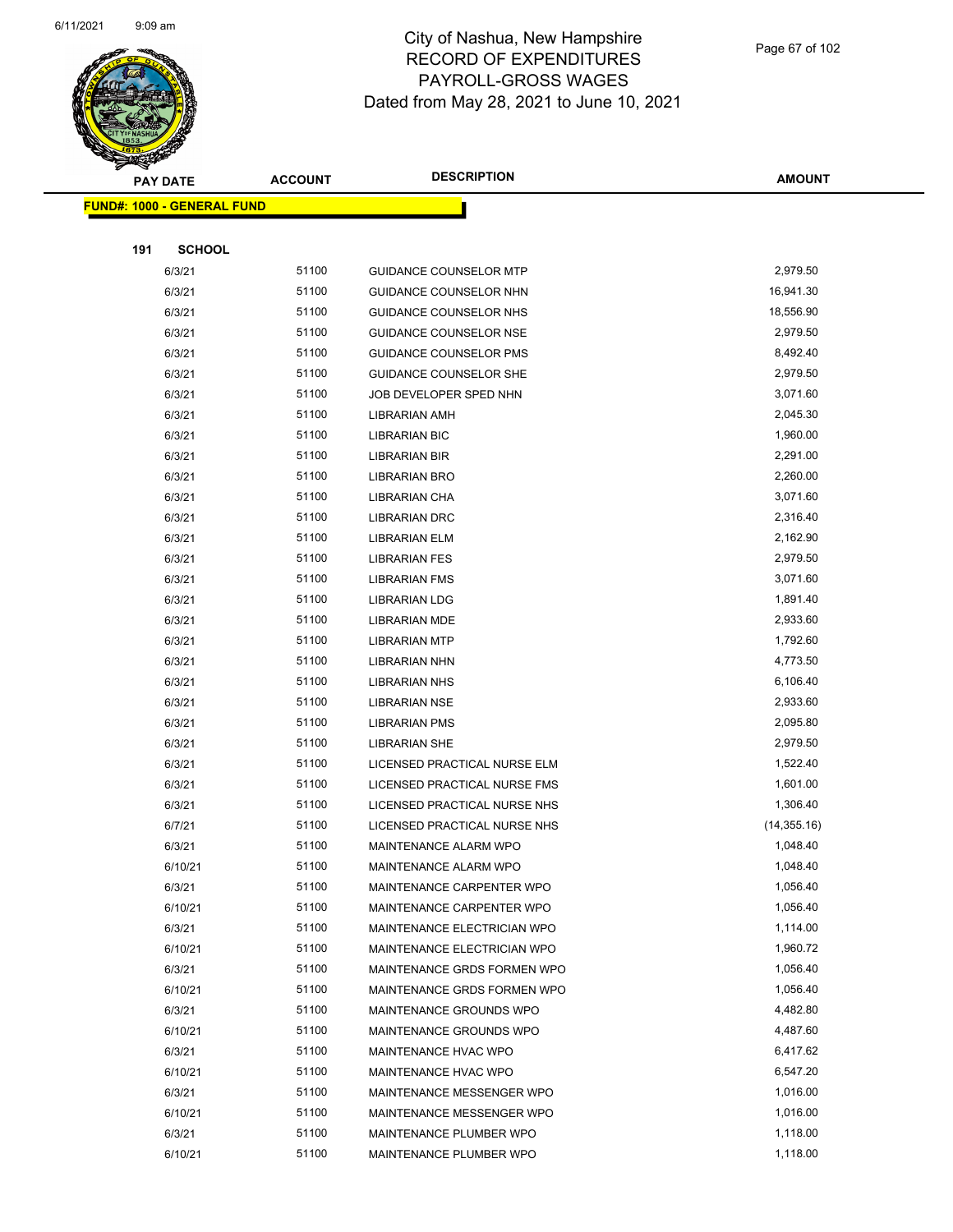

Page 68 of 102

|     | <b>PAY DATE</b>                    | <b>ACCOUNT</b> | <b>DESCRIPTION</b>             | <b>AMOUNT</b> |
|-----|------------------------------------|----------------|--------------------------------|---------------|
|     | <u> FUND#: 1000 - GENERAL FUND</u> |                |                                |               |
|     |                                    |                |                                |               |
| 191 | <b>SCHOOL</b>                      |                |                                |               |
|     | 6/3/21                             | 51100          | MAINTENANCE TRADES WPO         | 3,013.12      |
|     | 6/10/21                            | 51100          | MAINTENANCE TRADES WPO         | 3,432.48      |
|     | 6/3/21                             | 51100          | MARKETING TEACHER NHS          | 2,876.80      |
|     | 6/3/21                             | 51100          | <b>NURSE AMH</b>               | 2,795.40      |
|     | 6/3/21                             | 51100          | <b>NURSE BIC</b>               | 2,795.40      |
|     | 6/3/21                             | 51100          | <b>NURSE BIR</b>               | 2,751.30      |
|     | 6/3/21                             | 51100          | <b>NURSE BRO</b>               | 2,795.40      |
|     | 6/3/21                             | 51100          | <b>NURSE CHA</b>               | 1,832.00      |
|     | 6/3/21                             | 51100          | <b>NURSE DRC</b>               | 2,795.40      |
|     | 6/3/21                             | 51100          | <b>NURSE ELM</b>               | 3,303.60      |
|     | 6/3/21                             | 51100          | <b>NURSE FES</b>               | 1,962.50      |
|     | 6/3/21                             | 51100          | <b>NURSE FMS</b>               | 3,432.70      |
|     | 6/3/21                             | 51100          | NURSE LDG                      | 2,632.70      |
|     | 6/3/21                             | 51100          | <b>NURSE MDE</b>               | 2,319.40      |
|     | 6/3/21                             | 51100          | <b>NURSE MTP</b>               | 1,913.90      |
|     | 6/3/21                             | 51100          | <b>NURSE NHN</b>               | 3,728.50      |
|     | 6/3/21                             | 51100          | <b>NURSE NHS</b>               | 4,397.20      |
|     | 6/3/21                             | 51100          | <b>NURSE NSE</b>               | 2,795.40      |
|     | 6/3/21                             | 51100          | <b>NURSE PMS</b>               | 4,522.80      |
|     | 6/3/21                             | 51100          | <b>NURSE SHE</b>               | 1,888.80      |
|     | 6/3/21                             | 51100          | OFFICE MANAGER BUSINESS        | 2,453.90      |
|     | 6/3/21                             | 51100          | OFFICE MANAGER HUMAN RESOURCES | 2,682.70      |
|     | 6/3/21                             | 51100          | OFFICE MANAGER SPED            | 2,082.90      |
|     | 6/3/21                             | 51100          | OUT DISTRICT COORDINATOR       | 2,996.20      |
|     | 6/3/21                             | 51100          | PARA PRE SCHOOL BIR            | 351.84        |
|     | 6/10/21                            | 51100          | PARA PRE SCHOOL BIR            | 263.88        |
|     | 6/3/21                             | 51100          | PARA ALT AMH                   | 622.55        |
|     | 6/10/21                            | 51100          | PARA ALT AMH                   | 607.12        |
|     | 6/3/21                             | 51100          | PARA ALT FMS                   | 648.96        |
|     | 6/10/21                            | 51100          | PARA ALT FMS                   | 674.31        |
|     | 6/3/21                             | 51100          | PARA ALT MTP                   | 445.95        |
|     | 6/10/21                            | 51100          | PARA ALT MTP                   | 453.08        |
|     | 6/3/21                             | 51100          | PARA ALT PMS                   | 449.52        |
|     | 6/10/21                            | 51100          | PARA ALT PMS                   | 449.52        |
|     | 6/3/21                             | 51100          | PARA DW SPEC ED AMH            | 8,897.21      |
|     | 6/10/21                            | 51100          | PARA DW SPEC ED AMH            | 9,025.73      |
|     | 6/3/21                             | 51100          | PARA DW SPEC ED BIR            | 2,618.42      |
|     | 6/10/21                            | 51100          | PARA DW SPEC ED BIR            | 2,620.51      |
|     | 6/3/21                             | 51100          | PARA DW SPEC ED BRO            | 5,114.04      |
|     | 6/10/21                            | 51100          | PARA DW SPEC ED BRO            | 5,152.71      |
|     | 6/3/21                             | 51100          | PARA DW SPEC ED CHA            | 9,039.69      |
|     | 6/10/21                            | 51100          | PARA DW SPEC ED CHA            | 9,069.02      |
|     | 6/3/21                             | 51100          | PARA DW SPEC ED FMS            | 5,816.33      |
|     | 6/10/21                            | 51100          | PARA DW SPEC ED FMS            | 5,770.79      |
|     |                                    |                |                                |               |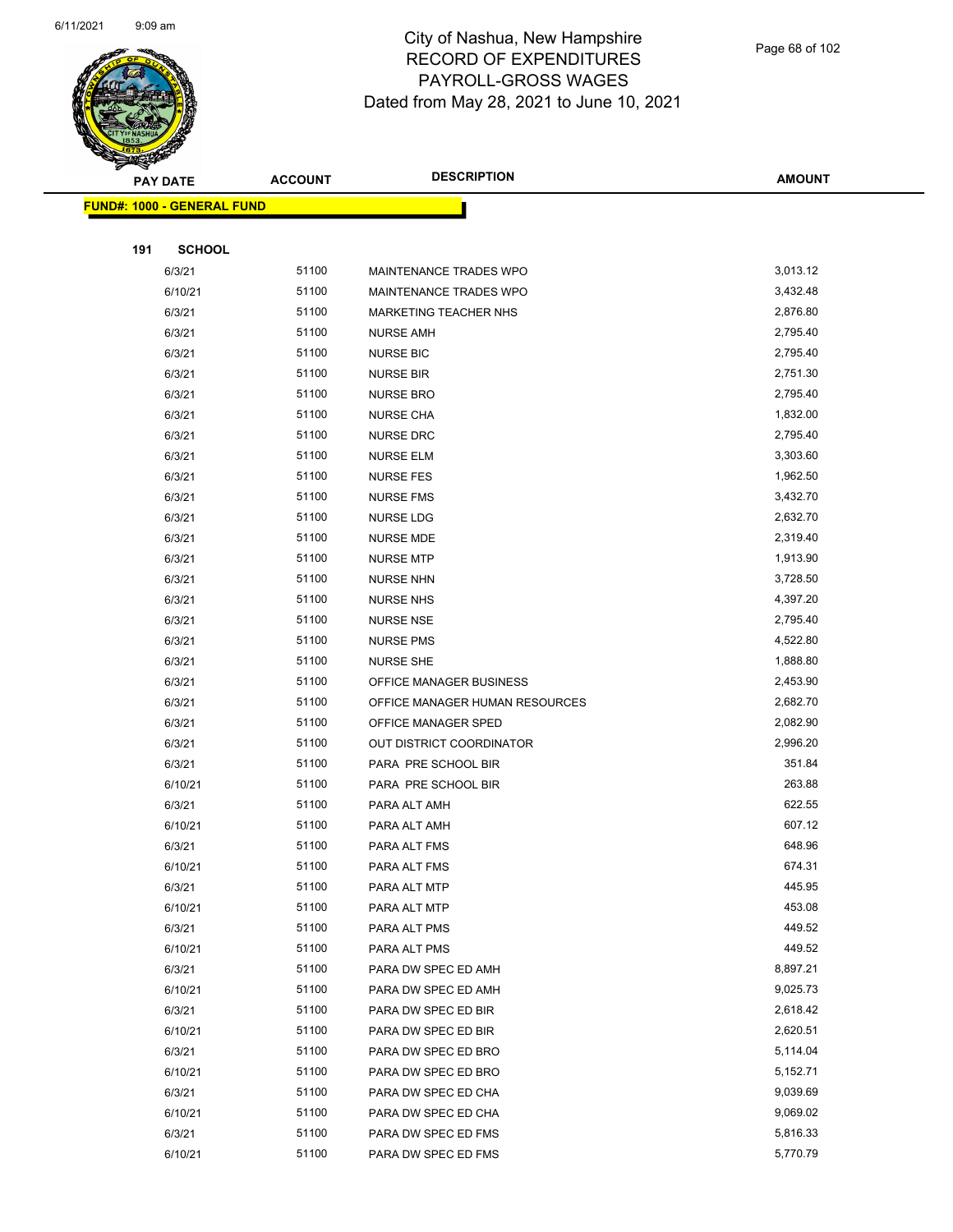

Page 69 of 102

|     | <b>PAY DATE</b>                    | <b>ACCOUNT</b> | <b>DESCRIPTION</b>  | <b>AMOUNT</b> |  |
|-----|------------------------------------|----------------|---------------------|---------------|--|
|     | <u> FUND#: 1000 - GENERAL FUND</u> |                |                     |               |  |
|     |                                    |                |                     |               |  |
| 191 | <b>SCHOOL</b>                      |                |                     |               |  |
|     | 6/3/21                             | 51100          | PARA DW SPEC ED LDG | 651.00        |  |
|     | 6/10/21                            | 51100          | PARA DW SPEC ED LDG | 383.25        |  |
|     | 6/3/21                             | 51100          | PARA DW SPEC ED MDE | 7,571.85      |  |
|     | 6/10/21                            | 51100          | PARA DW SPEC ED MDE | 7,425.67      |  |
|     | 6/3/21                             | 51100          | PARA DW SPEC ED MTP | 1,374.15      |  |
|     | 6/10/21                            | 51100          | PARA DW SPEC ED MTP | 1,385.36      |  |
|     | 6/3/21                             | 51100          | PARA DW SPEC ED NHN | 5,074.84      |  |
|     | 6/10/21                            | 51100          | PARA DW SPEC ED NHN | 5,036.12      |  |
|     | 6/3/21                             | 51100          | PARA DW SPEC ED NHS | 5,733.15      |  |
|     | 6/10/21                            | 51100          | PARA DW SPEC ED NHS | 6,235.01      |  |
|     | 6/3/21                             | 51100          | PARA DW SPEC ED NSE | 6,071.57      |  |
|     | 6/10/21                            | 51100          | PARA DW SPEC ED NSE | 6,013.91      |  |
|     | 6/3/21                             | 51100          | PARA DW SPEC ED PMS | 646.55        |  |
|     | 6/10/21                            | 51100          | PARA DW SPEC ED PMS | 646.55        |  |
|     | 6/3/21                             | 51100          | PARA DW SPEC ED SHE | 9,822.17      |  |
|     | 6/10/21                            | 51100          | PARA DW SPEC ED SHE | 9,705.00      |  |
|     | 6/3/21                             | 51100          | PARA DW SPEC ED WID | 576.46        |  |
|     | 6/10/21                            | 51100          | PARA DW SPEC ED WID | 544.43        |  |
|     | 6/3/21                             | 51100          | PARA DW SPEC ELM    | 8,155.60      |  |
|     | 6/10/21                            | 51100          | PARA DW SPEC ELM    | 8,188.05      |  |
|     | 6/3/21                             | 51100          | PARA ELL BIR        | 594.90        |  |
|     | 6/10/21                            | 51100          | PARA ELL BIR        | 594.90        |  |
|     | 6/3/21                             | 51100          | PARA ELL DRC        | 594.90        |  |
|     | 6/10/21                            | 51100          | PARA ELL DRC        | 594.90        |  |
|     | 6/3/21                             | 51100          | PARA ELL ELM        | 869.07        |  |
|     | 6/10/21                            | 51100          | PARA ELL ELM        | 879.46        |  |
|     | 6/3/21                             | 51100          | PARA ELL FES        | 587.74        |  |
|     | 6/10/21                            | 51100          | PARA ELL FES        | 587.74        |  |
|     | 6/3/21                             | 51100          | PARA ELL LDG        | 594.90        |  |
|     | 6/10/21                            | 51100          | PARA ELL LDG        | 594.90        |  |
|     | 6/3/21                             | 51100          | PARA ELL SHE        | 634.58        |  |
|     | 6/10/21                            | 51100          | PARA ELL SHE        | 644.50        |  |
|     | 6/3/21                             | 51100          | PARA INST AMH       | 3,094.13      |  |
|     | 6/10/21                            | 51100          | PARA INST AMH       | 3,097.12      |  |
|     | 6/3/21                             | 51100          | PARA INST BIC       | 5,455.65      |  |
|     | 6/10/21                            | 51100          | PARA INST BIC       | 5,480.52      |  |
|     | 6/3/21                             | 51100          | PARA INST BIR       | 3,679.28      |  |
|     | 6/10/21                            | 51100          | PARA INST BIR       | 3,690.69      |  |
|     | 6/3/21                             | 51100          | PARA INST BRO       | 2,658.49      |  |
|     | 6/10/21                            | 51100          | PARA INST BRO       | 2,937.63      |  |
|     | 6/3/21                             | 51100          | PARA INST CHA       | 4,234.47      |  |
|     | 6/10/21                            | 51100          | PARA INST CHA       | 4,245.95      |  |
|     | 6/3/21                             | 51100          | PARA INST DRC       | 3,041.83      |  |
|     | 6/10/21                            | 51100          | PARA INST DRC       | 2,998.78      |  |
|     |                                    |                |                     |               |  |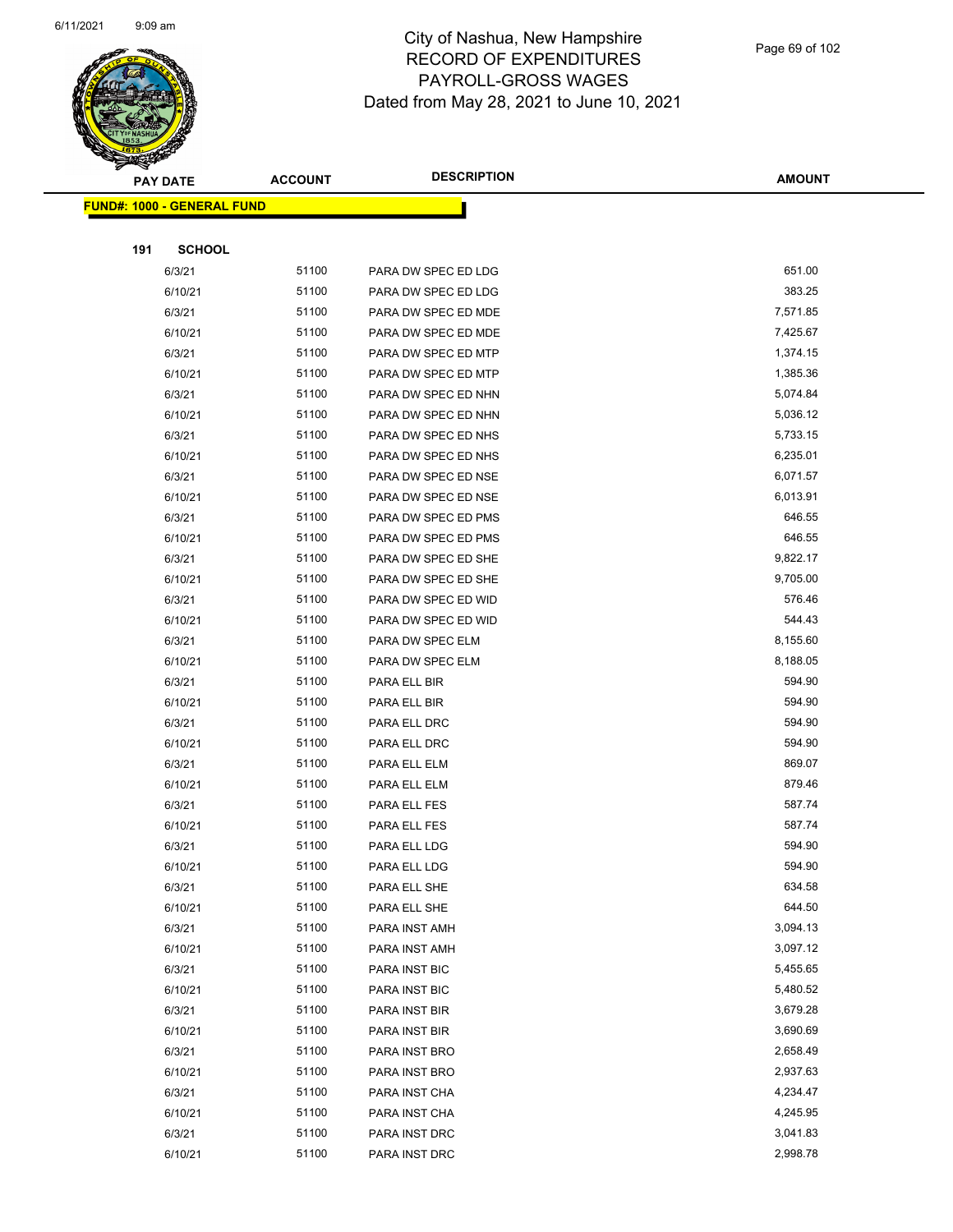

Page 70 of 102

|     | <b>PAY DATE</b>                    | <b>ACCOUNT</b> | <b>DESCRIPTION</b> | <b>AMOUNT</b> |
|-----|------------------------------------|----------------|--------------------|---------------|
|     | <u> FUND#: 1000 - GENERAL FUND</u> |                |                    |               |
|     |                                    |                |                    |               |
| 191 | <b>SCHOOL</b>                      |                |                    |               |
|     | 6/3/21                             | 51100          | PARA INST ELM      | 5,211.57      |
|     | 6/10/21                            | 51100          | PARA INST ELM      | 5,254.47      |
|     | 6/3/21                             | 51100          | PARA INST FES      | 4,914.17      |
|     | 6/10/21                            | 51100          | PARA INST FES      | 5,437.33      |
|     | 6/3/21                             | 51100          | PARA INST FMS      | 4,460.16      |
|     | 6/10/21                            | 51100          | PARA INST FMS      | 4,410.47      |
|     | 6/3/21                             | 51100          | PARA INST LDG      | 4,578.56      |
|     | 6/10/21                            | 51100          | PARA INST LDG      | 4,535.10      |
|     | 6/3/21                             | 51100          | PARA INST MDE      | 4,289.68      |
|     | 6/10/21                            | 51100          | PARA INST MDE      | 4,294.72      |
|     | 6/3/21                             | 51100          | PARA INST MTP      | 3,170.89      |
|     | 6/10/21                            | 51100          | PARA INST MTP      | 3,129.37      |
|     | 6/3/21                             | 51100          | PARA INST NHN      | 1,263.14      |
|     | 6/10/21                            | 51100          | PARA INST NHN      | 1,268.17      |
|     | 6/3/21                             | 51100          | PARA INST NHS      | 1,933.30      |
|     | 6/10/21                            | 51100          | PARA INST NHS      | 1,873.99      |
|     | 6/3/21                             | 51100          | PARA INST NSE      | 4,625.88      |
|     | 6/10/21                            | 51100          | PARA INST NSE      | 4,596.75      |
|     | 6/3/21                             | 51100          | PARA INST PMS      | 4,910.44      |
|     | 6/10/21                            | 51100          | PARA INST PMS      | 4,664.80      |
|     | 6/3/21                             | 51100          | PARA INST SHE      | 3,830.01      |
|     | 6/10/21                            | 51100          | PARA INST SHE      | 3,756.61      |
|     | 6/3/21                             | 51100          | PARA JOB COACH     | 574.56        |
|     | 6/10/21                            | 51100          | PARA JOB COACH     | 565.92        |
|     | 6/3/21                             | 51100          | PARA KIND AMH      | 619.70        |
|     | 6/10/21                            | 51100          | PARA KIND AMH      | 624.65        |
|     | 6/3/21                             | 51100          | PARA KIND BIC      | 1,264.40      |
|     | 6/10/21                            | 51100          | PARA KIND BIC      | 1,267.68      |
|     | 6/3/21                             | 51100          | PARA KIND BIR      | 415.50        |
|     | 6/10/21                            | 51100          | PARA KIND BIR      | 415.50        |
|     | 6/3/21                             | 51100          | PARA KIND BRO      | 609.78        |
|     | 6/10/21                            | 51100          | PARA KIND BRO      | 604.82        |
|     | 6/3/21                             | 51100          | PARA KIND CHA      | 921.60        |
|     | 6/10/21                            | 51100          | PARA KIND CHA      | 928.53        |
|     | 6/3/21                             | 51100          | PARA KIND DRC      | 590.70        |
|     | 6/10/21                            | 51100          | PARA KIND DRC      | 590.71        |
|     | 6/3/21                             | 51100          | PARA KIND FES      | 1,084.22      |
|     | 6/10/21                            | 51100          | PARA KIND FES      | 1,094.05      |
|     | 6/3/21                             | 51100          | PARA KIND LDG      | 1,234.44      |
|     | 6/10/21                            | 51100          | PARA KIND LDG      | 1,239.40      |
|     | 6/3/21                             | 51100          | PARA KIND MDE      | 1,186.82      |
|     | 6/10/21                            | 51100          | PARA KIND MDE      | 1,182.00      |
|     | 6/3/21                             | 51100          | PARA KIND MTP      | 578.10        |
|     | 6/10/21                            | 51100          | PARA KIND MTP      | 578.10        |
|     |                                    |                |                    |               |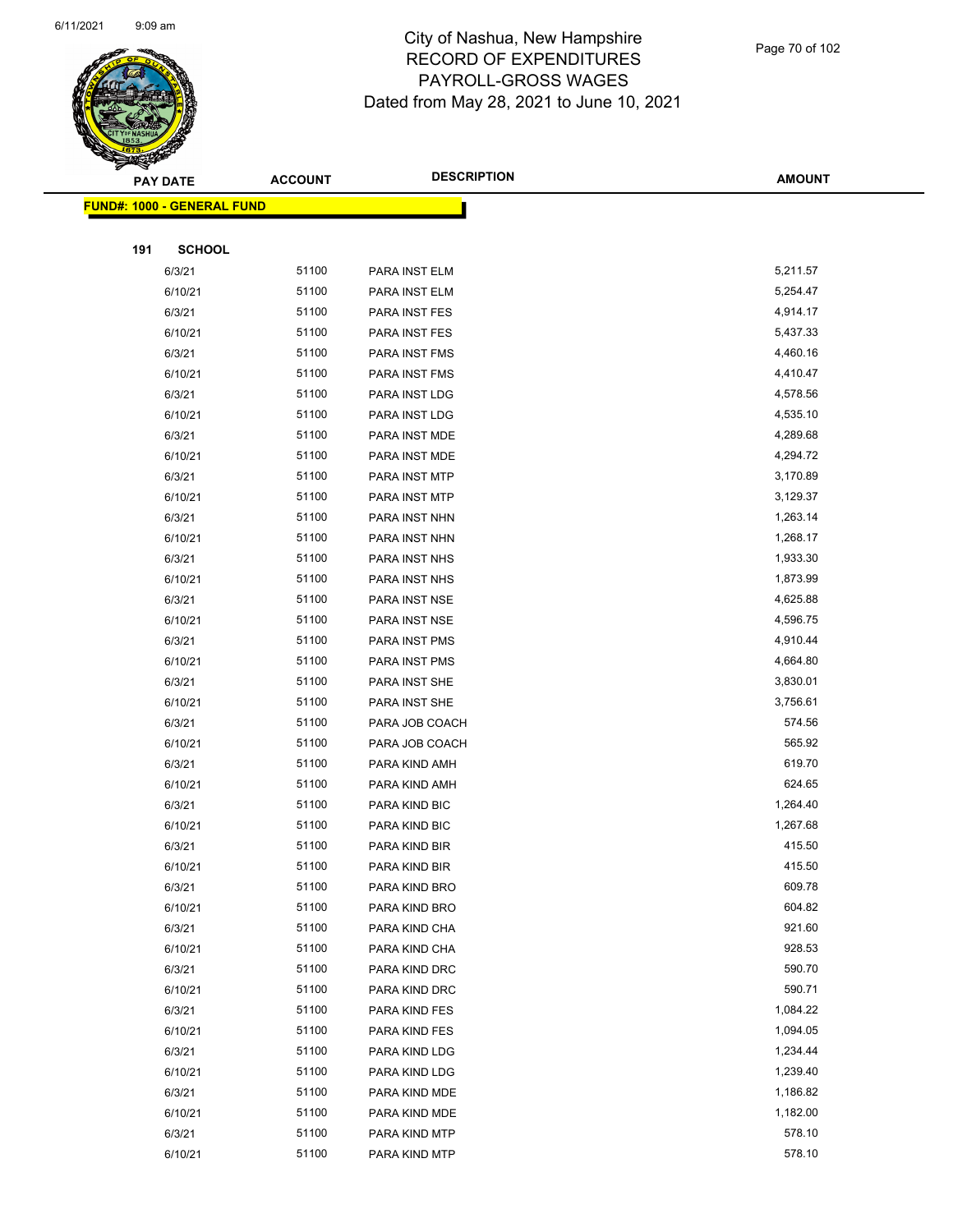

|     | <b>PAY DATE</b>                    | <b>ACCOUNT</b> | <b>DESCRIPTION</b>             | <b>AMOUNT</b>        |
|-----|------------------------------------|----------------|--------------------------------|----------------------|
|     | <u> FUND#: 1000 - GENERAL FUND</u> |                |                                |                      |
|     |                                    |                |                                |                      |
| 191 | <b>SCHOOL</b>                      |                |                                |                      |
|     | 6/3/21                             | 51100          | PARA KIND NSE                  | 1,027.70             |
|     | 6/10/21                            | 51100          | PARA KIND NSE                  | 1,045.58             |
|     | 6/3/21                             | 51100          | PARA KIND SHE                  | 1,288.32             |
|     | 6/10/21                            | 51100          | PARA KIND SHE                  | 1,293.35             |
|     | 6/3/21                             | 51100          | PARA LIB NHN                   | 301.95               |
|     | 6/10/21                            | 51100          | PARA LIB NHN                   | 301.95               |
|     | 6/3/21                             | 51100          | PARA LIB NHS                   | 207.77               |
|     | 6/10/21                            | 51100          | PARA LIB NHS                   | 207.77               |
|     | 6/3/21                             | 51100          | PARA MEDIA NHN                 | 684.45               |
|     | 6/10/21                            | 51100          | PARA MEDIA NHN                 | 740.22               |
|     | 6/3/21                             | 51100          | PARA MEDIA NHS                 | 1,116.20             |
|     | 6/10/21                            | 51100          | PARA MEDIA NHS                 | 1,116.91             |
|     | 6/3/21                             | 51100          | PARA PRE SCH BRO               | 3,825.47             |
|     | 6/10/21                            | 51100          | PARA PRE SCH BRO               | 3,754.00             |
|     | 6/3/21                             | 51100          | PARA PRE SCH MTP               | 703.68               |
|     | 6/10/21                            | 51100          | PARA PRE SCH MTP               | 527.76               |
|     | 6/3/21                             | 51100          | PARA PRE SCH NSE               | 363.33               |
|     | 6/10/21                            | 51100          | PARA PRE SCH NSE               | 231.57               |
|     | 6/3/21                             | 51100          | PARA READ ELM                  | 649.44               |
|     | 6/10/21                            | 51100          | PARA READ ELM                  | 644.49               |
|     | 6/3/21                             | 51100          | PARA SCI NHN                   | 633.75               |
|     | 6/10/21                            | 51100          | PARA SCI NHN                   | 643.89               |
|     | 6/3/21                             | 51100          | <b>PARA SCI NHS</b>            | 633.75               |
|     | 6/10/21                            | 51100          | <b>PARA SCI NHS</b>            | 633.75               |
|     | 6/3/21                             | 51100          | PARA TTI LDG                   | 565.64               |
|     | 6/10/21                            | 51100          | PARA TTI LDG                   | 432.80               |
|     | 6/3/21                             | 51100          | PARA VOC NHS                   | 446.22               |
|     | 6/10/21                            | 51100          | PARA VOC NHS                   | 446.22               |
|     | 6/3/21                             | 51100          | PEER COACH                     | 8,264.59             |
|     | 6/3/21                             | 51100          | PRESCHOOL COORDINATOR          | 2,600.90             |
|     | 6/3/21                             | 51100          | PRINCIPAL AMH                  | 4,076.90             |
|     | 6/3/21                             | 51100          | PRINCIPAL BIC                  | 3,903.80             |
|     | 6/3/21                             | 51100          | PRINCIPAL BIR                  | 4,076.90             |
|     | 6/3/21                             | 51100          | PRINCIPAL BRO                  | 4,076.90             |
|     | 6/3/21                             | 51100          | PRINCIPAL CHA                  | 4,023.10             |
|     | 6/3/21                             | 51100          | PRINCIPAL DRC                  | 3,851.00             |
|     | 6/3/21                             | 51100          | PRINCIPAL ELM                  | 4,510.10             |
|     | 6/3/21                             | 51100          | PRINCIPAL FES                  | 3,942.30             |
|     | 6/3/21                             | 51100<br>51100 | <b>PRINCIPAL FMS</b>           | 4,169.20<br>4,076.90 |
|     | 6/3/21                             |                | PRINCIPAL LDG                  |                      |
|     | 6/3/21                             | 51100<br>51100 | PRINCIPAL MDE                  | 3,942.30<br>3,942.30 |
|     | 6/3/21<br>6/3/21                   | 51100          | PRINCIPAL MTP<br>PRINCIPAL NHN | 4,115.40             |
|     | 6/3/21                             | 51100          | PRINCIPAL NHS                  | 4,326.90             |
|     |                                    |                |                                |                      |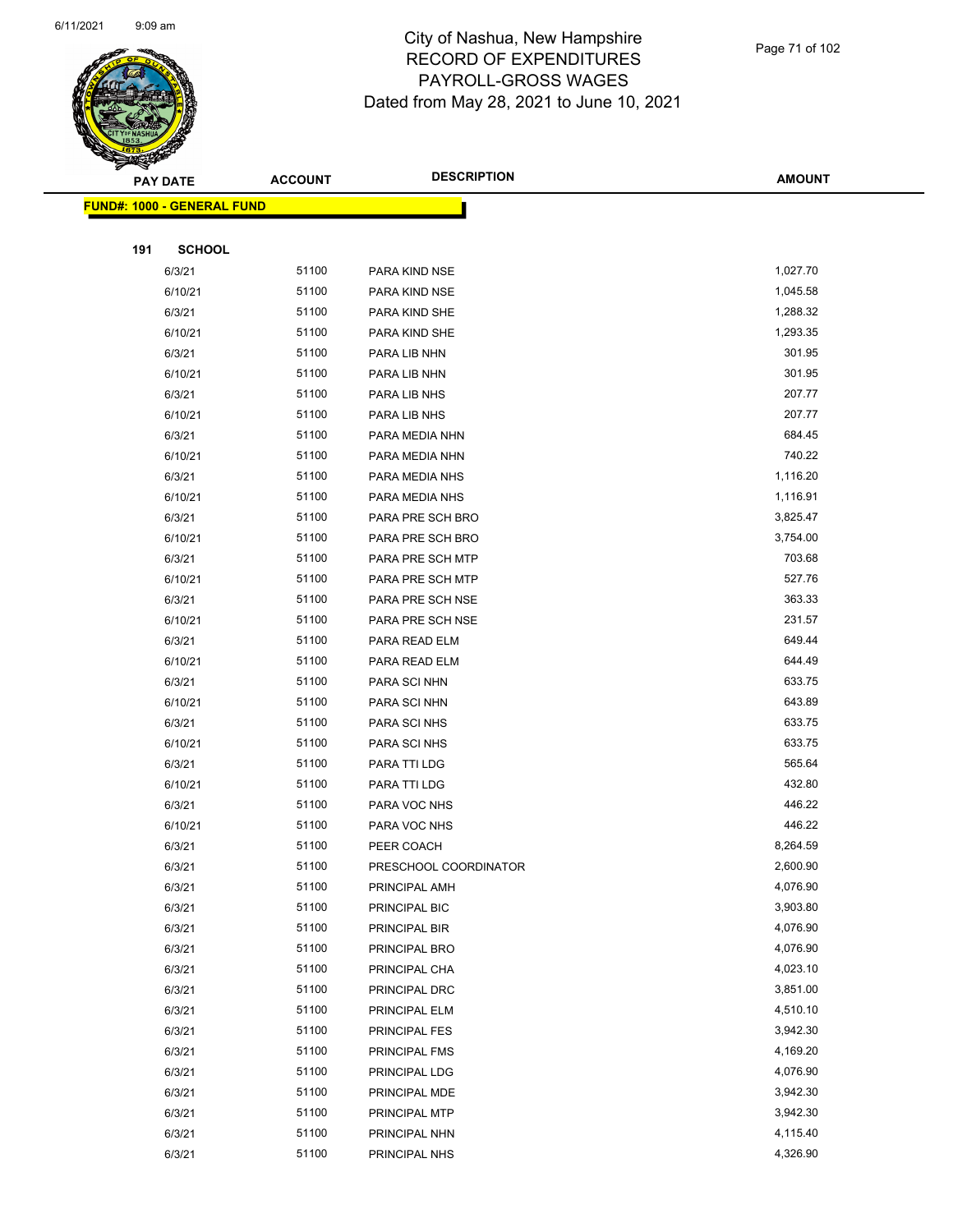

| $\checkmark$<br><b>PAY DATE</b>   | <b>ACCOUNT</b> | <b>DESCRIPTION</b>          | <b>AMOUNT</b>         |
|-----------------------------------|----------------|-----------------------------|-----------------------|
| <b>FUND#: 1000 - GENERAL FUND</b> |                |                             |                       |
|                                   |                |                             |                       |
| 191<br><b>SCHOOL</b>              |                |                             |                       |
| 6/3/21                            | 51100          | PRINCIPAL NSE               | 3,903.80              |
| 6/3/21                            | 51100          | PRINCIPAL PMS               | 3,865.40              |
| 6/3/21                            | 51100          | PRINCIPAL SHE               | 3,745.20              |
| 6/3/21                            | 51100          | SCHOOL PSYCHOLOGIST WID     | 50,730.18             |
| 6/3/21                            | 51100          | SCHOOL PSYCHOLOGY INTERN    | 1,909.14              |
| 6/3/21                            | 51100          | SECURITY MONITOR NHN        | 2,220.80              |
| 6/10/21                           | 51100          | SECURITY MONITOR NHN        | 2,220.80              |
| 6/3/21                            | 51100          | SECURITY MONITOR NHS        | 3,011.20              |
| 6/10/21                           | 51100          | <b>SECURITY MONITOR NHS</b> | 3,011.20              |
| 6/3/21                            | 51100          | SIGN LANGUAGE INTERPRETER   | 9,251.19              |
| 6/10/21                           | 51100          | SIGN LANGUAGE INTERPRETER   | 7,387.53              |
| 6/3/21                            | 51100          | SOCIAL WORKER               | 4,190.70              |
| 6/3/21                            | 51100          | SOCIAL WORKER FMS           | 2,979.50              |
| 6/3/21                            | 51100          | SPEECH LANG PATHOLOGIST WID | 60,673.68             |
| 6/3/21                            | 51100          | SPEECH LANGUAGE ASST        | 752.40                |
| 6/10/21                           | 51100          | SPEECH LANGUAGE ASST        | 590.34                |
| 6/3/21                            | 51100          | STUDENT ACTIVITY COORD NHN  | 1,148.40              |
| 6/3/21                            | 51100          | <b>SUPERINTENDENT</b>       | 12,186.48             |
| 6/3/21                            | 51100          | SYSTEMS ADMIN FULL YEAR     | 11,386.41             |
| 6/3/21                            | 51100          | <b>TEACHER ART AMH</b>      | 2,795.40              |
| 6/3/21                            | 51100          | <b>TEACHER ART BIC</b>      | 2,291.00              |
| 6/3/21                            | 51100          | <b>TEACHER ART BIR</b>      | 2,979.50              |
| 6/3/21                            | 51100          | TEACHER ART CHA             | 2,227.30              |
| 6/3/21                            | 51100          | TEACHER ART DRC             | 2,168.60              |
| 6/3/21                            | 51100          | <b>TEACHER ART ELM</b>      | 5,015.70              |
| 6/3/21                            | 51100          | <b>TEACHER ART FES</b>      | 1,764.50              |
| 6/3/21                            | 51100          | <b>TEACHER ART FMS</b>      | 827.80                |
| 6/3/21                            | 51100          | <b>TEACHER ART LDG</b>      | 2,795.40              |
| 6/3/21                            | 51100          | <b>TEACHER ART MDE</b>      | 2,168.60              |
| 6/3/21                            | 51100          | TEACHER ART MTP             | 2,979.50              |
| 6/3/21                            | 51100          | TEACHER ART NHN             | 11,091.40             |
| 6/3/21                            | 51100          | <b>TEACHER ART NHS</b>      | 10,930.50             |
| 6/3/21                            | 51100          | <b>TEACHER ART NSE</b>      | 3,071.60              |
| 6/3/21                            | 51100          | <b>TEACHER ART PMS</b>      | 4,270.10              |
| 6/3/21                            | 51100          | <b>TEACHER ART SHE</b>      | 2,532.70              |
| 6/3/21                            | 51100          | <b>TEACHER AUTO NHN</b>     | 2,795.40              |
| 6/3/21                            | 51100          | TEACHER BEHAVIOR SPEC WID   | 19,139.10             |
| 6/3/21                            | 51100          | TEACHER BIO TEC NHN         | 2,564.70              |
| 6/3/21                            | 51100<br>51100 | TEACHER BUILD CONST NHS     | 2,795.40              |
| 6/3/21                            |                | <b>TEACHER BUSINESS NHN</b> | 4,627.00              |
| 6/3/21                            | 51100<br>51100 | <b>TEACHER BUSINESS NHS</b> | 11,712.40<br>1,655.60 |
| 6/3/21                            |                | <b>TEACHER COMPUTER ELM</b> |                       |
| 6/3/21                            | 51100          | <b>TEACHER COMPUTER FMS</b> | 2,979.50              |
| 6/3/21                            | 51100          | TEACHER COMPUTER NHN        | 5,584.30              |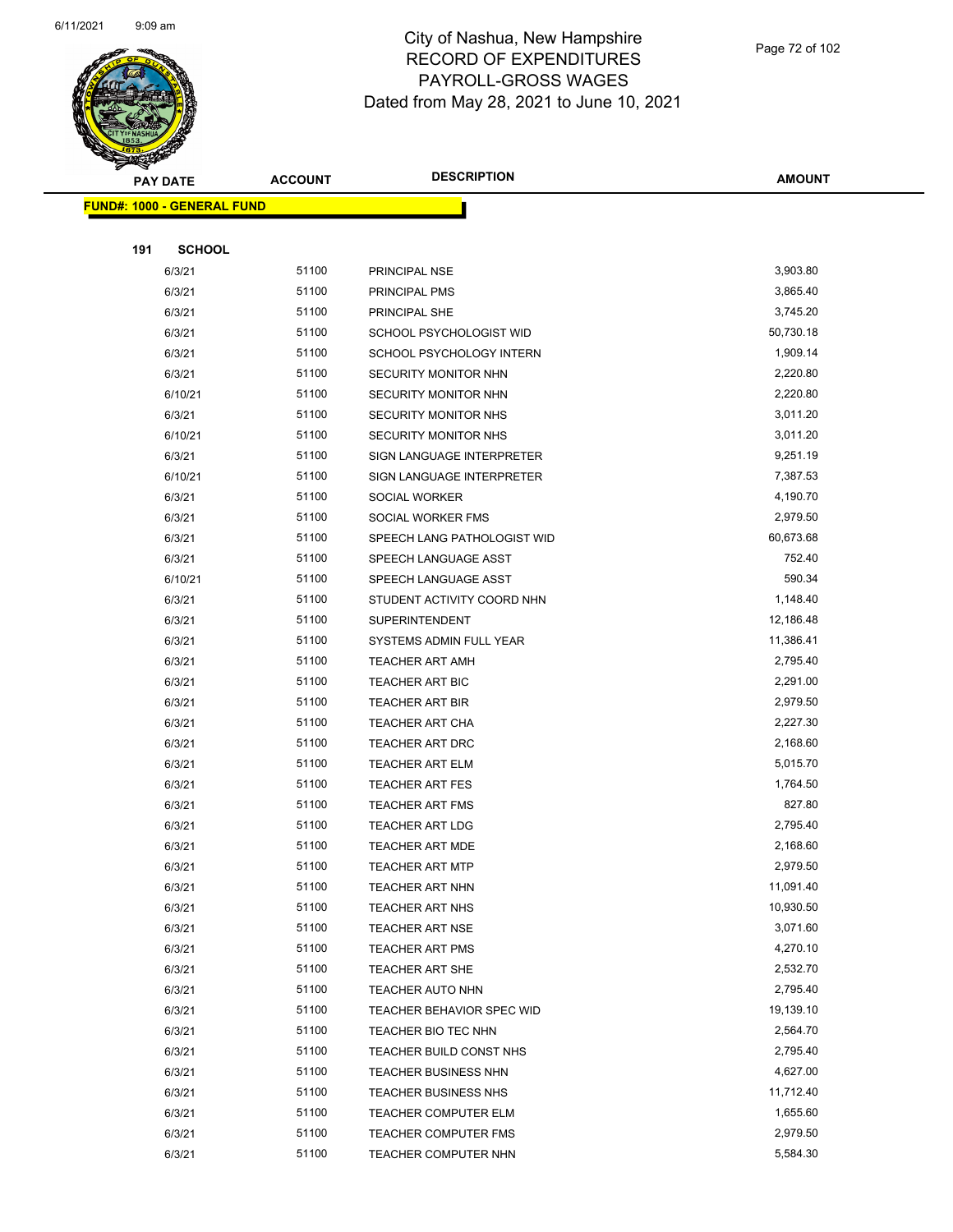

Page 73 of 102

|     | <b>PAY DATE</b>                    | <b>ACCOUNT</b> | <b>DESCRIPTION</b>                                   | <b>AMOUNT</b>        |
|-----|------------------------------------|----------------|------------------------------------------------------|----------------------|
|     | <u> FUND#: 1000 - GENERAL FUND</u> |                |                                                      |                      |
|     |                                    |                |                                                      |                      |
| 191 | <b>SCHOOL</b>                      |                |                                                      |                      |
|     | 6/3/21                             | 51100          | TEACHER COMPUTER NHS                                 | 1,655.60             |
|     | 6/3/21                             | 51100          | TEACHER COMPUTER PMS                                 | 4,879.60             |
|     | 6/3/21                             | 51100          | TEACHER COSMETOLOGY NHN                              | 4,684.20             |
|     | 6/3/21                             | 51100          | <b>TEACHER CULINARY NHN</b>                          | 5,637.90             |
|     | 6/3/21                             | 51100          | <b>TEACHER DEAF NSE</b>                              | 4,879.40             |
|     | 6/3/21                             | 51100          | TEACHER DEAF WID                                     | 7,703.90             |
|     | 6/3/21                             | 51100          | <b>TEACHER DWSE AMH</b>                              | 2,979.50             |
|     | 6/3/21                             | 51100          | <b>TEACHER DWSE BIR</b>                              | 4,964.00             |
|     | 6/3/21                             | 51100          | <b>TEACHER DWSE BRO</b>                              | 3,071.60             |
|     | 6/3/21                             | 51100          | <b>TEACHER DWSE CHA</b>                              | 1,641.50             |
|     | 6/3/21                             | 51100          | <b>TEACHER DWSE ELM</b>                              | 15,542.00            |
|     | 6/3/21                             | 51100          | <b>TEACHER DWSE FMS</b>                              | 2,168.60             |
|     | 6/3/21                             | 51100          | <b>TEACHER DWSE MDE</b>                              | 734.62               |
|     | 6/3/21                             | 51100          | <b>TEACHER DWSE NHS</b>                              | 2,963.30             |
|     | 6/3/21                             | 51100          | <b>TEACHER DWSE SHE</b>                              | 5,908.30             |
|     | 6/3/21                             | 51100          | <b>TEACHER ECE NHS</b>                               | 5,959.00             |
|     | 6/3/21                             | 51100          | TEACHER ELECTRICAL NHS                               | 2,795.40             |
|     | 6/3/21                             | 51100          | TEACHER ELL AMH                                      | 1,549.90             |
|     | 6/3/21                             | 51100          | TEACHER ELL BIC                                      | 3,982.10             |
|     | 6/3/21                             | 51100          | TEACHER ELL BIR                                      | 2,979.50             |
|     | 6/3/21                             | 51100          | TEACHER ELL CHA                                      | 2,359.10             |
|     | 6/3/21                             | 51100          | TEACHER ELL DRC                                      | 4,702.70             |
|     | 6/3/21                             | 51100          | <b>TEACHER ELL ELM</b>                               | 6,595.80             |
|     | 6/3/21                             | 51100          | TEACHER ELL FES                                      | 7,850.40             |
|     | 6/3/21                             | 51100          | <b>TEACHER ELL FMS</b>                               | 4,319.10             |
|     | 6/3/21                             | 51100          | <b>TEACHER ELL LDG</b>                               | 8,148.70             |
|     | 6/3/21                             | 51100          | <b>TEACHER ELL MTP</b>                               | 2,979.50             |
|     | 6/3/21                             | 51100          | TEACHER ELL NHN                                      | 9,140.66             |
|     | 6/3/21                             | 51100          | TEACHER ELL NHS                                      | 12,710.70            |
|     | 6/3/21                             | 51100          | TEACHER ELL PMS                                      | 4,711.30             |
|     | 6/3/21                             | 51100          | TEACHER ELL SHE                                      | 4,971.70             |
|     | 6/3/21                             | 51100          | TEACHER ENGLISH ELM                                  | 27,808.30            |
|     | 6/3/21                             | 51100          | <b>TEACHER ENGLISH FMS</b>                           | 17,079.30            |
|     | 6/3/21                             | 51100          | <b>TEACHER ENGLISH NHN</b>                           | 48,395.80            |
|     | 6/3/21                             | 51100          | <b>TEACHER ENGLISH NHS</b>                           | 45,151.09            |
|     | 6/3/21                             | 51100          | <b>TEACHER ENGLISH PMS</b>                           | 16,137.50            |
|     | 6/3/21                             | 51100          | <b>TEACHER FACS ELM</b>                              | 2,260.00             |
|     | 6/3/21                             | 51100          | <b>TEACHER FACS FMS</b>                              | 4,868.30             |
|     | 6/3/21                             | 51100          | <b>TEACHER FACS NHN</b>                              | 8,003.70             |
|     | 6/3/21                             | 51100<br>51100 | <b>TEACHER FACS NHS</b>                              | 7,737.80<br>3,654.50 |
|     | 6/3/21                             | 51100          | <b>TEACHER FACS PMS</b>                              | 6,143.20             |
|     | 6/3/21<br>6/3/21                   | 51100          | TEACHER FOREIGN LANG ELM<br>TEACHER FOREIGN LANG FMS | 4,176.90             |
|     | 6/3/21                             | 51100          |                                                      | 13,949.59            |
|     |                                    |                | TEACHER FOREIGN LANG NHN                             |                      |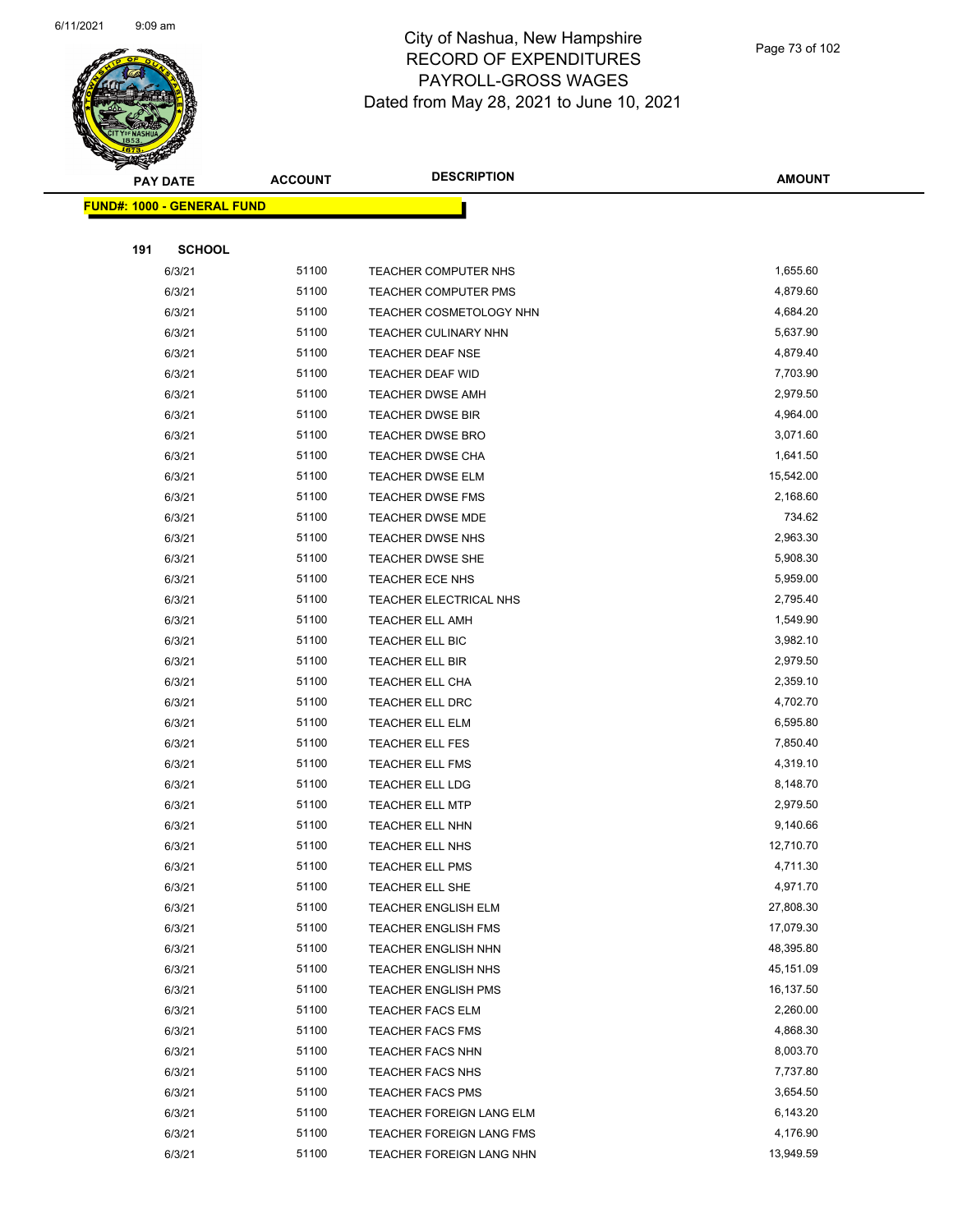

Page 74 of 102

| <b>PAY DATE</b>            | <b>ACCOUNT</b> | <b>DESCRIPTION</b>       | <b>AMOUNT</b> |
|----------------------------|----------------|--------------------------|---------------|
| FUND#: 1000 - GENERAL FUND |                |                          |               |
|                            |                |                          |               |
| 191<br><b>SCHOOL</b>       |                |                          |               |
| 6/3/21                     | 51100          | TEACHER FOREIGN LANG NHS | 19,013.60     |
| 6/3/21                     | 51100          | TEACHER FOREIGN LANG PMS | 5,571.60      |
| 6/3/21                     | 51100          | <b>TEACHER GR1 AMH</b>   | 6,598.10      |
| 6/3/21                     | 51100          | TEACHER GR1 BIC          | 10,119.10     |
| 6/3/21                     | 51100          | <b>TEACHER GR1 BIR</b>   | 9,705.50      |
| 6/3/21                     | 51100          | TEACHER GR1 BRO          | 5,730.80      |
| 6/3/21                     | 51100          | <b>TEACHER GR1 CHA</b>   | 9,325.10      |
| 6/3/21                     | 51100          | TEACHER GR1 DRC          | 3,828.80      |
| 6/3/21                     | 51100          | <b>TEACHER GR1 FES</b>   | 9,508.80      |
| 6/3/21                     | 51100          | <b>TEACHER GR1 LDG</b>   | 7,652.20      |
| 6/3/21                     | 51100          | <b>TEACHER GR1 MDE</b>   | 8,153.90      |
| 6/3/21                     | 51100          | <b>TEACHER GR1 MTP</b>   | 6,826.29      |
| 6/3/21                     | 51100          | <b>TEACHER GR1 NSE</b>   | 7,801.90      |
| 6/3/21                     | 51100          | TEACHER GR1 SHE          | 8,938.78      |
| 6/3/21                     | 51100          | <b>TEACHER GR2 AMH</b>   | 6,186.60      |
| 6/3/21                     | 51100          | TEACHER GR2 BIC          | 10,797.80     |
| 6/3/21                     | 51100          | <b>TEACHER GR2 BIR</b>   | 10,983.80     |
| 6/3/21                     | 51100          | <b>TEACHER GR2 BRO</b>   | 5,913.10      |
| 6/3/21                     | 51100          | TEACHER GR2 CHA          | 7,598.40      |
| 6/3/21                     | 51100          | TEACHER GR2 DRC          | 5,817.10      |
| 6/3/21                     | 51100          | <b>TEACHER GR2 FES</b>   | 11,548.80     |
| 6/3/21                     | 51100          | <b>TEACHER GR2 LDG</b>   | 9,187.08      |
| 6/3/21                     | 51100          | <b>TEACHER GR2 MDE</b>   | 10,332.40     |
| 6/3/21                     | 51100          | <b>TEACHER GR2 MTP</b>   | 7,439.10      |
| 6/3/21                     | 51100          | <b>TEACHER GR2 NSE</b>   | 5,590.80      |
| 6/3/21                     | 51100          | TEACHER GR2 SHE          | 7,000.20      |
| 6/3/21                     | 51100          | <b>TEACHER GR3 AMH</b>   | 4,886.90      |
| 6/3/21                     | 51100          | <b>TEACHER GR3 BIC</b>   | 8,614.80      |
| 6/3/21                     | 51100          | <b>TEACHER GR3 BIR</b>   | 8,479.60      |
| 6/3/21                     | 51100          | <b>TEACHER GR3 BRO</b>   | 7,539.40      |
| 6/3/21                     | 51100          | TEACHER GR3 CHA          | 9,821.50      |
| 6/3/21                     | 51100          | <b>TEACHER GR3 DRC</b>   | 9,478.30      |
| 6/3/21                     | 51100          | <b>TEACHER GR3 FES</b>   | 9,790.90      |
| 6/3/21                     | 51100          | <b>TEACHER GR3 LDG</b>   | 9,580.40      |
| 6/3/21                     | 51100          | <b>TEACHER GR3 MDE</b>   | 10,382.20     |
| 6/3/21                     | 51100          | TEACHER GR3 MTP          | 7,009.31      |
| 6/3/21                     | 51100          | <b>TEACHER GR3 NSE</b>   | 7,928.90      |
| 6/3/21                     | 51100          | <b>TEACHER GR3 SHE</b>   | 8,183.40      |
| 6/3/21                     | 51100          | <b>TEACHER GR4 AMH</b>   | 3,848.10      |
| 6/3/21                     | 51100          | <b>TEACHER GR4 BIC</b>   | 8,825.90      |
| 6/3/21                     | 51100          | <b>TEACHER GR4 BIR</b>   | 6,053.80      |
| 6/3/21                     | 51100          | <b>TEACHER GR4 BRO</b>   | 5,774.90      |
| 6/3/21                     | 51100          | <b>TEACHER GR4 CHA</b>   | 11,061.20     |
| 6/3/21                     | 51100          | TEACHER GR4 DRC          | 7,292.00      |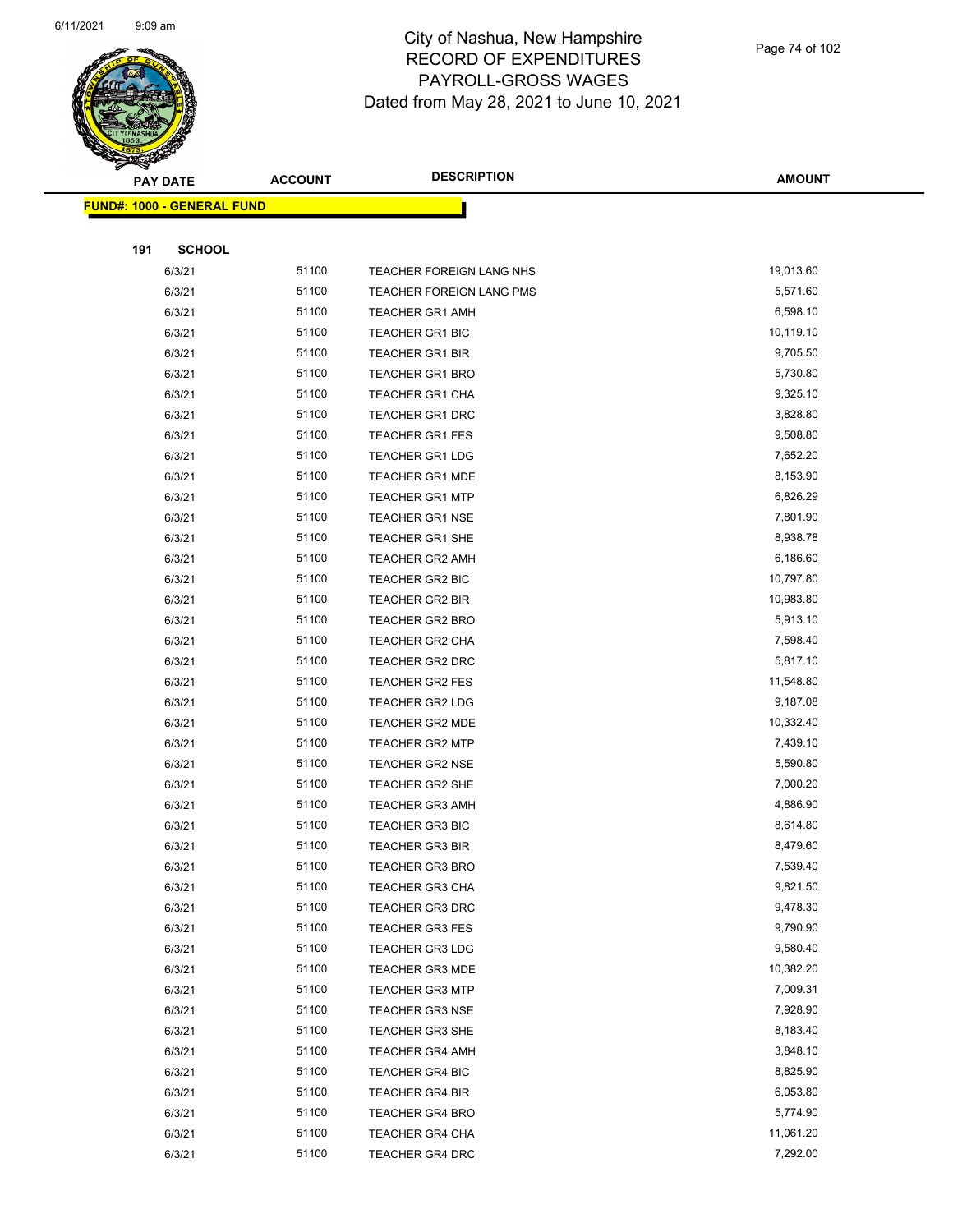

|     | <b>PAY DATE</b>                   | <b>ACCOUNT</b> | <b>DESCRIPTION</b>            | <b>AMOUNT</b> |
|-----|-----------------------------------|----------------|-------------------------------|---------------|
|     | <b>FUND#: 1000 - GENERAL FUND</b> |                |                               |               |
|     |                                   |                |                               |               |
| 191 | <b>SCHOOL</b>                     |                |                               |               |
|     | 6/3/21                            | 51100          | <b>TEACHER GR4 FES</b>        | 6,980.10      |
|     | 6/3/21                            | 51100          | <b>TEACHER GR4 LDG</b>        | 8,812.80      |
|     | 6/3/21                            | 51100          | <b>TEACHER GR4 MDE</b>        | 9,387.30      |
|     | 6/3/21                            | 51100          | <b>TEACHER GR4 MTP</b>        | 6,186.96      |
|     | 6/3/21                            | 51100          | <b>TEACHER GR4 NSE</b>        | 5,014.70      |
|     | 6/3/21                            | 51100          | <b>TEACHER GR4 SHE</b>        | 6,195.70      |
|     | 6/3/21                            | 51100          | <b>TEACHER GR5 AMH</b>        | 5,774.90      |
|     | 6/3/21                            | 51100          | <b>TEACHER GR5 BIC</b>        | 11,128.70     |
|     | 6/3/21                            | 51100          | <b>TEACHER GR5 BIR</b>        | 7,257.00      |
|     | 6/3/21                            | 51100          | <b>TEACHER GR5 BRO</b>        | 5,671.89      |
|     | 6/3/21                            | 51100          | <b>TEACHER GR5 CHA</b>        | 10,896.98     |
|     | 6/3/21                            | 51100          | <b>TEACHER GR5 DRC</b>        | 5,224.30      |
|     | 6/3/21                            | 51100          | <b>TEACHER GR5 FES</b>        | 9,232.70      |
|     | 6/3/21                            | 51100          | <b>TEACHER GR5 LDG</b>        | 10,090.00     |
|     | 6/3/21                            | 51100          | <b>TEACHER GR5 MDE</b>        | 9,598.60      |
|     | 6/3/21                            | 51100          | <b>TEACHER GR5 MTP</b>        | 6,882.10      |
|     | 6/3/21                            | 51100          | <b>TEACHER GR5 NSE</b>        | 8,846.40      |
|     | 6/3/21                            | 51100          | <b>TEACHER GR5 SHE</b>        | 7,746.60      |
|     | 6/3/21                            | 51100          | <b>TEACHER GR6 ELM</b>        | 29,231.60     |
|     | 6/3/21                            | 51100          | <b>TEACHER GR6 FMS</b>        | 24,315.47     |
|     | 6/10/21                           | 51100          | <b>TEACHER GR6 FMS</b>        | 826.06        |
|     | 6/3/21                            | 51100          | <b>TEACHER GR6 PMS</b>        | 16,098.40     |
|     | 6/3/21                            | 51100          | <b>TEACHER GRAPH NHS</b>      | 3,599.80      |
|     | 6/3/21                            | 51100          | <b>TEACHER GRAPHICS NHN</b>   | 6,316.60      |
|     | 6/3/21                            | 51100          | TEACHER HEALTH NHN            | 5,422.60      |
|     | 6/3/21                            | 51100          | <b>TEACHER HEALTH NHS</b>     | 2,795.40      |
|     | 6/3/21                            | 51100          | <b>TEACHER HEALTHOC NHS</b>   | 5,246.90      |
|     | 6/3/21                            | 51100          | TEACHER HVAC NHS              | 2,045.30      |
|     | 6/3/21                            | 51100          | TEACHER IN SCH SUSPENSION ELM | 1,899.90      |
|     | 6/3/21                            | 51100          | TEACHER IN SCH SUSPENSION NHN | 2,979.50      |
|     | 6/3/21                            | 51100          | TEACHER IN SCH SUSPENSION NHS | 1,900.10      |
|     | 6/3/21                            | 51100          | TEACHER INST SPED WID         | 2,692.40      |
|     | 6/3/21                            | 51100          | <b>TEACHER KIND AMH</b>       | 7,531.50      |
|     | 6/3/21                            | 51100          | <b>TEACHER KIND BIC</b>       | 10,714.40     |
|     | 6/3/21                            | 51100          | <b>TEACHER KIND BIR</b>       | 7,034.50      |
|     | 6/3/21                            | 51100          | <b>TEACHER KIND BRO</b>       | 5,867.00      |
|     | 6/3/21                            | 51100          | <b>TEACHER KIND CHA</b>       | 7,046.90      |
|     | 6/3/21                            | 51100          | <b>TEACHER KIND DRC</b>       | 10,255.20     |
|     | 6/3/21                            | 51100          | <b>TEACHER KIND FES</b>       | 11,944.10     |
|     | 6/3/21                            | 51100          | <b>TEACHER KIND LDG</b>       | 12,027.40     |
|     | 6/3/21                            | 51100          | <b>TEACHER KIND MDE</b>       | 10,729.60     |
|     | 6/3/21                            | 51100          | <b>TEACHER KIND MTP</b>       | 6,377.21      |
|     | 6/3/21                            | 51100          | <b>TEACHER KIND NSE</b>       | 2,394.80      |
|     | 6/3/21                            | 51100          | TEACHER KIND SHE              | 4,439.00      |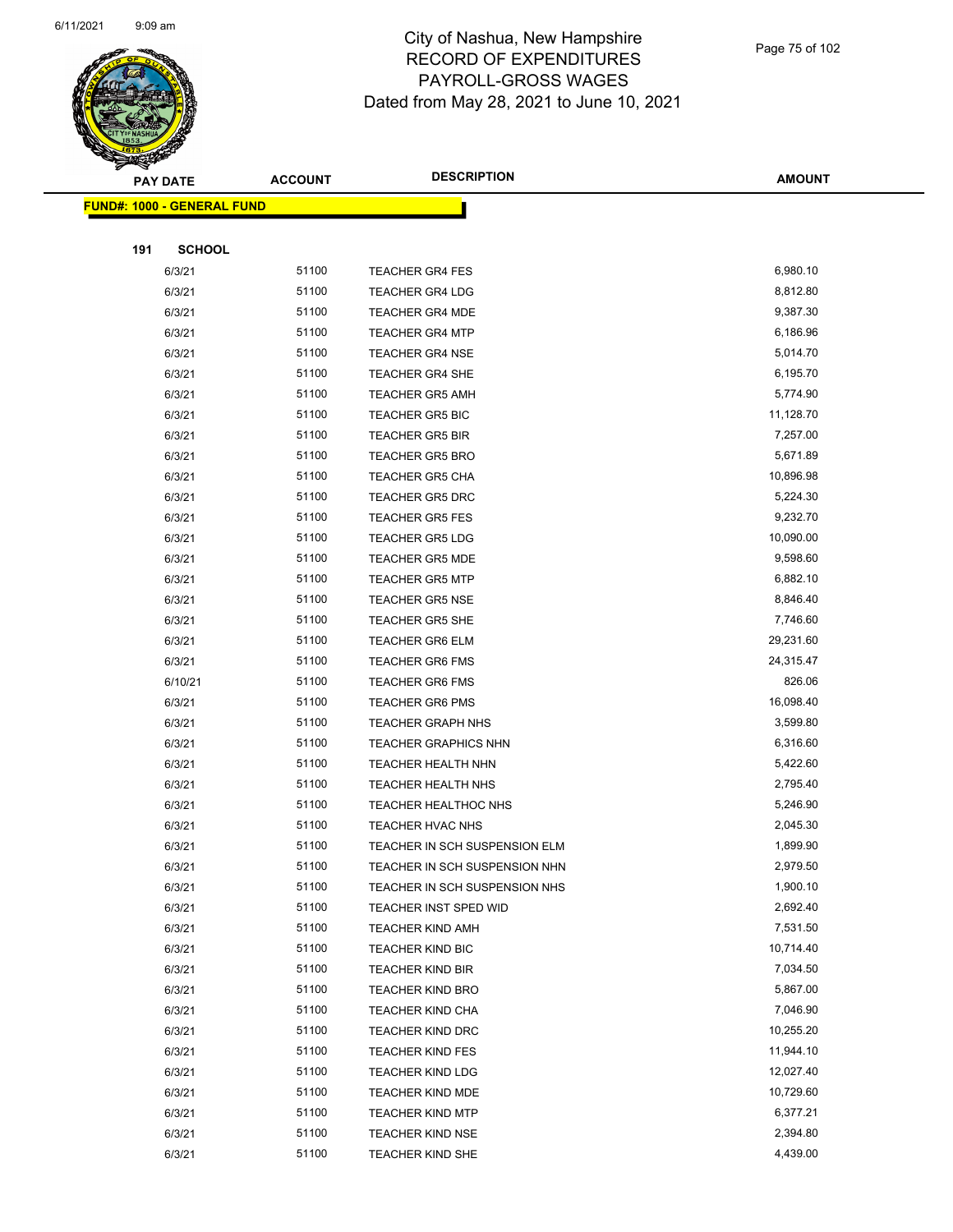

Page 76 of 102

|     | <b>PAY DATE</b>                    | <b>ACCOUNT</b> | <b>DESCRIPTION</b>           | <b>AMOUNT</b> |  |
|-----|------------------------------------|----------------|------------------------------|---------------|--|
|     | <u> FUND#: 1000 - GENERAL FUND</u> |                |                              |               |  |
|     |                                    |                |                              |               |  |
| 191 | <b>SCHOOL</b>                      |                |                              |               |  |
|     | 6/3/21                             | 51100          | <b>TEACHER MATH ELM</b>      | 23,580.30     |  |
|     | 6/3/21                             | 51100          | <b>TEACHER MATH FMS</b>      | 14,008.40     |  |
|     | 6/3/21                             | 51100          | <b>TEACHER MATH NHN</b>      | 37,608.50     |  |
|     | 6/3/21                             | 51100          | <b>TEACHER MATH NHS</b>      | 46,087.60     |  |
|     | 6/3/21                             | 51100          | <b>TEACHER MATH PMS</b>      | 16,273.70     |  |
|     | 6/3/21                             | 51100          | <b>TEACHER MUSIC AMH</b>     | 1,913.90      |  |
|     | 6/3/21                             | 51100          | TEACHER MUSIC BIC            | 2,795.40      |  |
|     | 6/3/21                             | 51100          | <b>TEACHER MUSIC BIR</b>     | 1,824.70      |  |
|     | 6/3/21                             | 51100          | <b>TEACHER MUSIC BRO</b>     | 1,831.80      |  |
|     | 6/3/21                             | 51100          | TEACHER MUSIC CHA            | 2,979.50      |  |
|     | 6/3/21                             | 51100          | <b>TEACHER MUSIC DRC</b>     | 2,887.40      |  |
|     | 6/3/21                             | 51100          | TEACHER MUSIC ELM            | 7,744.90      |  |
|     | 6/3/21                             | 51100          | <b>TEACHER MUSIC FES</b>     | 1,764.50      |  |
|     | 6/3/21                             | 51100          | <b>TEACHER MUSIC FMS</b>     | 5,959.00      |  |
|     | 6/3/21                             | 51100          | <b>TEACHER MUSIC LDG</b>     | 1,643.60      |  |
|     | 6/3/21                             | 51100          | <b>TEACHER MUSIC MDE</b>     | 2,359.10      |  |
|     | 6/3/21                             | 51100          | <b>TEACHER MUSIC MTP</b>     | 2,703.70      |  |
|     | 6/3/21                             | 51100          | <b>TEACHER MUSIC NHN</b>     | 4,879.40      |  |
|     | 6/3/21                             | 51100          | TEACHER MUSIC NHS            | 4,817.50      |  |
|     | 6/3/21                             | 51100          | TEACHER MUSIC NSE            | 377.40        |  |
|     | 6/3/21                             | 51100          | <b>TEACHER MUSIC PMS</b>     | 4,439.00      |  |
|     | 6/3/21                             | 51100          | <b>TEACHER MUSIC SHE</b>     | 1,744.90      |  |
|     | 6/3/21                             | 51100          | TEACHER PE BIC               | 2,585.20      |  |
|     | 6/3/21                             | 51100          | TEACHER PE BIR               | 3,071.60      |  |
|     | 6/3/21                             | 51100          | <b>TEACHER PE BRO</b>        | 2,887.40      |  |
|     | 6/3/21                             | 51100          | TEACHER PE CHA               | 2,751.30      |  |
|     | 6/3/21                             | 51100          | TEACHER PE DRC               | 2,979.50      |  |
|     | 6/3/21                             | 51100          | TEACHER PE ELM               | 9,944.70      |  |
|     | 6/3/21                             | 51100          | TEACHER PE FES               | 1,824.70      |  |
|     | 6/3/21                             | 51100          | TEACHER PE FMS               | 5,590.80      |  |
|     | 6/3/21                             | 51100          | TEACHER PE LDG               | 2,155.00      |  |
|     | 6/3/21                             | 51100          | TEACHER PE MDE               | 3,071.60      |  |
|     | 6/3/21                             | 51100          | <b>TEACHER PE MTP</b>        | 2,089.60      |  |
|     | 6/3/21                             | 51100          | TEACHER PE NHN               | 9,187.30      |  |
|     | 6/3/21                             | 51100          | TEACHER PE NHS               | 6,908.60      |  |
|     | 6/3/21                             | 51100          | <b>TEACHER PE NSE</b>        | 3,055.20      |  |
|     | 6/3/21                             | 51100          | TEACHER PE PMS               | 5,239.50      |  |
|     | 6/3/21                             | 51100          | TEACHER PE SHE               | 2,812.50      |  |
|     | 6/3/21                             | 51100          | TEACHER PRE SCHOOL BIR       | 4,758.50      |  |
|     | 6/3/21                             | 51100          | <b>TEACHER PRESCHOOL BIC</b> | 5,866.90      |  |
|     | 6/3/21                             | 51100          | TEACHER PRESCHOOL BRO        | 14,469.10     |  |
|     | 6/3/21                             | 51100          | <b>TEACHER PRESCHOOL MTP</b> | 1,824.70      |  |
|     | 6/3/21                             | 51100          | TEACHER PRESCHOOL NHS        | 467.70        |  |
|     | 6/3/21                             | 51100          | TEACHER PRESCHOOL NSE        | 6,332.00      |  |
|     |                                    |                |                              |               |  |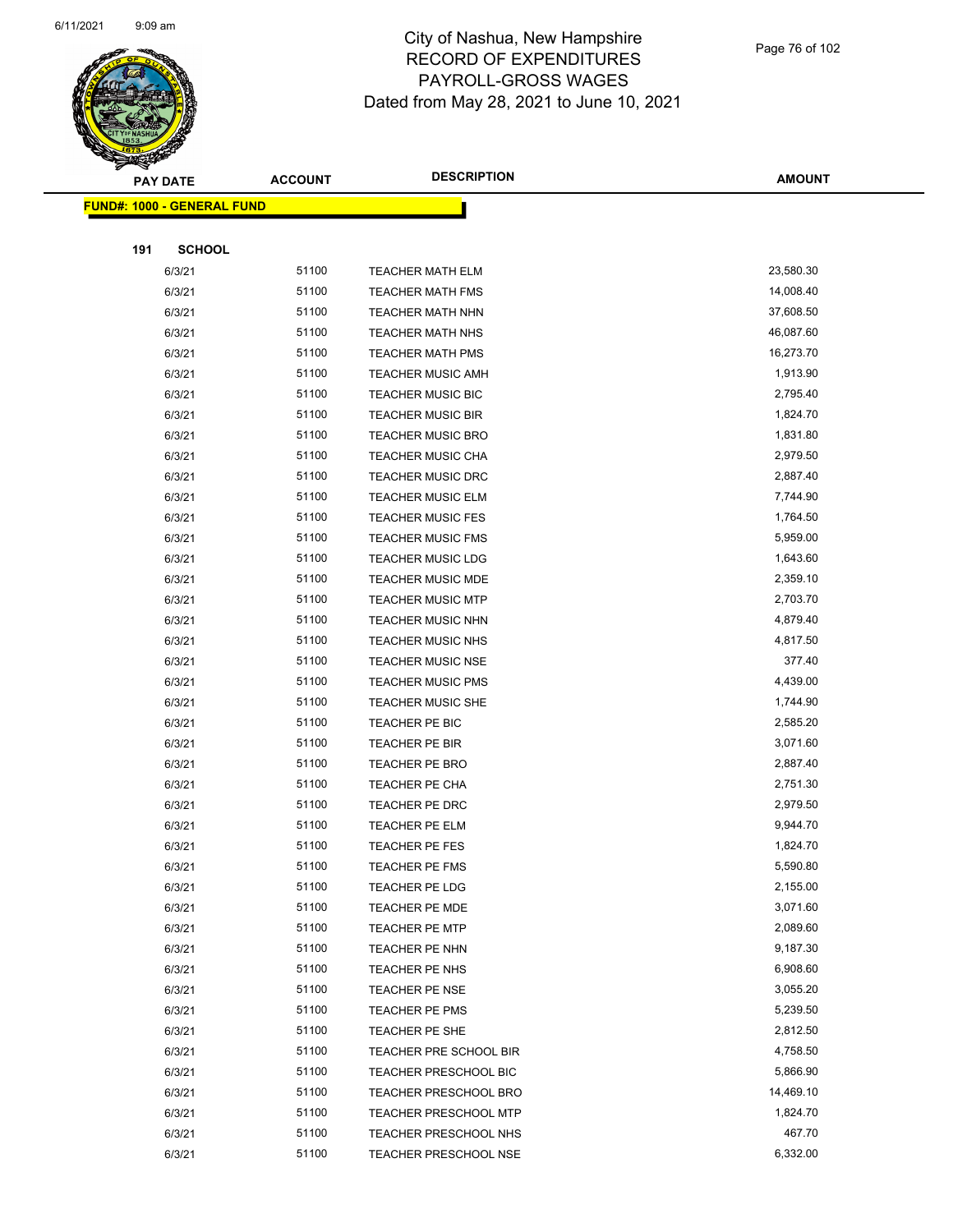

Page 77 of 102

|     | <b>PAY DATE</b>                   | <b>ACCOUNT</b> | <b>DESCRIPTION</b>         | <b>AMOUNT</b> |
|-----|-----------------------------------|----------------|----------------------------|---------------|
|     | <b>FUND#: 1000 - GENERAL FUND</b> |                |                            |               |
|     |                                   |                |                            |               |
| 191 | <b>SCHOOL</b>                     |                |                            |               |
|     | 6/3/21                            | 51100          | TEACHER READ AMH           | 3,071.60      |
|     | 6/3/21                            | 51100          | TEACHER READ BIC           | 2,979.50      |
|     | 6/3/21                            | 51100          | <b>TEACHER READ BIR</b>    | 2,979.50      |
|     | 6/3/21                            | 51100          | <b>TEACHER READ BRO</b>    | 2,979.50      |
|     | 6/3/21                            | 51100          | TEACHER READ CHA           | 2,632.70      |
|     | 6/3/21                            | 51100          | TEACHER READ DRC           | 3,071.60      |
|     | 6/3/21                            | 51100          | <b>TEACHER READ ELM</b>    | 6,051.10      |
|     | 6/3/21                            | 51100          | <b>TEACHER READ FES</b>    | 2,979.50      |
|     | 6/3/21                            | 51100          | <b>TEACHER READ FMS</b>    | 2,979.50      |
|     | 6/3/21                            | 51100          | <b>TEACHER READ LDG</b>    | 3,630.00      |
|     | 6/3/21                            | 51100          | <b>TEACHER READ MDE</b>    | 2,979.50      |
|     | 6/3/21                            | 51100          | <b>TEACHER READ MTP</b>    | 2,482.50      |
|     | 6/3/21                            | 51100          | TEACHER READ NHN           | 2,045.30      |
|     | 6/3/21                            | 51100          | <b>TEACHER READ NHS</b>    | 2,979.50      |
|     | 6/3/21                            | 51100          | <b>TEACHER READ NSE</b>    | 2,692.40      |
|     | 6/3/21                            | 51100          | <b>TEACHER READ PMS</b>    | 5,338.60      |
|     | 6/3/21                            | 51100          | <b>TEACHER READ SHE</b>    | 2,979.50      |
|     | 6/3/21                            | 51100          | <b>TEACHER ROTC NHN</b>    | 2,546.20      |
|     | 6/3/21                            | 51100          | <b>TEACHER SCIENCE ELM</b> | 24,318.70     |
|     | 6/3/21                            | 51100          | <b>TEACHER SCIENCE FMS</b> | 9,896.30      |
|     | 6/3/21                            | 51100          | <b>TEACHER SCIENCE NHN</b> | 32,189.10     |
|     | 6/3/21                            | 51100          | <b>TEACHER SCIENCE NHS</b> | 36,847.70     |
|     | 6/3/21                            | 51100          | <b>TEACHER SCIENCE PMS</b> | 9,474.00      |
|     | 6/3/21                            | 51100          | TEACHER SOCIAL STUDIES ELM | 19,649.30     |
|     | 6/3/21                            | 51100          | TEACHER SOCIAL STUDIES FMS | 12,937.90     |
|     | 6/3/21                            | 51100          | TEACHER SOCIAL STUDIES NHN | 31,920.00     |
|     | 6/3/21                            | 51100          | TEACHER SOCIAL STUDIES NHS | 43,551.60     |
|     | 6/3/21                            | 51100          | TEACHER SOCIAL STUDIES PMS | 13,099.10     |
|     | 6/3/21                            | 51100          | TEACHER SPED AMH           | 8,524.93      |
|     | 6/3/21                            | 51100          | TEACHER SPED BIC           | 5,637.30      |
|     | 6/3/21                            | 51100          | <b>TEACHER SPED BIR</b>    | 5,774.90      |
|     | 6/3/21                            | 51100          | <b>TEACHER SPED BRO</b>    | 6,866.50      |
|     | 6/3/21                            | 51100          | <b>TEACHER SPED CHA</b>    | 7,163.30      |
|     | 6/3/21                            | 51100          | <b>TEACHER SPED DRC</b>    | 5,671.90      |
|     | 6/3/21                            | 51100          | <b>TEACHER SPED ELM</b>    | 14,488.90     |
|     | 6/3/21                            | 51100          | TEACHER SPED FES           | 3,800.00      |
|     | 6/3/21                            | 51100          | <b>TEACHER SPED FMS</b>    | 13,406.50     |
|     | 6/3/21                            | 51100          | <b>TEACHER SPED LDG</b>    | 6,591.60      |
|     | 6/3/21                            | 51100          | TEACHER SPED MDE           | 6,661.00      |
|     | 6/3/21                            | 51100          | <b>TEACHER SPED MTP</b>    | 4,058.90      |
|     | 6/3/21                            | 51100          | TEACHER SPED NHN           | 25,325.89     |
|     | 6/3/21                            | 51100          | <b>TEACHER SPED NHS</b>    | 35,682.38     |
|     | 6/3/21                            | 51100          | <b>TEACHER SPED NSE</b>    | 1,697.00      |
|     | 6/3/21                            | 51100          | <b>TEACHER SPED PMS</b>    | 12,573.00     |
|     |                                   |                |                            |               |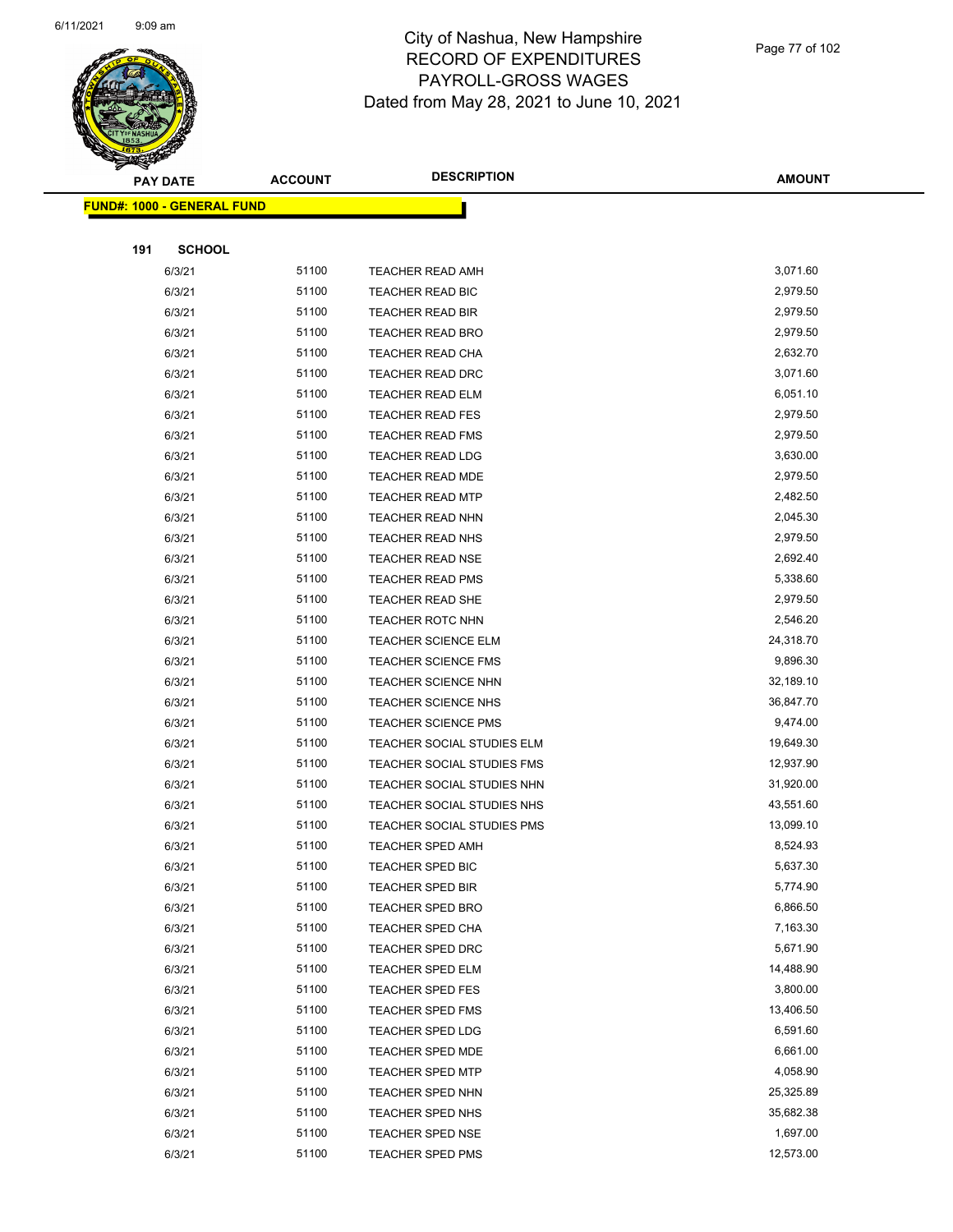

Page 78 of 102

| æ.  |                                   | <b>ACCOUNT</b> | <b>DESCRIPTION</b>              | <b>AMOUNT</b> |
|-----|-----------------------------------|----------------|---------------------------------|---------------|
|     | <b>PAY DATE</b>                   |                |                                 |               |
|     | <b>FUND#: 1000 - GENERAL FUND</b> |                |                                 |               |
|     |                                   |                |                                 |               |
| 191 | <b>SCHOOL</b>                     |                |                                 |               |
|     | 6/3/21                            | 51100          | <b>TEACHER SPED SHE</b>         | 7,567.50      |
|     | 6/3/21                            | 51100          | <b>TEACHER TECHED ELM</b>       | 8,649.10      |
|     | 6/3/21                            | 51100          | <b>TEACHER TECHED FMS</b>       | 3,477.60      |
|     | 6/3/21                            | 51100          | TEACHER TECHED NHN              | 6,391.90      |
|     | 6/3/21                            | 51100          | TEACHER TECHED NHS              | 15,163.10     |
|     | 6/3/21                            | 51100          | <b>TEACHER TECHED PMS</b>       | 5,959.00      |
|     | 6/3/21                            | 51100          | TEACHER TV PROD NHS             | 2,979.50      |
|     | 6/3/21                            | 51100          | <b>TEACHER VISION WID</b>       | 5,529.90      |
|     | 6/3/21                            | 51100          | TECH INTERGRATION ASST AMH      | 553.50        |
|     | 6/10/21                           | 51100          | TECH INTERGRATION ASST AMH      | 442.80        |
|     | 6/3/21                            | 51100          | TECH INTERGRATION ASST BIC      | 665.31        |
|     | 6/10/21                           | 51100          | TECH INTERGRATION ASST BIC      | 577.26        |
|     | 6/3/21                            | 51100          | TECH INTERGRATION ASST CHA      | 581.54        |
|     | 6/10/21                           | 51100          | TECH INTERGRATION ASST CHA      | 486.97        |
|     | 6/3/21                            | 51100          | TECH INTERGRATION ASST FES      | 694.55        |
|     | 6/10/21                           | 51100          | TECH INTERGRATION ASST FES      | 552.22        |
|     | 6/3/21                            | 51100          | TECH INTERGRATION ASST LDG      | 575.55        |
|     | 6/10/21                           | 51100          | TECH INTERGRATION ASST LDG      | 479.62        |
|     | 6/3/21                            | 51100          | TECH INTERGRATION ASST MDE      | 567.35        |
|     | 6/10/21                           | 51100          | TECH INTERGRATION ASST MDE      | 482.24        |
|     | 6/3/21                            | 51100          | TECH INTERGRATION ASST MTP      | 606.38        |
|     | 6/10/21                           | 51100          | TECH INTERGRATION ASST MTP      | 505.31        |
|     | 6/3/21                            | 51100          | TECH INTERGRATION ASST SHE      | 578.29        |
|     | 6/10/21                           | 51100          | TECH INTERGRATION ASST SHE      | 473.61        |
|     | 6/3/21                            | 51100          | TITLE ONE PARA FES              | 450.15        |
|     | 6/10/21                           | 51100          | TITLE ONE PARA FES              | 446.68        |
|     | 6/10/21                           | 51200          | ATHLETIC EQUIPMENT MANAGER NHN  | 50.00         |
|     | 6/3/21                            | 51200          | <b>CLERICAL BOARD OF ED SUP</b> | 768.62        |
|     | 6/10/21                           | 51200          | CLERICAL BOARD OF ED SUP        | 750.76        |
|     | 6/3/21                            | 51200          | CLERICAL GUIDANCE NHN           | 100.00        |
|     | 6/10/21                           | 51200          | <b>CLERICAL GUIDANCE NHN</b>    | 75.00         |
|     | 6/10/21                           | 51200          | <b>CLERICAL GUIDANCE NHS</b>    | 50.00         |
|     | 6/3/21                            | 51200          | <b>CROSSING GUARD WPO</b>       | 2,097.54      |
|     | 6/10/21                           | 51200          | <b>CROSSING GUARD WPO</b>       | 1,614.75      |
|     | 6/3/21                            | 51200          | <b>CUSTODIAN BRO</b>            | 79.85         |
|     | 6/10/21                           | 51200          | <b>CUSTODIAN BRO</b>            | 47.91         |
|     | 6/3/21                            | 51200          | <b>CUSTODIAN HEAD BRO</b>       | 79.85         |
|     | 6/10/21                           | 51200          | <b>CUSTODIAN HEAD BRO</b>       | 63.88         |
|     | 6/3/21                            | 51200          | <b>CUSTODIAN MTP</b>            | 143.73        |
|     | 6/10/21                           | 51200          | <b>CUSTODIAN MTP</b>            | 127.76        |
|     | 6/3/21                            | 51200          | DIRECTOR ADULT ED               | 2,765.69      |
|     | 6/3/21                            | 51200          | FOOD SERVICE ASST PT CHA        | 51.25         |
|     | 6/10/21                           | 51200          | FOOD SERVICE ASST PT CHA        | 30.75         |
|     | 6/3/21                            | 51200          | FOOD SERVICE ASST PT NHS        | 46.31         |
|     |                                   |                |                                 |               |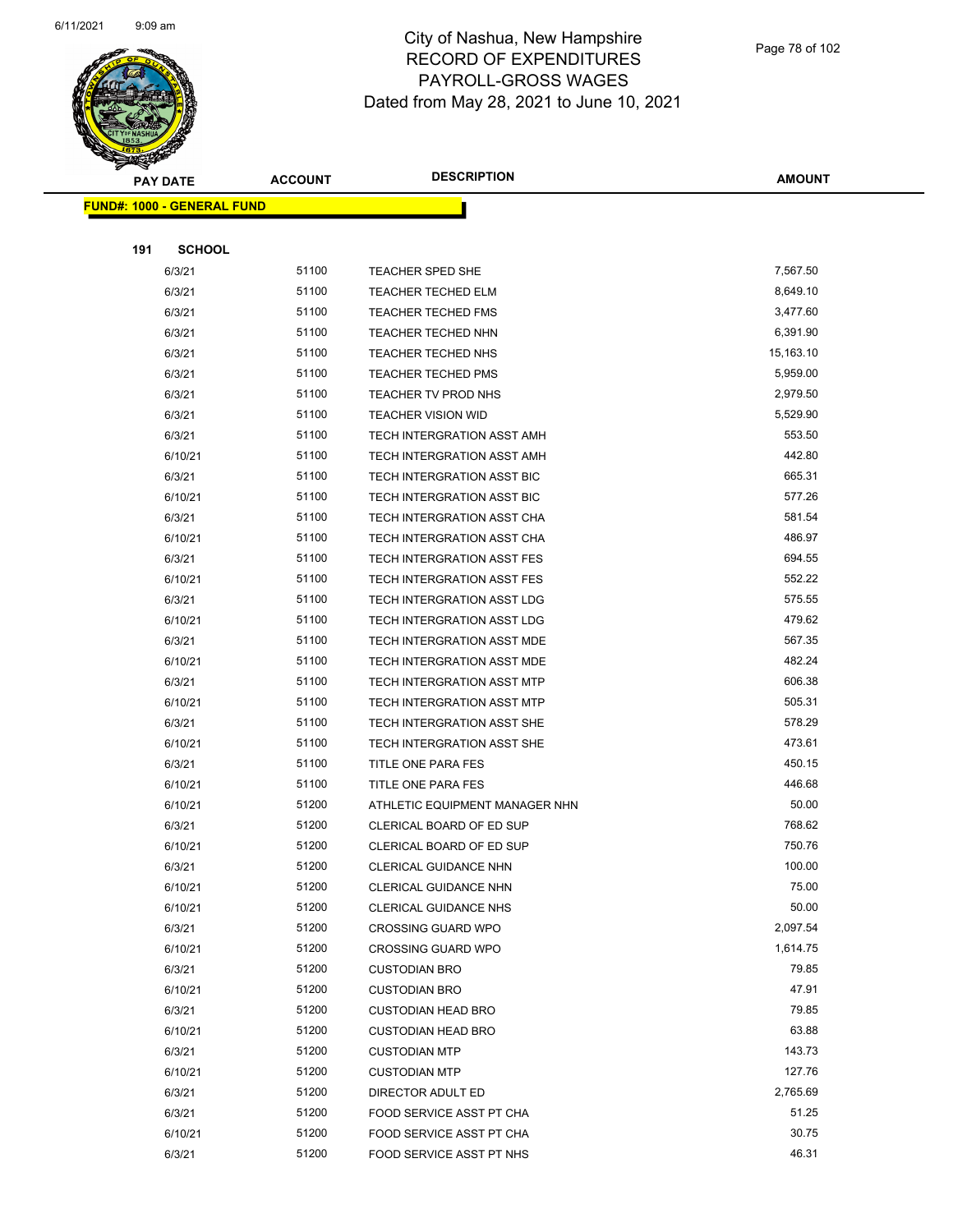

Page 79 of 102

| <b>STARTING COMPANY</b>    |               |                |                               |               |  |
|----------------------------|---------------|----------------|-------------------------------|---------------|--|
| <b>PAY DATE</b>            |               | <b>ACCOUNT</b> | <b>DESCRIPTION</b>            | <b>AMOUNT</b> |  |
| FUND#: 1000 - GENERAL FUND |               |                |                               |               |  |
|                            |               |                |                               |               |  |
| 191                        | <b>SCHOOL</b> |                |                               |               |  |
|                            | 6/10/21       | 51200          | FOOD SERVICE ASST PT NHS      | 37.05         |  |
|                            | 6/3/21        | 51200          | <b>GUIDANCE COUNSELOR NHS</b> | 1,760.60      |  |
|                            | 6/3/21        | 51200          | <b>INSTRUMENTAL MUSIC</b>     | 637.50        |  |
|                            | 6/10/21       | 51200          | <b>INSTRUMENTAL MUSIC</b>     | 325.00        |  |
|                            | 6/3/21        | 51200          | LUNCH MONITOR AMH             | 340.40        |  |
|                            | 6/10/21       | 51200          | LUNCH MONITOR AMH             | 242.72        |  |
|                            | 6/3/21        | 51200          | LUNCH MONITOR BIC             | 1,093.21      |  |
|                            | 6/10/21       | 51200          | LUNCH MONITOR BIC             | 832.06        |  |
|                            | 6/3/21        | 51200          | LUNCH MONITOR BIR             | 645.28        |  |
|                            | 6/10/21       | 51200          | LUNCH MONITOR BIR             | 458.80        |  |
|                            | 6/3/21        | 51200          | LUNCH MONITOR BRO             | 97.68         |  |
|                            | 6/10/21       | 51200          | LUNCH MONITOR BRO             | 121.36        |  |
|                            | 6/3/21        | 51200          | LUNCH MONITOR CHA             | 538.72        |  |
|                            | 6/10/21       | 51200          | LUNCH MONITOR CHA             | 472.01        |  |
|                            | 6/3/21        | 51200          | LUNCH MONITOR DRC             | 239.76        |  |
|                            | 6/10/21       | 51200          | LUNCH MONITOR DRC             | 207.20        |  |
|                            | 6/3/21        | 51200          | <b>LUNCH MONITOR FES</b>      | 345.70        |  |
|                            | 6/10/21       | 51200          | <b>LUNCH MONITOR FES</b>      | 276.56        |  |
|                            | 6/3/21        | 51200          | LUNCH MONITOR FMS             | 207.20        |  |
|                            | 6/10/21       | 51200          | LUNCH MONITOR FMS             | 162.80        |  |
|                            | 6/3/21        | 51200          | LUNCH MONITOR MDE             | 657.12        |  |
|                            | 6/10/21       | 51200          | LUNCH MONITOR MDE             | 488.40        |  |
|                            | 6/3/21        | 51200          | LUNCH MONITOR MTP             | 396.64        |  |
|                            | 6/10/21       | 51200          | LUNCH MONITOR MTP             | 313.76        |  |
|                            | 6/3/21        | 51200          | LUNCH MONITOR NSE             | 192.40        |  |
|                            | 6/10/21       | 51200          | LUNCH MONITOR NSE             | 201.28        |  |
|                            | 6/3/21        | 51200          | LUNCH MONITOR PMS             | 352.24        |  |
|                            | 6/10/21       | 51200          | LUNCH MONITOR PMS             | 278.24        |  |
|                            | 6/3/21        | 51200          | <b>LUNCH MONITOR SHE</b>      | 296.00        |  |
|                            | 6/10/21       | 51200          | <b>LUNCH MONITOR SHE</b>      | 233.84        |  |
|                            | 6/3/21        | 51200          | PARA PRE SCHOOL BIR           | 114.11        |  |
|                            | 6/10/21       | 51200          | PARA PRE SCHOOL BIR           | 134.49        |  |
|                            | 6/3/21        | 51200          | PARA DW SPEC ED BIR           | 1,267.34      |  |
|                            | 6/10/21       | 51200          | PARA DW SPEC ED BIR           | 1,069.41      |  |
|                            | 6/3/21        | 51200          | PARA INST AMH                 | 881.23        |  |
|                            | 6/10/21       | 51200          | PARA INST AMH                 | 764.47        |  |
|                            | 6/3/21        | 51200          | PARA INST BIC                 | 808.09        |  |
|                            | 6/10/21       | 51200          | <b>PARA INST BIC</b>          | 594.91        |  |
|                            | 6/3/21        | 51200          | PARA INST NHN                 | 315.04        |  |
|                            | 6/10/21       | 51200          | PARA INST NHN                 | 319.97        |  |
|                            | 6/3/21        | 51200          | PARA INST PMS                 | 80.85         |  |
|                            | 6/10/21       | 51200          | PARA INST PMS                 | 48.51         |  |
|                            | 6/3/21        | 51200          | PARA INST SHE                 | 190.45        |  |
|                            | 6/10/21       | 51200          | PARA INST SHE                 | 138.51        |  |
|                            |               |                |                               |               |  |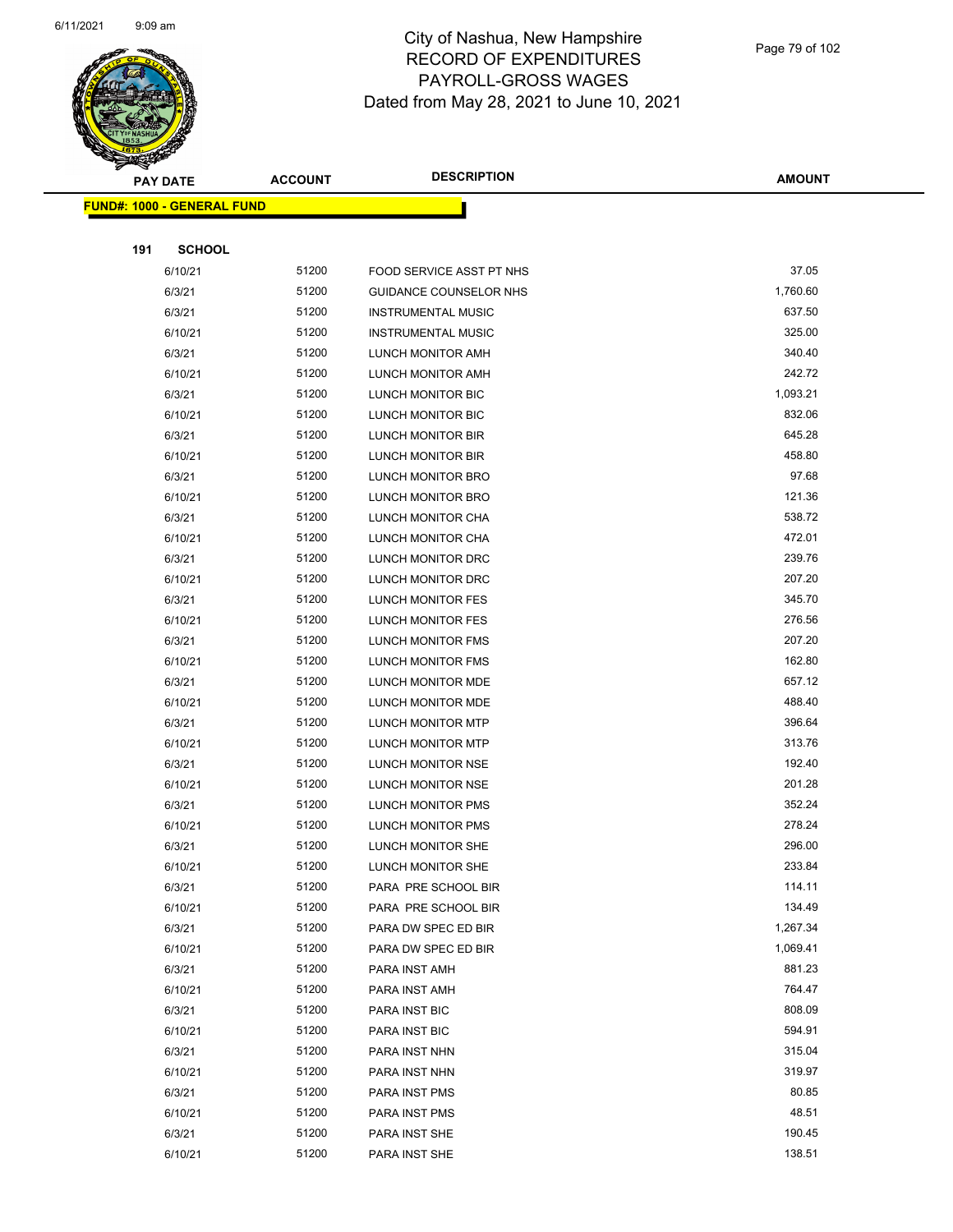

Page 80 of 102

| <b>Service Lines</b> |                                   |                |                                 |                 |  |
|----------------------|-----------------------------------|----------------|---------------------------------|-----------------|--|
| <b>PAY DATE</b>      |                                   | <b>ACCOUNT</b> | <b>DESCRIPTION</b>              | <b>AMOUNT</b>   |  |
|                      | <b>FUND#: 1000 - GENERAL FUND</b> |                |                                 |                 |  |
|                      |                                   |                |                                 |                 |  |
| 191                  | <b>SCHOOL</b>                     |                |                                 |                 |  |
|                      | 6/3/21                            | 51200          | PARA PRE SCH BIC                | 1,717.94        |  |
|                      | 6/10/21                           | 51200          | PARA PRE SCH BIC                | 1,269.53        |  |
|                      | 6/3/21                            | 51200          | PARA PRE SCH BRO                | 1,455.98        |  |
|                      | 6/10/21                           | 51200          | PARA PRE SCH BRO                | 976.12          |  |
|                      | 6/3/21                            | 51200          | PARA PRE SCH NSE                | 2,156.03        |  |
|                      | 6/10/21                           | 51200          | PARA PRE SCH NSE                | 1,702.46        |  |
|                      | 6/3/21                            | 51200          | PARA SCI NHS                    | 75.00           |  |
|                      | 6/3/21                            | 51200          | PARA TTI LDG                    | 133.35          |  |
|                      | 6/10/21                           | 51200          | PARA TTI LDG                    | 106.68          |  |
|                      | 6/3/21                            | 51200          | SCHOOL PSYCHOLOGIST WID         | 2,530.90        |  |
|                      | 6/3/21                            | 51200          | SPEECH LANG PATHOLOGIST WID     | 6,689.18        |  |
|                      | 6/3/21                            | 51200          | STUDENT ACTIVITY COORD NHS      | 1,120.30        |  |
|                      | 6/3/21                            | 51200          | SUB CLERICAL                    | 1,296.00        |  |
|                      | 6/10/21                           | 51200          | <b>SUB CLERICAL</b>             | 1,078.75        |  |
|                      | 6/3/21                            | 51200          | SUB CROSSING GUARD              | 111.79          |  |
|                      | 6/10/21                           | 51200          | <b>SUB CROSSING GUARD</b>       | 87.84           |  |
|                      | 6/3/21                            | 51200          | <b>SUB TEACHER</b>              | 1,406.00        |  |
|                      | 6/10/21                           | 51200          | SUB TEACHER                     | 2,181.00        |  |
|                      | 6/10/21                           | 51200          | SUB TEACHER LONG TERM           | 50.00           |  |
|                      | 6/3/21                            | 51200          | <b>TEACHER ART FMS</b>          | 2,095.80        |  |
|                      | 6/3/21                            | 51200          | <b>TEACHER ART NHS</b>          | 1,022.69        |  |
|                      | 6/3/21                            | 51200          | TEACHER BIO TEC NHN             | 579.10          |  |
|                      | 6/3/21                            | 51200          | TEACHER ENGLISH NHS             | 1,241.20        |  |
|                      | 6/3/21                            | 51200          | <b>TEACHER MATH ELM</b>         | 125.00          |  |
|                      | 6/3/21                            | 51200          | <b>TEACHER MATH NHS</b>         | 200.00          |  |
|                      | 6/3/21                            | 51200          | <b>TEACHER MUSIC AMH</b>        | 25.00           |  |
|                      | 6/3/21                            | 51200          | <b>TEACHER MUSIC DRC</b>        | 150.00          |  |
|                      | 6/3/21                            | 51200          | TEACHER READ ELM                | 1,760.60        |  |
|                      | 6/3/21                            | 51200          | <b>TEACHER SCIENCE NHS</b>      | 125.00          |  |
|                      | 6/3/21                            | 51200          | TEACHER SOCIAL STUDIES NHS      | 225.00          |  |
|                      | 6/3/21                            | 51200          | <b>TEACHER VISION WID</b>       | 842.81          |  |
|                      | 6/3/21                            | 51200          | TICKETSELLER                    | 138.00          |  |
|                      | 6/10/21                           | 51200          | <b>TICKETSELLER</b>             | 50.00           |  |
|                      | 6/3/21                            | 51300          | <b>CLERICAL BUSINESS</b>        | 60.08           |  |
|                      | 6/10/21                           | 51300          | <b>CLERICAL BUSINESS</b>        | 76.93           |  |
|                      | 6/3/21                            | 51300          | CLERICAL CHIEF OP OFFICER SUP   | 8.18            |  |
|                      | 6/10/21                           | 51300          | CLERICAL GUIDANCE ELM           | (0.01)          |  |
|                      | 6/3/21                            | 51300          | <b>CLERICAL HUMAN RESOURCES</b> | 391.54          |  |
|                      | 6/10/21                           | 51300          | <b>CLERICAL HUMAN RESOURCES</b> |                 |  |
|                      | 6/3/21                            | 51300          | <b>CLERICAL PAYROLL SUP</b>     | 65.64           |  |
|                      | 6/3/21                            | 51300          | <b>CLERICAL PLANT OPS</b>       | 109.41          |  |
|                      | 6/10/21                           | 51300          | <b>CLERICAL PLANT OPS</b>       | 85.97           |  |
|                      | 6/3/21                            | 51300          | <b>CLERICAL PRINCIPAL AMH</b>   |                 |  |
|                      | 6/10/21                           | 51300          | <b>CLERICAL PRINCIPAL AMH</b>   | 149.19<br>74.60 |  |
|                      |                                   |                |                                 | 75.18           |  |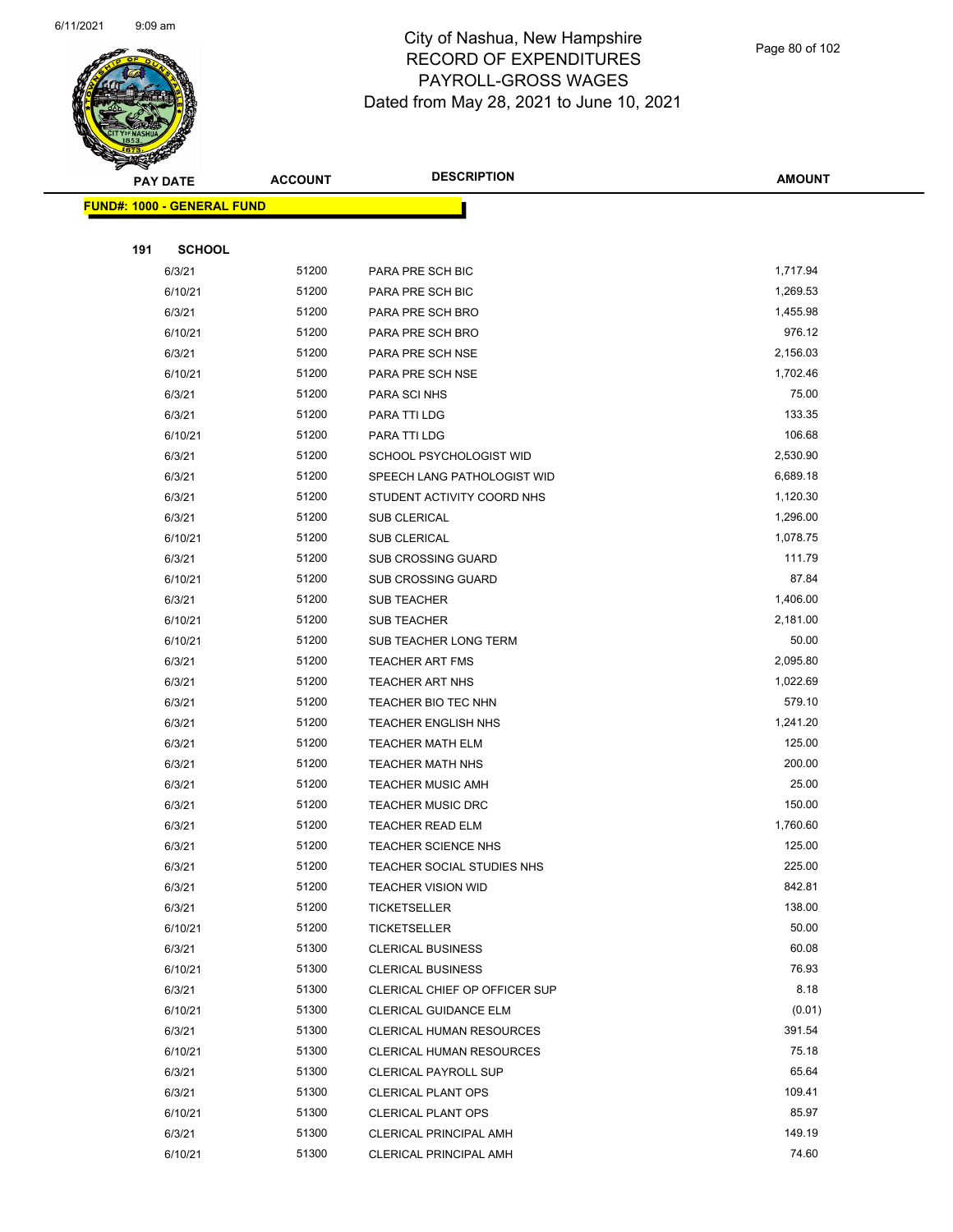

Page 81 of 102

| <b>PAY DATE</b> |                                    | <b>ACCOUNT</b> | <b>DESCRIPTION</b>             | <b>AMOUNT</b> |
|-----------------|------------------------------------|----------------|--------------------------------|---------------|
|                 | <u> FUND#: 1000 - GENERAL FUND</u> |                |                                |               |
|                 |                                    |                |                                |               |
| 191             | <b>SCHOOL</b>                      |                |                                |               |
|                 | 6/3/21                             | 51300          | <b>CLERICAL PRINCIPAL BIC</b>  | 8.32          |
|                 | 6/10/21                            | 51300          | <b>CLERICAL PRINCIPAL BIC</b>  | 32.28         |
|                 | 6/3/21                             | 51300          | <b>CLERICAL PRINCIPAL BRO</b>  | 15.41         |
|                 | 6/10/21                            | 51300          | CLERICAL PRINCIPAL CHA         | 15.64         |
|                 | 6/3/21                             | 51300          | CLERICAL PRINCIPAL ELM         | (0.01)        |
|                 | 6/10/21                            | 51300          | <b>CLERICAL PRINCIPAL FES</b>  | 24.62         |
|                 | 6/3/21                             | 51300          | <b>CLERICAL PRINCIPAL FMS</b>  | 0.02          |
|                 | 6/10/21                            | 51300          | CLERICAL PRINCIPAL FMS         | 0.01          |
|                 | 6/3/21                             | 51300          | CLERICAL PRINCIPAL MTP         | 8.21          |
|                 | 6/10/21                            | 51300          | CLERICAL PRINCIPAL MTP         | 8.21          |
|                 | 6/3/21                             | 51300          | CLERICAL PRINCIPAL NHN         | 0.01          |
|                 | 6/3/21                             | 51300          | <b>CLERICAL PRINCIPAL NHS</b>  | (0.01)        |
|                 | 6/10/21                            | 51300          | <b>CLERICAL PRINCIPAL NHS</b>  | (0.01)        |
|                 | 6/3/21                             | 51300          | <b>CLERICAL PRINCIPAL NSE</b>  | 15.41         |
|                 | 6/10/21                            | 51300          | CLERICAL PRINCIPAL NSE         | 16.64         |
|                 | 6/10/21                            | 51300          | <b>CLERICAL PRINCIPAL PMS</b>  | 22.38         |
|                 | 6/10/21                            | 51300          | <b>CLERICAL PRINCIPAL SHE</b>  | 8.32          |
|                 | 6/3/21                             | 51300          | <b>CUSTODIAN ASST HEAD NHN</b> | 519.13        |
|                 | 6/3/21                             | 51300          | <b>CUSTODIAN ASST HEAD PMS</b> | 192.89        |
|                 | 6/10/21                            | 51300          | <b>CUSTODIAN ASST HEAD PMS</b> | 64.30         |
|                 | 6/3/21                             | 51300          | <b>CUSTODIAN BIC</b>           | 84.70         |
|                 | 6/10/21                            | 51300          | <b>CUSTODIAN BIC</b>           | 84.69         |
|                 | 6/3/21                             | 51300          | <b>CUSTODIAN BIR</b>           | 677.52        |
|                 | 6/10/21                            | 51300          | <b>CUSTODIAN BIR</b>           | 112.92        |
|                 | 6/3/21                             | 51300          | <b>CUSTODIAN CHA</b>           | 451.68        |
|                 | 6/10/21                            | 51300          | <b>CUSTODIAN CHA</b>           | 225.84        |
|                 | 6/3/21                             | 51300          | <b>CUSTODIAN ELM</b>           | 84.69         |
|                 | 6/10/21                            | 51300          | <b>CUSTODIAN ELM</b>           | 112.92        |
|                 | 6/3/21                             | 51300          | <b>CUSTODIAN FMS</b>           | 931.59        |
|                 | 6/10/21                            | 51300          | <b>CUSTODIAN FMS</b>           | 621.06        |
|                 | 6/3/21                             | 51300          | <b>CUSTODIAN HEAD AMH</b>      | 16.08         |
|                 | 6/10/21                            | 51300          | <b>CUSTODIAN HEAD BRO</b>      | 16.08         |
|                 | 6/10/21                            | 51300          | <b>CUSTODIAN HEAD CHA</b>      | 96.44         |
|                 | 6/10/21                            | 51300          | <b>CUSTODIAN HEAD DRC</b>      | 120.55        |
|                 | 6/3/21                             | 51300          | <b>CUSTODIAN HEAD FES</b>      | 96.44         |
|                 | 6/3/21                             | 51300          | <b>CUSTODIAN HEAD FMS</b>      | 57.15         |
|                 | 6/3/21                             | 51300          | <b>CUSTODIAN HEAD MTP</b>      | 136.62        |
|                 | 6/10/21                            | 51300          | <b>CUSTODIAN HEAD NHS</b>      | 9.58          |
|                 | 6/3/21                             | 51300          | <b>CUSTODIAN HEAD SHE</b>      | 96.44         |
|                 | 6/3/21                             | 51300          | <b>CUSTODIAN MDE</b>           | 155.28        |
|                 | 6/10/21                            | 51300          | <b>CUSTODIAN NHN</b>           | 268.22        |
|                 | 6/3/21                             | 51300          | <b>CUSTODIAN NHS</b>           | 596.74        |
|                 | 6/10/21                            | 51300          | <b>CUSTODIAN NHS</b>           | 85.59         |
|                 | 6/3/21                             | 51300          | <b>CUSTODIAN PMS</b>           | 183.50        |
|                 |                                    |                |                                |               |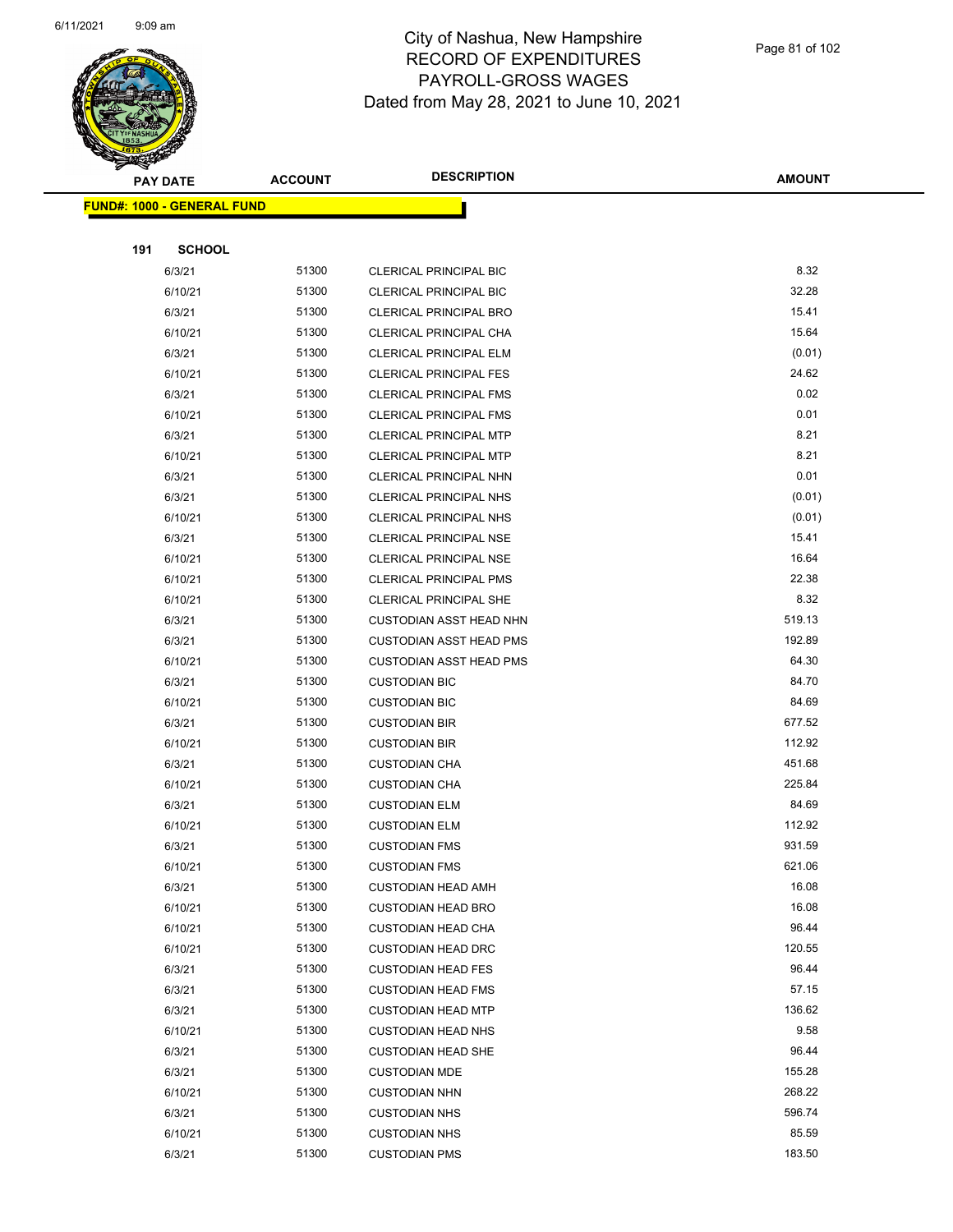

Page 82 of 102

|     | <b>PAY DATE</b>                   | <b>ACCOUNT</b> | <b>DESCRIPTION</b>          | <b>AMOUNT</b>  |
|-----|-----------------------------------|----------------|-----------------------------|----------------|
|     | <b>FUND#: 1000 - GENERAL FUND</b> |                |                             |                |
|     |                                   |                |                             |                |
| 191 | <b>SCHOOL</b>                     |                |                             |                |
|     | 6/10/21                           | 51300          | <b>CUSTODIAN PMS</b>        | 148.23         |
|     | 6/10/21                           | 51300          | <b>CUSTODIAN SHE</b>        | 63.52          |
|     | 6/3/21                            | 51300          | MAINTENANCE GROUNDS WPO     | 8.04           |
|     | 6/10/21                           | 51300          | MAINTENANCE GROUNDS WPO     | 202.78         |
|     | 6/3/21                            | 51300          | MAINTENANCE HVAC WPO        | 245.52         |
|     | 6/10/21                           | 51300          | <b>MAINTENANCE HVAC WPO</b> | 10.23          |
|     | 6/3/21                            | 51300          | MAINTENANCE TRADES WPO      | 208.33         |
|     | 6/10/21                           | 51300          | MAINTENANCE TRADES WPO      | 167.70         |
|     | 6/3/21                            | 51300          | PARA DW SPEC ELM            | 32.40          |
|     | 6/3/21                            | 51300          | SECURITY MONITOR NHS        | 84.69          |
|     | 6/3/21                            | 51400          | <b>CUSTODIAN TEMP</b>       | 715.20         |
|     | 6/10/21                           | 51400          | <b>CUSTODIAN TEMP</b>       | 572.16         |
|     | 6/3/21                            | 51400          | SEASONAL PLANT OPERATIONS   | 1,800.00       |
|     | 6/10/21                           | 51400          | SEASONAL PLANT OPERATIONS   | 1,440.00       |
|     | 6/3/21                            | 51412          | <b>7PAR CTE NHN</b>         | 190.00         |
|     | 6/10/21                           | 51412          | <b>7PAR CTE NHN</b>         | 152.00         |
|     | 6/3/21                            | 51412          | <b>CROSSING GUARD WPO</b>   | 97.68          |
|     | 6/10/21                           | 51412          | <b>CROSSING GUARD WPO</b>   | 130.24         |
|     | 6/3/21                            | 51412          | ELL OUTREACH WORKER HOURLY  | 143.00         |
|     | 6/3/21                            | 51412          | PARA ALT FMS                | 6.00           |
|     | 6/3/21                            | 51412          | PARA DW SPEC ED AMH         | 320.63         |
|     | 6/10/21                           | 51412          | PARA DW SPEC ED AMH         | 152.00         |
|     | 6/3/21                            | 51412          | PARA DW SPEC ED BRO         | 249.00         |
|     | 6/10/21                           | 51412          | PARA DW SPEC ED BRO         | 62.00          |
|     | 6/3/21                            | 51412          | PARA DW SPEC ED CHA         | 38.00          |
|     | 6/3/21                            | 51412          | PARA DW SPEC ED FMS         | 732.00         |
|     | 6/10/21                           | 51412          | PARA DW SPEC ED FMS         | 730.00         |
|     | 6/3/21                            | 51412          | PARA DW SPEC ED LDG         | 38.00          |
|     | 6/3/21                            | 51412          | PARA DW SPEC ED MDE         | 875.00         |
|     | 6/10/21                           | 51412          | PARA DW SPEC ED MDE         | 525.00         |
|     | 6/10/21                           | 51412          | PARA DW SPEC ED MTP         | 8.00           |
|     | 6/3/21                            | 51412          | PARA DW SPEC ED NHS         | 501.00         |
|     | 6/3/21                            | 51412          | PARA DW SPEC ED NSE         | 10.00          |
|     | 6/10/21                           | 51412          | PARA DW SPEC ED NSE         | 304.00         |
|     | 6/3/21                            | 51412          | PARA DW SPEC ED SHE         | 22.00          |
|     | 6/3/21                            | 51412          | PARA DW SPEC ELM            | 105.00         |
|     | 6/10/21                           | 51412          | PARA DW SPEC ELM            | 78.00          |
|     | 6/10/21                           | 51412          | PARA ELL ELM                | 34.00          |
|     | 6/3/21                            | 51412          | PARA INST AMH               | 7.00           |
|     | 6/10/21                           | 51412          | PARA INST AMH               | 87.00          |
|     | 6/3/21                            | 51412          | PARA INST BIC               | 5.00           |
|     | 6/10/21                           | 51412          | PARA INST BIC               | 234.00         |
|     | 6/10/21                           | 51412<br>51412 | PARA INST BIR               | 76.00<br>39.00 |
|     | 6/3/21                            |                | PARA INST BRO               |                |
|     |                                   |                |                             |                |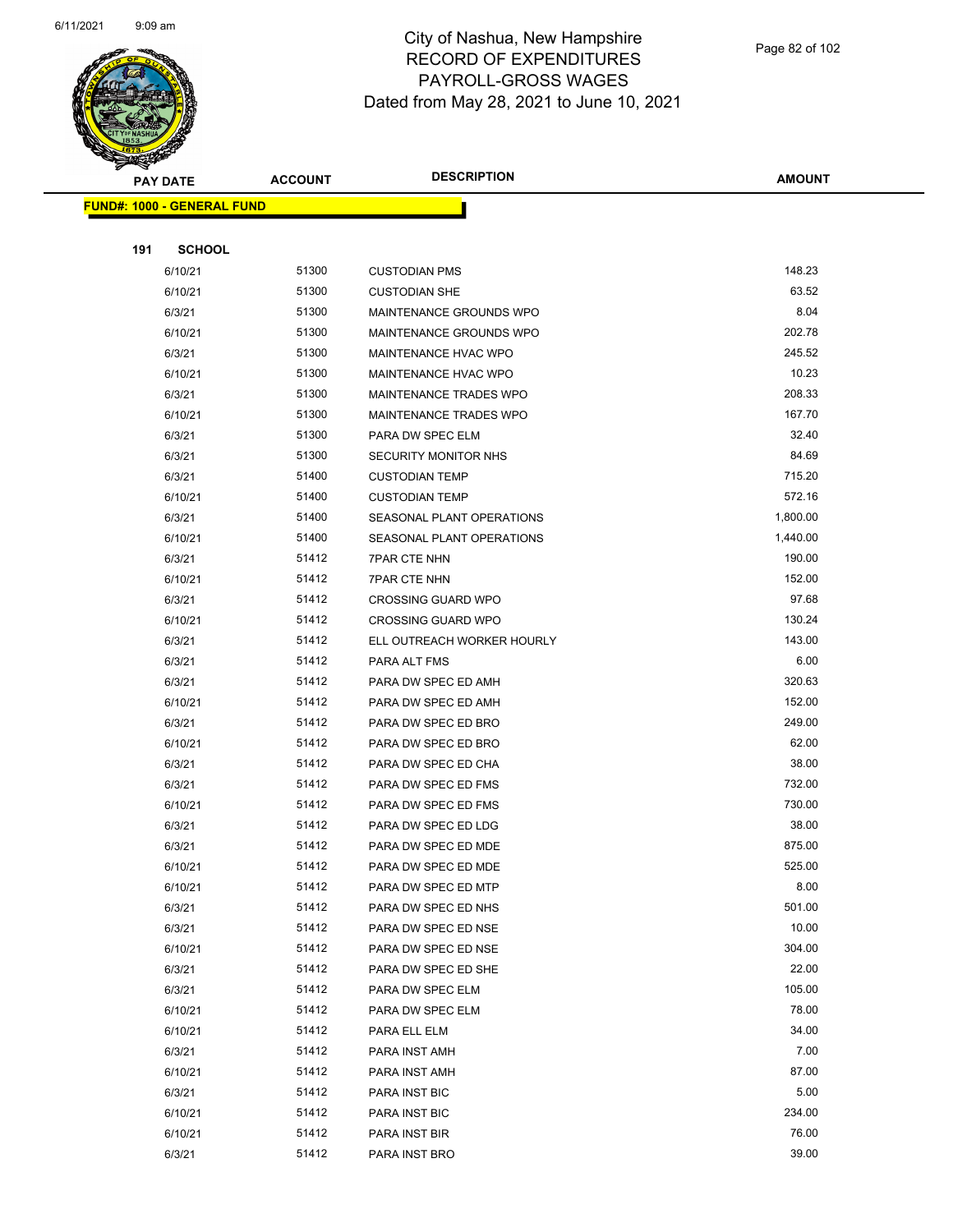

|     | <b>PAY DATE</b>                   | <b>ACCOUNT</b> | <b>DESCRIPTION</b>         | <b>AMOUNT</b> |
|-----|-----------------------------------|----------------|----------------------------|---------------|
|     | <b>FUND#: 1000 - GENERAL FUND</b> |                |                            |               |
|     |                                   |                |                            |               |
| 191 | <b>SCHOOL</b>                     |                |                            |               |
|     | 6/10/21                           | 51412          | PARA INST BRO              | 68.00         |
|     | 6/3/21                            | 51412          | PARA INST CHA              | 46.00         |
|     | 6/10/21                           | 51412          | PARA INST CHA              | 114.00        |
|     | 6/3/21                            | 51412          | PARA INST DRC              | 178.00        |
|     | 6/10/21                           | 51412          | PARA INST DRC              | 76.00         |
|     | 6/3/21                            | 51412          | PARA INST ELM              | 750.00        |
|     | 6/10/21                           | 51412          | PARA INST ELM              | 491.00        |
|     | 6/3/21                            | 51412          | PARA INST FES              | 30.00         |
|     | 6/10/21                           | 51412          | PARA INST FES              | 126.00        |
|     | 6/3/21                            | 51412          | PARA INST FMS              | 108.00        |
|     | 6/10/21                           | 51412          | PARA INST FMS              | 161.00        |
|     | 6/10/21                           | 51412          | PARA INST LDG              | 171.00        |
|     | 6/3/21                            | 51412          | PARA INST MDE              | 40.00         |
|     | 6/10/21                           | 51412          | PARA INST MDE              | 18.00         |
|     | 6/3/21                            | 51412          | PARA INST MTP              | 13.00         |
|     | 6/10/21                           | 51412          | PARA INST MTP              | 66.00         |
|     | 6/3/21                            | 51412          | PARA INST NHN              | 87.00         |
|     | 6/10/21                           | 51412          | PARA INST NHN              | 58.00         |
|     | 6/10/21                           | 51412          | PARA INST NHS              | 38.00         |
|     | 6/3/21                            | 51412          | PARA INST NSE              | 46.00         |
|     | 6/10/21                           | 51412          | PARA INST NSE              | 154.00        |
|     | 6/3/21                            | 51412          | PARA INST PMS              | 25.00         |
|     | 6/10/21                           | 51412          | PARA INST PMS              | 122.00        |
|     | 6/3/21                            | 51412          | PARA INST SHE              | 284.80        |
|     | 6/10/21                           | 51412          | PARA INST SHE              | 130.24        |
|     | 6/10/21                           | 51412          | PARA KIND AMH              | 38.00         |
|     | 6/3/21                            | 51412          | PARA KIND BIC              | 11.00         |
|     | 6/10/21                           | 51412          | PARA KIND BIC              | 56.00         |
|     | 6/10/21                           | 51412          | PARA KIND BIR              | 17.00         |
|     | 6/3/21                            | 51412          | PARA KIND BRO              | 51.00         |
|     | 6/10/21                           | 51412          | PARA KIND BRO              | 7.00          |
|     | 6/3/21                            | 51412          | PARA KIND DRC              | 34.00         |
|     | 6/10/21                           | 51412          | PARA KIND DRC              | 6.00          |
|     | 6/10/21                           | 51412          | PARA KIND FES              | 45.00         |
|     | 6/10/21                           | 51412          | PARA KIND NSE              | 33.00         |
|     | 6/3/21                            | 51412          | PARA TTI LDG               | 154.00        |
|     | 6/10/21                           | 51412          | PARA TTI LDG               | 75.00         |
|     | 6/3/21                            | 51412          | PARA TTI MTP               | 1,186.00      |
|     | 6/10/21                           | 51412          | PARA TTI MTP               | 826.00        |
|     | 6/10/21                           | 51412          | PARA VOC NHS               | 76.00         |
|     | 6/3/21                            | 51412          | SCHOOL PSYCHOLOGIST WID    | 322.50        |
|     | 6/3/21                            | 51412          | STUDENT ACTIVITY COORD NHS | 669.80        |
|     | 6/3/21                            | 51412          | SUB ADMIN LONG TERM        | 1,659.60      |
|     | 6/10/21                           | 51412          | SUB ADMIN LONG TERM        | 1,327.68      |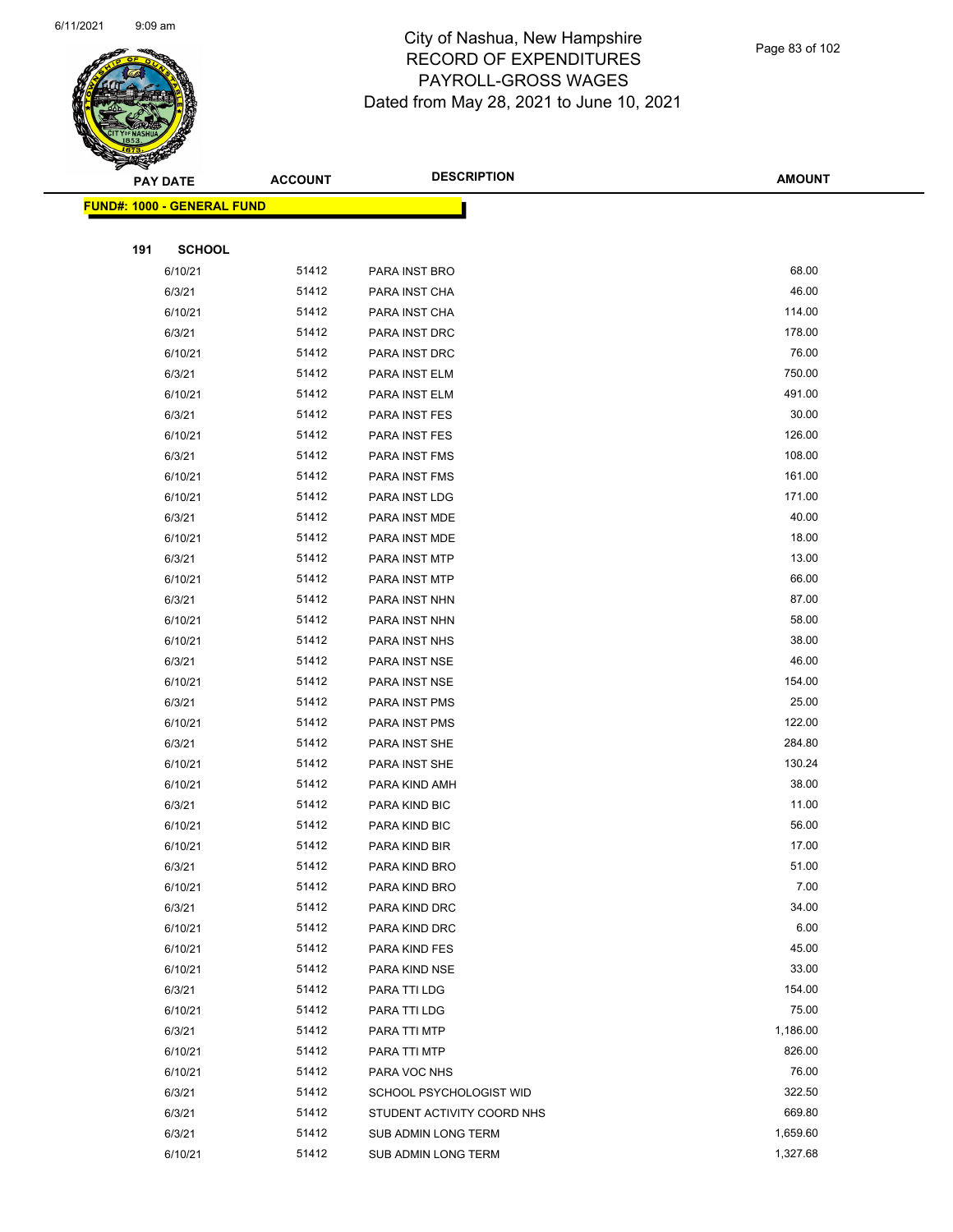

Page 84 of 102

|     | <b>PAY DATE</b>                    | <b>ACCOUNT</b> | <b>DESCRIPTION</b>           | <b>AMOUNT</b>    |
|-----|------------------------------------|----------------|------------------------------|------------------|
|     | <u> FUND#: 1000 - GENERAL FUND</u> |                |                              |                  |
|     |                                    |                |                              |                  |
| 191 | <b>SCHOOL</b>                      |                |                              |                  |
|     | 6/3/21                             | 51412          | <b>SUB CLERICAL</b>          | 708.50           |
|     | 6/10/21                            | 51412          | <b>SUB CLERICAL</b>          | 442.00           |
|     | 6/3/21                             | 51412          | <b>SUB LUNCH MONITOR</b>     | 287.12           |
|     | 6/10/21                            | 51412          | <b>SUB LUNCH MONITOR</b>     | 605.50           |
|     | 6/3/21                             | 51412          | SUB PARA PROFESSIONAL        | 1,615.50         |
|     | 6/10/21                            | 51412          | SUB PARA PROFESSIONAL        | 1,953.73         |
|     | 6/3/21                             | 51412          | <b>SUB TEACHER</b>           | 22,379.87        |
|     | 6/10/21                            | 51412          | <b>SUB TEACHER</b>           | 18,762.00        |
|     | 6/3/21                             | 51412          | SUB TEACHER LONG TERM        | 12,224.26        |
|     | 6/10/21                            | 51412          | SUB TEACHER LONG TERM        | 9,751.76         |
|     | 6/3/21                             | 51412          | SUMMER SCHOOL PARA EYP       | 115.00           |
|     | 6/10/21                            | 51412          | SUMMER SCHOOL PARA EYP       | 115.00           |
|     | 6/3/21                             | 51412          | TEACHER ELECTRICAL NHS       | 1,481.25         |
|     | 6/3/21                             | 51412          | TEACHER ELL NHS              | 4,796.50         |
|     | 6/3/21                             | 51412          | <b>TEACHER GRAPH NHS</b>     | 57.50            |
|     | 6/3/21                             | 51412          | <b>TEACHER MUSIC NSE</b>     | 533.28           |
|     | 6/3/21                             | 51412          | <b>TEACHER SPED NHS</b>      | 240.00           |
|     | 6/3/21                             | 51412          | <b>TEACHER TECHED ELM</b>    | 1,085.10         |
|     | 6/3/21                             | 51412          | TEACHER TECHED NHN           | 1,020.00         |
|     | 6/3/21                             | 51412          | TITLE ONE PARA FES           | 45.00            |
|     | 6/10/21                            | 51412          | TITLE ONE PARA FES           | 98.00            |
|     | 5/31/21                            | 51600          | CLERICAL ADULT ED NHN        | (1,250.00)       |
|     | 6/3/21                             | 51650          | ADULT ED DIPOLMA TEACHER     | 200.00           |
|     | 6/10/21                            | 51650          | ADULT ED DIPOLMA TEACHER     | 175.00           |
|     | 6/3/21                             | 51650          | ADULT ED INSTRUCTOR          | 100.00           |
|     | 6/10/21                            | 51650          | ADULT ED INSTRUCTOR          | 50.00            |
|     | 6/3/21                             | 51650          | ASSISTANT PRINCIPAL NHS      | 100.00           |
|     | 6/3/21                             | 51650          | GUIDANCE COUNSELOR NHN       | 100.00           |
|     | 6/3/21                             | 51650          | GUIDANCE COUNSELOR NHS       | 400.00           |
|     | 6/10/21                            | 51650          | HOME SCHOOL CORD TTI         | 50.00            |
|     | 6/3/21                             | 51650          | <b>INTERPRETER</b>           | 200.00           |
|     | 6/10/21                            | 51650          | <b>INTERPRETER</b>           | 587.50           |
|     | 6/3/21                             | 51650          | LICENSED PRACTICAL NURSE FMS | 62.50            |
|     | 6/3/21                             | 51650          | LUNCH MONITOR NHN            | 893.75           |
|     | 6/10/21                            | 51650          | LUNCH MONITOR NHN            | 331.25           |
|     | 6/3/21                             | 51650          | PARA DW SPEC ED NHN          | 96.01            |
|     | 6/10/21                            | 51650          | PARA INST FES                | 74.36            |
|     | 6/3/21                             | 51650          | SIGN LANGUAGE INTERPRETER    | 40.53            |
|     | 6/10/21                            | 51650          | SIGN LANGUAGE INTERPRETER    | 57.12            |
|     | 6/3/21                             | 51650          | TEACHER ART NHN              | 200.00           |
|     | 6/3/21                             | 51650          | TEACHER COMPUTER NHN         | 200.00           |
|     | 6/3/21                             | 51650          | TEACHER ELL LDG              | 550.00           |
|     | 6/3/21                             | 51650          | TEACHER ELL NHS              | 237.50<br>400.00 |
|     | 6/3/21                             | 51650          | <b>TEACHER ENGLISH NHS</b>   |                  |
|     |                                    |                |                              |                  |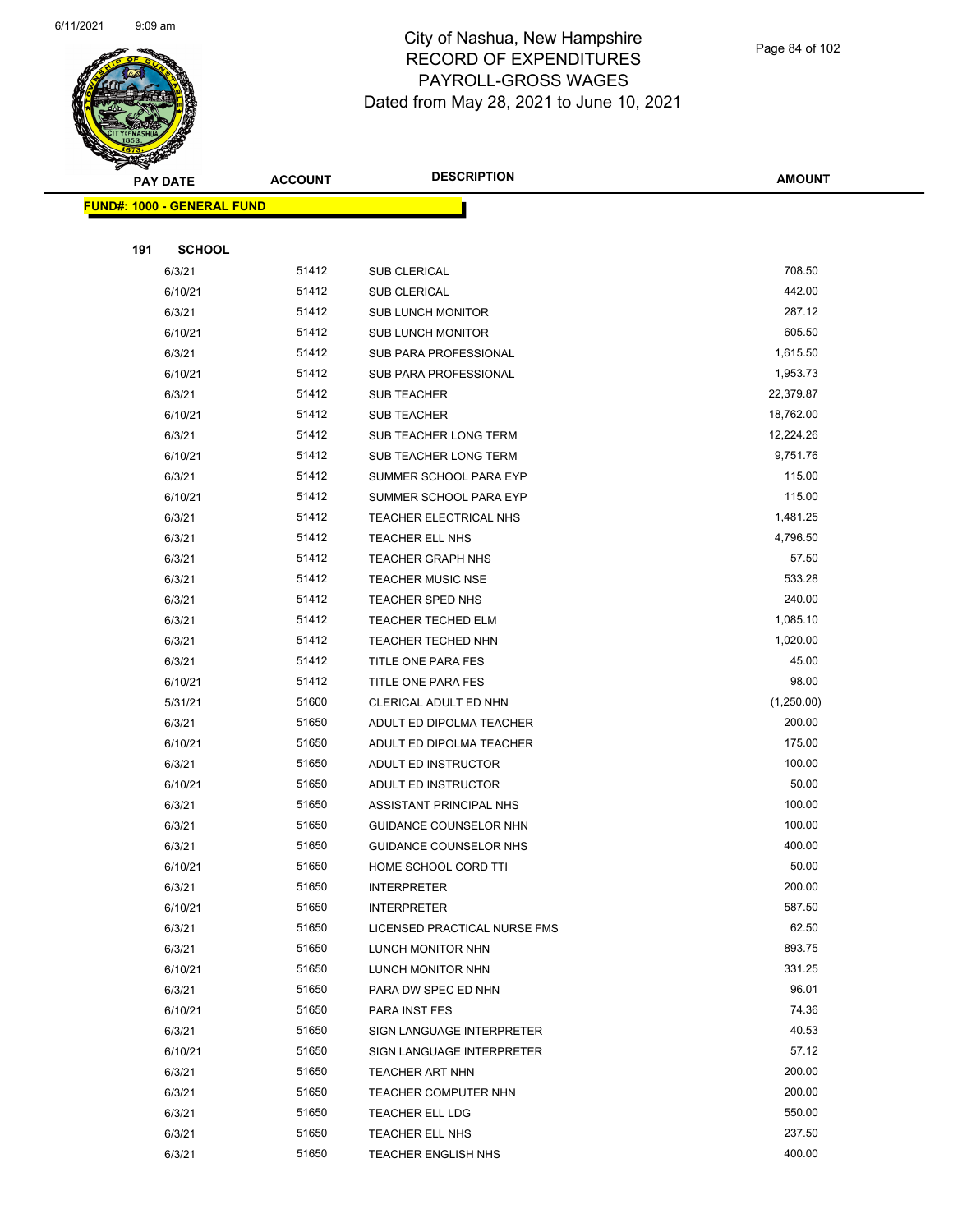

|     | <b>PAY DATE</b>                    | <b>ACCOUNT</b> | <b>DESCRIPTION</b>             | <b>AMOUNT</b> |
|-----|------------------------------------|----------------|--------------------------------|---------------|
|     | <u> FUND#: 1000 - GENERAL FUND</u> |                |                                |               |
|     |                                    |                |                                |               |
| 191 | <b>SCHOOL</b>                      |                |                                |               |
|     | 6/3/21                             | 51650          | <b>TEACHER GR5 BIC</b>         | 150.00        |
|     | 6/3/21                             | 51650          | <b>TEACHER MATH NHN</b>        | 200.00        |
|     | 6/3/21                             | 51650          | <b>TEACHER MATH NHS</b>        | 737.50        |
|     | 6/3/21                             | 51650          | <b>TEACHER SCIENCE ELM</b>     | 100.00        |
|     | 6/3/21                             | 51650          | <b>TEACHER SCIENCE NHN</b>     | 300.00        |
|     | 6/3/21                             | 51650          | TEACHER SOCIAL STUDIES NHN     | 200.00        |
|     | 6/3/21                             | 51650          | TEACHER SOCIAL STUDIES NHS     | 600.00        |
|     | 6/3/21                             | 51650          | TEACHER SPED NHS               | 475.00        |
|     | 6/3/21                             | 51700          | <b>7PAR CTE NHN</b>            | 1,487.00      |
|     | 6/3/21                             | 51700          | <b>BASEBALL ELM</b>            | 1,634.00      |
|     | 6/3/21                             | 51700          | BASEBALL JR VARSITY NHN        | 2,118.00      |
|     | 6/3/21                             | 51700          | <b>BASEBALL JR VARSITY NHS</b> | 2,044.00      |
|     | 6/3/21                             | 51700          | <b>CLERICAL GUIDANCE NHN</b>   | 1,538.33      |
|     | 6/3/21                             | 51700          | <b>CROSS COUNTRY BOYS NHN</b>  | 3,077.00      |
|     | 6/3/21                             | 51700          | <b>GUIDANCE COUNSELOR BIR</b>  | 69.23         |
|     | 6/3/21                             | 51700          | <b>GUIDANCE COUNSELOR ELM</b>  | 69.23         |
|     | 6/3/21                             | 51700          | GUIDANCE COUNSELOR FMS         | 1,152.00      |
|     | 6/3/21                             | 51700          | GUIDANCE COUNSELOR NHN         | 2,810.00      |
|     | 6/3/21                             | 51700          | LACROSSE JR VARSITY BOYS NHN   | 2,043.00      |
|     | 6/3/21                             | 51700          | LACROSSE VARSITY BOYS NHS      | 2,287.00      |
|     | 6/3/21                             | 51700          | LACROSSE VARSITY GIRLS NHN     | 2,419.00      |
|     | 6/3/21                             | 51700          | LIBRARIAN NHS                  | 81.82         |
|     | 6/3/21                             | 51700          | <b>NURSE ELM</b>               | 81.82         |
|     | 6/3/21                             | 51700          | PATROLMAN ALL RANKS            | 2,080.00      |
|     | 6/3/21                             | 51700          | SCHOOL PSYCHOLOGIST WID        | 69.23         |
|     | 6/3/21                             | 51700          | SOCCER ASST VARSITY GIRLS NHS  | 1,968.00      |
|     | 6/3/21                             | 51700          | SOFTBALL JR VARSITY NHN        | 1,895.00      |
|     | 6/3/21                             | 51700          | SOFTBALL JR VARSITY NHS        | 1,858.00      |
|     | 6/3/21                             | 51700          | SOFTBALL VARSITY NHS           | 2,713.00      |
|     | 6/3/21                             | 51700          | SPEECH LANG PATHOLOGIST WID    | 69.23         |
|     | 6/3/21                             | 51700          | <b>TEACHER ART CHA</b>         | 34.62         |
|     | 6/3/21                             | 51700          | <b>TEACHER ART FMS</b>         | 1,152.00      |
|     | 6/3/21                             | 51700          | TEACHER ART NHS                | 234.62        |
|     | 6/3/21                             | 51700          | TEACHER BUILD CONST NHS        | 200.00        |
|     | 6/3/21                             | 51700          | <b>TEACHER BUSINESS NHS</b>    | 269.23        |
|     | 6/3/21                             | 51700          | <b>TEACHER DWSE ELM</b>        | 2,113.23      |
|     | 6/3/21                             | 51700          | TEACHER ECE NHS                | 200.00        |
|     | 6/3/21                             | 51700          | <b>TEACHER ENGLISH ELM</b>     | 1,782.00      |
|     | 6/3/21                             | 51700          | <b>TEACHER ENGLISH NHN</b>     | 69.23         |
|     | 6/3/21                             | 51700          | <b>TEACHER ENGLISH NHS</b>     | 4,413.50      |
|     | 6/3/21                             | 51700          | <b>TEACHER ENGLISH PMS</b>     | 1,634.00      |
|     | 6/3/21                             | 51700          | <b>TEACHER FACS NHS</b>        | 200.00        |
|     | 6/3/21                             | 51700          | <b>TEACHER FACS PMS</b>        | 2,761.00      |
|     | 6/3/21                             | 51700          | TEACHER FOREIGN LANG NHN       | 69.23         |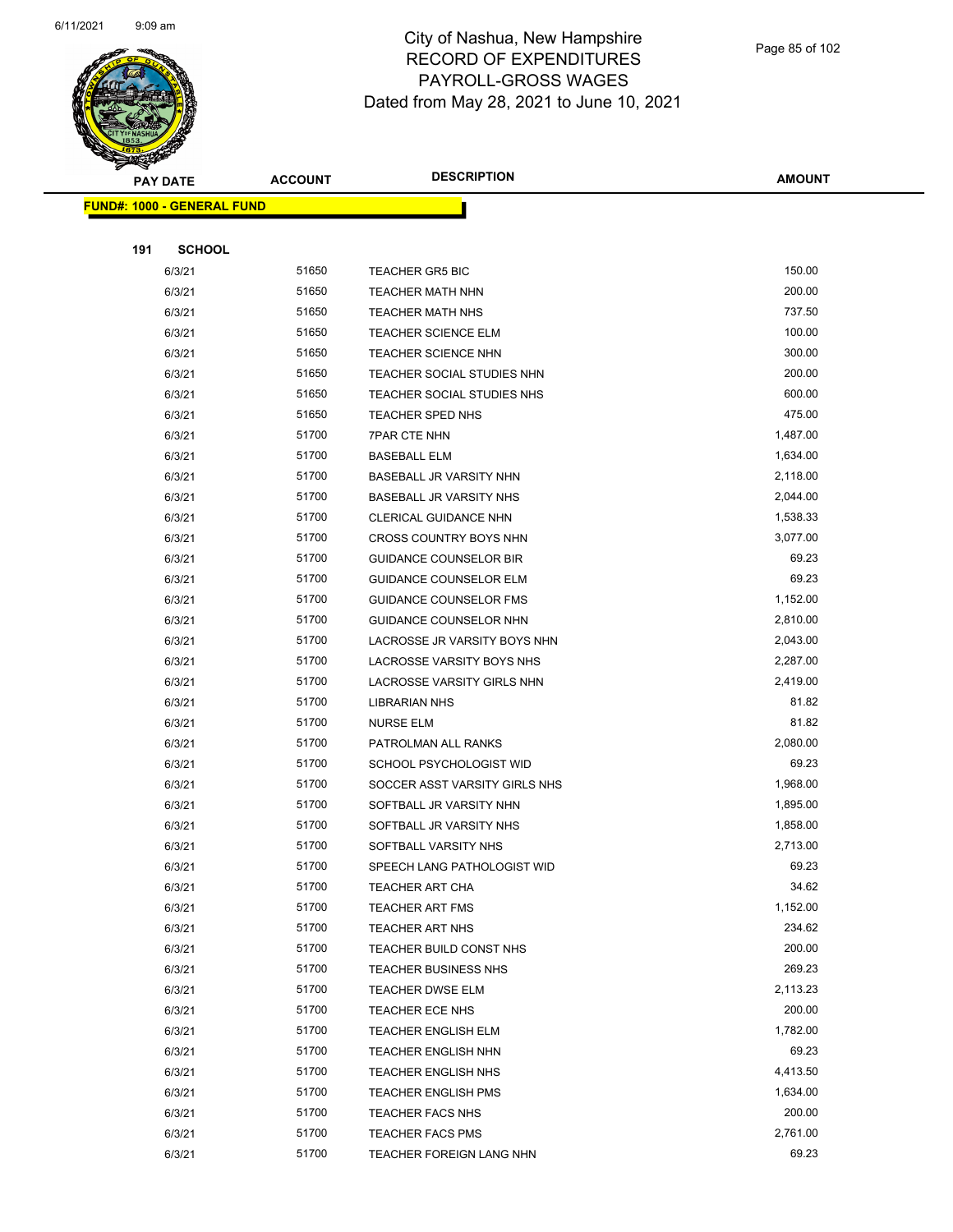

|     | <b>PAY DATE</b>                    | <b>ACCOUNT</b> | <b>DESCRIPTION</b>                | <b>AMOUNT</b> |
|-----|------------------------------------|----------------|-----------------------------------|---------------|
|     | <u> FUND#: 1000 - GENERAL FUND</u> |                |                                   |               |
|     |                                    |                |                                   |               |
| 191 | <b>SCHOOL</b>                      |                |                                   |               |
|     | 6/3/21                             | 51700          | TEACHER FOREIGN LANG NHS          | 419.23        |
|     | 6/3/21                             | 51700          | <b>TEACHER GR6 ELM</b>            | 2,208.56      |
|     | 6/3/21                             | 51700          | <b>TEACHER GR6 FMS</b>            | 791.23        |
|     | 6/3/21                             | 51700          | <b>TEACHER GR6 PMS</b>            | 69.23         |
|     | 6/3/21                             | 51700          | <b>TEACHER HEALTH NHN</b>         | 2,888.00      |
|     | 6/3/21                             | 51700          | TEACHER IN SCH SUSPENSION NHN     | 1,329.74      |
|     | 6/3/21                             | 51700          | <b>TEACHER MATH ELM</b>           | 81.82         |
|     | 6/3/21                             | 51700          | <b>TEACHER MATH FMS</b>           | 1,703.23      |
|     | 6/3/21                             | 51700          | <b>TEACHER MATH NHN</b>           | 1,283.23      |
|     | 6/3/21                             | 51700          | <b>TEACHER MATH NHS</b>           | 269.23        |
|     | 6/3/21                             | 51700          | <b>TEACHER MATH PMS</b>           | 69.23         |
|     | 6/3/21                             | 51700          | <b>TEACHER MUSIC FMS</b>          | 69.23         |
|     | 6/3/21                             | 51700          | <b>TEACHER MUSIC NHS</b>          | 200.00        |
|     | 6/3/21                             | 51700          | TEACHER PE ELM                    | 2,083.00      |
|     | 6/3/21                             | 51700          | <b>TEACHER PE MDE</b>             | 34.62         |
|     | 6/3/21                             | 51700          | <b>TEACHER PE NHN</b>             | 34.62         |
|     | 6/3/21                             | 51700          | TEACHER PE NHS                    | 2,727.00      |
|     | 6/3/21                             | 51700          | <b>TEACHER PE PMS</b>             | 1,109.33      |
|     | 6/3/21                             | 51700          | <b>TEACHER READ ELM</b>           | 34.62         |
|     | 6/3/21                             | 51700          | <b>TEACHER READ FMS</b>           | 34.62         |
|     | 6/3/21                             | 51700          | <b>TEACHER SCIENCE ELM</b>        | 69.23         |
|     | 6/3/21                             | 51700          | <b>TEACHER SCIENCE FMS</b>        | 1,157.23      |
|     | 6/3/21                             | 51700          | <b>TEACHER SCIENCE NHN</b>        | 269.23        |
|     | 6/3/21                             | 51700          | <b>TEACHER SCIENCE NHS</b>        | 577.63        |
|     | 6/3/21                             | 51700          | <b>TEACHER SCIENCE PMS</b>        | 1,136.23      |
|     | 6/3/21                             | 51700          | TEACHER SOCIAL STUDIES ELM        | 1,456.23      |
|     | 6/3/21                             | 51700          | TEACHER SOCIAL STUDIES FMS        | 69.23         |
|     | 6/3/21                             | 51700          | TEACHER SOCIAL STUDIES NHN        | 69.23         |
|     | 6/3/21                             | 51700          | TEACHER SOCIAL STUDIES NHS        | 8,222.23      |
|     | 6/3/21                             | 51700          | <b>TEACHER SOCIAL STUDIES PMS</b> | 69.23         |
|     | 6/3/21                             | 51700          | <b>TEACHER SPED NHN</b>           | 797.23        |
|     | 6/3/21                             | 51700          | <b>TEACHER SPED NHS</b>           | 701.23        |
|     | 6/3/21                             | 51700          | TEACHER TECHED NHN                | 69.23         |
|     | 6/3/21                             | 51700          | TENNIS BOYS NHN                   | 2,091.00      |
|     | 6/3/21                             | 51700          | <b>TENNIS BOYS NHS</b>            | 2,565.00      |
|     | 6/3/21                             | 51700          | <b>TENNIS GIRLS NHN</b>           | 2,289.00      |
|     | 6/3/21                             | 51700          | TRACK ASST VS INDR BOYS NHS       | 676.00        |
|     | 6/3/21                             | 51700          | TRACK VS INDR BOYS NHS            | 1,758.00      |
|     | 6/3/21                             | 51700          | TRACK VS INDR GIRLS NHS           | 2,698.00      |
|     | 6/3/21                             | 51700          | TRACK VS OUTDR BOYS NHS           | 2,698.00      |
|     | 6/3/21                             | 51700          | TRACK VS OUTDR GIRLS NHS          | 676.00        |
|     | 6/3/21                             | 51700          | <b>VOLLEYBALLY FMS</b>            | 1,698.00      |
|     | 6/10/21                            | 51750          | ASSISTANT SUPERINTENDENT          | 1,288.46      |
|     | 6/10/21                            | 51750          | <b>CUSTODIAN BRO</b>              | 154.14        |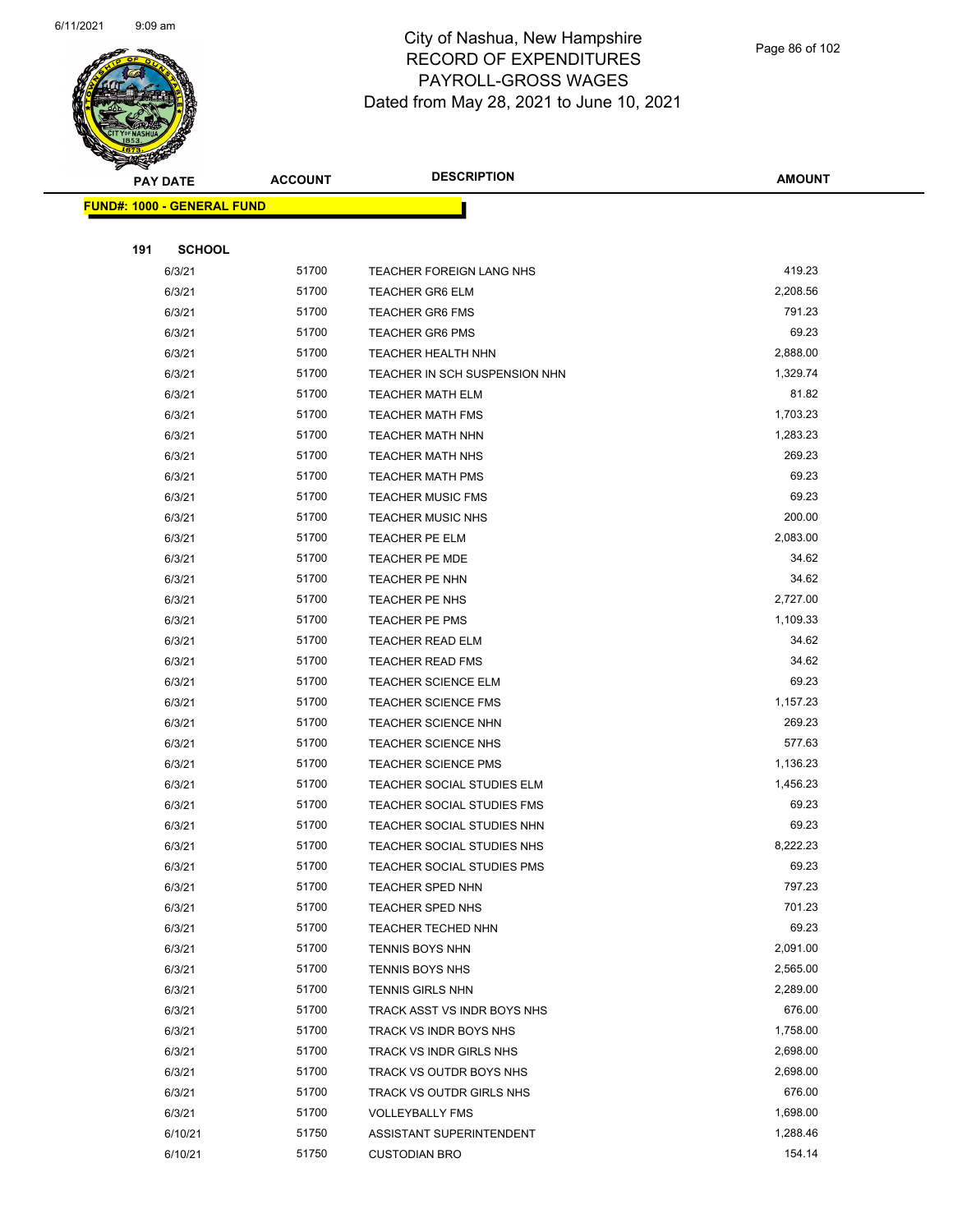| 6/11/2021 | $9:09$ am |
|-----------|-----------|
|           |           |



ä,

 $\sim$  .

## City of Nashua, New Hampshire RECORD OF EXPENDITURES PAYROLL-GROSS WAGES Dated from May 28, 2021 to June 10, 2021

Page 87 of 102

| $\mathscr{D} \mathscr{A}$ | <b>PAY DATE</b>                       | <b>ACCOUNT</b> | <b>DESCRIPTION</b>     | <b>AMOUNT</b>  |
|---------------------------|---------------------------------------|----------------|------------------------|----------------|
|                           | <b>FUND#: 1000 - GENERAL FUND</b>     |                |                        |                |
| 191                       | <b>SCHOOL</b>                         |                |                        |                |
|                           | 6/10/21                               | 51750          | <b>CUSTODIAN NHS</b>   | 194.00         |
|                           | 6/3/21                                | 52800          | EDUCATIONAL ASSISTANCE | 1,240.00       |
|                           | <b>TOTAL 191 - SCHOOL</b>             |                |                        | \$3,574,865.89 |
|                           | <b>TOTAL FUND 1000 - GENERAL FUND</b> |                |                        | \$5,880,572.01 |

## **FUND#: 1010 - GF-PRIOR YEAR ENC & ESCROWS**

| 156                                                      | <b>EMERGENCY MANAGEMENT</b> |                                |        |  |  |
|----------------------------------------------------------|-----------------------------|--------------------------------|--------|--|--|
| 6/3/21                                                   | 51200                       | EMERGENCY MANAGEMENT COORDINAT | 446.53 |  |  |
| <b>TOTAL 156 - EMERGENCY MANAGEMENT</b>                  | \$446.53                    |                                |        |  |  |
| <b>TOTAL FUND 1010 - GF-PRIOR YEAR ENC &amp; ESCROWS</b> | \$446.53                    |                                |        |  |  |

#### **FUND#: 2100 - FOOD SERVICES FUND**

| 6/3/21  | 51100 | CLERICAL FOOD SERVICE NHS     | 793.15   |
|---------|-------|-------------------------------|----------|
| 6/10/21 | 51100 | CLERICAL FOOD SERVICE NHS     | 820.50   |
| 6/3/21  | 51100 | DELIVERY DRIVER FOOD SERVICE  | 771.58   |
| 6/10/21 | 51100 | DELIVERY DRIVER FOOD SERVICE  | 636.56   |
| 6/3/21  | 51100 | DIRECTOR FOOD SERVICE         | 3,001.10 |
| 6/3/21  | 51100 | FOOD SERVICE BUSINESS MANAGER | 2,309.30 |
| 6/3/21  | 51100 | <b>FOOD SERVICE COOK AMH</b>  | 531.30   |
| 6/10/21 | 51100 | FOOD SERVICE COOK AMH         | 531.30   |
| 6/3/21  | 51100 | <b>FOOD SERVICE COOK BIC</b>  | 543.55   |
| 6/10/21 | 51100 | FOOD SERVICE COOK BIC         | 543.55   |
| 6/3/21  | 51100 | <b>FOOD SERVICE COOK BRO</b>  | 543.55   |
| 6/10/21 | 51100 | FOOD SERVICE COOK BRO         | 543.55   |
| 6/3/21  | 51100 | FOOD SERVICE COOK CHA         | 544.88   |
| 6/10/21 | 51100 | <b>FOOD SERVICE COOK CHA</b>  | 548.80   |
| 6/3/21  | 51100 | FOOD SERVICE COOK DRC         | 119.96   |
| 6/10/21 | 51100 | FOOD SERVICE COOK DRC         | 85.69    |
| 6/3/21  | 51100 | <b>FOOD SERVICE COOK ELM</b>  | 1,036.73 |
| 6/10/21 | 51100 | FOOD SERVICE COOK ELM         | 1,051.75 |
| 6/3/21  | 51100 | FOOD SERVICE COOK FES         | 548.80   |
| 6/10/21 | 51100 | FOOD SERVICE COOK FES         | 548.80   |
| 6/3/21  | 51100 | FOOD SERVICE COOK FMS         | 542.85   |
| 6/10/21 | 51100 | <b>FOOD SERVICE COOK FMS</b>  | 542.85   |
|         |       |                               |          |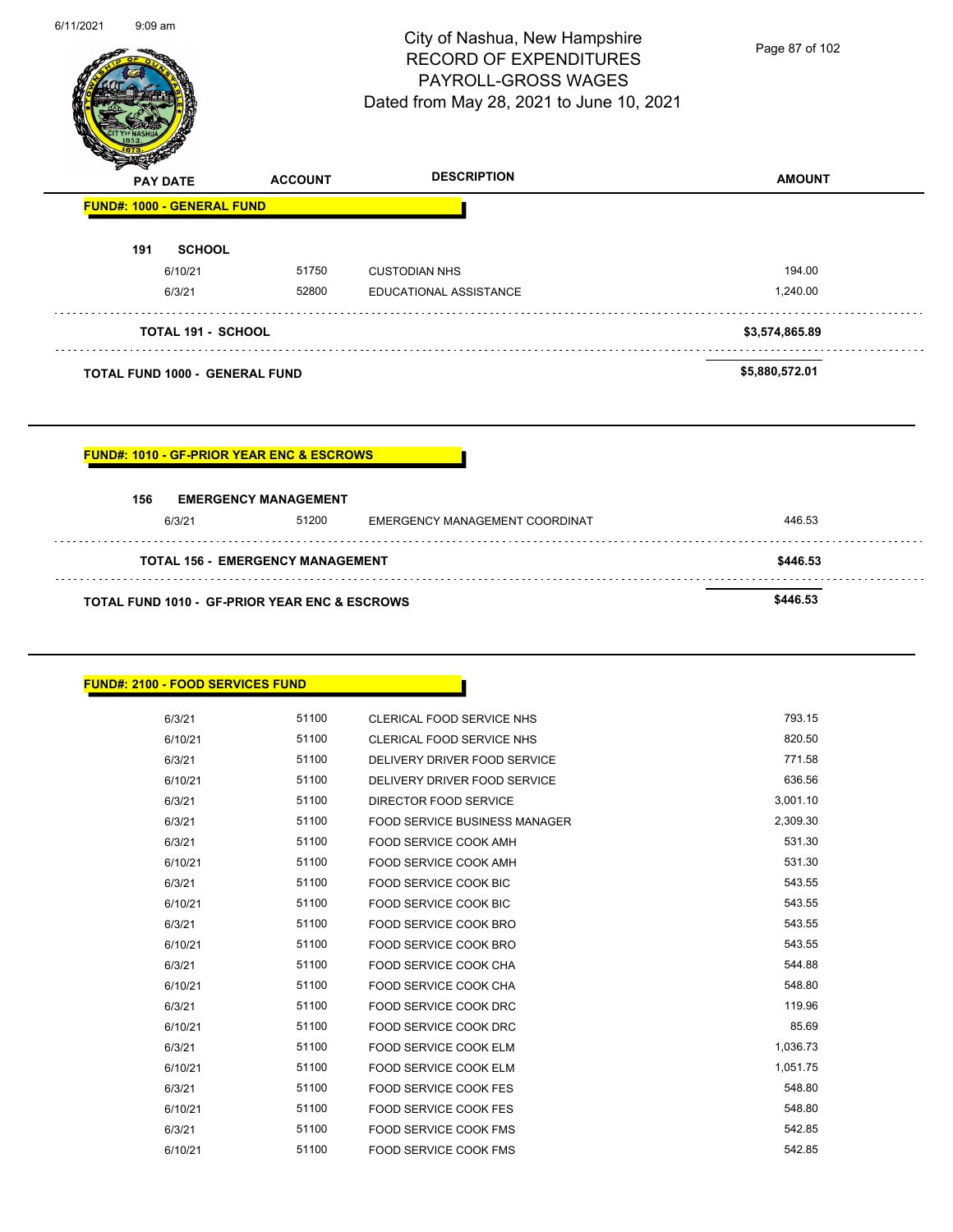

Page 88 of 102

| <b>PAY DATE</b>                          | <b>ACCOUNT</b> | <b>DESCRIPTION</b>                                   | <b>AMOUNT</b>    |
|------------------------------------------|----------------|------------------------------------------------------|------------------|
| <u> FUND#: 2100 - FOOD SERVICES FUND</u> |                |                                                      |                  |
|                                          |                |                                                      |                  |
| 6/3/21                                   | 51100          | FOOD SERVICE COOK LDG                                | 526.05           |
| 6/10/21                                  | 51100          | FOOD SERVICE COOK LDG                                | 526.05           |
| 6/3/21                                   | 51100          | <b>FOOD SERVICE COOK MDE</b>                         | 516.14           |
| 6/10/21                                  | 51100          | FOOD SERVICE COOK MDE                                | 531.30           |
| 6/3/21                                   | 51100          | FOOD SERVICE COOK NHN                                | 1,174.26         |
| 6/10/21                                  | 51100          | FOOD SERVICE COOK NHN                                | 1,158.25         |
| 6/3/21                                   | 51100          | FOOD SERVICE COOK NHS                                | 1,146.25         |
| 6/10/21                                  | 51100          | FOOD SERVICE COOK NHS                                | 1,146.25         |
| 6/3/21                                   | 51100          | FOOD SERVICE COOK NSE                                | 520.27           |
| 6/10/21                                  | 51100          | FOOD SERVICE COOK NSE                                | 531.91           |
| 6/3/21                                   | 51100          | <b>FOOD SERVICE COOK PMS</b>                         | 582.05           |
| 6/10/21                                  | 51100          | <b>FOOD SERVICE COOK PMS</b>                         | 582.05           |
| 6/3/21                                   | 51100          | FOOD SERVICE COOK SHE                                | 531.30           |
| 6/10/21                                  | 51100          | FOOD SERVICE COOK SHE                                | 531.30           |
| 6/3/21                                   | 51100          | <b>FOOD SERVICE SITE CORD</b>                        | 12,373.80        |
| 6/3/21                                   | 51100          | <b>FOOD SERVICECOOK MTP</b>                          | 526.05           |
| 6/10/21                                  | 51100          | <b>FOOD SERVICECOOK MTP</b>                          | 526.05           |
| 6/3/21                                   | 51200          | FOOD SERVICE ASST PT AMH                             | 634.04<br>637.45 |
| 6/10/21                                  | 51200          | FOOD SERVICE ASST PT AMH                             |                  |
| 6/3/21                                   | 51200          | FOOD SERVICE ASST PT BIC                             | 216.66           |
| 6/10/21                                  | 51200          | <b>FOOD SERVICE ASST PT BIC</b>                      | 392.46           |
| 6/3/21                                   | 51200<br>51200 | FOOD SERVICE ASST PT BIR                             | 598.15<br>589.88 |
| 6/10/21                                  | 51200          | FOOD SERVICE ASST PT BIR                             | 331.50           |
| 6/3/21                                   | 51200          | FOOD SERVICE ASST PT BRO<br>FOOD SERVICE ASST PT BRO | 344.76           |
| 6/10/21<br>6/3/21                        | 51200          | FOOD SERVICE ASST PT CHA                             | 799.50           |
| 6/10/21                                  | 51200          | FOOD SERVICE ASST PT CHA                             | 758.55           |
| 6/3/21                                   | 51200          | FOOD SERVICE ASST PT DRC                             | 680.40           |
| 6/10/21                                  | 51200          | FOOD SERVICE ASST PT DRC                             | 674.10           |
| 6/3/21                                   | 51200          | FOOD SERVICE ASST PT ELM                             | 1,148.07         |
| 6/10/21                                  | 51200          | <b>FOOD SERVICE ASST PT ELM</b>                      | 1,110.45         |
| 6/3/21                                   | 51200          | FOOD SERVICE ASST PT FES                             | 425.25           |
| 6/10/21                                  | 51200          | <b>FOOD SERVICE ASST PT FES</b>                      | 425.25           |
| 6/3/21                                   | 51200          | FOOD SERVICE ASST PT FMS                             | 1,002.05         |
| 6/10/21                                  | 51200          | FOOD SERVICE ASST PT FMS                             | 976.72           |
| 6/3/21                                   | 51200          | FOOD SERVICE ASST PT LDG                             | 682.77           |
| 6/10/21                                  | 51200          | FOOD SERVICE ASST PT LDG                             | 576.86           |
| 6/3/21                                   | 51200          | FOOD SERVICE ASST PT MDE                             | 356.31           |
| 6/10/21                                  | 51200          | FOOD SERVICE ASST PT MDE                             | 353.10           |
| 6/3/21                                   | 51200          | <b>FOOD SERVICE ASST PT MTP</b>                      | 548.10           |
| 6/10/21                                  | 51200          | FOOD SERVICE ASST PT MTP                             | 582.75           |
| 6/3/21                                   | 51200          | FOOD SERVICE ASST PT NHN                             | 2,429.76         |
| 6/10/21                                  | 51200          | FOOD SERVICE ASST PT NHN                             | 2,487.74         |
| 6/3/21                                   | 51200          | FOOD SERVICE ASST PT NHS                             | 2,944.94         |
| 6/10/21                                  | 51200          | FOOD SERVICE ASST PT NHS                             | 2,893.23         |
|                                          |                |                                                      |                  |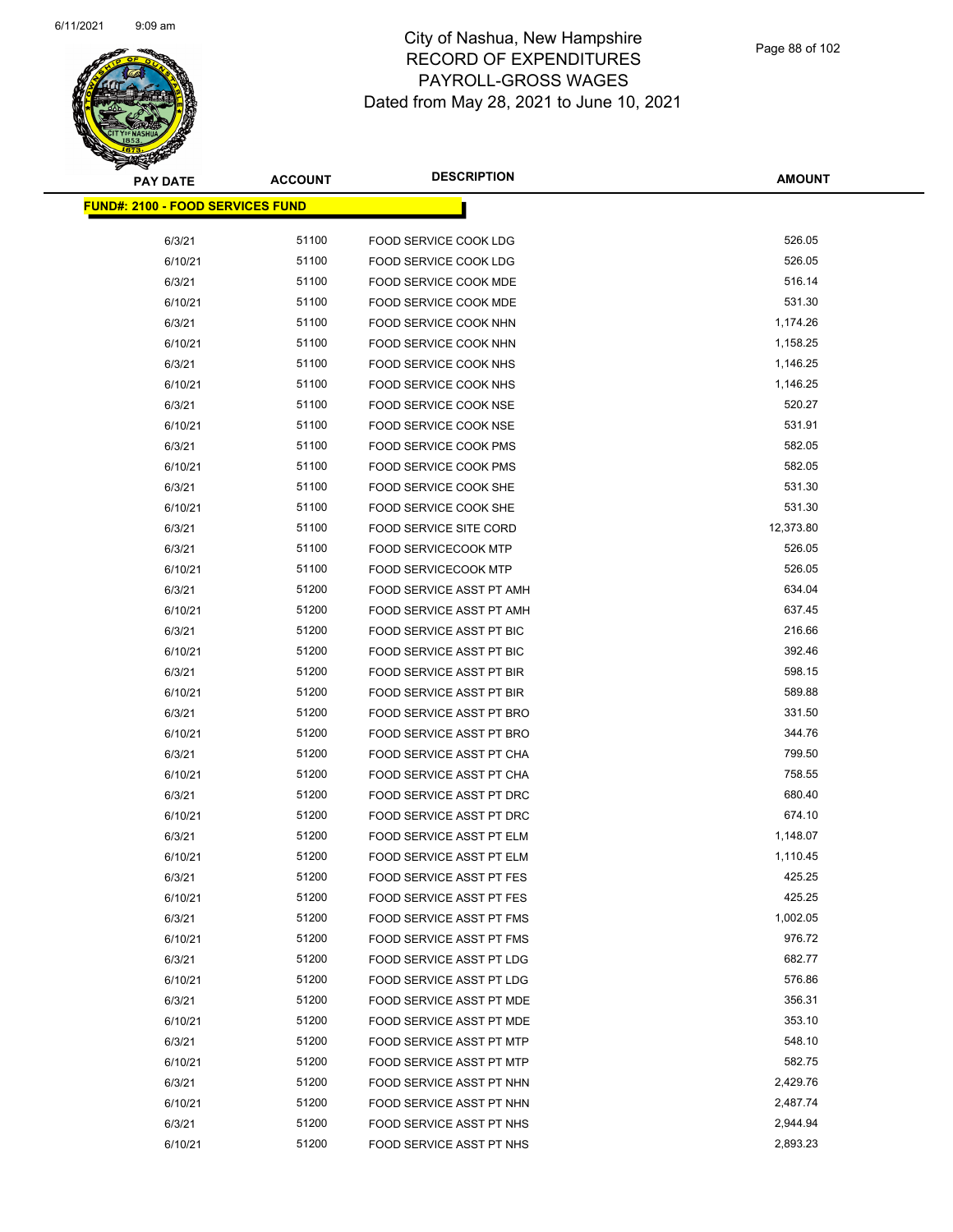

Page 89 of 102

|                                             | <b>ACCOUNT</b> |                              | <b>AMOUNT</b> |
|---------------------------------------------|----------------|------------------------------|---------------|
| <b>FUND#: 2100 - FOOD SERVICES FUND</b>     |                |                              |               |
| 6/3/21                                      | 51200          | FOOD SERVICE ASST PT NSE     | 344.78        |
| 6/10/21                                     | 51200          | FOOD SERVICE ASST PT NSE     | 367.48        |
| 6/3/21                                      | 51200          | FOOD SERVICE ASST PT PMS     | 2,286.86      |
| 6/10/21                                     | 51200          | FOOD SERVICE ASST PT PMS     | 2,384.60      |
| 6/3/21                                      | 51300          | CLERICAL FOOD SERVICE NHS    | 57.44         |
| 6/3/21                                      | 51300          | <b>FOOD SERVICE COOK FMS</b> | 29.10         |
| 6/10/21                                     | 51300          | FOOD SERVICE COOK FMS        | 23.28         |
| 6/3/21                                      | 51300          | FOOD SERVICE COOK NHN        | 25.17         |
| 6/10/21                                     | 51300          | FOOD SERVICE COOK NHN        | 25.17         |
| 6/3/21                                      | 51300          | <b>FOOD SERVICE COOK PMS</b> | 6.24          |
| 6/10/21                                     | 51300          | FOOD SERVICE COOK PMS        | 6.24          |
| 6/3/21                                      | 51300          | FOOD SERVICECOOK MTP         | 11.28         |
| 6/3/21                                      | 51412          | SUB FOOD SERVICE             | 276.53        |
| 6/10/21                                     | 51412          | <b>SUB FOOD SERVICE</b>      | 221.22        |
| <b>TOTAL FUND 2100 - FOOD SERVICES FUND</b> |                |                              | \$72,235.62   |
| <b>FUND#: 2207 - ADULT ED/CONTINUING ED</b> |                |                              |               |
| 5/31/21                                     | 51100          | CLERICAL ADULT ED NHN        | (27,900.85)   |
| 6/10/21                                     | 51100          | CLERICAL ADULT ED NHN        | 366.50        |
| TOTAL FUND 2207 - ADULT ED/CONTINUING ED    |                |                              | (\$27,534.35) |
| <b>FUND#: 2252 - DAY CARE</b>               |                |                              |               |
| 6/3/21                                      | 51100          | PANTHER PRESCHOOL DIRECTOR   | 1,151.60      |
| <b>TOTAL FUND 2252 - DAY CARE</b>           |                |                              | \$1,151.60    |
| <b>FUND#: 2257 - SPECIAL ED LOCAL</b>       |                |                              |               |
| 6/3/21                                      | 51100          | PARA DW SPEC ED NHS          | 636.27        |
| 6/10/21                                     | 51100          | PARA DW SPEC ED NHS          | 636.27        |

6/10/21 51100 PARA DW SPEC ED WID 480.12

**TOTAL FUND 2257 - SPECIAL ED LOCAL \$2,210.80**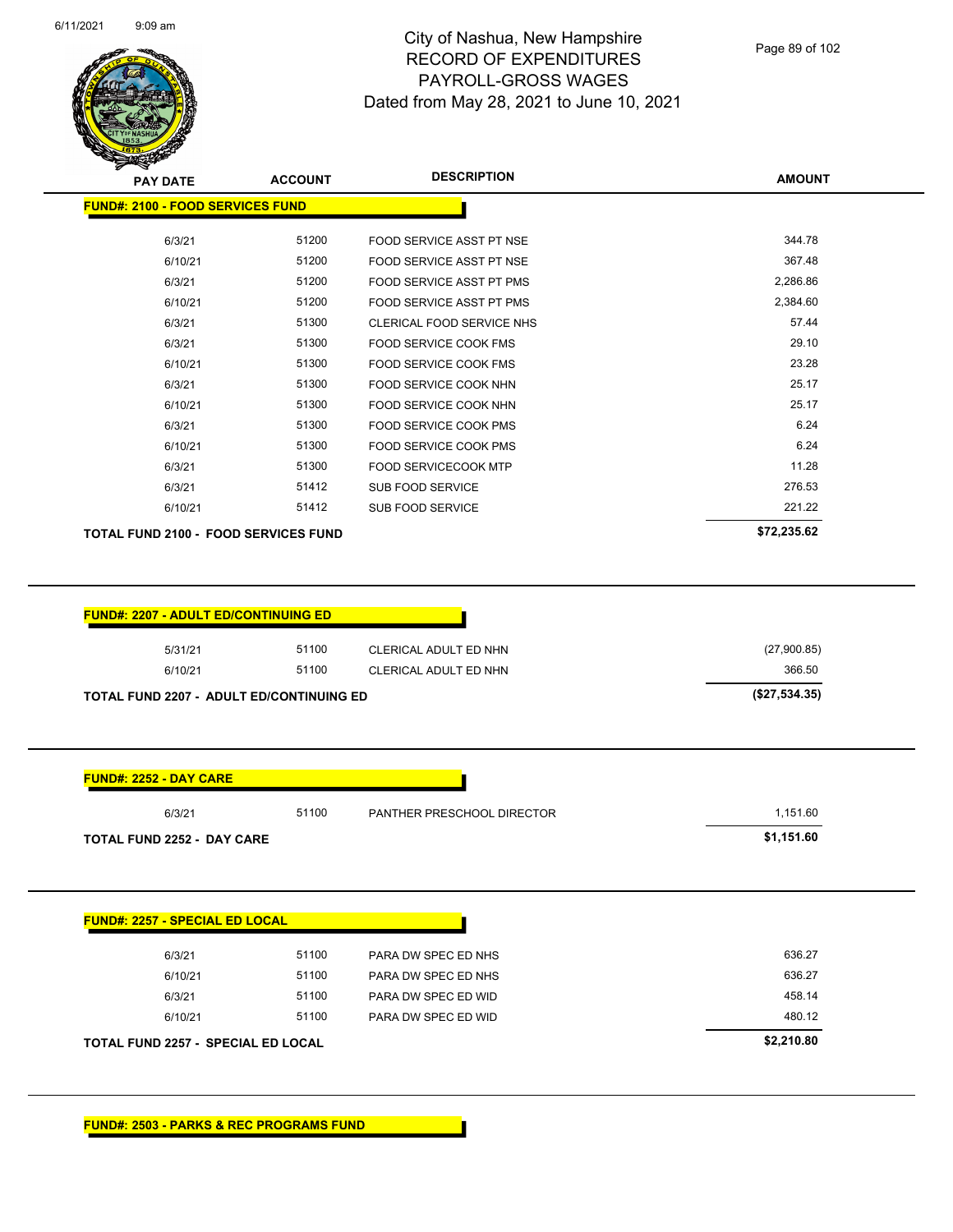

Page 90 of 102

| <b>CONSTRUCTION</b>                                    |                |                               |               |
|--------------------------------------------------------|----------------|-------------------------------|---------------|
| <b>PAY DATE</b>                                        | <b>ACCOUNT</b> | <b>DESCRIPTION</b>            | <b>AMOUNT</b> |
| <b>FUND#: 2503 - PARKS &amp; REC PROGRAMS FUND</b>     |                |                               |               |
| 6/3/21                                                 | 51100          | PROGRAM COORDINATOR           | 398.75        |
| 6/10/21                                                | 51100          | PROGRAM COORDINATOR           | 398.75        |
| 6/10/21                                                | 51300          | PROGRAM COORDINATOR           | 127.11        |
| <b>TOTAL FUND 2503 - PARKS &amp; REC PROGRAMS FUND</b> |                |                               | \$924.61      |
| <b>FUND#: 2505 - PEG ACCESS CHANNELS FUND</b>          |                |                               |               |
| 6/3/21                                                 | 51100          | ECHANNEL ACCESS ADMINISTRATOR | 1,206.50      |
| 6/10/21                                                |                |                               |               |
|                                                        | 51100          | ECHANNEL ACCESS ADMINISTRATOR | 1,206.50      |
| 6/3/21                                                 | 51100          | PEG PROGRAM MANAGER           | 1,307.05      |

6/3/21 51200 VIDEOGRAPHER 1,353.75 6/10/21 51200 VIDEOGRAPHER 945.00

| <b>FUND#: 3035 - FEMA DISASTER ASSIST GRANTS</b> |  |  |
|--------------------------------------------------|--|--|

| <b>TOTAL FUND 3035 - FEMA DISASTER ASSIST GRANTS</b> |         | \$1,040.55 |                           |        |
|------------------------------------------------------|---------|------------|---------------------------|--------|
|                                                      | 6/10/21 | 51400      | <b>MOTOR VEHICLE TEMP</b> | 192.00 |
|                                                      | 6/10/21 | 51300      | FIREFIGHTERS ALL RANKS    | 181.38 |
|                                                      | 6/3/21  | 51300      | FIREFIGHTERS ALL RANKS    | 193.26 |
|                                                      | 6/3/21  | 51300      | FIRE LIEUTENANT           | 234.52 |
|                                                      | 6/10/21 | 51300      | <b>CAPTAIN</b>            | 239.39 |
|                                                      |         |            |                           |        |

**TOTAL FUND 2505 - PEG ACCESS CHANNELS FUND \$7,325.85** 

#### **FUND#: 3050 - POLICE GRANTS FUND**

| 6/3/21  | 51100 | DOMESTIC VIOLENCE ADVOCATE          | 1,019.25  |
|---------|-------|-------------------------------------|-----------|
| 6/10/21 | 51100 | DOMESTIC VIOLENCE ADVOCATE          | 1,019.25  |
| 6/3/21  | 51100 | PATROLMAN ALL RANKS                 | 1,558.55  |
| 6/10/21 | 51100 | PATROLMAN ALL RANKS                 | 1,558.55  |
| 6/3/21  | 51300 | <b>1ST YEAR OFFICERS</b>            | 159.44    |
| 6/3/21  | 51300 | 1ST YR OFFICERS CERTIFIED SPEC      | 333.27    |
| 6/10/21 | 51300 | 1ST YR OFFICERS CERTIFIED SPEC      | 268.29    |
| 6/10/21 | 51300 | 1st YR SPECIAL OFFICER CERTIFIED II | 268.29    |
| 6/3/21  | 51300 | PATROLMAN ALL RANKS                 | 18.319.94 |
| 6/10/21 | 51300 | PATROLMAN ALL RANKS                 | 2,617.81  |
| 6/3/21  | 51300 | <b>SERGEANT</b>                     | 4,287.28  |
| 6/10/21 | 51300 | <b>SERGEANT</b>                     | 151.13    |
| 6/10/21 | 51628 | PATROLMAN ALL RANKS                 | 311.71    |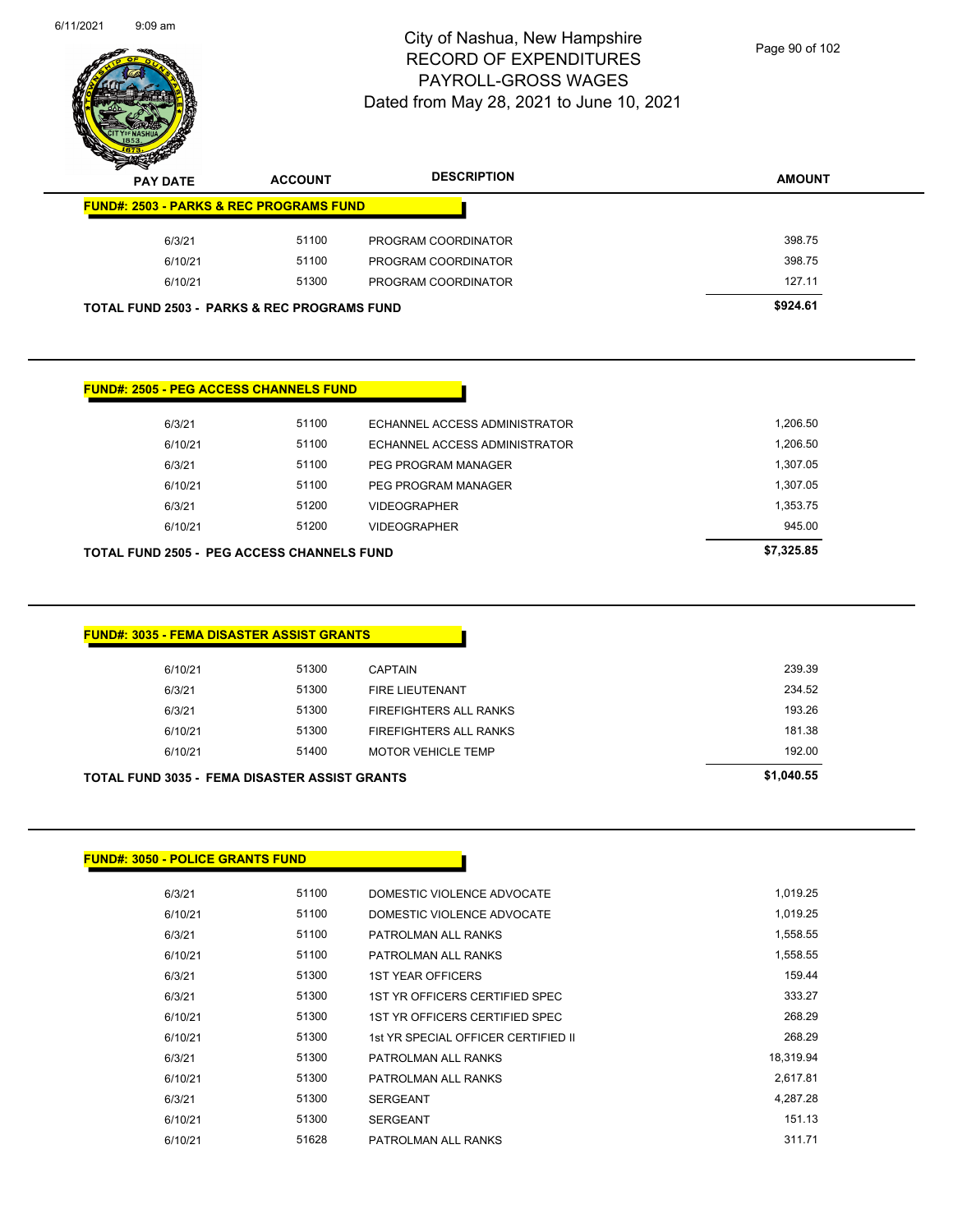

Page 91 of 102

| <b>PARTIES</b>                        |                                      |                                |               |
|---------------------------------------|--------------------------------------|--------------------------------|---------------|
| <b>PAY DATE</b>                       | <b>ACCOUNT</b>                       | <b>DESCRIPTION</b>             | <b>AMOUNT</b> |
|                                       | TOTAL FUND 3050 - POLICE GRANTS FUND |                                | \$31,872.76   |
|                                       |                                      |                                |               |
|                                       |                                      |                                |               |
| <b>FUND#: 3060 - FIRE GRANTS FUND</b> |                                      |                                |               |
|                                       |                                      |                                |               |
| 6/3/21                                | 51300                                | ASST SUPERINTENDENT PREVENTION | 1,721.67      |
| 6/10/21                               | 51300                                | ASST SUPERINTENDENT PREVENTION | 647.76        |
| 6/3/21                                | 51300                                | <b>CAPTAIN</b>                 | 2,503.91      |
| 6/10/21                               | 51300                                | <b>CAPTAIN</b>                 | 1,254.09      |
| 6/3/21                                | 51300                                | <b>FIRE LIEUTENANT</b>         | 7,644.85      |
| 6/10/21                               | 51300                                | <b>FIRE LIEUTENANT</b>         | 4,429.55      |
| 6/3/21                                | 51300                                | <b>FIREFIGHTERS ALL RANKS</b>  | 6,268.33      |
| 6/10/21                               | 51300                                | <b>FIREFIGHTERS ALL RANKS</b>  | 3,726.43      |
| 6/10/21                               | 51300                                | SUPERINTENDENT FIRE FLEET      | 688.62        |
|                                       |                                      |                                | $\cdots$      |

**TOTAL FUND 3060 - FIRE GRANTS FUND \$28,885.21** 

| 115.000 |       |                                                 | 640 E07 00 |
|---------|-------|-------------------------------------------------|------------|
| 6/10/21 | 51412 | <b>NURSE PER DIEM</b>                           | 221.63     |
| 6/3/21  | 51412 | <b>NURSE PER DIEM</b>                           | 703.13     |
| 6/3/21  | 51412 | <b>NURSE ELM</b>                                | 137.57     |
| 6/3/21  | 51412 | COMMUNITY SERVICES ELC COVID-19 RESPONSE SUPPOF | 550.26     |
| 6/10/21 | 51300 | COMMUNITY SERVICES PROGRAM ADMINISTRATIVE ASSIS | 315.08     |
| 6/10/21 | 51300 | BILINGUAL BICULTURAL COMMUNITY HEALTH WORKER    | 201.39     |
| 6/10/21 | 51100 | SMP PROGRAM COORDINATOR                         | 1,091.80   |
| 6/3/21  | 51100 | SMP PROGRAM COORDINATOR                         | 1.091.80   |
| 6/10/21 | 51100 | PUBLIC HEALTH STRATEGIST                        | 1,208.35   |
| 6/3/21  | 51100 | PUBLIC HEALTH STRATEGIST                        | 1,208.35   |
| 6/10/21 | 51100 | PUB HEALTH NET SVS COORD                        | 1,418.95   |
| 6/3/21  | 51100 | PUB HEALTH NET SVS COORD                        | 1,418.95   |
| 6/10/21 | 51100 | PROGRAM ASSISTANT COMMUNITY HEALTH              | 118.50     |
| 6/3/21  | 51100 | PROGRAM ASSISTANT COMMUNITY HEALTH              | 118.50     |
| 6/10/21 | 51100 | <b>EPIDEMIOLOGIST</b>                           | 164.00     |
| 6/3/21  | 51100 | <b>EPIDEMIOLOGIST</b>                           | 164.00     |
| 6/10/21 | 51100 | COMMUNITY SERVICES PROGRAM ADMINISTRATIVE ASSIS | 840.20     |
| 6/3/21  | 51100 | COMMUNITY SERVICES PROGRAM ADMINISTRATIVE ASSIS | 840.20     |
| 6/10/21 | 51100 | BILINGUAL COMM HEALTH WORKER                    | 82.65      |
| 6/3/21  | 51100 | BILINGUAL COMM HEALTH WORKER                    | 82.65      |
| 6/10/21 | 51100 | BILINGUAL BICULTURAL COMMUNITY HEALTH WORKER    | 3,965.96   |
| 6/3/21  | 51100 | BILINGUAL BICULTURAL COMMUNITY HEALTH WORKER    | 2,643.96   |
|         |       |                                                 |            |

**TOTAL FUND 3068 - COMMUNITY SERVICES GRANTS FUND \$18,587.88**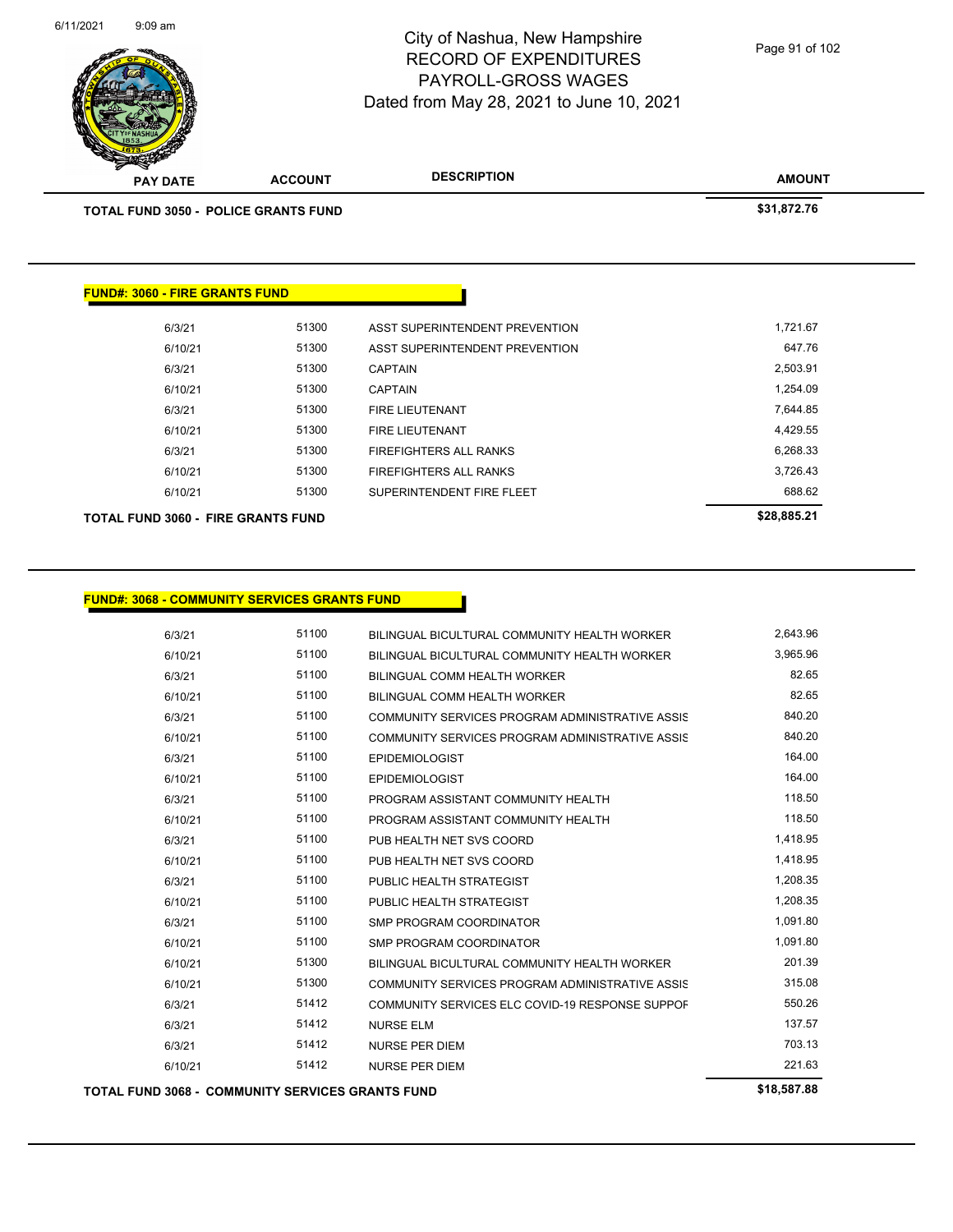

Page 92 of 102

| <b>THE CONTROLLER</b> |                                                       |                |                                    |               |
|-----------------------|-------------------------------------------------------|----------------|------------------------------------|---------------|
|                       | <b>PAY DATE</b>                                       | <b>ACCOUNT</b> | <b>DESCRIPTION</b>                 | <b>AMOUNT</b> |
|                       | <b>FUND#: 3070 - COMMUNITY HEALTH GRANTS FUND</b>     |                |                                    |               |
|                       | 6/3/21                                                | 51100          | BILINGUAL COMM HEALTH WORKER       | 743.60        |
|                       | 6/10/21                                               | 51100          | BILINGUAL COMM HEALTH WORKER       | 743.60        |
|                       | 6/3/21                                                | 51100          | PROGRAM ASSISTANT COMMUNITY HEALTH | 829.80        |
|                       | 6/10/21                                               | 51100          | PROGRAM ASSISTANT COMMUNITY HEALTH | 829.80        |
|                       | 6/3/21                                                | 51100          | PUB HEALTH NURSE                   | 1,239.35      |
|                       | 6/10/21                                               | 51100          | PUB HEALTH NURSE                   | 1,239.35      |
|                       | 6/3/21                                                | 51412          | NURSE PER DIEM (PRACTIONER)        | 125.34        |
|                       | 6/10/21                                               | 51412          | NURSE PER DIEM (PRACTIONER)        | 104.45        |
|                       | <b>TOTAL FUND 3070 - COMMUNITY HEALTH GRANTS FUND</b> |                |                                    | \$5,855.29    |

**FUND#: 3090 - URBAN PROGRAM GRANTS FUND**

| 6/3/21  | 51100 | CODE ENFORCEMENT OFFICER II    | 498.95   |
|---------|-------|--------------------------------|----------|
| 6/10/21 | 51100 | CODE ENFORCEMENT OFFICER II    | 498.95   |
| 6/3/21  | 51100 | <b>GRANT MGMT SPECIALIST</b>   | 1,125.70 |
| 6/10/21 | 51100 | <b>GRANT MGMT SPECIALIST</b>   | 1.125.70 |
| 6/3/21  | 51100 | <b>MANAGER URBAN PROGRAMS</b>  | 1.709.25 |
| 6/10/21 | 51100 | <b>MANAGER URBAN PROGRAMS</b>  | 1.709.25 |
| 6/3/21  | 51100 | PROGRAM COORDINATOR LP&HH      | 1,308.00 |
| 6/10/21 | 51100 | PROGRAM COORDINATOR LP&HH      | 1,308.00 |
| 6/3/21  | 51100 | PROJECT ADMINISTRATOR LP&HH    | 1.282.35 |
| 6/10/21 | 51100 | PROJECT ADMINISTRATOR LP&HH    | 1.282.35 |
| 6/3/21  | 51100 | PROJECT SPECIALIST URBAN PROGR | 1.220.25 |
| 6/10/21 | 51100 | PROJECT SPECIALIST URBAN PROGR | 1.220.26 |

## **TOTAL FUND 3090 - URBAN PROGRAM GRANTS FUND \$14,289.01**

#### **FUND#: 3120 - TRANSIT GRANTS FUND**

| 6/3/21  | 51100 | <b>COMMUNICATION SPEC</b>             | 1,147.95 |
|---------|-------|---------------------------------------|----------|
| 6/10/21 | 51100 | <b>COMMUNICATION SPEC</b>             | 1,147.95 |
| 6/3/21  | 51100 | <b>TRANSIT ADMINISTRATOR</b>          | 1,809.80 |
| 6/3/21  | 51100 | <b>TRANSIT FINANCE COORDINATOR</b>    | 1,067.32 |
| 6/10/21 | 51100 | <b>TRANSIT FINANCE COORDINATOR</b>    | 1,334.14 |
| 6/3/21  | 51100 | <b>TRANSIT FLEET FACILITIES SUPV</b>  | 1,125.70 |
| 6/10/21 | 51100 | <b>TRANSIT FLEET FACILITIES SUPV</b>  | 1,125.70 |
| 6/3/21  | 51100 | <b>TRANSIT MECHANICS</b>              | 2,061.70 |
| 6/10/21 | 51100 | <b>TRANSIT MECHANICS</b>              | 2,061.70 |
| 6/3/21  | 51100 | <b>TRANSIT MOBILITY MANAGER</b>       | 1,032.75 |
| 6/10/21 | 51100 | <b>TRANSIT MOBILITY MANAGER</b>       | 1,032.75 |
| 6/3/21  | 51100 | <b>TRANSIT OPERATIONS COORDINATOR</b> | 1,082.50 |
| 6/10/21 | 51100 | <b>TRANSIT OPERATIONS COORDINATOR</b> | 1.082.50 |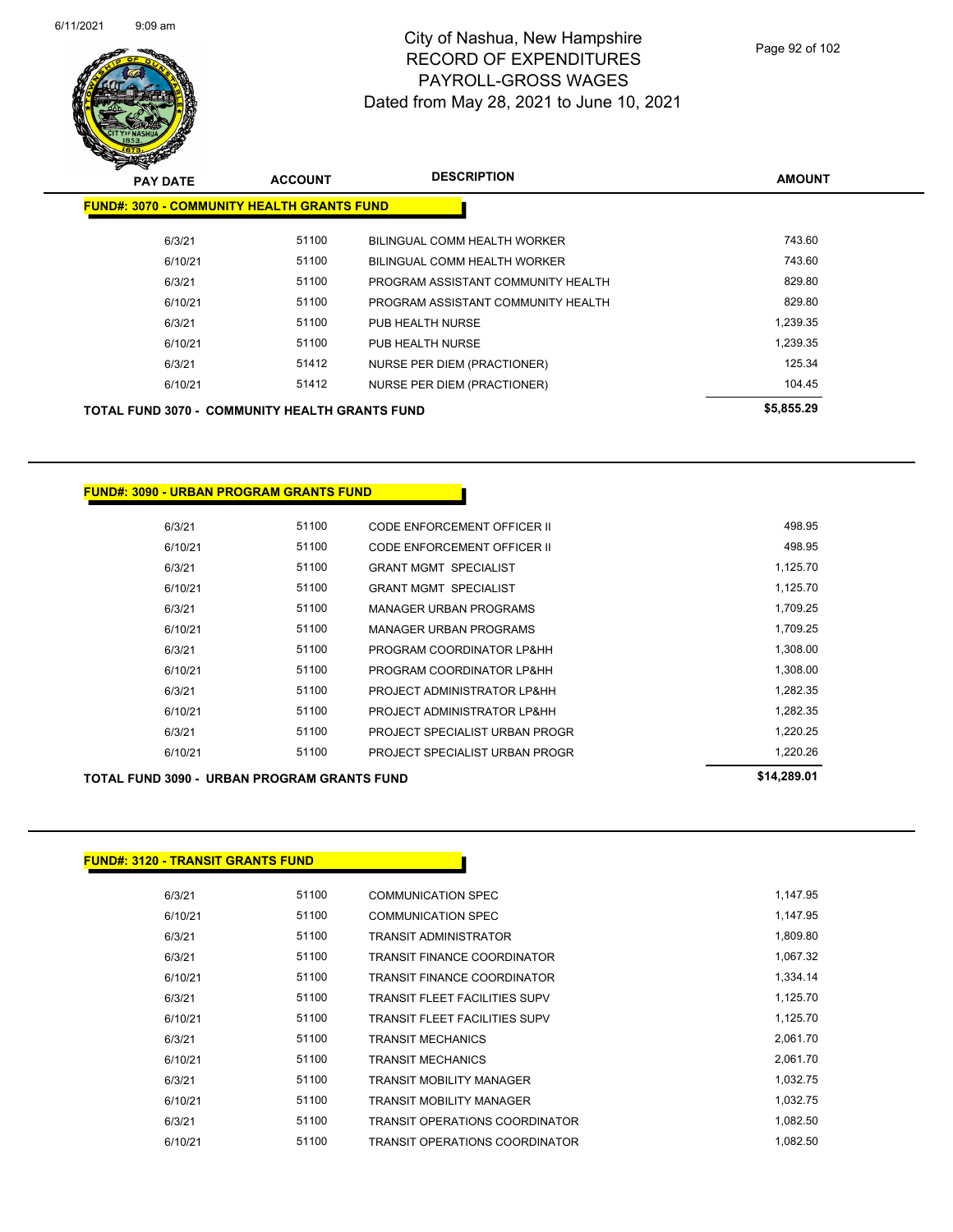

Page 93 of 102

| $\sum_{i=1}^n$<br><b>PAY DATE</b>            | <b>ACCOUNT</b> | <b>DESCRIPTION</b>                    | <b>AMOUNT</b> |
|----------------------------------------------|----------------|---------------------------------------|---------------|
| <b>FUND#: 3120 - TRANSIT GRANTS FUND</b>     |                |                                       |               |
| 6/3/21                                       | 51100          | <b>TRANSIT UTILITY SERVICE WORKER</b> | 1,493.81      |
| 6/10/21                                      | 51100          | <b>TRANSIT UTILITY SERVICE WORKER</b> | 1,503.10      |
| 6/10/21                                      | 51300          | <b>TRANSIT UTILITY SERVICE WORKER</b> | 222.96        |
| 6/3/21                                       | 51750          | <b>TRANSIT ADMINISTRATOR</b>          | 2,149.57      |
| <b>TOTAL FUND 3120 - TRANSIT GRANTS FUND</b> |                |                                       | \$22,481.90   |

## **FUND#: 3800 - SCHOOL GRANTS FUND**

| 6/3/21  | 51100 | 21 CENTURY ASST COORDINATOR    | 1,683.50  |
|---------|-------|--------------------------------|-----------|
| 6/3/21  | 51100 | 21 CENTURY ELEM MFAM RES COORD | 5,301.30  |
| 6/3/21  | 51100 | ASSISTANT PRINCIPAL AMH        | 1,605.80  |
| 6/3/21  | 51100 | ASSISTANT PRINCIPAL BIR        | 1,533.70  |
| 6/3/21  | 51100 | ASSISTANT PRINCIPAL DR CRSP    | 1,437.50  |
| 6/3/21  | 51100 | ASSISTANT PRINCIPAL MTP        | 1,461.60  |
| 6/3/21  | 51100 | ASSISTANT PRINCIPAL SHE        | 1,485.60  |
| 6/3/21  | 51100 | <b>CLERICAL 21 CENTURY</b>     | 1,066.66  |
| 6/10/21 | 51100 | <b>CLERICAL 21 CENTURY</b>     | 910.77    |
| 6/3/21  | 51100 | <b>DIRECTOR TITLE 1</b>        | 3,379.30  |
| 6/3/21  | 51100 | <b>HOMELESS LIASION</b>        | 1,482.55  |
| 6/10/21 | 51100 | <b>HOMELESS LIASION</b>        | 1,186.04  |
| 6/7/21  | 51100 | LICENSED PRACTICAL NURSE NHS   | 14,355.16 |
| 6/3/21  | 51100 | OFFICE MANAGER TITLE 1         | 1,607.60  |
| 6/3/21  | 51100 | PARA INST LDG                  | 578.10    |
| 6/10/21 | 51100 | PARA INST LDG                  | 578.10    |
| 6/3/21  | 51100 | PARA INST SHE                  | 473.20    |
| 6/10/21 | 51100 | PARA INST SHE                  | 476.84    |
| 6/3/21  | 51100 | PARA TTI AMH                   | 858.90    |
| 6/10/21 | 51100 | PARA TTI AMH                   | 866.29    |
| 6/3/21  | 51100 | PARA TTI LDG                   | 2,867.80  |
| 6/10/21 | 51100 | PARA TTI LDG                   | 2,981.66  |
| 6/3/21  | 51100 | PARA TTI MTP                   | 1,731.68  |
| 6/10/21 | 51100 | PARA TTI MTP                   | 1,790.80  |
| 6/3/21  | 51100 | PARA TTI NURSERY               | 335.87    |
| 6/10/21 | 51100 | PARA TTI NURSERY               | 273.54    |
| 6/3/21  | 51100 | PEER COACH                     | 15,778.36 |
| 6/3/21  | 51100 | SEL TITLE 1 - LDG              | 3,474.60  |
| 6/3/21  | 51100 | SIGN LANGUAGE INTERPRETER      | 1,230.00  |
| 6/10/21 | 51100 | SIGN LANGUAGE INTERPRETER      | 951.20    |
| 6/3/21  | 51100 | <b>SOCIAL WORKER</b>           | 9,554.60  |
| 6/3/21  | 51100 | TEACHER BEHAVIOR SPEC WID      | 2,979.50  |
| 6/3/21  | 51100 | <b>TEACHER DWSE BRO</b>        | 1,888.80  |
| 6/3/21  | 51100 | <b>TEACHER DWSE CHA</b>        | 3,932.50  |
| 6/3/21  | 51100 | <b>TEACHER DWSE ELM</b>        | 1,971.59  |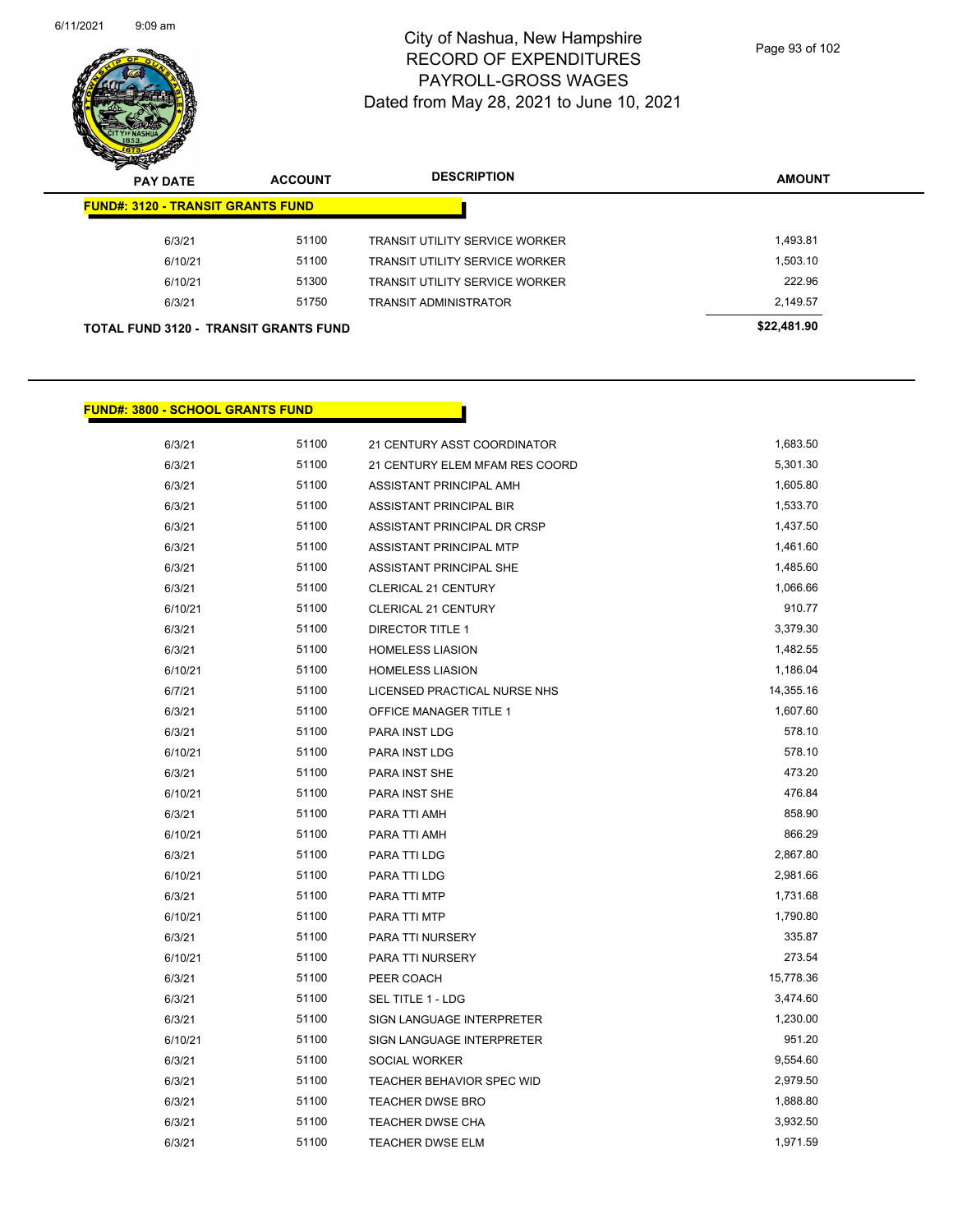

| <b>PAY DATE</b>                          | <b>ACCOUNT</b> | <b>DESCRIPTION</b>           | AMOUNT   |
|------------------------------------------|----------------|------------------------------|----------|
| <u> FUND#: 3800 - SCHOOL GRANTS FUND</u> |                |                              |          |
| 6/3/21                                   | 51100          | <b>TEACHER DWSE MDE</b>      | 2,022.10 |
| 6/3/21                                   | 51100          | <b>TEACHER DWSE NHS</b>      | 5,110.40 |
| 6/3/21                                   | 51100          | <b>TEACHER ELL LDG</b>       | 1,824.70 |
|                                          | 51100          |                              | 2,283.60 |
| 6/3/21                                   | 51100          | TEACHER PRESCHOOL NHS        | 1,744.90 |
| 6/3/21                                   |                | <b>TEACHER SPED AMH</b>      |          |
| 6/3/21                                   | 51100          | TEACHER SPED BIC             | 2,168.60 |
| 6/3/21                                   | 51100          | <b>TEACHER SPED BRO</b>      | 1,792.60 |
| 6/3/21                                   | 51100          | <b>TEACHER SPED DRC</b>      | 1,899.90 |
| 6/3/21                                   | 51100          | <b>TEACHER SPED ELM</b>      | 3,622.90 |
| 6/3/21                                   | 51100          | <b>TEACHER SPED FES</b>      | 3,420.20 |
| 6/3/21                                   | 51100          | <b>TEACHER SPED LDG</b>      | 1,605.20 |
| 6/3/21                                   | 51100          | TEACHER SPED MDE             | 2,168.60 |
| 6/3/21                                   | 51100          | <b>TEACHER SPED NHN</b>      | 9,767.30 |
| 6/3/21                                   | 51100          | TEACHER SPED NHS             | 6,601.00 |
| 6/3/21                                   | 51100          | <b>TEACHER SPED NSE</b>      | 6,624.70 |
| 6/3/21                                   | 51100          | <b>TEACHER SPED PMS</b>      | 3,662.20 |
| 6/3/21                                   | 51100          | <b>TITLE ONE PARA FES</b>    | 1,621.06 |
| 6/10/21                                  | 51100          | TITLE ONE PARA FES           | 1,635.94 |
| 6/3/21                                   | 51200          | 21 CENTURY PROGRAM ASSISTANT | 2,295.50 |
| 6/10/21                                  | 51200          | 21 CENTURY PROGRAM ASSISTANT | 2,444.50 |
| 6/3/21                                   | 51200          | ELL OUTREACH WORKER HOURLY   | 1,250.00 |
| 6/10/21                                  | 51200          | ELL OUTREACH WORKER HOURLY   | 1,262.50 |
| 6/3/21                                   | 51200          | HOME SCHOOL CORD TTI         | 5,521.51 |
| 6/10/21                                  | 51200          | HOME SCHOOL CORD TTI         | 4,644.66 |
| 6/3/21                                   | 51200          | PARA ELL DRC                 | 158.64   |
| 6/10/21                                  | 51200          | PARA ELL DRC                 | 44.42    |
| 6/3/21                                   | 51200          | PARA INST FES                | 99.15    |
| 6/3/21                                   | 51200          | SUB TEACHER LONG TERM        | 581.25   |
| 6/3/21                                   | 51200          | <b>TEACHER ELL DRC</b>       | 437.50   |
| 6/3/21                                   | 51200          | <b>TEACHER ELL FES</b>       | 175.00   |
| 6/3/21                                   | 51200          | <b>TEACHER ELL FMS</b>       | 150.00   |
| 6/3/21                                   | 51200          | <b>TEACHER ENGLISH NHN</b>   | 150.00   |
| 6/3/21                                   | 51200          | <b>TEACHER GR2 DRC</b>       | 476.25   |
| 6/3/21                                   | 51200          | <b>TEACHER GR2 FES</b>       | 400.00   |
| 6/3/21                                   | 51200          | <b>TEACHER GR3 DRC</b>       | 387.50   |
| 6/3/21                                   | 51200          | <b>TEACHER GR3 SHE</b>       | 300.00   |
| 6/3/21                                   | 51200          | <b>TEACHER GR4 DRC</b>       | 943.75   |
| 6/3/21                                   | 51200          | <b>TEACHER GR4 FES</b>       | 585.75   |
| 6/3/21                                   | 51200          | <b>TEACHER GR5 SHE</b>       | 600.00   |
| 6/3/21                                   | 51200          | TEACHER PE FES               | 212.75   |
| 6/3/21                                   | 51200          | TEACHER SOCIAL STUDIES NHN   | 250.00   |
| 6/3/21                                   | 51200          | <b>TEACHER SPED FES</b>      | 183.50   |
| 6/3/21                                   | 51200          | TEACHER TTI AMH              | 8,889.81 |
| 6/3/21                                   | 51200          | <b>TEACHER TTI BIR</b>       | 2,457.29 |
| 6/3/21                                   | 51200          | <b>TEACHER TTI FES</b>       | 5,323.03 |
|                                          |                |                              |          |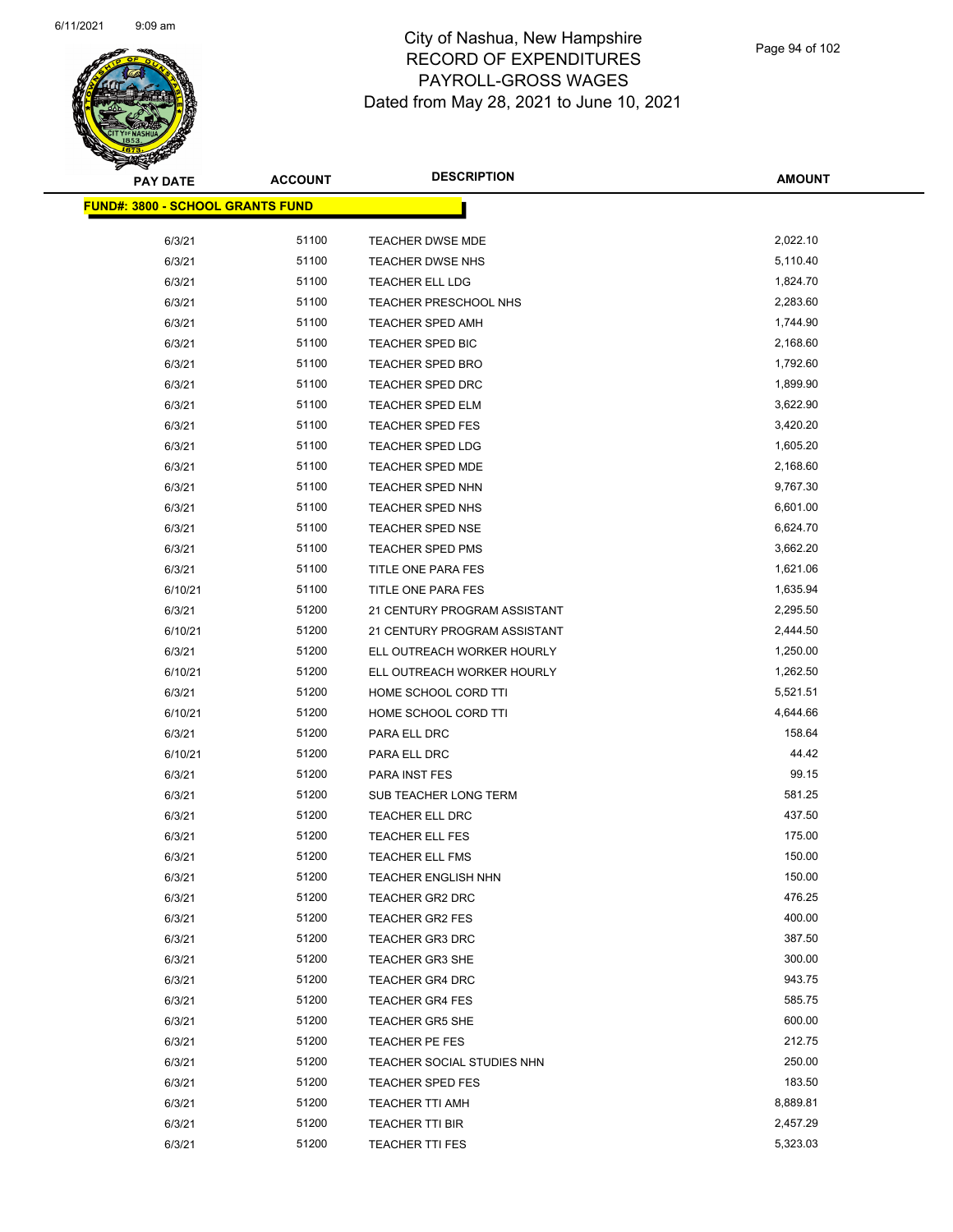

| <b>PAY DATE</b>                             | <b>ACCOUNT</b> | <b>DESCRIPTION</b>            | <b>AMOUNT</b> |  |  |  |
|---------------------------------------------|----------------|-------------------------------|---------------|--|--|--|
| <b>FUND#: 3800 - SCHOOL GRANTS FUND</b>     |                |                               |               |  |  |  |
| 6/3/21                                      | 51200          | <b>TEACHER TTI LDG</b>        | 8,914.70      |  |  |  |
| 6/3/21                                      | 51200          | <b>TEACHER TTI MTP</b>        | 8,429.10      |  |  |  |
| 6/3/21                                      | 51200          | <b>TEACHER TTI NURSERY</b>    | 6,340.30      |  |  |  |
| 6/3/21                                      | 51200          | <b>TEACHER TTI SHE</b>        | 2,383.59      |  |  |  |
| 6/3/21                                      | 51200          | <b>TEACHER TTIDRC</b>         | 3,533.10      |  |  |  |
| 6/3/21                                      | 51200          | TECHNOLOGY SUMMER HELP        | 547.50        |  |  |  |
| 6/10/21                                     | 51200          | <b>TECHNOLOGY SUMMER HELP</b> | 450.00        |  |  |  |
| 6/3/21                                      | 51200          | TITLE ONE PARA FES            | 35.53         |  |  |  |
| 6/3/21                                      | 51200          | TITLE ONE TUTOR               | 400.00        |  |  |  |
| 6/10/21                                     | 51200          | TITLE ONE TUTOR               | 375.00        |  |  |  |
| 6/3/21                                      | 51412          | PARA TTI NURSERY              | 290.00        |  |  |  |
| 6/10/21                                     | 51650          | <b>INTERPRETER</b>            | 425.00        |  |  |  |
| 6/3/21                                      | 51650          | <b>TEACHER SPED NHS</b>       | 5,793.75      |  |  |  |
| 6/3/21                                      | 51650          | <b>TEACHER TTI LDG</b>        | 250.00        |  |  |  |
| <b>TOTAL FUND 3800 - SCHOOL GRANTS FUND</b> |                |                               | \$232,038.74  |  |  |  |

### **FUND#: 3810 - FOOD SERVICE GRANTS FUND**

| 6/3/21  | 51650 | FOOD SERVICE ASST PT AMH | 102.23 |
|---------|-------|--------------------------|--------|
| 6/10/21 | 51650 | FOOD SERVICE ASST PT AMH | 102.23 |
| 6/3/21  | 51650 | FOOD SERVICE ASST PT BIR | 50.40  |
| 6/10/21 | 51650 | FOOD SERVICE ASST PT BIR | 37.80  |
| 6/3/21  | 51650 | FOOD SERVICE ASST PT BRO | 66.30  |
| 6/10/21 | 51650 | FOOD SERVICE ASST PT BRO | 53.04  |
| 6/3/21  | 51650 | FOOD SERVICE ASST PT DRC | 63.00  |
| 6/10/21 | 51650 | FOOD SERVICE ASST PT DRC | 50.40  |
| 6/3/21  | 51650 | FOOD SERVICE ASST PT LDG | 39.39  |
| 6/10/21 | 51650 | FOOD SERVICE ASST PT LDG | 39.39  |
| 6/3/21  | 51650 | FOOD SERVICE ASST PT MTP | 100.80 |
| 6/10/21 | 51650 | FOOD SERVICE ASST PT MTP | 126.00 |
| 6/3/21  | 51650 | FOOD SERVICE ASST PT NHN | 53.04  |
| 6/10/21 | 51650 | FOOD SERVICE ASST PT NHN | 39.78  |
| 6/3/21  | 51650 | FOOD SERVICE ASST PT NHS | 65.65  |
| 6/10/21 | 51650 | FOOD SERVICE ASST PT NHS | 52.52  |
|         |       |                          |        |

## **TOTAL FUND 3810 - FOOD SERVICE GRANTS FUND \$1,041.97**

| <b>FUND#: 4010 - MOTOR VEHICLE ADMIN FUND</b> |       |                    |
|-----------------------------------------------|-------|--------------------|
| 6/3/21                                        | 51100 | <b>MVR CLERK I</b> |
| 6/10/21                                       | 51100 | <b>MVR CLERK I</b> |
| 6/10/21                                       | 51300 | <b>MVR CLERK I</b> |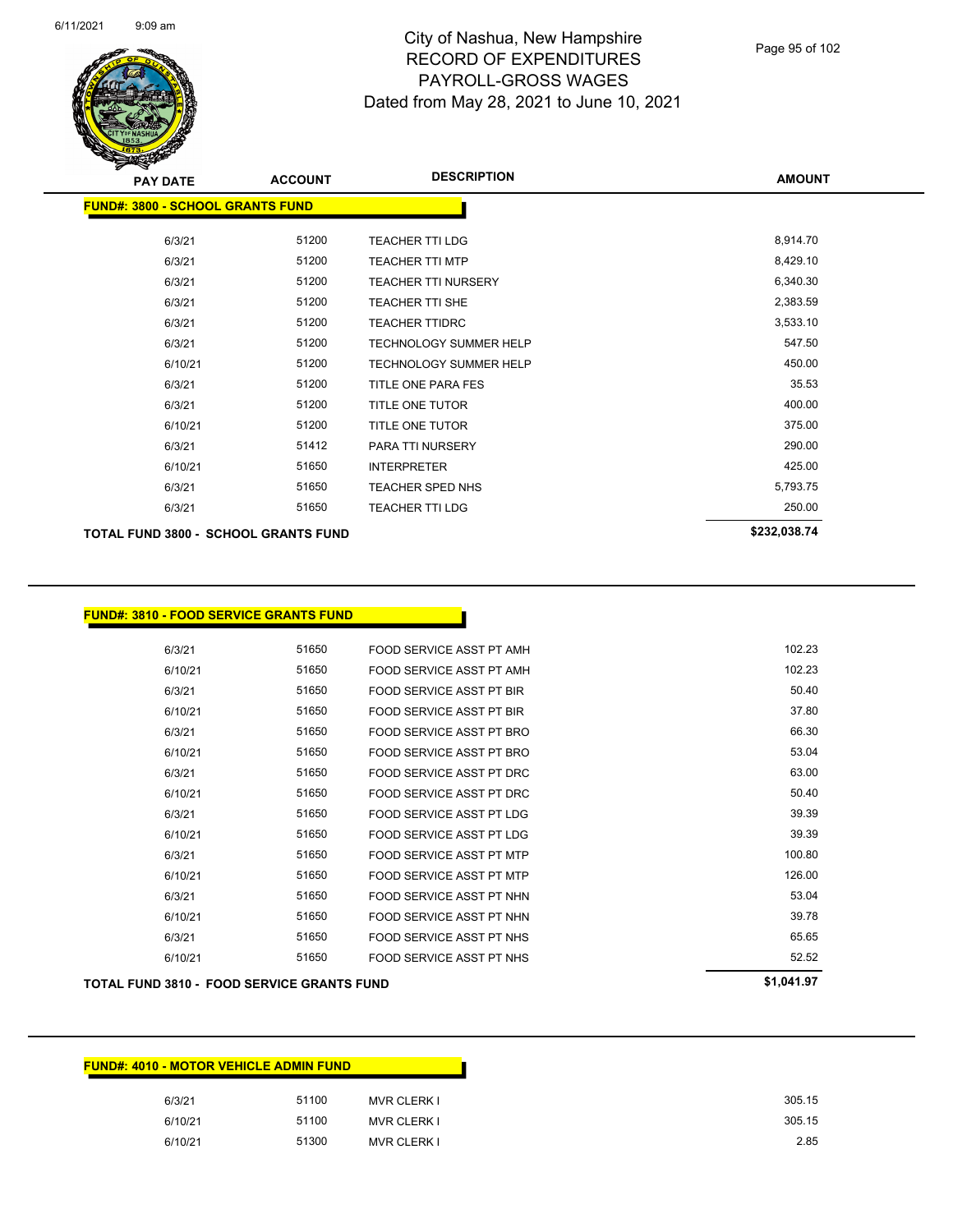**AMOUNT** City of Nashua, New Hampshire RECORD OF EXPENDITURES PAYROLL-GROSS WAGES Dated from May 28, 2021 to June 10, 2021 **PAY DATE ACCOUNT DESCRIPTION** 6/11/2021 9:09 am **TOTAL FUND 4010 - MOTOR VEHICLE ADMIN FUND \$613.15**  Page 96 of 102

| <b>TOTAL FUND 4030 - POLICE SPECIAL DETAILS FUND</b> | \$11,482.47 |                                     |          |
|------------------------------------------------------|-------------|-------------------------------------|----------|
| 6/10/21                                              | 51712       | <b>SERGEANT</b>                     | 1,075.58 |
| 6/3/21                                               | 51712       | <b>SERGEANT</b>                     | 726.91   |
| 6/10/21                                              | 51712       | PATROLMAN ALL RANKS                 | 660.02   |
| 6/10/21                                              | 51712       | LIEUTENANT                          | 311.34   |
| 6/3/21                                               | 51712       | <b>LIEUTENANT</b>                   | 311.34   |
| 6/10/21                                              | 51710       | PATROLMAN ALL RANKS                 | 2,911.44 |
| 6/3/21                                               | 51710       | PATROLMAN ALL RANKS                 | 3,790.50 |
| 6/10/21                                              | 51710       | 1st YR SPECIAL OFFICER CERTIFIED II | 753.48   |
| 6/3/21                                               | 51710       | 1st YR SPECIAL OFFICER CERTIFIED II | 533.72   |
| 6/3/21                                               | 51710       | 1ST YR OFFICERS CERTIFIED SPEC      | 408.14   |

| 6/3/21                                             | 51300                                                 | PATROLMAN ALL RANKS             | 1,551.70   |
|----------------------------------------------------|-------------------------------------------------------|---------------------------------|------------|
| 6/10/21                                            | 51300                                                 | PATROLMAN ALL RANKS             | 2,042.80   |
| 6/3/21                                             | 51300                                                 | <b>SERGEANT</b>                 | 289.00     |
|                                                    | <b>TOTAL FUND 4035 - POLICE OVERTIME BILLING FUND</b> |                                 | \$3,883.50 |
|                                                    |                                                       |                                 |            |
|                                                    | <b>FUND#: 4053 - FIRE REGIONAL HAZMAT FUND</b>        |                                 |            |
| 6/3/21                                             | 51300                                                 | <b>CAPTAIN</b>                  | 134.24     |
| <b>TOTAL FUND 4053 - FIRE REGIONAL HAZMAT FUND</b> | \$134.24                                              |                                 |            |
|                                                    |                                                       |                                 |            |
|                                                    |                                                       |                                 |            |
|                                                    | <b>FUND#: 4065 - FIRE WATCHGUARDS FUND</b>            |                                 |            |
| 6/10/21                                            | 51712                                                 | ASST SUPERINTENDENT PREVENTION  | 206.60     |
|                                                    | <b>TOTAL FUND 4065 - FIRE WATCHGUARDS FUND</b>        |                                 | \$206.60   |
|                                                    |                                                       |                                 |            |
|                                                    |                                                       |                                 |            |
|                                                    |                                                       |                                 |            |
|                                                    | <b>FUND#: 4601 - EDA CARES ACT RLF</b>                |                                 |            |
| 6/3/21                                             | 51200                                                 | REVOLVING LOAN FUND COORDINATOR | 52.28      |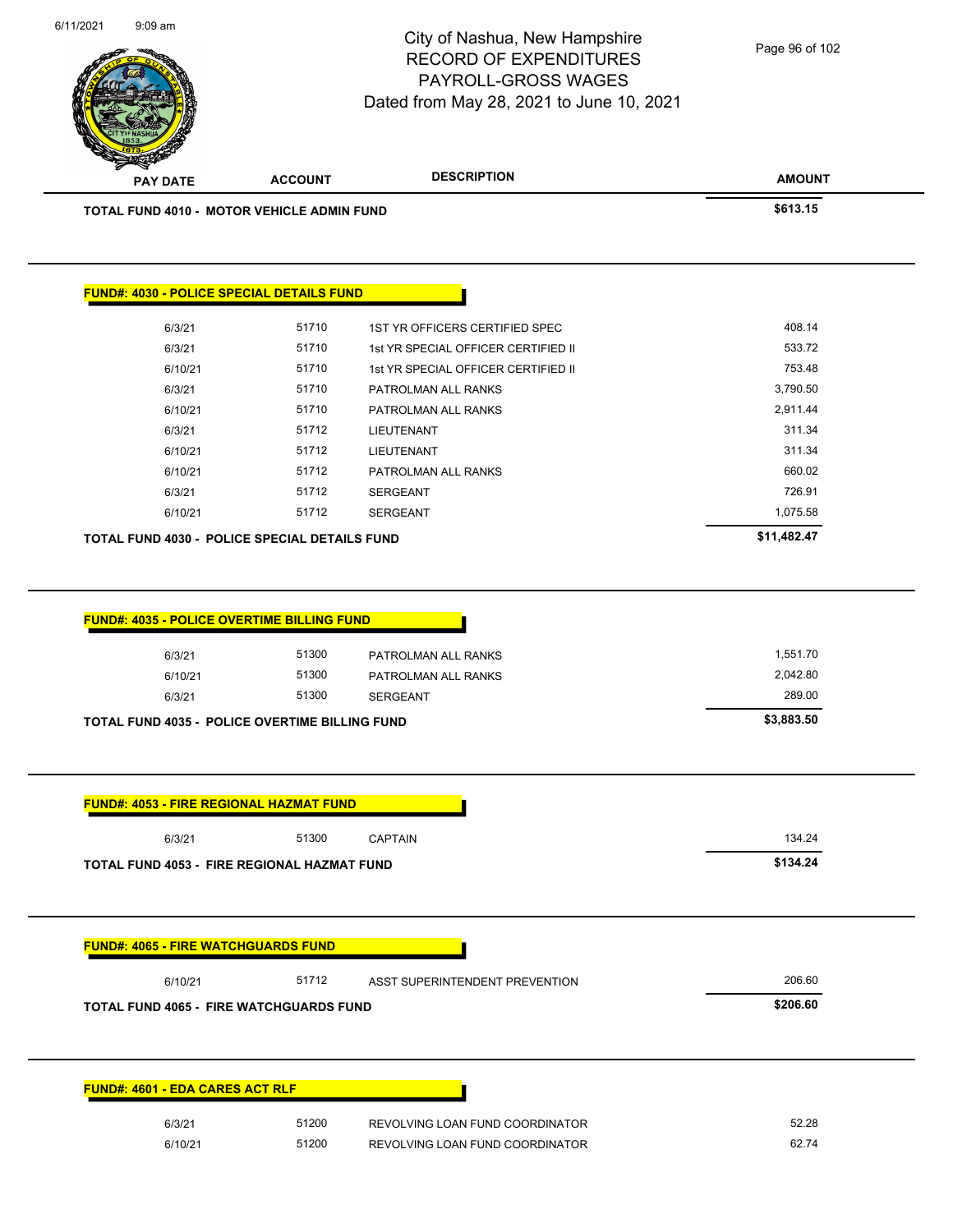| 6/11/2021 | $9:09$ am                             |                                            | City of Nashua, New Hampshire<br><b>RECORD OF EXPENDITURES</b><br><b>PAYROLL-GROSS WAGES</b><br>Dated from May 28, 2021 to June 10, 2021 | Page 97 of 102 |
|-----------|---------------------------------------|--------------------------------------------|------------------------------------------------------------------------------------------------------------------------------------------|----------------|
|           | <b>PAY DATE</b>                       | <b>ACCOUNT</b>                             | <b>DESCRIPTION</b>                                                                                                                       | <b>AMOUNT</b>  |
|           | TOTAL FUND 4601 - EDA CARES ACT RLF   |                                            |                                                                                                                                          | \$115.02       |
|           | 6/3/21<br>6/10/21                     | 51200<br>51200                             | REVOLVING LOAN FUND COORDINATOR<br>REVOLVING LOAN FUND COORDINATOR                                                                       | 52.28<br>62.74 |
|           |                                       | TOTAL FUND 4610 - ECON DEV-BROWNFIELDS RLF |                                                                                                                                          | \$115.02       |
|           | <b>FUND#: 6000 - SOLID WASTE FUND</b> |                                            |                                                                                                                                          |                |
|           | 6/3/21                                | 51100                                      | ADMINISTRATIVE ASSISTANT II                                                                                                              | 1,670.30       |
|           | 6/10/21                               | 51100                                      | ADMINISTRATIVE ASSISTANT II                                                                                                              | 1,670.30       |
|           | 6/3/21                                | 51100                                      | ASSISTANT DIRECTOR OF PUBLIC WORKS                                                                                                       | 225.20         |
|           | 6/10/21                               | 51100                                      | ASSISTANT DIRECTOR OF PUBLIC WORKS                                                                                                       | 225.20         |
|           | 6/10/21                               | 51100                                      | AUTO MECH 1ST CLASS NIGHTS                                                                                                               | 43.29          |
|           | 6/3/21                                | 51100                                      | AUTOMATED TRASH COLLECTION OPR                                                                                                           | 5,198.00       |
|           | 6/10/21                               | 51100                                      | AUTOMATED TRASH COLLECTION OPR                                                                                                           | 5,198.00       |
|           | 6/3/21                                | 51100                                      | <b>CITY ENGINEER</b>                                                                                                                     | 371.20         |

6/10/21 51100 CITY ENGINEER 371.20 6/3/21 51100 COLLECTION EQUIP OPR 6/3/21 8,848.80 6/10/21 51100 COLLECTION EQUIP OPR 6/10/21 8,848.80 6/3/21 51100 COLLECTION EQUIP OPR LANDFILL 2,060.00 6/10/21 51100 COLLECTION EQUIP OPR LANDFILL 2,060.00 6/3/21 51100 DEPUTY CITY ENGINEER 30.50 6/10/21 51100 DEPUTY CITY ENGINEER 30.50 6/3/21 51100 DIRECTOR PUBLIC WORKS 281.55 6/10/21 51100 DIRECTOR PUBLIC WORKS 281.55 6/3/21 51100 DPW BILLING ACCOUNTANT 520.00 6/10/21 51100 DPW BILLING ACCOUNTANT 520.00 6/3/21 51100 DPW COLLECTIONS SPEC III 696.24 6/10/21 51100 DPW COLLECTIONS SPEC III 696.23 6/3/21 51100 DPW CONTRACT ADMINISTRATOR 6/3/21 126.80 6/10/21 51100 DPW CONTRACT ADMINISTRATOR 126.80 6/3/21 51100 ENVIRONMENTAL ENGINEER 1,608.70 6/10/21 51100 ENVIRONMENTAL ENGINEER 1,608.70 6/3/21 51100 EQUIPMENT OPR LANDFILL 5,232.56 6/10/21 51100 EQUIPMENT OPR LANDFILL 5,234.80 6/3/21 51100 EXECUTIVE ASSISTANT 177.05 6/10/21 51100 EXECUTIVE ASSISTANT 6/10/21 177.05 6/3/21 51100 FINANCE AND ADMIN MANAGER 452.45 6/10/21 51100 FINANCE AND ADMIN MANAGER 452.45 6/3/21 51100 FLEET MANAGER STREET DEPT 358.95 6/10/21 51100 FLEET MANAGER STREET DEPT 358.94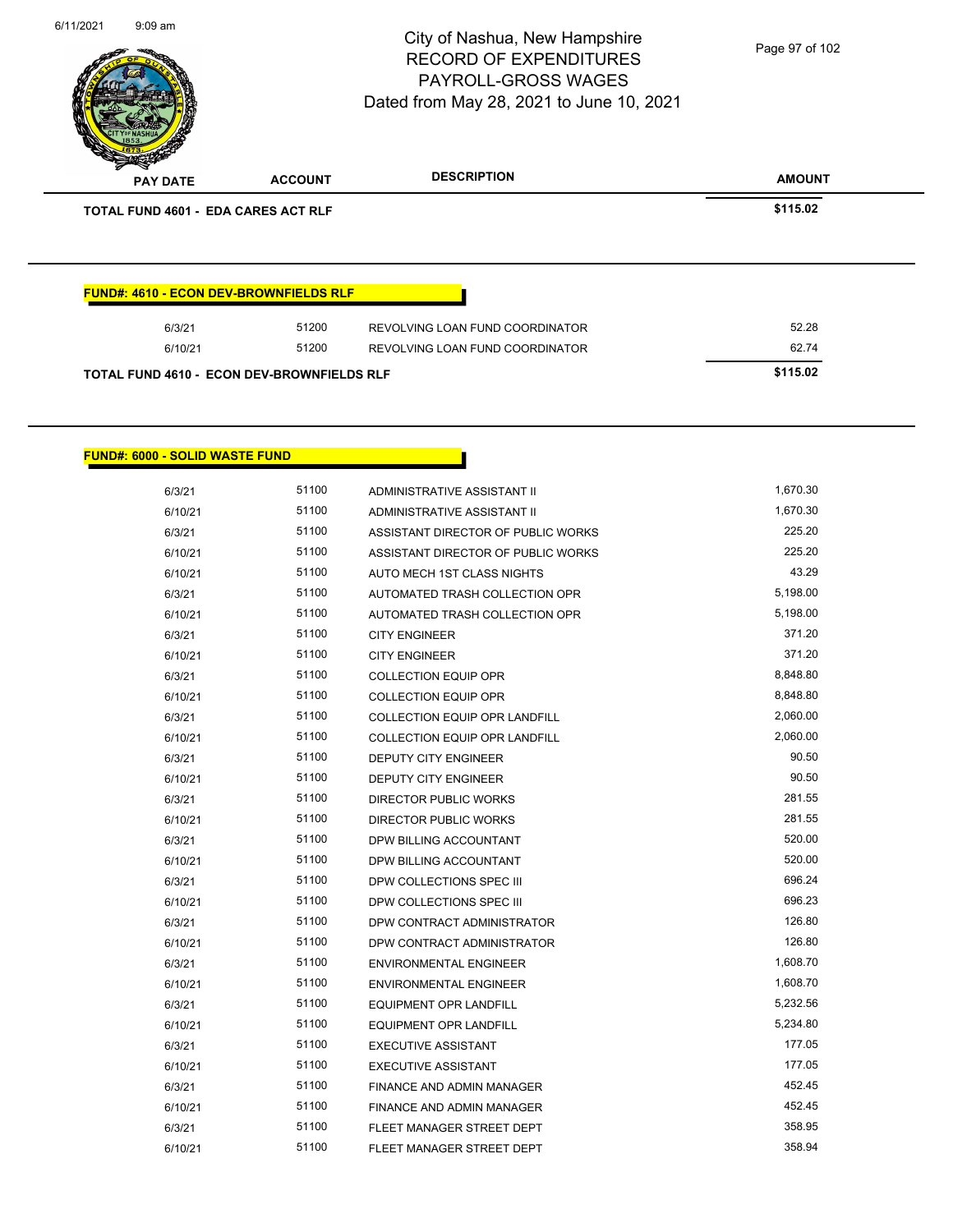

| <b>PAY DATE</b>                        | <b>ACCOUNT</b> | <b>DESCRIPTION</b>                   | <b>AMOUNT</b> |
|----------------------------------------|----------------|--------------------------------------|---------------|
| <u> FUND#: 6000 - SOLID WASTE FUND</u> |                |                                      |               |
|                                        |                |                                      |               |
| 6/3/21                                 | 51100          | LICENSED SCALE OPERATOR              | 1,795.95      |
| 6/10/21                                | 51100          | LICENSED SCALE OPERATOR              | 1,795.95      |
| 6/3/21                                 | 51100          | PUBLIC RELATIONS ADMINISTRATOR       | 181.00        |
| 6/10/21                                | 51100          | PUBLIC RELATIONS ADMINISTRATOR       | 181.00        |
| 6/3/21                                 | 51100          | RECYCLING COORDINATOR                | 1,242.85      |
| 6/10/21                                | 51100          | RECYCLING COORDINATOR                | 1,242.85      |
| 6/3/21                                 | 51100          | <b>SENIOR STAFF ENGINEER</b>         | 160.85        |
| 6/10/21                                | 51100          | SENIOR STAFF ENGINEER                | 160.85        |
| 6/3/21                                 | 51100          | <b>SOLID WASTE FOREMAN</b>           | 2,702.19      |
| 6/10/21                                | 51100          | <b>SOLID WASTE FOREMAN</b>           | 2,702.20      |
| 6/3/21                                 | 51100          | SOLID WASTE TECHNICIAN               | 1,206.50      |
| 6/10/21                                | 51100          | SOLID WASTE TECHNICIAN               | 1,206.50      |
| 6/3/21                                 | 51100          | SR MGR ACCT FIN REPORTING            | 201.05        |
| 6/10/21                                | 51100          | SR MGR ACCT FIN REPORTING            | 201.05        |
| 6/3/21                                 | 51100          | SUPERINTENDENT OF SOLID WASTE        | 2,010.85      |
| 6/10/21                                | 51100          | SUPERINTENDENT OF SOLID WASTE        | 2,010.85      |
| 6/10/21                                | 51100          | <b>TRUCK DRIVER STREET REPAIR</b>    | 196.64        |
| 6/10/21                                | 51300          | ADMINISTRATIVE ASSISTANT II          | 100.68        |
| 6/10/21                                | 51300          | AUTO MECH 1ST CLASS NIGHTS           | 627.71        |
| 6/10/21                                | 51300          | AUTO MECH 2ND CLASS NIGHTS           | 630.96        |
| 6/3/21                                 | 51300          | AUTOMATED TRASH COLLECTION OPR       | 417.22        |
| 6/10/21                                | 51300          | AUTOMATED TRASH COLLECTION OPR       | 824.16        |
| 6/3/21                                 | 51300          | <b>COLLECTION EQUIP OPR</b>          | 417.64        |
| 6/10/21                                | 51300          | <b>COLLECTION EQUIP OPR</b>          | 1,189.08      |
| 6/3/21                                 | 51300          | COLLECTION EQUIP OPR LANDFILL        | 197.48        |
| 6/10/21                                | 51300          | <b>COLLECTION EQUIP OPR LANDFILL</b> | 629.52        |
| 6/10/21                                | 51300          | <b>COLLECTION SYSTEMS OPERATOR</b>   | 311.88        |
| 6/3/21                                 | 51300          | DPW COLLECTIONS SPEC III             | 59.50         |
| 6/10/21                                | 51300          | DPW COLLECTIONS SPEC III             | 35.70         |
| 6/10/21                                | 51300          | EQUIP OPR STREET REPAIR              | 316.08        |
| 6/3/21                                 | 51300          | <b>EQUIPMENT OPR LANDFILL</b>        | 1,425.98      |
| 6/10/21                                | 51300          | <b>EQUIPMENT OPR LANDFILL</b>        | 1,469.13      |
| 6/10/21                                | 51300          | FOREMAN LABOR STREET                 | 342.00        |
| 6/3/21                                 | 51300          | LICENSED SCALE OPERATOR              | 413.10        |
| 6/10/21                                | 51300          | LICENSED SCALE OPERATOR              | 597.80        |
| 6/10/21                                | 51300          | <b>SIGN MAINTENANCE</b>              | 300.36        |
| 6/3/21                                 | 51300          | <b>SOLID WASTE FOREMAN</b>           | 367.31        |
| 6/10/21                                | 51300          | SOLID WASTE FOREMAN                  | 886.65        |
| 6/10/21                                | 51300          | TRUCK DRIVER STREET REPAIR           | 294.96        |
| 6/3/21                                 | 51400          | <b>INTERN</b>                        | 391.00        |
| 6/10/21                                | 51400          | <b>INTERN</b>                        | 399.50        |
| 6/3/21                                 | 51400          | <b>TEMPORARY RUBBISH COLLECTOR</b>   | 4,989.50      |
| 6/10/21                                | 51400          | <b>TEMPORARY RUBBISH COLLECTOR</b>   | 4,054.50      |
|                                        |                |                                      |               |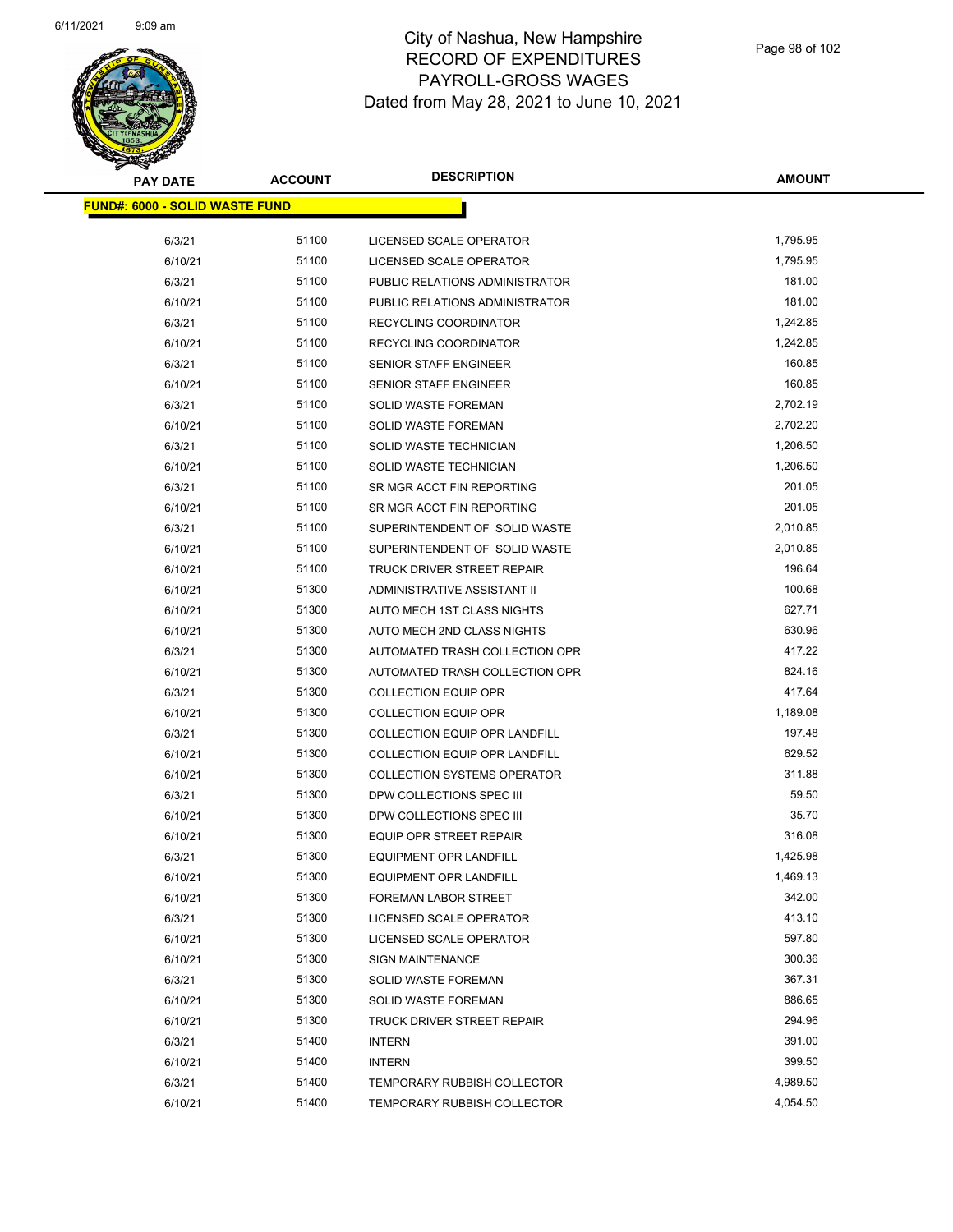

| <b>A STAR CARD</b>                        |                |                             |               |
|-------------------------------------------|----------------|-----------------------------|---------------|
| <b>PAY DATE</b>                           | <b>ACCOUNT</b> | <b>DESCRIPTION</b>          | <b>AMOUNT</b> |
| <b>TOTAL FUND 6000 - SOLID WASTE FUND</b> |                |                             | \$96,770.64   |
|                                           |                |                             |               |
|                                           |                |                             |               |
|                                           |                |                             |               |
|                                           |                |                             |               |
| <b>FUND#: 6200 - WASTEWATER FUND</b>      |                |                             |               |
| 6/3/21                                    | 51100          | ADMINISTRATIVE ASSISTANT II | 775.41        |
| 6/10/21                                   | 51100          | ADMINISTRATIVE ASSISTANT II | 775.40        |
| 6/3/21                                    |                | <b>ANALYTICAL CHEMIST</b>   |               |
| 6/10/21                                   | 51100          |                             | 863.25        |
|                                           | 51100          | <b>ANALYTICAL CHEMIST</b>   | 863.25        |

| 6/3/21  | 51100 | ASSISTANT DIRECTOR OF PUBLIC WORKS          | 225.25   |
|---------|-------|---------------------------------------------|----------|
| 6/10/21 | 51100 | ASSISTANT DIRECTOR OF PUBLIC WORKS          | 225.24   |
| 6/3/21  | 51100 | <b>CITY ENGINEER</b>                        | 866.20   |
| 6/10/21 | 51100 | <b>CITY ENGINEER</b>                        | 866.20   |
| 6/3/21  | 51100 | <b>COLLECTION SYSTEMS OPERATOR</b>          | 4,097.29 |
| 6/10/21 | 51100 | <b>COLLECTION SYSTEMS OPERATOR</b>          | 4,188.96 |
| 6/3/21  | 51100 | COLLECTION SYSTEMS TECHNICIAN               | 2,232.00 |
| 6/10/21 | 51100 | COLLECTION SYSTEMS TECHNICIAN               | 2,232.01 |
| 6/3/21  | 51100 | <b>COLLECTIONS SPEC II</b>                  | 839.34   |
| 6/10/21 | 51100 | <b>COLLECTIONS SPEC II</b>                  | 839.35   |
| 6/3/21  | 51100 | <b>DEPUTY CITY ENGINEER</b>                 | 904.90   |
| 6/10/21 | 51100 | <b>DEPUTY CITY ENGINEER</b>                 | 904.90   |
| 6/3/21  | 51100 | <b>DIRECTOR PUBLIC WORKS</b>                | 563.00   |
| 6/10/21 | 51100 | <b>DIRECTOR PUBLIC WORKS</b>                | 563.00   |
| 6/3/21  | 51100 | DPW BILLING ACCOUNTANT                      | 520.00   |
| 6/10/21 | 51100 | DPW BILLING ACCOUNTANT                      | 520.00   |
| 6/3/21  | 51100 | DPW COLLECTIONS SPEC III                    | 696.26   |
| 6/10/21 | 51100 | DPW COLLECTIONS SPEC III                    | 696.27   |
| 6/3/21  | 51100 | DPW CONTRACT ADMINISTRATOR                  | 760.60   |
| 6/10/21 | 51100 | DPW CONTRACT ADMINISTRATOR                  | 760.60   |
| 6/3/21  | 51100 | ELECTRICAL DIAGNOSTIC TECH I                | 2,800.00 |
| 6/10/21 | 51100 | ELECTRICAL DIAGNOSTIC TECH I                | 2,800.00 |
| 6/3/21  | 51100 | ENVIRONMENTAL PERMIT & PROGRAMS COORDINATOR | 1,388.00 |
| 6/10/21 | 51100 | ENVIRONMENTAL PERMIT & PROGRAMS COORDINATOR | 1,388.00 |
| 6/3/21  | 51100 | <b>EXECUTIVE ASSISTANT</b>                  | 177.05   |
| 6/10/21 | 51100 | <b>EXECUTIVE ASSISTANT</b>                  | 177.05   |
| 6/3/21  | 51100 | FINANCE AND ADMIN MANAGER                   | 452.45   |
| 6/10/21 | 51100 | FINANCE AND ADMIN MANAGER                   | 452.45   |
| 6/3/21  | 51100 | FLEET MANAGER STREET DEPT                   | 119.65   |
| 6/10/21 | 51100 | FLEET MANAGER STREET DEPT                   | 119.65   |
| 6/3/21  | 51100 | <b>GIS SPECIALIST</b>                       | 762.65   |
| 6/10/21 | 51100 | <b>GIS SPECIALIST</b>                       | 762.65   |
| 6/3/21  | 51100 | MECHANIC WWTP 1ST CLASS                     | 4,579.20 |
| 6/10/21 | 51100 | MECHANIC WWTP 1ST CLASS                     | 4,579.23 |
| 6/3/21  | 51100 | OPERATOR II WWTP 1st                        | 5,702.00 |
| 6/10/21 | 51100 | OPERATOR II WWTP 1st                        | 5,702.00 |
| 6/3/21  | 51100 | OPERATOR II WWTP 2nd                        | 1,152.40 |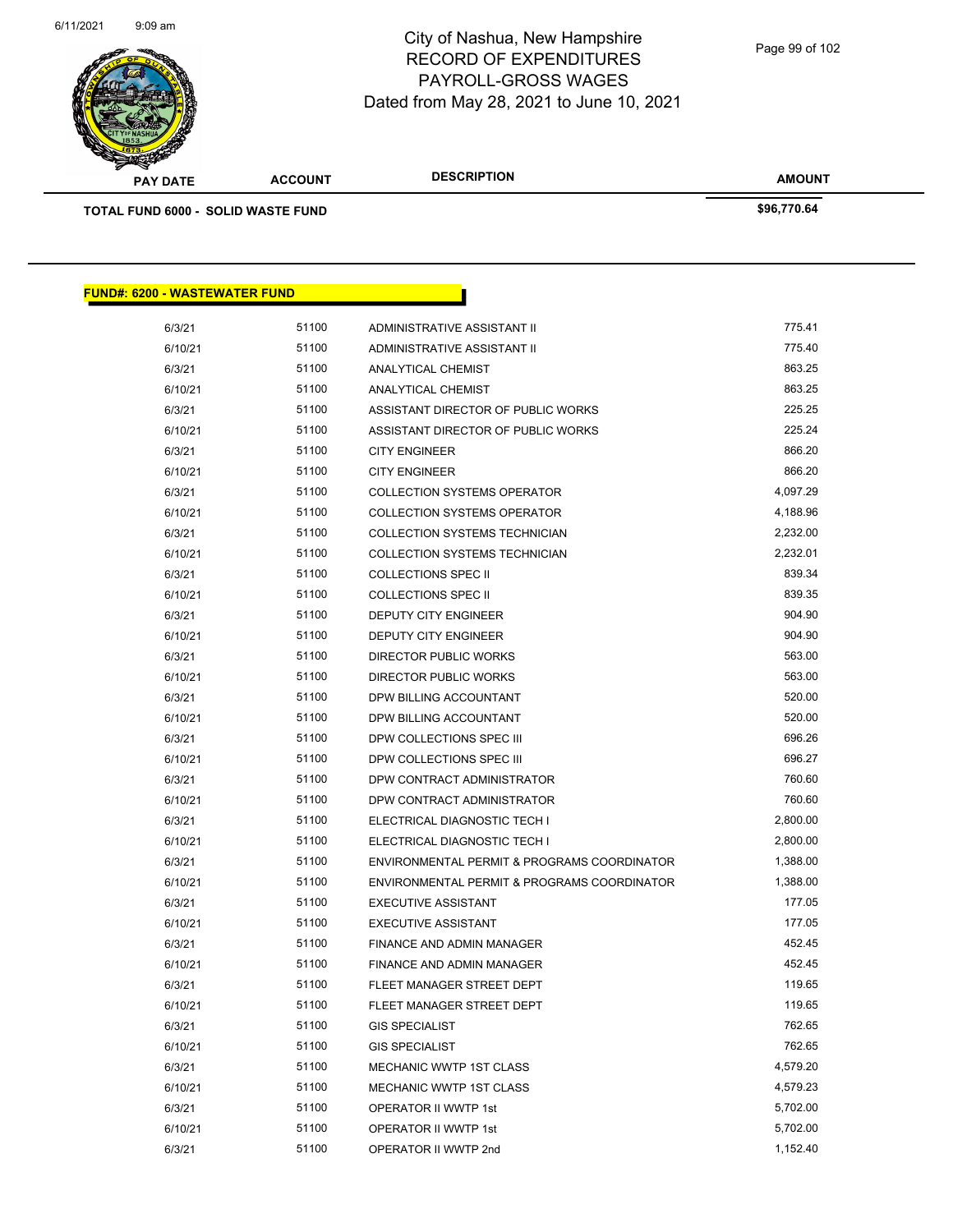

| <b>PAY DATE</b>                       | <b>ACCOUNT</b> | <b>DESCRIPTION</b>                 | AMOUNT   |
|---------------------------------------|----------------|------------------------------------|----------|
| <u> FUND#: 6200 - WASTEWATER FUND</u> |                |                                    |          |
|                                       |                |                                    |          |
| 6/10/21                               | 51100          | OPERATOR II WWTP 2nd               | 1,152.40 |
| 6/3/21                                | 51100          | OPERATOR II WWTP 3rd               | 2,312.80 |
| 6/10/21                               | 51100          | OPERATOR II WWTP 3rd               | 2,312.81 |
| 6/3/21                                | 51100          | OPERATOR III WWTP 1st              | 2,408.00 |
| 6/10/21                               | 51100          | OPERATOR III WWTP 1st              | 2,610.23 |
| 6/3/21                                | 51100          | PLANT OPERATIONS SUPERVISOR        | 1,554.70 |
| 6/10/21                               | 51100          | PLANT OPERATIONS SUPERVISOR        | 1,554.70 |
| 6/3/21                                | 51100          | PROCESS CHEMIST                    | 1,022.55 |
| 6/10/21                               | 51100          | PROCESS CHEMIST                    | 1,022.55 |
| 6/3/21                                | 51100          | PUBLIC RELATIONS ADMINISTRATOR     | 241.25   |
| 6/10/21                               | 51100          | PUBLIC RELATIONS ADMINISTRATOR     | 241.26   |
| 6/3/21                                | 51100          | SENIOR STAFF ENGINEER              | 2,521.95 |
| 6/10/21                               | 51100          | <b>SENIOR STAFF ENGINEER</b>       | 2,521.95 |
| 6/3/21                                | 51100          | SR MGR ACCT FIN REPORTING          | 402.20   |
| 6/10/21                               | 51100          | SR MGR ACCT FIN REPORTING          | 402.20   |
| 6/3/21                                | 51100          | <b>STAFF ENGINEER</b>              | 1,190.90 |
| 6/10/21                               | 51100          | <b>STAFF ENGINEER</b>              | 1,190.90 |
| 6/3/21                                | 51100          | SUPERINTENDENT OF WASTEWATER       | 2,115.95 |
| 6/10/21                               | 51100          | SUPERINTENDENT OF WASTEWATER       | 2,115.95 |
| 6/3/21                                | 51100          | <b>SUPV LABORATORY</b>             | 1,262.36 |
| 6/10/21                               | 51100          | <b>SUPV LABORATORY</b>             | 1,262.35 |
| 6/3/21                                | 51100          | TRUCK DRIVER STREET REPAIR         | 973.20   |
| 6/10/21                               | 51100          | TRUCK DRIVER STREET REPAIR         | 570.72   |
| 6/3/21                                | 51100          | WASTEWATER ASSISTANT               | 1,902.40 |
| 6/10/21                               | 51100          | WASTEWATER ASSISTANT               | 1,902.40 |
| 6/3/21                                | 51100          | <b>WASTEWATER FOREMAN</b>          | 2,702.20 |
| 6/10/21                               | 51100          | <b>WASTEWATER FOREMAN</b>          | 2,702.20 |
| 6/3/21                                | 51100          | <b>WASTEWATER PROJECT ENGINEER</b> | 1,608.70 |
| 6/10/21                               | 51100          | <b>WASTEWATER PROJECT ENGINEER</b> | 1,608.70 |
| 6/10/21                               | 51300          | <b>ANALYTICAL CHEMIST</b>          | 137.58   |
| 6/10/21                               | 51300          | <b>COLLECTION SYSTEMS OPERATOR</b> | 313.31   |
| 6/3/21                                | 51300          | DPW COLLECTIONS SPEC III           | 59.52    |
| 6/10/21                               | 51300          | DPW COLLECTIONS SPEC III           | 35.71    |
| 6/10/21                               | 51300          | ELECTRICAL DIAGNOSTIC TECH I       | 158.36   |
| 6/10/21                               | 51300          | <b>MECHANIC WWTP 1ST CLASS</b>     | 85.86    |
| 6/3/21                                | 51300          | OPERATOR II WWTP 1st               | 172.20   |
| 6/10/21                               | 51300          | OPERATOR II WWTP 1st               | 859.86   |
| 6/10/21                               | 51300          | OPERATOR II WWTP 3rd               | 1,045.34 |
| 6/3/21                                | 51300          | OPERATOR III WWTP 1st              | 370.08   |
| 6/10/21                               | 51300          | OPERATOR III WWTP 1st              | 425.55   |
| 6/3/21                                | 51300          | <b>WASTEWATER FOREMAN</b>          | 531.97   |
| 6/10/21                               | 51300          | <b>WASTEWATER FOREMAN</b>          | 569.97   |
| 6/3/21                                | 51400          | SEASONAL                           | 680.00   |
| 6/10/21                               | 51400          | SEASONAL                           | 544.00   |
| 6/3/21                                | 51400          | <b>TEMPORARY LAB ASSISTANT</b>     | 600.00   |
|                                       |                |                                    |          |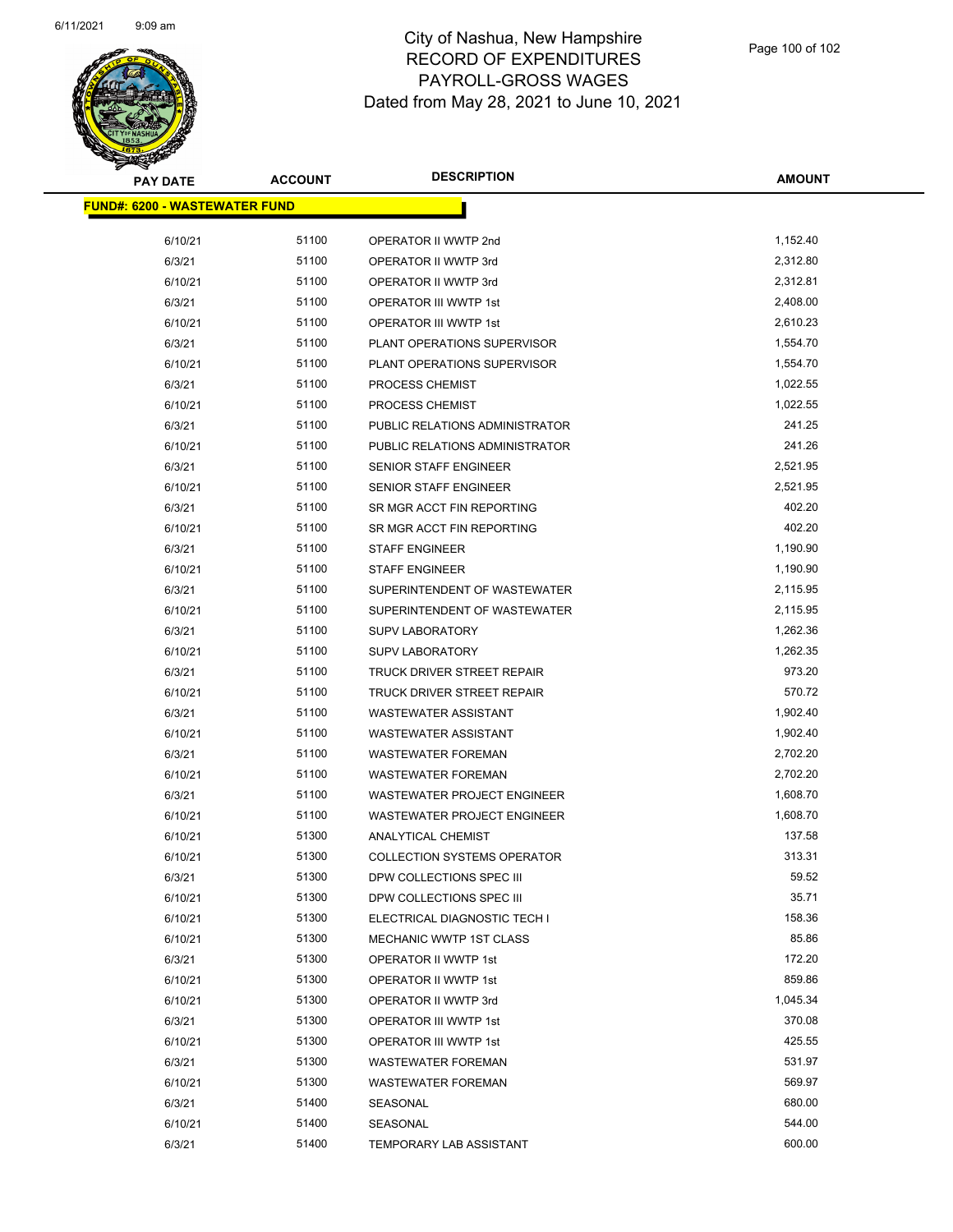

Page 101 of 102

| s<br>$\tilde{\phantom{a}}$<br><b>PAY DATE</b> | <b>ACCOUNT</b> | <b>DESCRIPTION</b>             | <b>AMOUNT</b> |
|-----------------------------------------------|----------------|--------------------------------|---------------|
| <b>FUND#: 6200 - WASTEWATER FUND</b>          |                |                                |               |
| 6/10/21                                       | 51400          | <b>TEMPORARY LAB ASSISTANT</b> | 480.00        |
| 6/10/21                                       | 51600          | <b>MECHANIC WWTP 1ST CLASS</b> | 400.00        |
| <b>TOTAL FUND 6200 - WASTEWATER FUND</b>      |                | \$112,752.90                   |               |

#### **FUND#: 6500 - PROPERTY & CASUALTY FUND**

|         |       |                                  | 0.0000170 |
|---------|-------|----------------------------------|-----------|
| 6/10/21 | 59290 | LONG TERM DISABILITY CLAIMS      | 692.31    |
| 6/3/21  | 59290 | LONG TERM DISABILITY CLAIMS      | 692.31    |
| 6/10/21 | 59207 | WORKERS COMPENSATION CLAIMS      | 9,984.42  |
| 6/3/21  | 59207 | WORKERS COMPENSATION CLAIMS      | 11,461.92 |
| 6/10/21 | 51100 | <b>RISK MANAGER</b>              | 2,010.85  |
| 6/3/21  | 51100 | <b>RISK MANAGER</b>              | 2,010.85  |
| 6/10/21 | 51100 | PROPERTY AND CASUALTY ADJUSTER   | 1,307.05  |
| 6/3/21  | 51100 | PROPERTY AND CASUALTY ADJUSTER   | 1,307.05  |
| 6/10/21 | 51100 | <b>PROGRAM SUPV</b>              | 1,508.15  |
| 6/3/21  | 51100 | PROGRAM SUPV                     | 1,508.15  |
| 6/10/21 | 51100 | <b>LOSS &amp; ADA SPECIALIST</b> | 1,400.05  |
| 6/3/21  | 51100 | LOSS & ADA SPECIALIST            | 1,400.05  |
| 6/10/21 | 51100 | <b>DEPUTY RISK MANAGER</b>       | 1,519.30  |
| 6/3/21  | 51100 | DEPUTY RISK MANAGER              | 1,519.30  |
|         |       |                                  |           |

**TOTAL FUND 6500 - PROPERTY & CASUALTY FUND \$38,321.76** 

#### **FUND#: 6600 - BENEFITS SELF INSURANCE FUND**

5/27/21 45607 BC/BS HDHP-EMPLOYEE PREMIUMS (684.15) 5/31/21 45607 BC/BS HDHP-EMPLOYEE PREMIUMS 344.57 5/27/21 45607 BC/BS HMO-EMPLOYEE PREMIUMS (684.15) 5/31/21 45607 BC/BS HMO-EMPLOYEE PREMIUMS 344.57 5/27/21 45607 BC/BS JW-EMPLOYEE PREMIUMS (684.15) 5/31/21 45607 BC/BS JW-EMPLOYEE PREMIUMS 344.57 5/27/21 45607 BC/BS POS-EMPLOYEE PREMIUMS 46564.15) 5/31/21 45607 BC/BS POS-EMPLOYEE PREMIUMS 344.57 5/27/21 45607 DENTAL-EMPLOYEE PREMIUMS (684.15) 5/31/21 45607 DENTAL-EMPLOYEE PREMIUMS 344.57 5/27/21 45607 EMPLOYEE CONTRIBUTIONS (684.15) 5/31/21 45607 EMPLOYEE CONTRIBUTIONS 344.57 5/27/21 45607 EMPLOYEE LOSS RATIO REIMBURSEMENTS (684.15) 5/31/21 45607 EMPLOYEE LOSS RATIO REIMBURSEMENTS 344.57 5/27/21 45607 EMPLOYEE MISC HEALTH PREMIUM REIMBURSEMENTS (684.15) 5/31/21 45607 EMPLOYEE MISC HEALTH PREMIUM REIMBURSEMENTS 344.57 5/27/21 45607 HPHC-EMPLOYEE PREMIUMS (684.15)